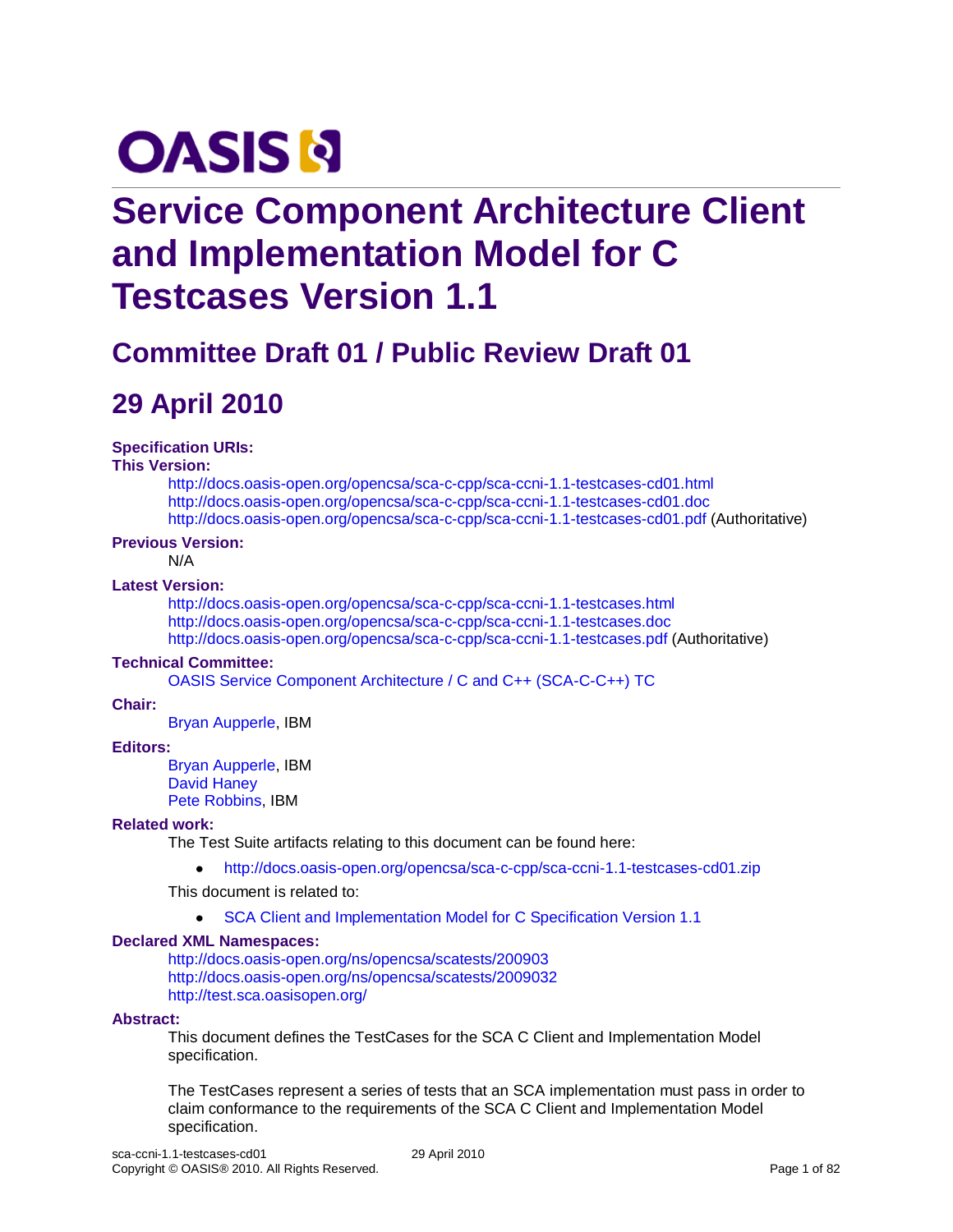#### **Status:**

This document was last revised or approved by the Service Component Architecture / C and C++ TC on the above date. The level of approval is also listed above. Check the "Latest Version" or "Latest Approved Version" location noted above for possible later revisions of this document.

Technical Committee members should send comments on this specification to the Technical Committee's email list. Others should send comments to the Technical Committee by using the "Send A Comment" button on the Technical Committee's web page at [http://www.oasis](http://www.oasis-open.org/committees/sca-c-cpp/)[open.org/committees/sca-c-cpp/.](http://www.oasis-open.org/committees/sca-c-cpp/)

For information on whether any patents have been disclosed that may be essential to implementing this specification, and any offers of patent licensing terms, please refer to the Intellectual Property Rights section of the Technical Committee web page [\(http://www.oasis](http://www.oasis-open.org/committees/sca-c-cpp/ipr.php)[open.org/committees/sca-c-cpp/ipr.php\)](http://www.oasis-open.org/committees/sca-c-cpp/ipr.php).

The non-normative errata page for this specification is located at [http://www.oasis](http://www.oasis-open.org/committees/sca-c-cpp/)[open.org/committees/sca-c-cpp/.](http://www.oasis-open.org/committees/sca-c-cpp/)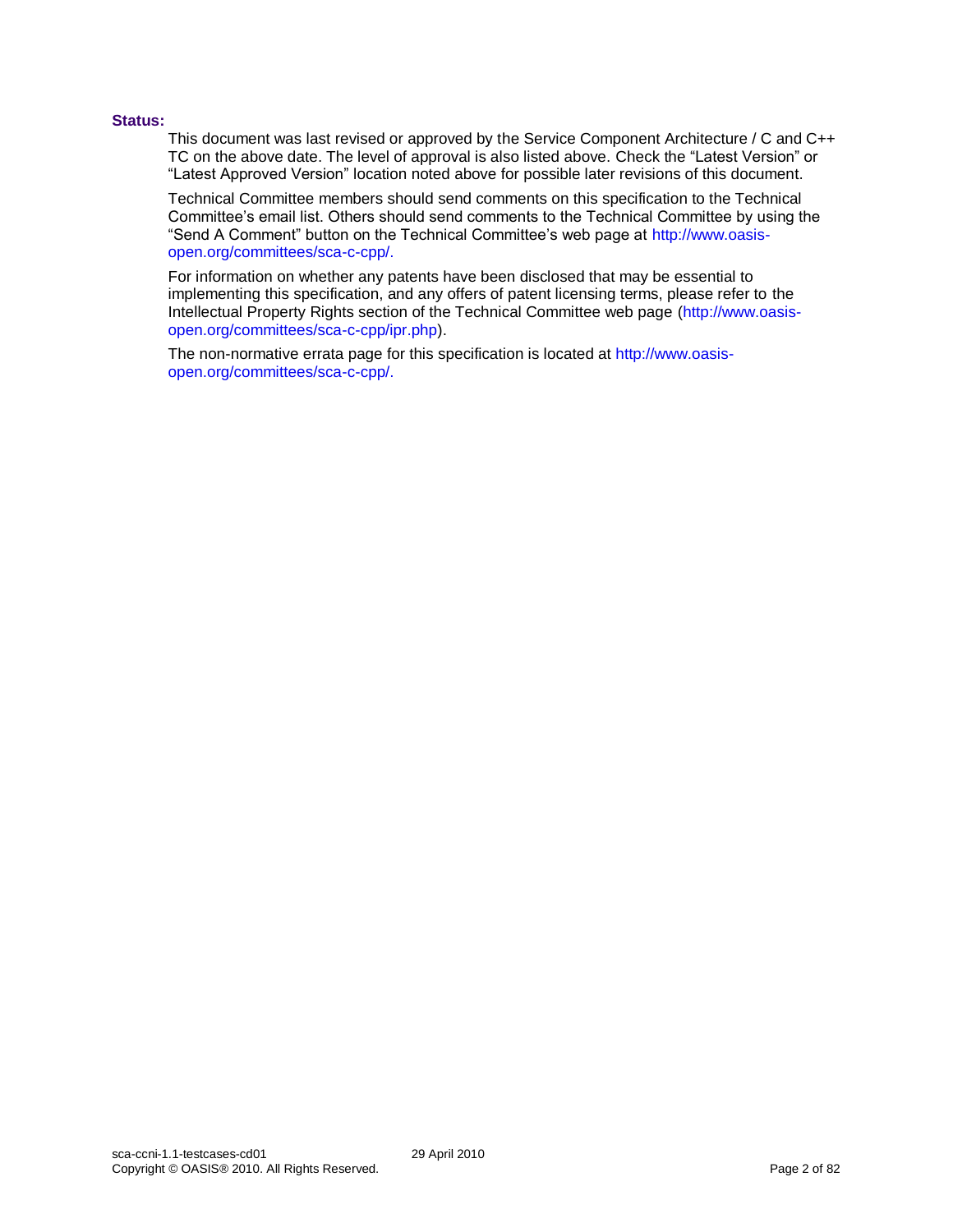# **Notices**

Copyright © OASIS® 2010. All Rights Reserved.

All capitalized terms in the following text have the meanings assigned to them in the OASIS Intellectual Property Rights Policy (the "OASIS IPR Policy"). The full Policy may be found at the OASIS website.

This document and translations of it may be copied and furnished to others, and derivative works that comment on or otherwise explain it or assist in its implementation may be prepared, copied, published, and distributed, in whole or in part, without restriction of any kind, provided that the above copyright notice and this section are included on all such copies and derivative works. However, this document itself may not be modified in any way, including by removing the copyright notice or references to OASIS, except as needed for the purpose of developing any document or deliverable produced by an OASIS Technical Committee (in which case the rules applicable to copyrights, as set forth in the OASIS IPR Policy, must be followed) or as required to translate it into languages other than English.

The limited permissions granted above are perpetual and will not be revoked by OASIS or its successors or assigns.

This document and the information contained herein is provided on an "AS IS" basis and OASIS DISCLAIMS ALL WARRANTIES, EXPRESS OR IMPLIED, INCLUDING BUT NOT LIMITED TO ANY WARRANTY THAT THE USE OF THE INFORMATION HEREIN WILL NOT INFRINGE ANY OWNERSHIP RIGHTS OR ANY IMPLIED WARRANTIES OF MERCHANTABILITY OR FITNESS FOR A PARTICULAR PURPOSE.

OASIS requests that any OASIS Party or any other party that believes it has patent claims that would necessarily be infringed by implementations of this OASIS Committee Specification or OASIS Standard, to notify OASIS TC Administrator and provide an indication of its willingness to grant patent licenses to such patent claims in a manner consistent with the IPR Mode of the OASIS Technical Committee that produced this specification.

OASIS invites any party to contact the OASIS TC Administrator if it is aware of a claim of ownership of any patent claims that would necessarily be infringed by implementations of this specification by a patent holder that is not willing to provide a license to such patent claims in a manner consistent with the IPR Mode of the OASIS Technical Committee that produced this specification. OASIS may include such claims on its website, but disclaims any obligation to do so.

OASIS takes no position regarding the validity or scope of any intellectual property or other rights that might be claimed to pertain to the implementation or use of the technology described in this document or the extent to which any license under such rights might or might not be available; neither does it represent that it has made any effort to identify any such rights. Information on OASIS' procedures with respect to rights in any document or deliverable produced by an OASIS Technical Committee can be found on the OASIS website. Copies of claims of rights made available for publication and any assurances of licenses to be made available, or the result of an attempt made to obtain a general license or permission for the use of such proprietary rights by implementers or users of this OASIS Committee Specification or OASIS Standard, can be obtained from the OASIS TC Administrator. OASIS makes no representation that any information or list of intellectual property rights will at any time be complete, or that any claims in such list are, in fact, Essential Claims.

The name "OASIS" is a trademark of [OASIS,](http://www.oasis-open.org/) the owner and developer of this specification, and should be used only to refer to the organization and its official outputs. OASIS welcomes reference to, and implementation and use of, specifications, while reserving the right to enforce its marks against misleading uses. Please see<http://www.oasis-open.org/who/trademark.php> for above guidance.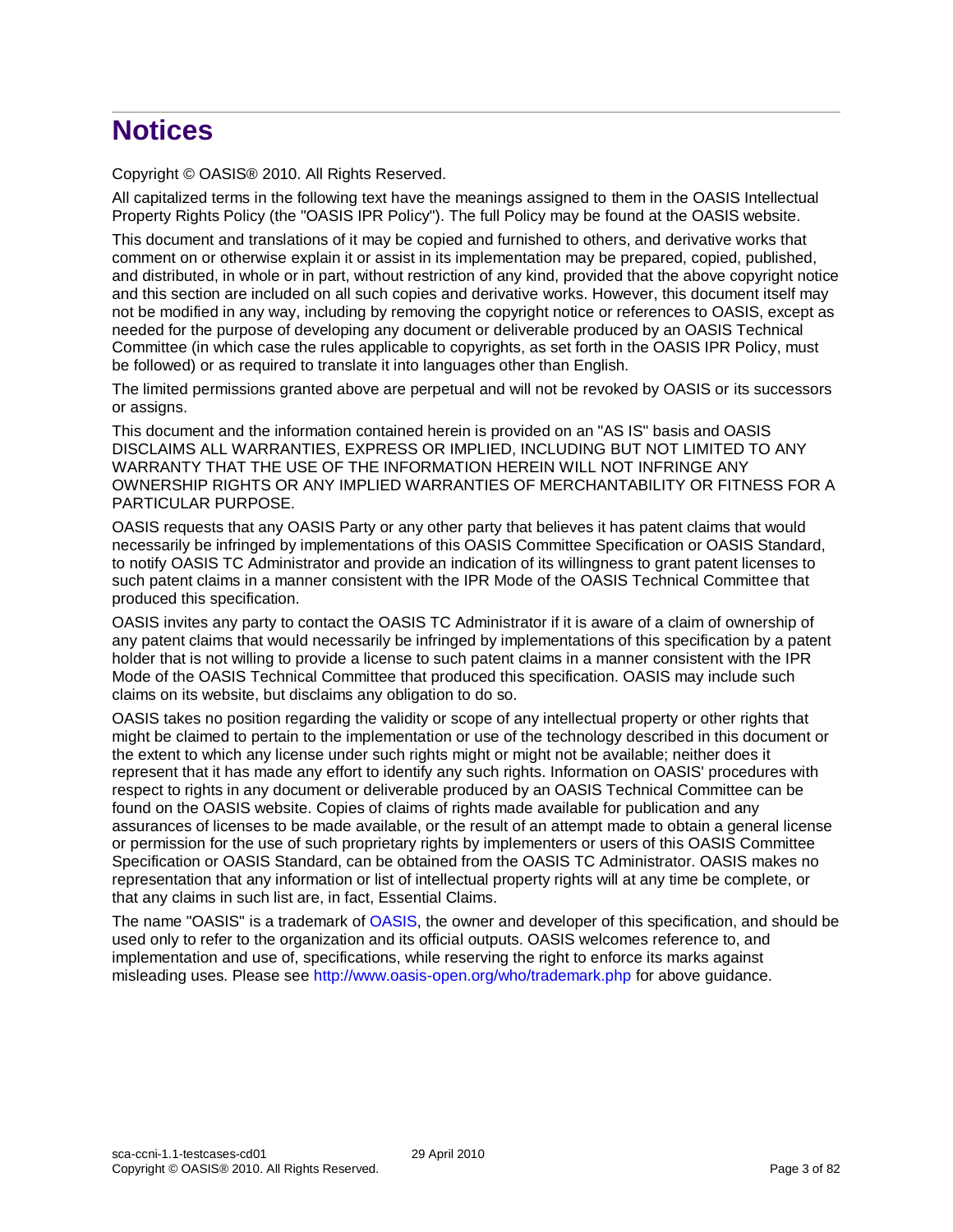# **Table of Contents**

| $\mathbf{1}$   |                                                                                 |  |
|----------------|---------------------------------------------------------------------------------|--|
|                |                                                                                 |  |
|                |                                                                                 |  |
|                |                                                                                 |  |
|                |                                                                                 |  |
|                |                                                                                 |  |
|                |                                                                                 |  |
| $\overline{2}$ |                                                                                 |  |
|                |                                                                                 |  |
|                |                                                                                 |  |
|                |                                                                                 |  |
|                |                                                                                 |  |
|                |                                                                                 |  |
|                |                                                                                 |  |
|                |                                                                                 |  |
|                |                                                                                 |  |
|                |                                                                                 |  |
| 3              |                                                                                 |  |
|                |                                                                                 |  |
|                |                                                                                 |  |
|                |                                                                                 |  |
|                |                                                                                 |  |
| 4              |                                                                                 |  |
|                |                                                                                 |  |
| 5              |                                                                                 |  |
|                |                                                                                 |  |
|                |                                                                                 |  |
|                |                                                                                 |  |
|                |                                                                                 |  |
|                |                                                                                 |  |
| 6              | TestCases for Annotations and Program-Based Component Implementation Support 55 |  |
|                |                                                                                 |  |
| 7              |                                                                                 |  |
|                |                                                                                 |  |
| 8              |                                                                                 |  |
| 9              |                                                                                 |  |
|                |                                                                                 |  |
|                |                                                                                 |  |
| 10             |                                                                                 |  |
| А.             |                                                                                 |  |

29 April 2010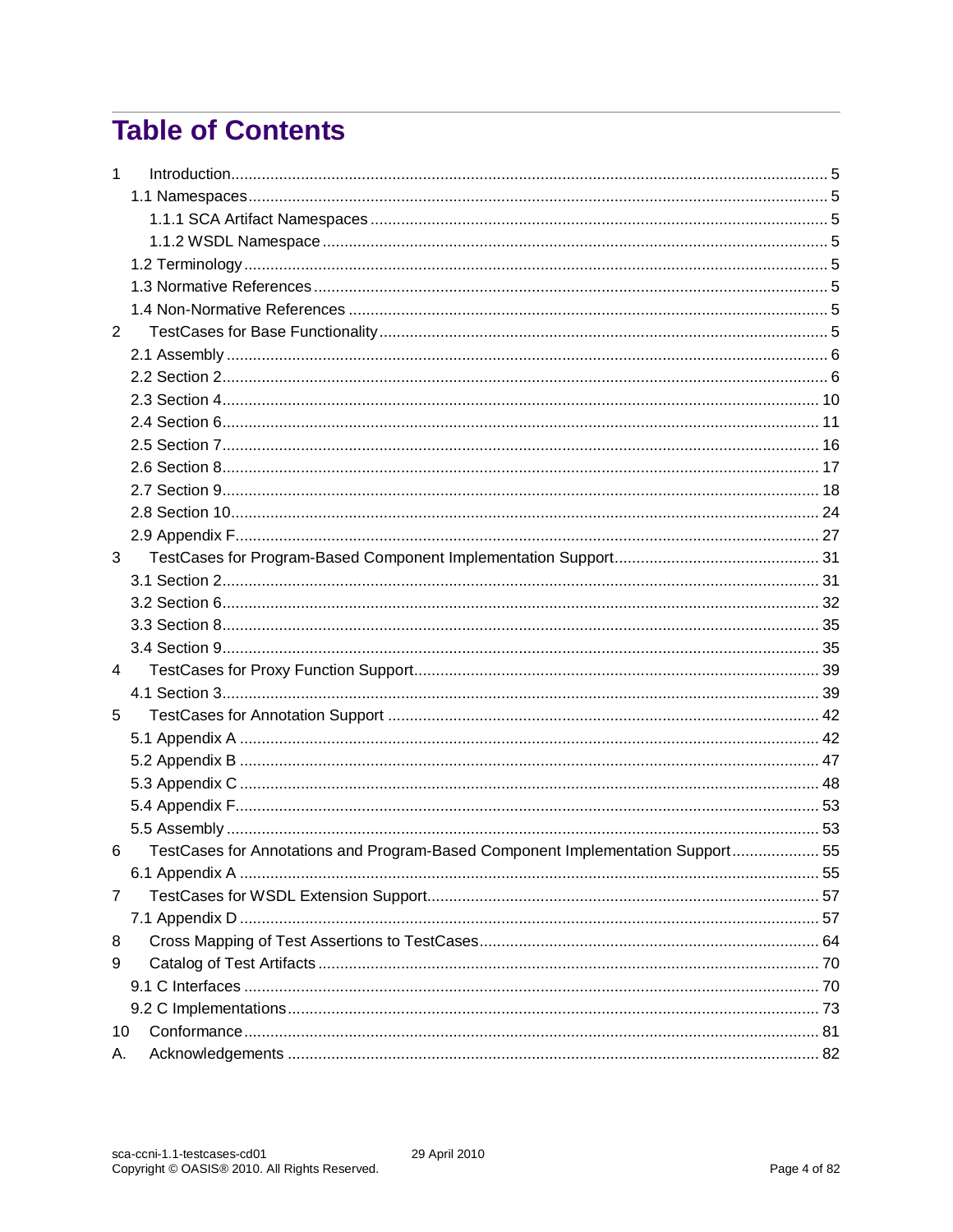# <span id="page-4-0"></span>**1 Introduction**

- This document defines the TestCases for the SCA Client and Implementation Model for C specification **[\[SCA-C\]](#page-4-8)**.
- The tests described in this document are related to the Test Assertions described in SCA Client and
- Implementation Model for C Test Assertions **[\[SCA-C-TA\]](#page-4-9)**.
- The testcases are structured in the same manner as the testcases for the SCA Assembly specification as described in the SCA Assembly testcases document **[\[SCA-TC\]](#page-4-10)**.

### <span id="page-4-1"></span>**1.1 Namespaces**

- The SCA Assembly testcase suite makes use of some XML namespaces and Java package names, as
- follows:

#### <span id="page-4-2"></span>**1.1.1 SCA Artifact Namespaces**

- These apply to artifacts such as Composites
- <http://docs.oasis-open.org/ns/opencsa/scatests/200903>
- <http://docs.oasis-open.org/ns/opencsa/scatests/2009032>

#### <span id="page-4-3"></span>**1.1.2 WSDL Namespace**

<http://test.sca.oasisopen.org/>

### <span id="page-4-4"></span>**1.2 Terminology**

- The key words "MUST", "MUST NOT", "REQUIRED", "SHALL", "SHALL NOT", "SHOULD", "SHOULD
- NOT", "RECOMMENDED", "MAY", and "OPTIONAL" in this document are to be interpreted as described in **[\[RFC2119\]](#page-4-11)**.

#### <span id="page-4-5"></span>**1.3 Normative References**

<span id="page-4-11"></span><span id="page-4-8"></span>

| 22<br>23             | [RFC2119]  | S. Bradner, Key words for use in RFCs to Indicate Requirement Levels,<br>http://www.ietf.org/rfc/rfc2119.txt, IETF RFC 2119, March 1997.                                                                                             |
|----------------------|------------|--------------------------------------------------------------------------------------------------------------------------------------------------------------------------------------------------------------------------------------|
| 24<br>25<br>26       | [SCA-C]    | OASIS Committee Draft 05, Service Component Architecture Client and<br>Implementation Model for C Specification Version 1.1, March 2010.<br>http://docs.oasis-open.org/opencsa/sca-c-cpp/sca-ccni-1.1-spec-cd04.pdf                  |
| 27<br>28<br>29<br>30 | [SCA-C-TA] | OASIS Committee Draft 01, Service Component Architecture Client and<br>Implementation Model for C Test Assertions Version 1.1, April 2010.<br>http://docs.oasis-open.org/opencsa/sca-c-cpp/sca-ccni-1.1-test-assertions-<br>cd01.pdf |

### <span id="page-4-9"></span><span id="page-4-6"></span>**1.4 Non-Normative References**

<span id="page-4-10"></span><span id="page-4-7"></span> **[SCA-TC]** OASIS Committee Draft 01, *Testcases for the SCA Assembly Specification Version 1.1*, June 2009. [http://docs.oasis-open.org/opencsa/sca-assembly/sca-](http://docs.oasis-open.org/opencsa/sca-assembly/sca-assembly-1.1-testcases-cd01.pdf)[assembly-1.1-testcases-cd01.pdf](http://docs.oasis-open.org/opencsa/sca-assembly/sca-assembly-1.1-testcases-cd01.pdf)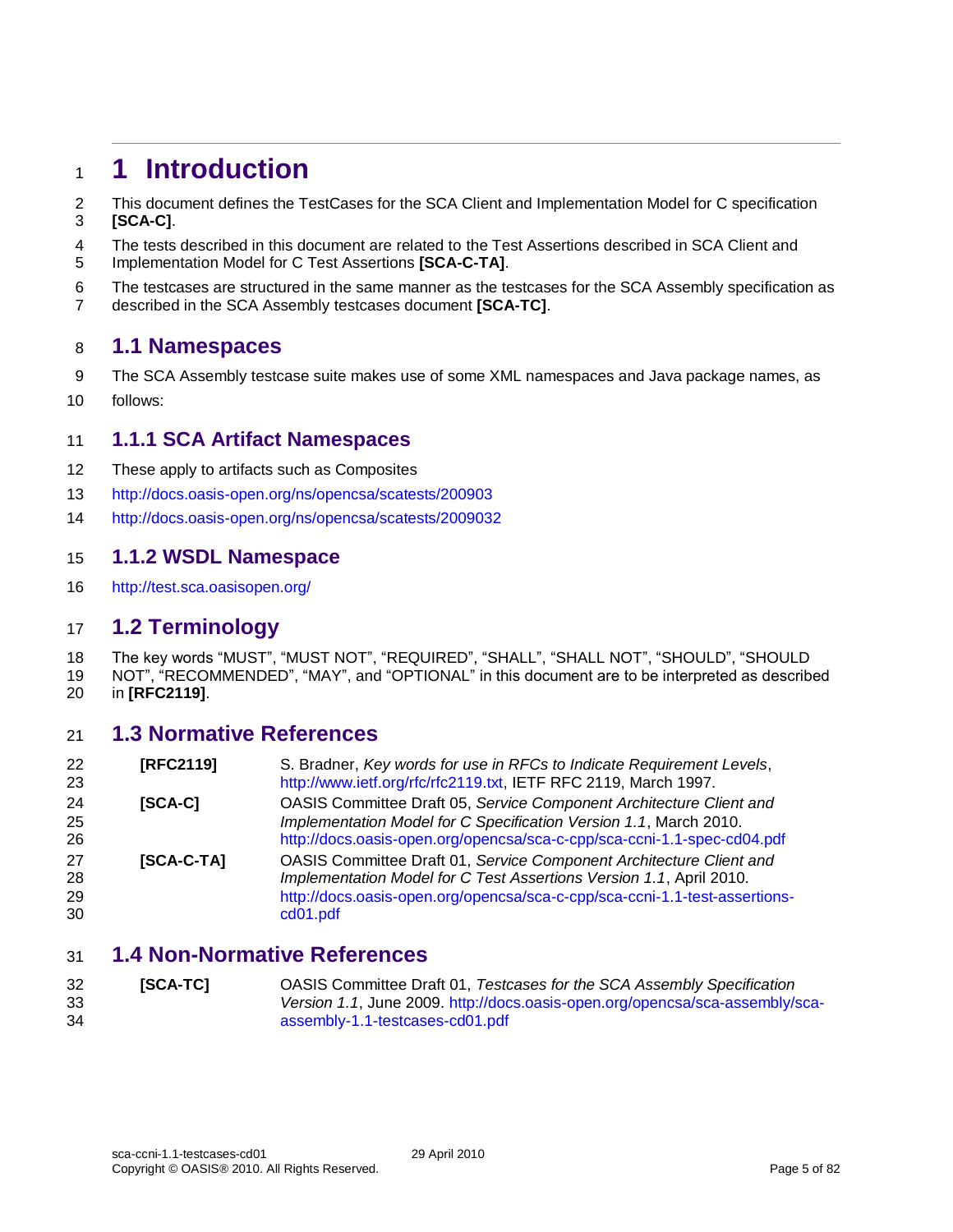# <span id="page-5-0"></span>35 **1.5 Assembly**

# 36 **1.6 Section 2**

<span id="page-5-1"></span>

| Testcase ID     | C_2001_TestCase                                                                                                                                                                                             |
|-----------------|-------------------------------------------------------------------------------------------------------------------------------------------------------------------------------------------------------------|
| Test Assertion  | C-TA-2001                                                                                                                                                                                                   |
| Description     | Tests that all functions of a service interface of a component are implemented by<br>the component implementation.                                                                                          |
| Artifacts       | C_2001_TestCase.java<br>Test_C_2001.composite<br>TestInvocation.h<br>C_0002_Client.c<br>C_0002_Client.componentType<br>Service1Superset.h<br>Service1SupersetImpl2.c<br>Service1SupersetImpl2.componentType |
| Expected output | Negative test:<br>"exception"                                                                                                                                                                               |
| Expected output | Positive test:<br>"C_2003 request service1 operation1 invoked service2 operation 1 invoked<br>aservice2 operation 1 invoked a"                                                                              |

37

| Testcase ID           | C_2004_TestCase                                                           |
|-----------------------|---------------------------------------------------------------------------|
| <b>Test Assertion</b> | C-TA-2003                                                                 |
| Description           | Tests that lifecycle functions have no parameters and a void return type. |
| Artifacts             | C_2004_TestCase.java                                                      |
|                       | Test_C_2004.composite                                                     |
|                       | TestInvocation.h                                                          |
|                       | C_0001_Client.c                                                           |
|                       | C_0001_Client.componentType                                               |
|                       | Service1.h                                                                |
|                       | Service1Impl14.c                                                          |
|                       | Service1Impl14.componentType                                              |
| Expected output       | Negative test:                                                            |
|                       | "exception"                                                               |

| Testcase ID           | C 2005 TestCase                                                           |
|-----------------------|---------------------------------------------------------------------------|
| <b>Test Assertion</b> | C-TA-2007                                                                 |
| Description           | Tests that functions excluded from a service interface cannot be invoked. |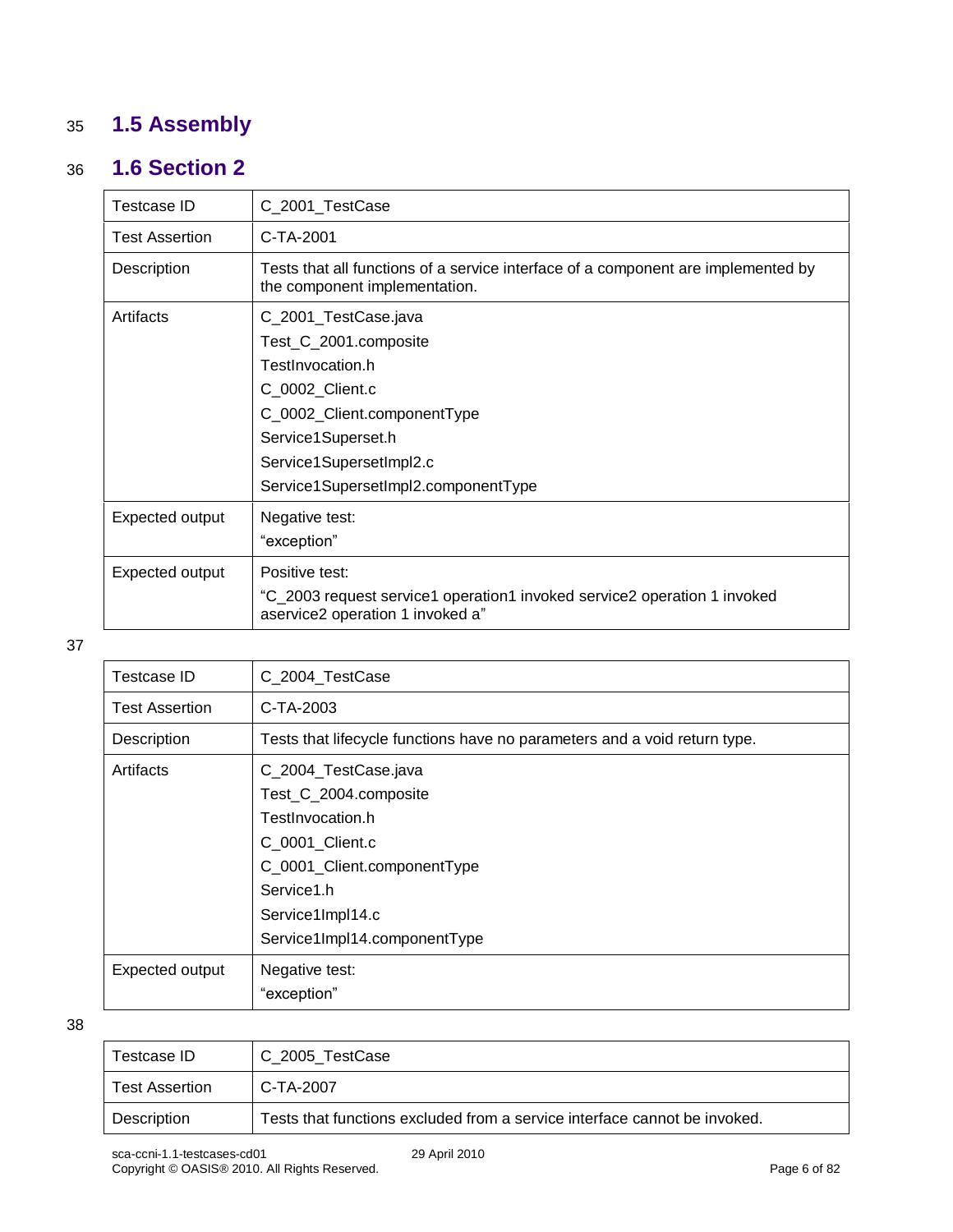| Artifacts       | C_2005_TestCase.java                                                                      |
|-----------------|-------------------------------------------------------------------------------------------|
|                 | Test_C_2005.composite                                                                     |
|                 | TestInvocation.h                                                                          |
|                 | C_0001_Client.c                                                                           |
|                 | C_0001_Client.componentType                                                               |
|                 | Service1.h                                                                                |
|                 | Service11.h                                                                               |
|                 | Service1Impl15.c                                                                          |
|                 | Service1Impl15.componentType                                                              |
|                 | Service11Impl.c                                                                           |
|                 | Service11Impl.componentType                                                               |
| Expected output | Positive test:                                                                            |
|                 | "C_2005 request Test service got an error during execution: Incorrect parameter<br>value" |

| <b>Testcase ID</b>    | C_2006_TestCase                                                                                                       |
|-----------------------|-----------------------------------------------------------------------------------------------------------------------|
| <b>Test Assertion</b> | C-TA-2008                                                                                                             |
| Description           | Tests that functions excluded from a callback interface cannot be invoked.                                            |
| Artifacts             | C_2006_TestCase.java                                                                                                  |
|                       | Test_C_2006.composite                                                                                                 |
|                       | TestInvocation.h                                                                                                      |
|                       | C_0001_Client.c                                                                                                       |
|                       | C_0001_Client.componentType                                                                                           |
|                       | Service1.h                                                                                                            |
|                       | Service1Callback12Impl.c                                                                                              |
|                       | Service1Callback12Impl.componentType                                                                                  |
|                       | Service12.h                                                                                                           |
|                       | Service12Impl.c                                                                                                       |
|                       | Service12Impl.componentType                                                                                           |
| Expected output       | Positive test:                                                                                                        |
|                       | "C_2006 request service1 operation1 invoked Test service got an error during<br>execution: Incorrect parameter value" |
|                       |                                                                                                                       |

| Testcase ID           | C_2007_TestCase                                                                    |
|-----------------------|------------------------------------------------------------------------------------|
| <b>Test Assertion</b> | C-TA-2011                                                                          |
| Description           | Tests that each function explicitly identified in a c interface is uniquely named. |
| Artifacts             | C_2007_TestCase.java                                                               |
|                       | Test_C_2007.composite                                                              |
|                       | TestInvocation.h                                                                   |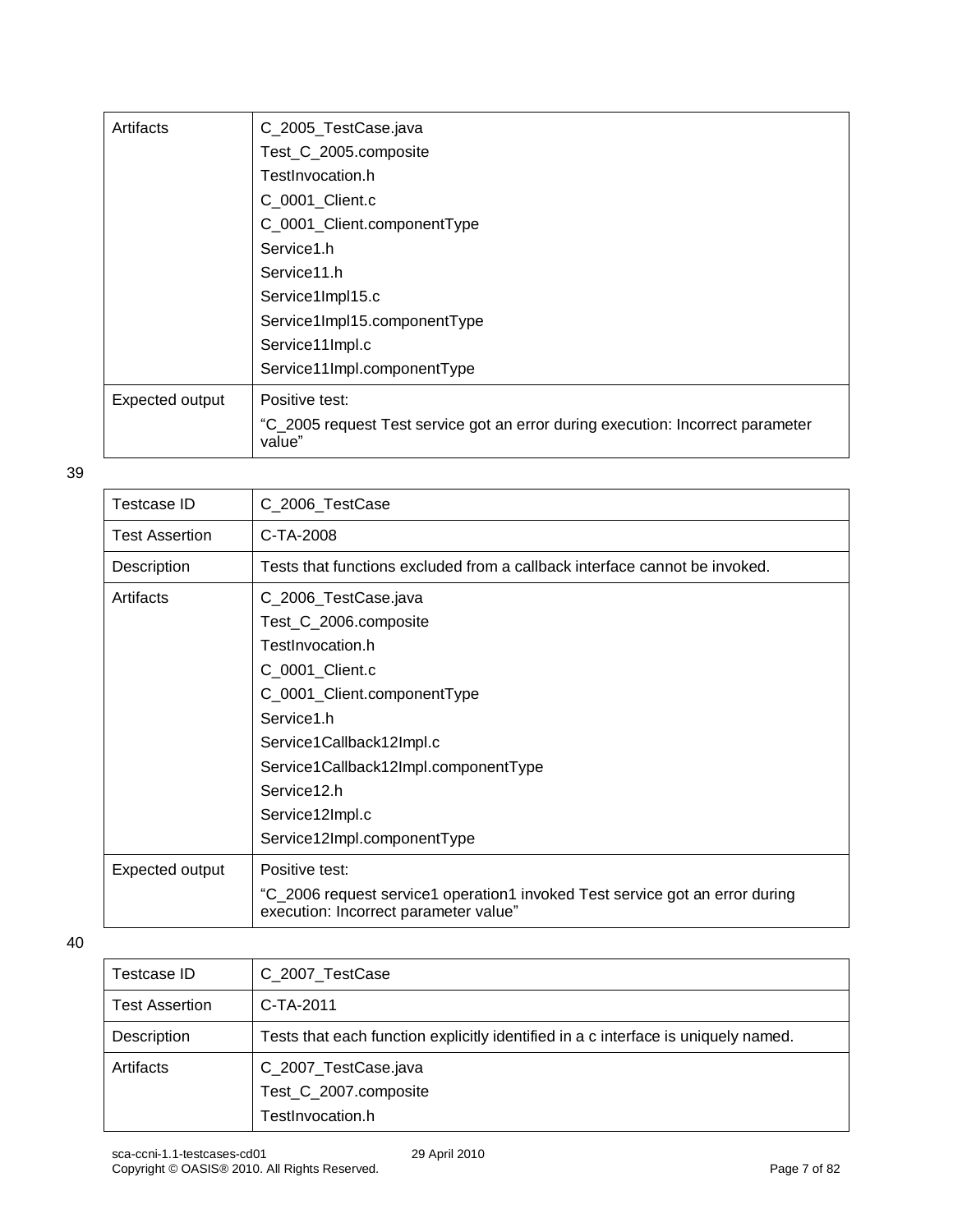|                 | C_0001_Client.c              |
|-----------------|------------------------------|
|                 | C_0001_Client.componentType  |
|                 | Service1.h                   |
|                 | Service11.h                  |
|                 | Service1Impl15.c             |
|                 | Service1Impl15.componentType |
|                 | Service11Impl.c              |
|                 | Service11Impl.componentType  |
| Expected output | Negative test:               |
|                 | "exception"                  |

| <b>Testcase ID</b>    | C_2008_TestCase                                                                                                                                                                                                                                                                               |
|-----------------------|-----------------------------------------------------------------------------------------------------------------------------------------------------------------------------------------------------------------------------------------------------------------------------------------------|
| <b>Test Assertion</b> | C-TA-2012                                                                                                                                                                                                                                                                                     |
| Description           | Tests that each function explicitly identified in a c callback interface is uniquely<br>named.                                                                                                                                                                                                |
| Artifacts             | C_2008_TestCase.java<br>Test_C_2008.composite<br>TestInvocation.h<br>C_0001_Client.c<br>C_0001_Client.componentType<br>Service1.h<br>Service1Callback12Impl.c<br>Service1Callback12Impl.componentType<br>Service12.h<br>Service12.Callbackh<br>Service12Impl.c<br>Service12Impl.componentType |
| Expected output       | Negative test:<br>"exception"                                                                                                                                                                                                                                                                 |

| Testcase ID           | C_2009_TestCase                                                                                                     |
|-----------------------|---------------------------------------------------------------------------------------------------------------------|
| <b>Test Assertion</b> | C-TA-2017                                                                                                           |
| Description           | Tests that each function explicitly identified in a c implementation is uniquely<br>named.                          |
| Artifacts             | C_2009_TestCase.java<br>Test_C_2009.composite<br>TestInvocation.h<br>C 0001 Client.c<br>C_0001_Client.componentType |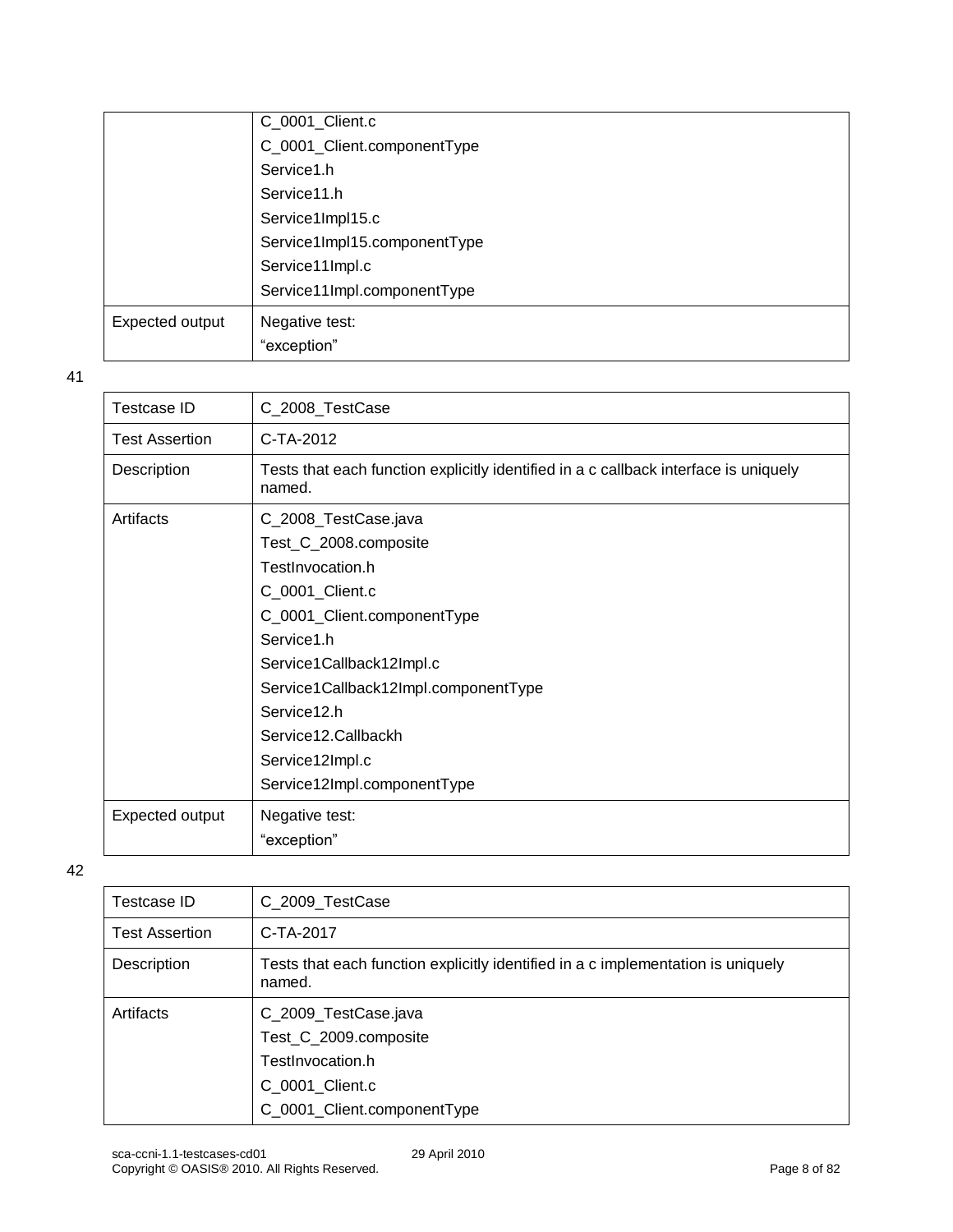|                 | Service1.h                    |
|-----------------|-------------------------------|
|                 | Service1Impl15.c              |
|                 | Service1Impl15.componentType  |
| Expected output | Negative test:<br>"exception" |

| C_2012_TestCase                                                                                                                                                                                                                                                                                                            |
|----------------------------------------------------------------------------------------------------------------------------------------------------------------------------------------------------------------------------------------------------------------------------------------------------------------------------|
| $C-TA-2019$                                                                                                                                                                                                                                                                                                                |
| Tests that where one component is a client of a service provided by a second<br>component, both with C implementations and which both run in the same address<br>space, but the service implementation methods are not marked "allows pass by<br>reference" that invocations of the service use "pass by value" semantics. |
| C_2012_TestCase.java                                                                                                                                                                                                                                                                                                       |
| Test_C_2012.composite                                                                                                                                                                                                                                                                                                      |
| TestInvocation.h                                                                                                                                                                                                                                                                                                           |
| C_0001_Client.c                                                                                                                                                                                                                                                                                                            |
| C_0001_Client.componentType                                                                                                                                                                                                                                                                                                |
| Service1.h                                                                                                                                                                                                                                                                                                                 |
| Service4.h                                                                                                                                                                                                                                                                                                                 |
| Service1Impl7.c                                                                                                                                                                                                                                                                                                            |
| Service1Impl7.componentType                                                                                                                                                                                                                                                                                                |
| Service4Impl.c                                                                                                                                                                                                                                                                                                             |
| Service4Impl.componentType                                                                                                                                                                                                                                                                                                 |
| Positive test:                                                                                                                                                                                                                                                                                                             |
| "C_2012 request service1 operation1 invoked service2 operation1 invoked<br>request+1"                                                                                                                                                                                                                                      |
|                                                                                                                                                                                                                                                                                                                            |

| Testcase ID           | C 2013 TestCase                                                                                                                                                                                                                                                                                                                                                                                   |
|-----------------------|---------------------------------------------------------------------------------------------------------------------------------------------------------------------------------------------------------------------------------------------------------------------------------------------------------------------------------------------------------------------------------------------------|
| <b>Test Assertion</b> | $C-TA-2019$                                                                                                                                                                                                                                                                                                                                                                                       |
| Description           | Tests that where one component is a client of a service provided by a second<br>component, both with C implementations and which both run in the same address<br>space, with the service implementation methods are marked "allows pass by<br>reference" but the client implementation is not marked "allows pass by reference"<br>that invocations of the service use "pass by value" semantics. |
| Artifacts             | C_2013_TestCase.java<br>Test C 2013.composite<br>TestInvocation.h<br>C_0001_Client.c<br>C_0001_Client.componentType<br>Service1.h<br>Service4.h                                                                                                                                                                                                                                                   |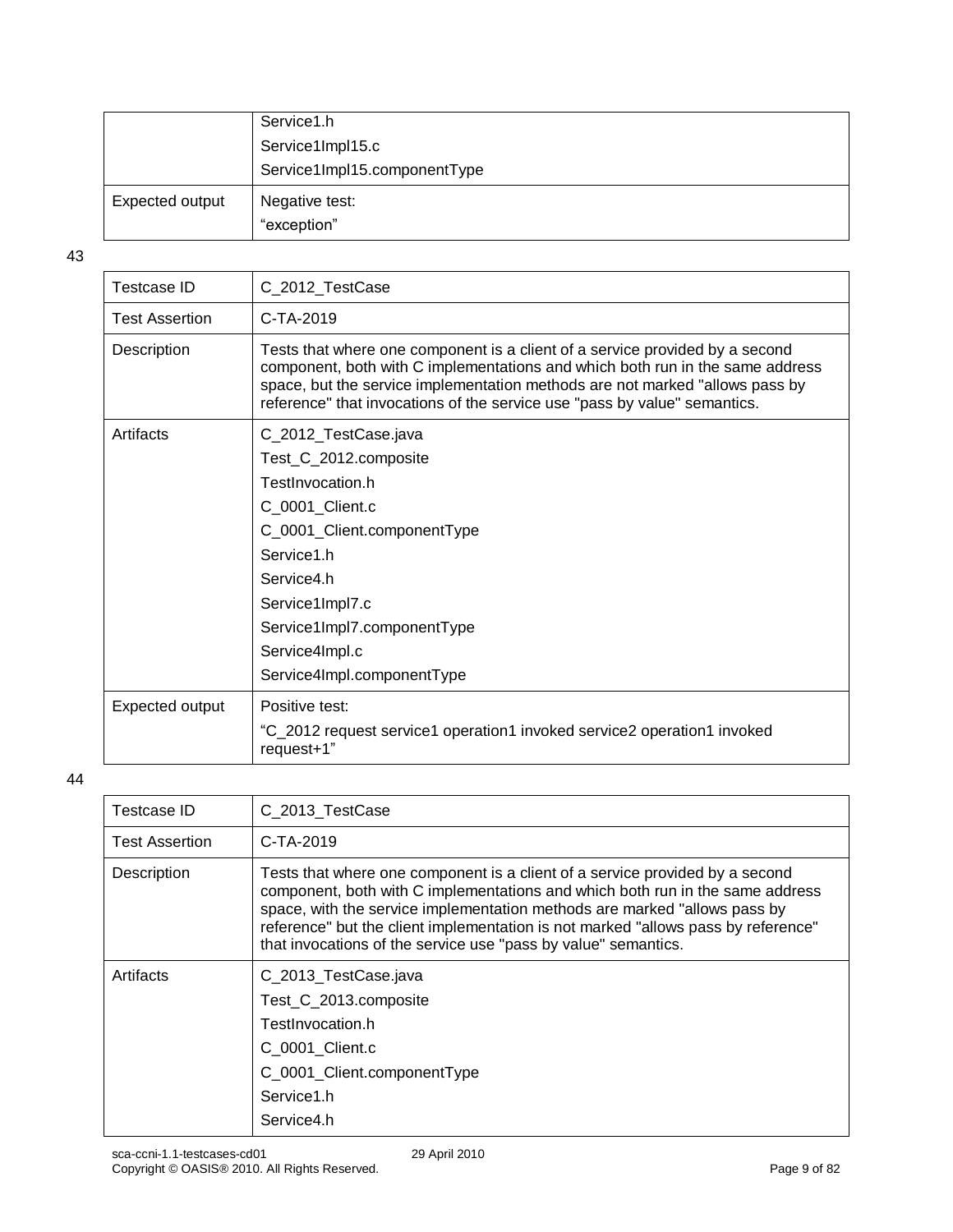|                 | Service1Impl7.c                                                                       |
|-----------------|---------------------------------------------------------------------------------------|
|                 | Service1Impl7.componentType                                                           |
|                 | Service4Impl.c                                                                        |
|                 | Service4Impl.componentType                                                            |
| Expected output | Positive test:                                                                        |
|                 | "C_2013 request service1 operation1 invoked service2 operation1 invoked<br>request+1" |

| Testcase ID           | C_2014_TestCase                                                            |
|-----------------------|----------------------------------------------------------------------------|
| <b>Test Assertion</b> | C-TA-2006                                                                  |
| Description           | Tests that a runtime does no synchronization of component invocations.     |
| Artifacts             | C_2014_TestCase.java                                                       |
|                       | Test_C_2014.composite                                                      |
|                       | TestInvocation.h                                                           |
|                       | C 0001 Client.c                                                            |
|                       | C_0001_Client.componentType                                                |
|                       | Service1.h                                                                 |
|                       | Service1Impl56.c                                                           |
|                       | Service1Impl56.componentType                                               |
|                       | Service1Impl57.c                                                           |
|                       | Service1Impl57.componentType                                               |
| Expected output       | Positive test:                                                             |
|                       | "C_2014 request service1 operation1 invoked service2 operation1 invoked b" |

# <span id="page-9-0"></span>46 **1.7 Section 4**

| Testcase ID           | C_4001_TestCase                            |
|-----------------------|--------------------------------------------|
| <b>Test Assertion</b> | C-TA-4001                                  |
| Description           | Tests that the OneWay MEP is not rejected. |
| Artifacts             | C_4001_TestCase.java                       |
|                       | Test_C_4001.composite                      |
|                       | TestInvocation.h                           |
|                       | C_0001_Client.c                            |
|                       | C_0001_Client.componentType                |
|                       | Service1.h                                 |
|                       | Service24OW.h                              |
|                       | Service24OW.wsdl                           |
|                       | Service1Impl29OW.c                         |
|                       | Service1Impl29OW.componentType             |
|                       | Service24Impl.c                            |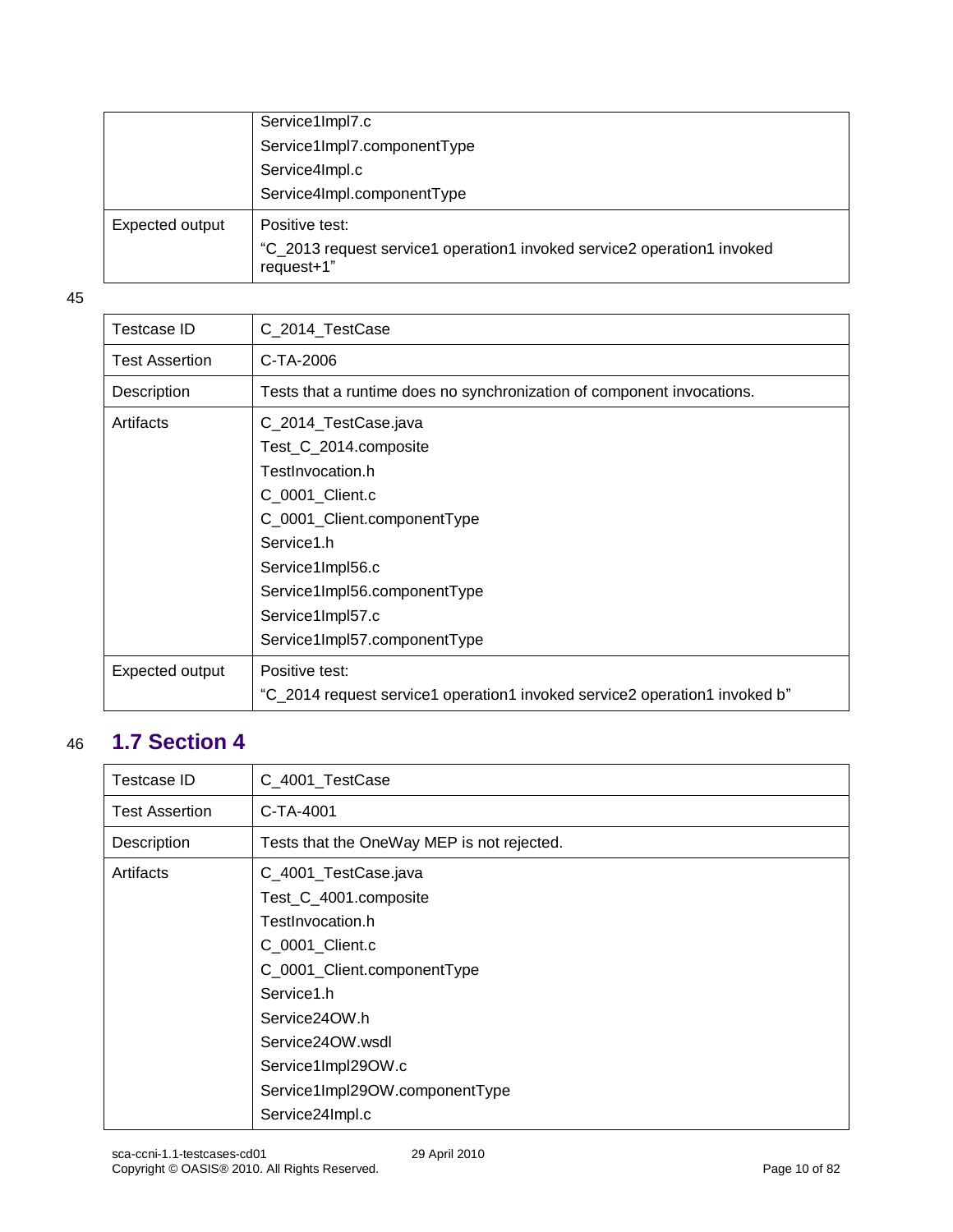|                 | Service24ImpIOW.componentType                                            |
|-----------------|--------------------------------------------------------------------------|
| Expected output | Positive test:                                                           |
|                 | "C_4001 request service1 operation1 invoked service2 operation1 invoked" |

### <span id="page-10-0"></span>47 **1.8 Section 6**

#### 48

| Testcase ID           | C_6002_TestCase                                                                  |
|-----------------------|----------------------------------------------------------------------------------|
| <b>Test Assertion</b> | $N/A - API$ Testing                                                              |
| Description           | Tests that property values can be retrieved as boolean and floating-point types. |
| Artifacts             | C_6002_TestCase.java                                                             |
|                       | Test_C_6002.composite                                                            |
|                       | TestInvocation.h                                                                 |
|                       | C 0001 Client.c                                                                  |
|                       | C_0001_Client.componentType                                                      |
|                       | Service1.h                                                                       |
|                       | Service1Impl19.c                                                                 |
|                       | Service1Impl19.componentType                                                     |
| Expected output       | Positive test:                                                                   |
|                       | "C_6002 request service1 operation1 invoked True 1.2 33.44"                      |

| Testcase ID           | C 6003 TestCase                                                 |
|-----------------------|-----------------------------------------------------------------|
| <b>Test Assertion</b> | $N/A - API$ Testing                                             |
| Description           | Tests that property values can be retrieved as character types. |
| Artifacts             | C_6003_TestCase.java                                            |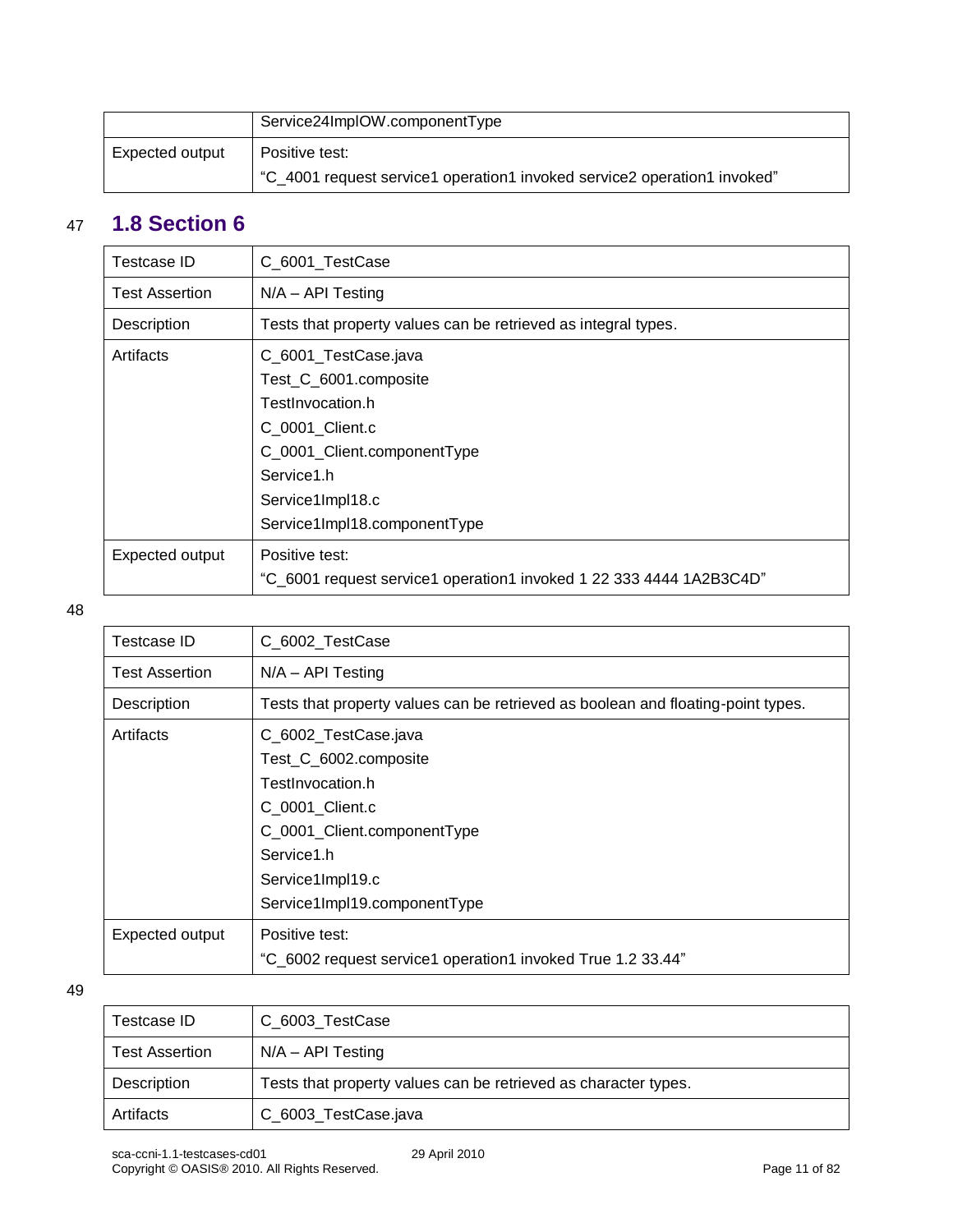|                 | Test_C_6003.composite                                              |
|-----------------|--------------------------------------------------------------------|
|                 | TestInvocation.h                                                   |
|                 | C_0001_Client.c                                                    |
|                 | C_0001_Client.componentType                                        |
|                 | Service1.h                                                         |
|                 | Service1Impl20.c                                                   |
|                 | Service1Impl20.componentType                                       |
| Expected output | Positive test:                                                     |
|                 | "C_6003 request service1 operation1 invoked WideS C W abcde ABCDE" |
|                 |                                                                    |

| Testcase ID           | C 6004 TestCase                                                                                                                                                                       |
|-----------------------|---------------------------------------------------------------------------------------------------------------------------------------------------------------------------------------|
| <b>Test Assertion</b> | $N/A - API Testing$                                                                                                                                                                   |
| Description           | Tests that property values can be retrieved as struct types.                                                                                                                          |
| Artifacts             | C_6004_TestCase.java<br>Test_C_6004.composite<br>TestInvocation.h<br>C 0001 Client.c<br>C_0001_Client.componentType<br>Service1.h<br>Service1Impl21.c<br>Service1Impl21.componentType |
| Expected output       | Positive test:<br>"C_6004 request service1 operation1 invoked complex1 complex2"                                                                                                      |

| Testcase ID           | C_6005_TestCase                                                                           |
|-----------------------|-------------------------------------------------------------------------------------------|
| <b>Test Assertion</b> | $N/A - API$ Testing                                                                       |
| Description           | Tests that truncated response data is detected and retrievable via<br>SCAGetReplyMessage. |
| Artifacts             | C_6005_TestCase.java                                                                      |
|                       | Test_C_6005.composite                                                                     |
|                       | TestInvocation.h                                                                          |
|                       | C 0001 Client.c                                                                           |
|                       | C_0001_Client.componentType                                                               |
|                       | Service1.h                                                                                |
|                       | Service1Impl22.c                                                                          |
|                       | Service1Impl22.componentType                                                              |
| Expected output       | Positive test:                                                                            |
|                       | "C_6005 request service1 operation1 invoked operation1 invoked"                           |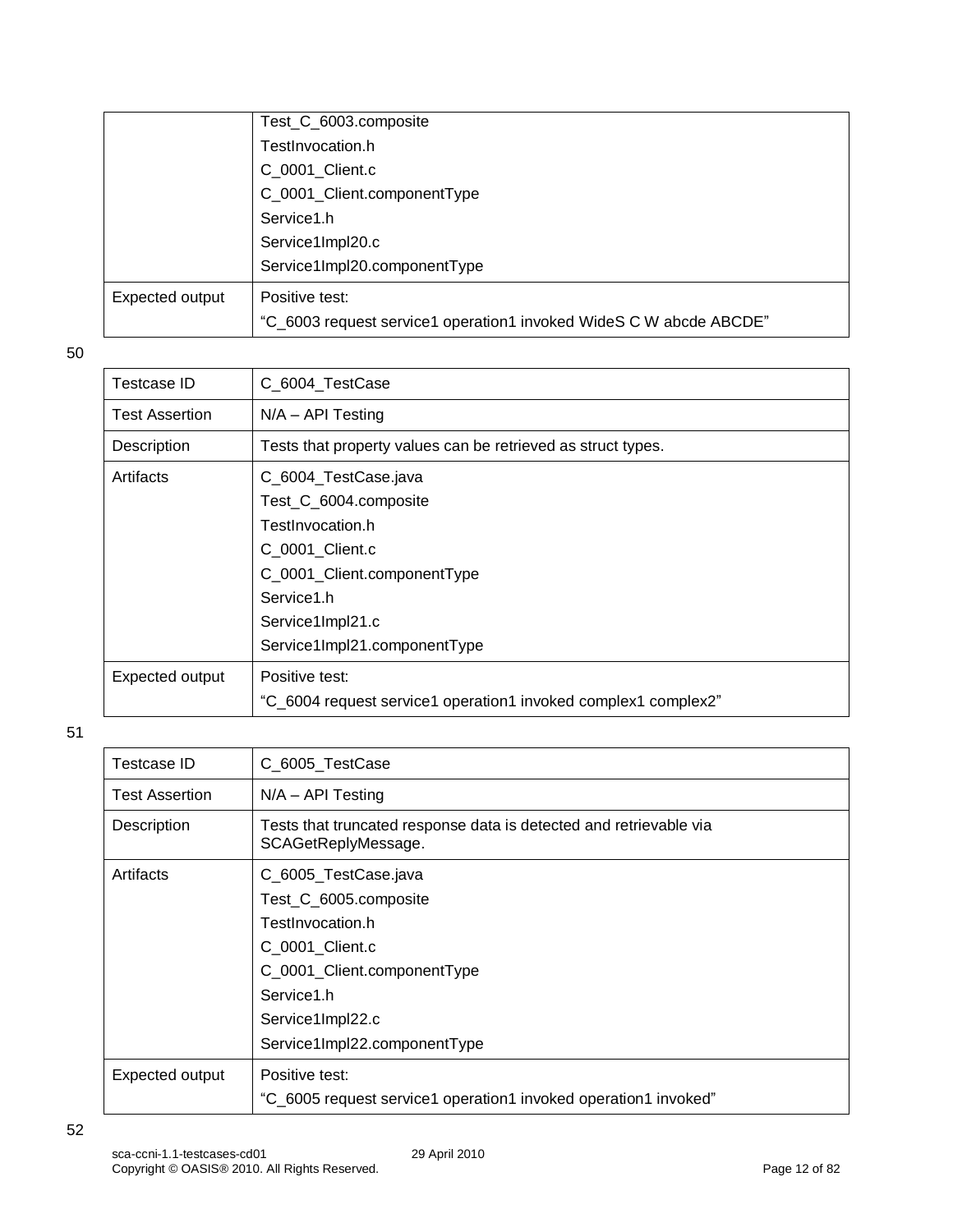| Testcase ID           | C_6006_TestCase                                                   |
|-----------------------|-------------------------------------------------------------------|
| <b>Test Assertion</b> | $N/A - API$ Testing                                               |
| Description           | Tests that a component can access its own services using SCASelf. |
| Artifacts             | C_6006_TestCase.java                                              |
|                       | Test_C_6006.composite                                             |
|                       | TestInvocation.h                                                  |
|                       | C_0001_Client.c                                                   |
|                       | C_0001_Client.componentType                                       |
|                       | Service1.h                                                        |
|                       | Service16.h                                                       |
|                       | Service1_16Impl.c                                                 |
|                       | Service1_16Impl.componentType                                     |
| Expected output       | Positive test:                                                    |
|                       | "C_6006 request service1 operation1 invoked operation2 invoked"   |

| Testcase ID           | C 6007 TestCase                                                     |
|-----------------------|---------------------------------------------------------------------|
|                       |                                                                     |
| <b>Test Assertion</b> | $N/A - API Testing$                                                 |
| Description           | Tests that fault information is retrievable via SCAGetFaultMessage. |
| Artifacts             | C_6007_TestCase.java                                                |
|                       | Test_C_6007.composite                                               |
|                       | TestInvocation.h                                                    |
|                       | C 0004 Client.c                                                     |
|                       | C_0004_Client.componentType                                         |
|                       | Service17.h                                                         |
|                       | Service17Impl.c                                                     |
|                       | Service17Impl.componentType                                         |
| Expected output       | Positive test:                                                      |
|                       | "exception"                                                         |

| Testcase ID           | C_6008_TestCase                                                                                                                   |
|-----------------------|-----------------------------------------------------------------------------------------------------------------------------------|
| <b>Test Assertion</b> | $N/A - API$ Testing                                                                                                               |
| Description           | Tests that multi-valued property values can be retrieved.                                                                         |
| Artifacts             | C_6008_TestCase.java<br>Test_C_6008.composite<br>TestInvocation.h<br>C_0001_Client.c<br>C_0001_Client.componentType<br>Service1.h |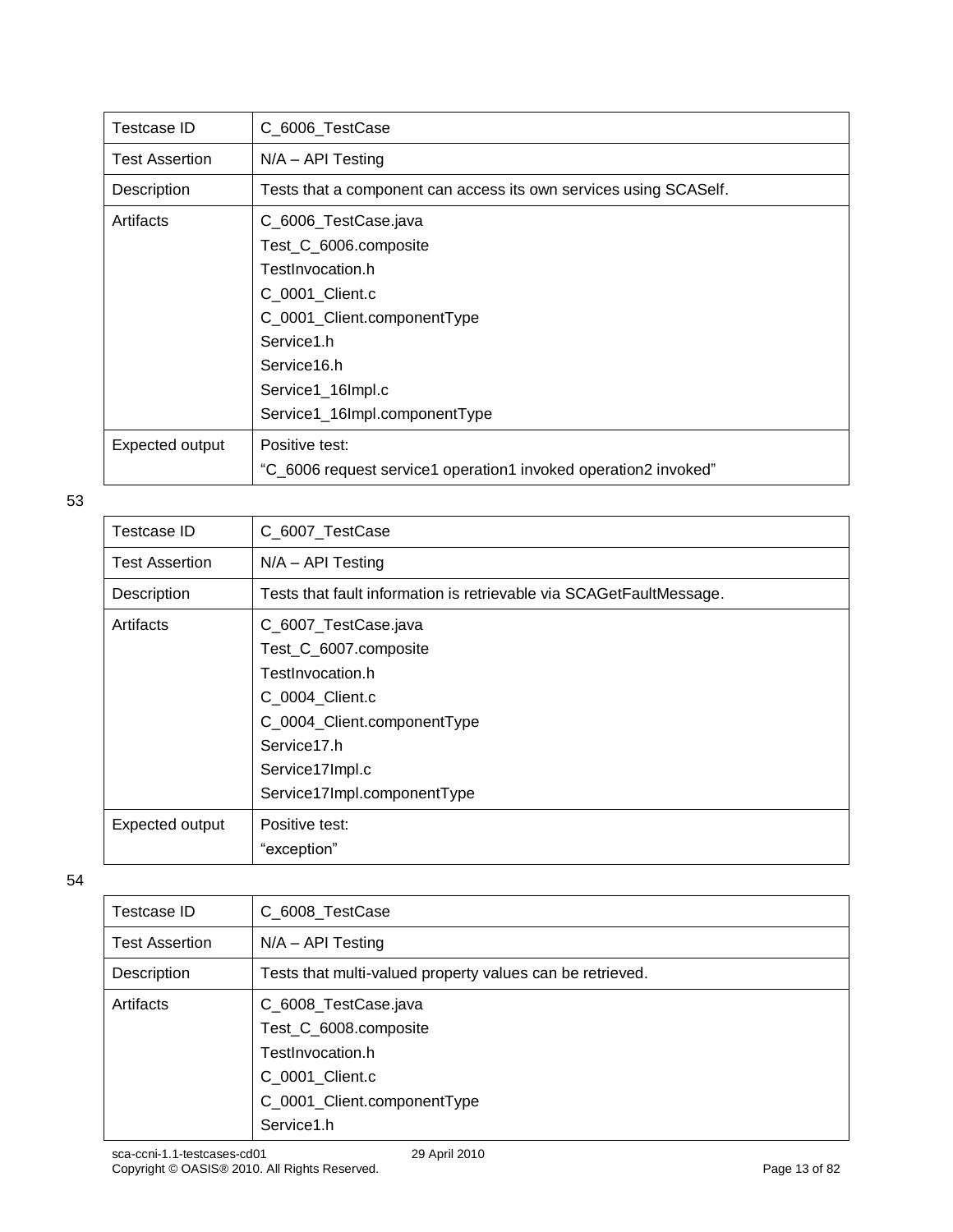|                 | Service1Impl32.c<br>Service1Impl32.componentType                       |
|-----------------|------------------------------------------------------------------------|
| Expected output | Positive test:<br>"C_6008 request service1 operation1 invoked 111 222" |

| <b>Testcase ID</b>    | C_6015_TestCase                                                                                                                     |
|-----------------------|-------------------------------------------------------------------------------------------------------------------------------------|
| <b>Test Assertion</b> | $N/A - API$ Testing                                                                                                                 |
| Description           | Tests that all instances of a multiplicity 1n reference are called.                                                                 |
| Artifacts             | C_6015_TestCase.java                                                                                                                |
|                       | Test_C_6015.composite                                                                                                               |
|                       | TestInvocation.h                                                                                                                    |
|                       | C_0001_Client.c                                                                                                                     |
|                       | C_0001_Client.componentType                                                                                                         |
|                       | Service1.h                                                                                                                          |
|                       | Service1Impl.c                                                                                                                      |
|                       | Service1Impl.componentType                                                                                                          |
|                       | Service1Impl3.c                                                                                                                     |
|                       | Service1Impl3.componentType                                                                                                         |
| Expected output       | Positive test:                                                                                                                      |
|                       | "C_6015 request service1 operation1 invoked service2 operation1 invoked service2<br>operation1 invoked service4 operation1 invoked" |

| Testcase ID           | C_6016_TestCase                                                                               |
|-----------------------|-----------------------------------------------------------------------------------------------|
| <b>Test Assertion</b> | $N/A - API$ Testing                                                                           |
| Description           | Tests that SCAInvokeAsync can be used with an interface marked<br>requires="asynclnvocation". |
| Artifacts             | C_6016_TestCase.java                                                                          |
|                       | Test_C_6016.composite                                                                         |
|                       | TestInvocation.h                                                                              |
|                       | C_0001_Client.c                                                                               |
|                       | C_0001_Client.componentType                                                                   |
|                       | Service1.h                                                                                    |
|                       | Service46.h                                                                                   |
|                       | Service1Impl53.c                                                                              |
|                       | Service1Impl53.componentType                                                                  |
|                       | Service46Impl.c                                                                               |
|                       | Service46Impl.componentType                                                                   |
| Expected output       | Positive test:                                                                                |
|                       | "C_6016 request service1 operation1 invoked operation2 invoked"                               |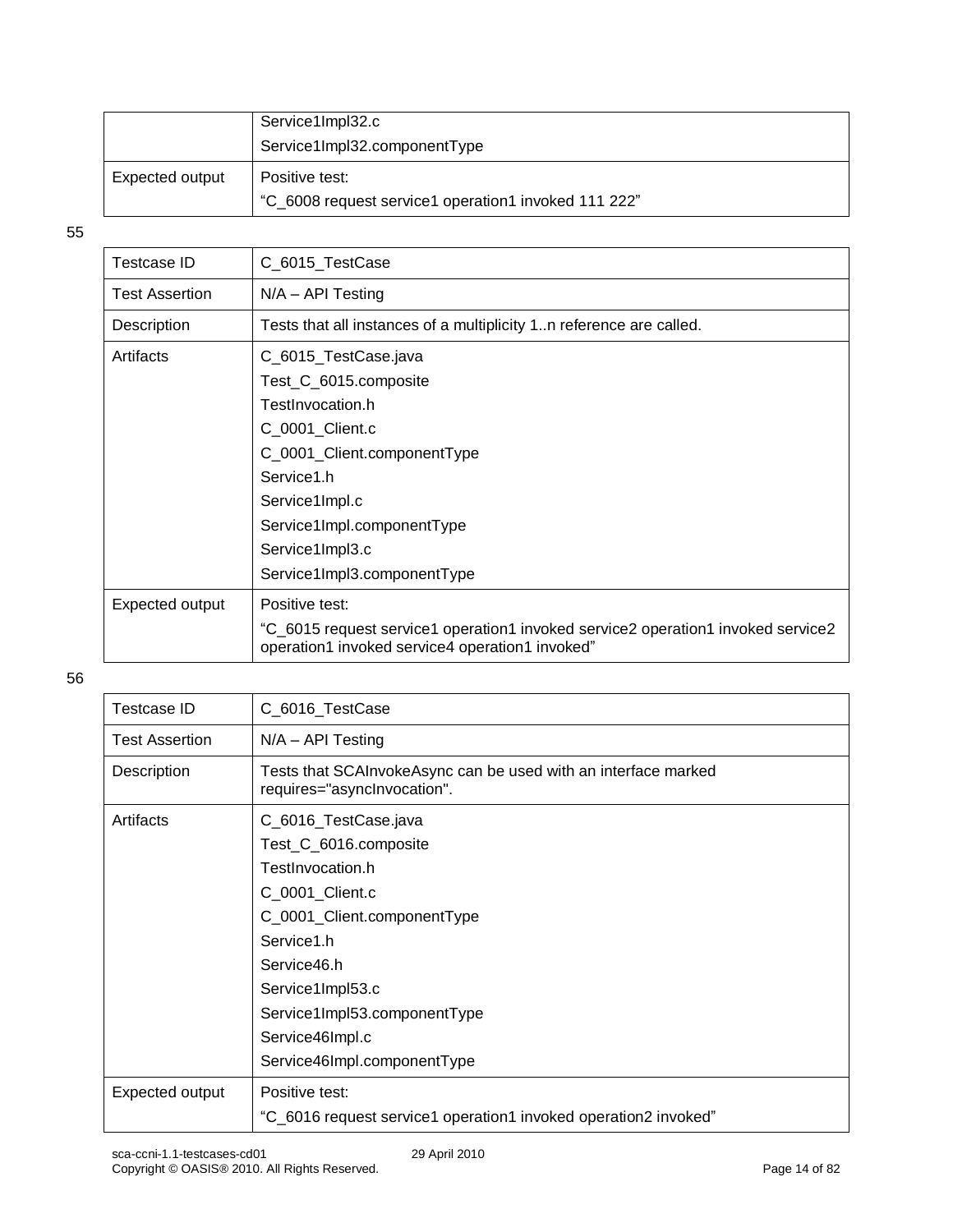| <b>Testcase ID</b>    | C_6017_TestCase                                                                              |
|-----------------------|----------------------------------------------------------------------------------------------|
| <b>Test Assertion</b> | $N/A - API Testing$                                                                          |
| Description           | Tests that SCAInvokePoll can be used with an interface marked<br>requires="asynclnvocation". |
| Artifacts             | C_6017_TestCase.java                                                                         |
|                       | Test_C_6017.composite                                                                        |
|                       | TestInvocation.h                                                                             |
|                       | C_0001_Client.c                                                                              |
|                       | C_0001_Client.componentType                                                                  |
|                       | Service1.h                                                                                   |
|                       | Service46.h                                                                                  |
|                       | Service1Impl54.c                                                                             |
|                       | Service1Impl54.componentType                                                                 |
|                       | Service46Impl.c                                                                              |
|                       | Service46Impl.componentType                                                                  |
| Expected output       | Positive test:                                                                               |
|                       | "C_6017 request service1 operation1 invoked operation2 invoked"                              |

| <b>Testcase ID</b>    | C_6018_TestCase                                               |
|-----------------------|---------------------------------------------------------------|
| <b>Test Assertion</b> | $N/A - API$ Testing                                           |
| Description           | Tests that SCAInvokePoll can be canceled with SCACancelAsync. |
| Artifacts             | C_6018_TestCase.java                                          |
|                       | Test_C_6018.composite                                         |
|                       | TestInvocation.h                                              |
|                       | C_0001_Client.c                                               |
|                       | C_0001_Client.componentType                                   |
|                       | Service1.h                                                    |
|                       | Service46.h                                                   |
|                       | Service1Impl55.c                                              |
|                       | Service1Impl55.componentType                                  |
|                       | Service46Impl.c                                               |
|                       | Service46Impl.componentType                                   |
| Expected output       | Positive test:                                                |
|                       | "C_6018 request service1 operation1 invoked"                  |

| Testcase ID           | C_6020_TestCase     |
|-----------------------|---------------------|
| <b>Test Assertion</b> | $N/A - API$ Testing |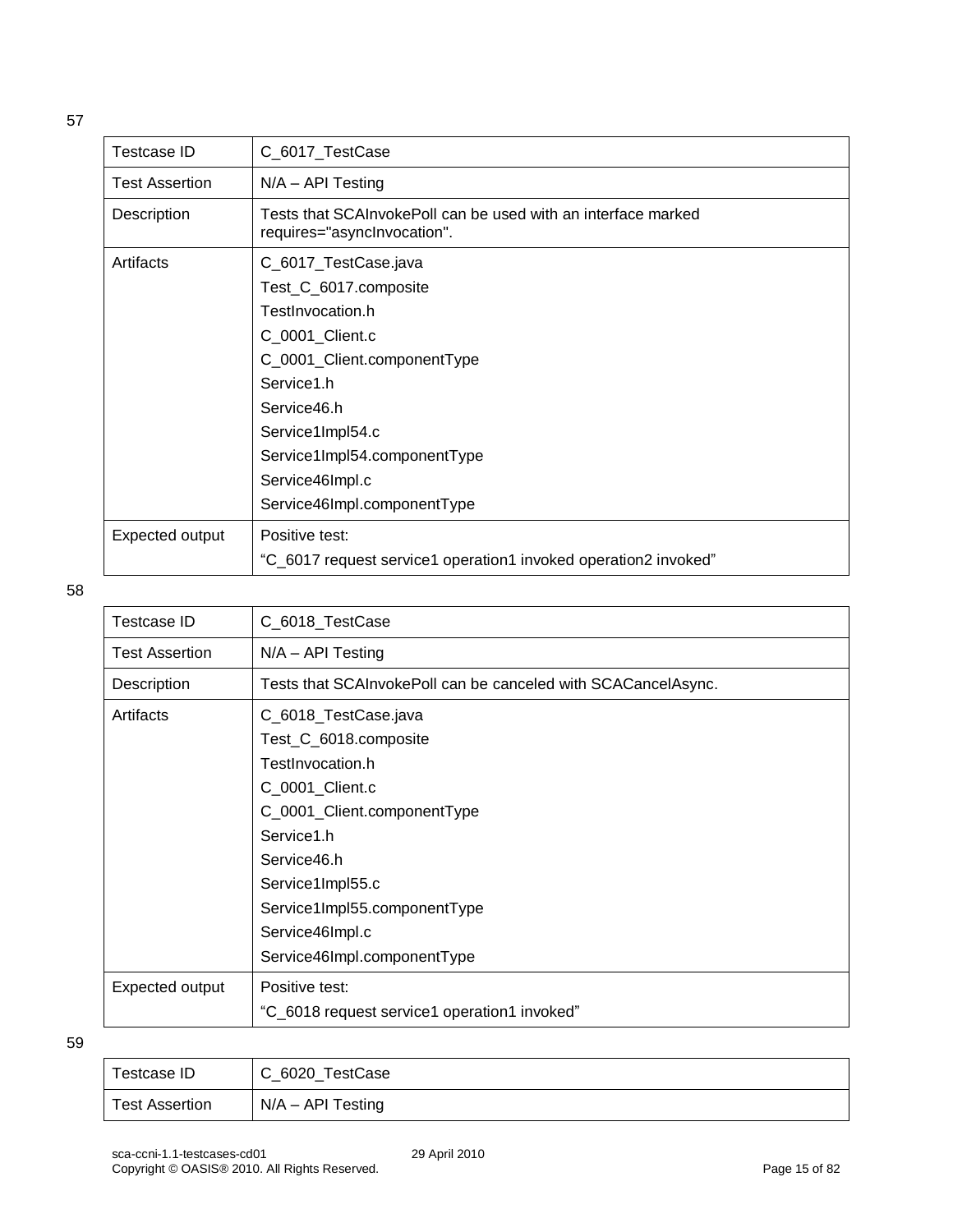| Description     | Tests that functions excluded from a callback interface cannot be invoked.                             |
|-----------------|--------------------------------------------------------------------------------------------------------|
| Artifacts       | C_6020_TestCase.java                                                                                   |
|                 | Test_C_6020.composite                                                                                  |
|                 | TestInvocation.h                                                                                       |
|                 | C_0001_Client.c                                                                                        |
|                 | C_0001_Client.componentType                                                                            |
|                 | Service1.h                                                                                             |
|                 | Service1Callback47Impl.c                                                                               |
|                 | Service1Callback47Impl.componentType                                                                   |
|                 | Service47.h                                                                                            |
|                 | Service47Callback.h                                                                                    |
|                 | Service47Impl.c                                                                                        |
|                 | Service47Impl.componentType                                                                            |
| Expected output | Positive test:                                                                                         |
|                 | "C_6020 request service1 operation1 invoked service2 operation1 invoked service1<br>callback1 invoked" |

# <span id="page-15-0"></span>60 **1.9 Section 7**

| <b>Testcase ID</b>    | C_7001_TestCase                                                                                                                                                                                                                                   |
|-----------------------|---------------------------------------------------------------------------------------------------------------------------------------------------------------------------------------------------------------------------------------------------|
| <b>Test Assertion</b> | C-TA-7001                                                                                                                                                                                                                                         |
| Description           | Tests <export.c></export.c> elements have unique names within a domain.                                                                                                                                                                           |
| Artifacts             | C_7001_TestCase.java<br>Test_C_7001.composite<br>TestInvocation.h<br>C_0001_Client.c<br>C_0001_Client.componentType<br>Service1.h<br>Service4.h<br>Service1Impl7.c<br>Service1Impl7.componentType<br>Service4Impl.c<br>Service4Impl.componentType |
| Expected output       | Negative test:<br>"exception"                                                                                                                                                                                                                     |

| Testcase ID           | C_7002_TestCase                                                               |
|-----------------------|-------------------------------------------------------------------------------|
| <b>Test Assertion</b> | C-TA-7002                                                                     |
| Description           | Tests <import.c></import.c> elements have unique names within a contribution. |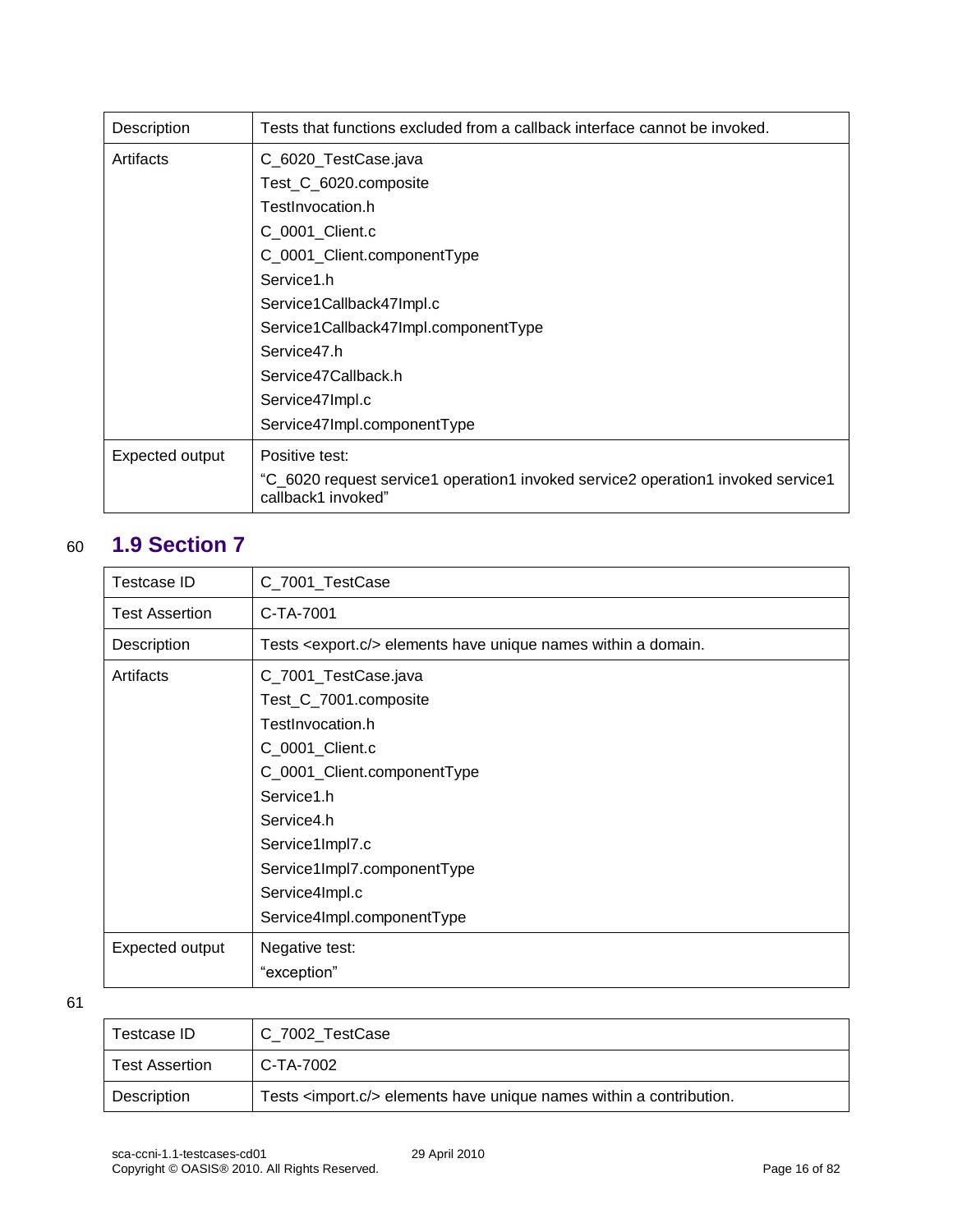| Artifacts       | C_7002_TestCase.java        |
|-----------------|-----------------------------|
|                 | Test_C_7002.composite       |
|                 | TestInvocation.h            |
|                 | C_0001_Client.c             |
|                 | C_0001_Client.componentType |
|                 | Service1.h                  |
|                 | Service4.h                  |
|                 | Service1Impl7.c             |
|                 | Service1Impl7.componentType |
|                 | Service4Impl.c              |
|                 | Service4Impl.componentType  |
| Expected output | Negative test:              |
|                 | "exception"                 |

## <span id="page-16-0"></span>62 **1.10 Section 8**

| Testcase ID           | C_8001_TestCase                                                                    |
|-----------------------|------------------------------------------------------------------------------------|
| <b>Test Assertion</b> | C-TA-8001                                                                          |
| Description           | Tests that macros and typedefs are processed when testing interface compatibility. |
| Artifacts             | C_8001_TestCase.java                                                               |
|                       | Test_C_8001.composite                                                              |
|                       | TestInvocation.h                                                                   |
|                       | C_0001_Client.c                                                                    |
|                       | C_0001_Client.componentType                                                        |
|                       | Service1.h                                                                         |
|                       | Service15.h                                                                        |
|                       | Service15Exp.h                                                                     |
|                       | Service1Impl16.c                                                                   |
|                       | Service1Impl16.componentType                                                       |
|                       | Service15Impl.c                                                                    |
|                       | Service15Impl.componentType                                                        |
| Expected output       | Positive test:                                                                     |
|                       | "C_8001 request service1 operation1 invoked service1 operation 1"                  |

| Testcase ID           | C_8002_TestCase                                            |
|-----------------------|------------------------------------------------------------|
| <b>Test Assertion</b> | C-TA-8002                                                  |
| Description           | Tests that unions are not allowed in remotable interfaces. |
| Artifacts             | C_8002_TestCase.java<br>Test_C_8002.composite              |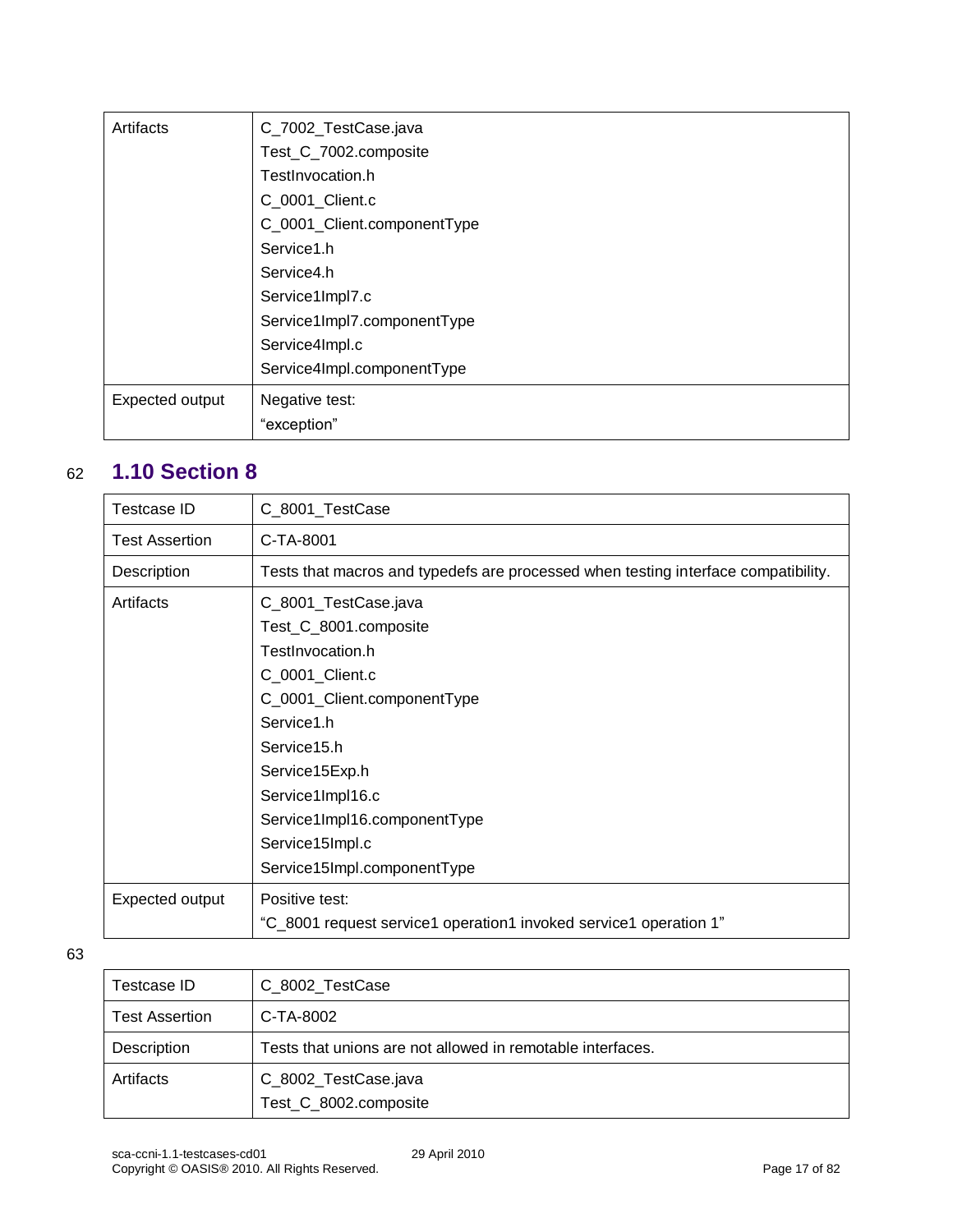|                 | TestInvocation.h             |
|-----------------|------------------------------|
|                 | C_0001_Client.c              |
|                 | C_0001_Client.componentType  |
|                 | Service1.h                   |
|                 | Service1Impl17.c             |
|                 | Service1Impl17.componentType |
|                 | Service16Impl.c              |
|                 | Service16Impl.componentType  |
| Expected output | Negative test:               |
|                 | "exception"                  |

| Testcase ID           | C_8003_TestCase                                                                                |
|-----------------------|------------------------------------------------------------------------------------------------|
| <b>Test Assertion</b> | C-TA-8003                                                                                      |
| Description           | Tests that a header file used to define a service interface contains function<br>declarations. |
| Artifacts             | C_8003_TestCase.java                                                                           |
|                       | Test_C_8003.composite                                                                          |
|                       | TestInvocation.h                                                                               |
|                       | C_0001_Client.c                                                                                |
|                       | C_0001_Client.componentType                                                                    |
|                       | Service1.h                                                                                     |
|                       | Service1Impl15.c                                                                               |
|                       | Service1Impl15.componentType                                                                   |
|                       | Service13Impl.c                                                                                |
|                       | Service13Impl.componentType                                                                    |
| Expected output       | Negative test:                                                                                 |
|                       | "exception"                                                                                    |

### <span id="page-17-0"></span>65 **1.11 Section 9**

| Testcase ID           | C 10001 TestCase                                                                                                       |
|-----------------------|------------------------------------------------------------------------------------------------------------------------|
| <b>Test Assertion</b> | C-TA-10012, C-TA-10013, C-TA-10015, C-TA-10017, C-TA-10018, C-TA-10023, C-<br>TA-F022, C-TA-F030, C-TA-F031, C-TA-F032 |
| Description           | Tests that the core default mapping of C to WSDL is correct.                                                           |
| Artifacts             | C_10001_TestCase.java                                                                                                  |
|                       | Test_C_10001.composite                                                                                                 |
|                       | TestInvocation.h                                                                                                       |
|                       | C 0001 Client.c                                                                                                        |
|                       | C_0001_Client.componentType                                                                                            |
|                       | Service1.wsdl                                                                                                          |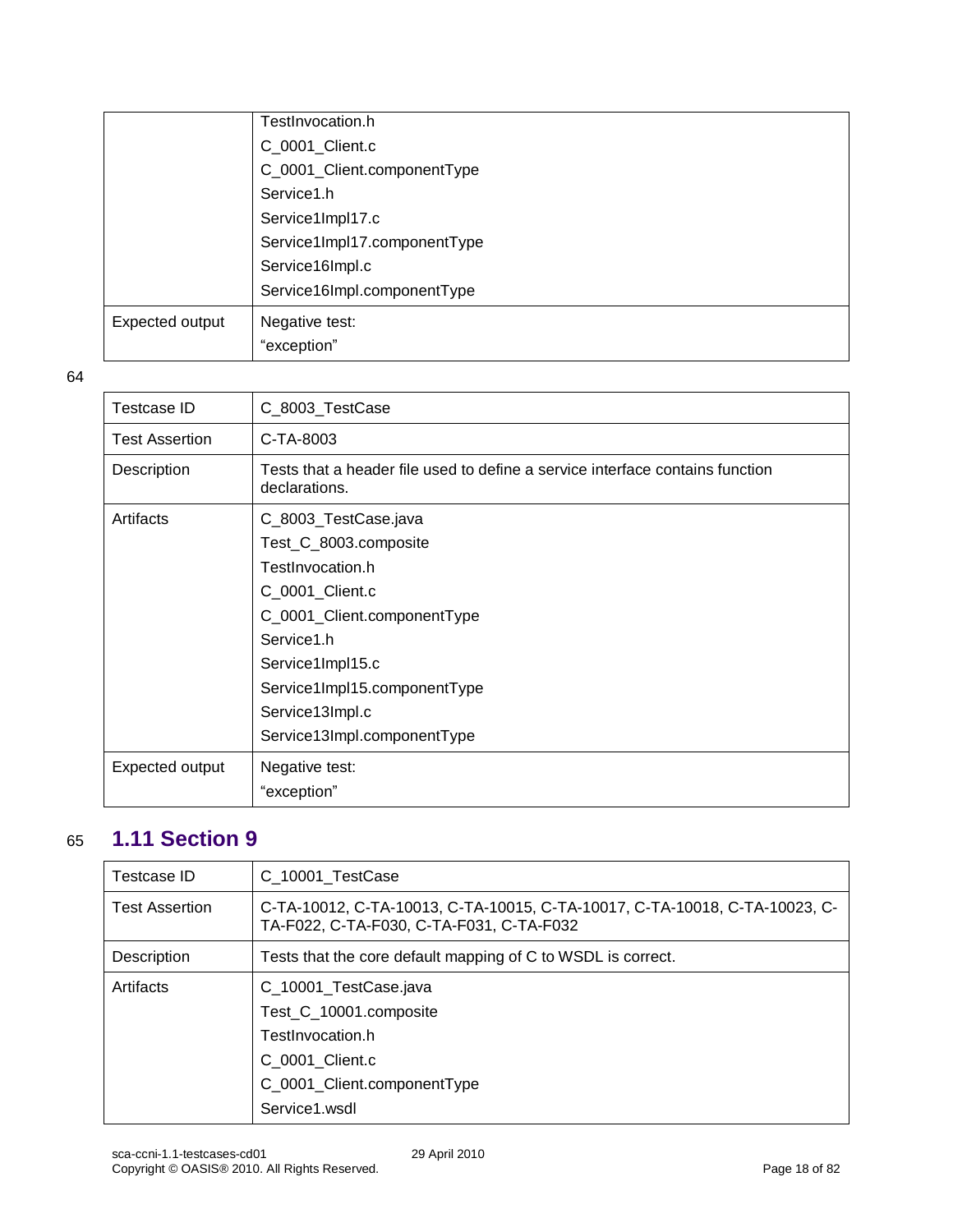|                 | Service1.h                                    |
|-----------------|-----------------------------------------------|
|                 | Service1Impl.c                                |
|                 | Service1Impl.componentType                    |
| Expected output | Positive test:                                |
|                 | "C_10001 request service1 operation1 invoked" |

| Testcase ID           | C_10003_TestCase                                                          |
|-----------------------|---------------------------------------------------------------------------|
| <b>Test Assertion</b> | C-TA-10016                                                                |
| Description           | Tests the mapping of C unnamed parameters to WSDL.                        |
| Artifacts             | C_10003_TestCase.java                                                     |
|                       | Test_C_10003.composite                                                    |
|                       | TestInvocation.h                                                          |
|                       | C_0001_Client.c                                                           |
|                       | C_0001_Client.componentType                                               |
|                       | Service1.h                                                                |
|                       | Service18.h                                                               |
|                       | Service18.wsdl                                                            |
|                       | Service1Impl23.c                                                          |
|                       | Service1Impl23.componentType                                              |
|                       | Service18Impl.c                                                           |
|                       | Service18Impl.componentType                                               |
| Expected output       | Positive test:                                                            |
|                       | "C_10003 request service1 operation1 invoked service2 operation1 invoked" |

| <b>Testcase ID</b>    | C_10004_TestCase                                         |
|-----------------------|----------------------------------------------------------|
| <b>Test Assertion</b> | C-TA-10018                                               |
| Description           | Tests the mapping of C parameter passing styles to WSDL. |
| Artifacts             | C_10004_TestCase.java                                    |
|                       | Test_C_10004.composite                                   |
|                       | TestInvocation.h                                         |
|                       | C_0001_Client.c                                          |
|                       | C_0001_Client.componentType                              |
|                       | Service1.h                                               |
|                       | Service19.h                                              |
|                       | Service19.wsdl                                           |
|                       | Service1Impl24.c                                         |
|                       | Service1Impl24.componentType                             |
|                       | Service19Impl.c                                          |
|                       | Service19Impl.componentType                              |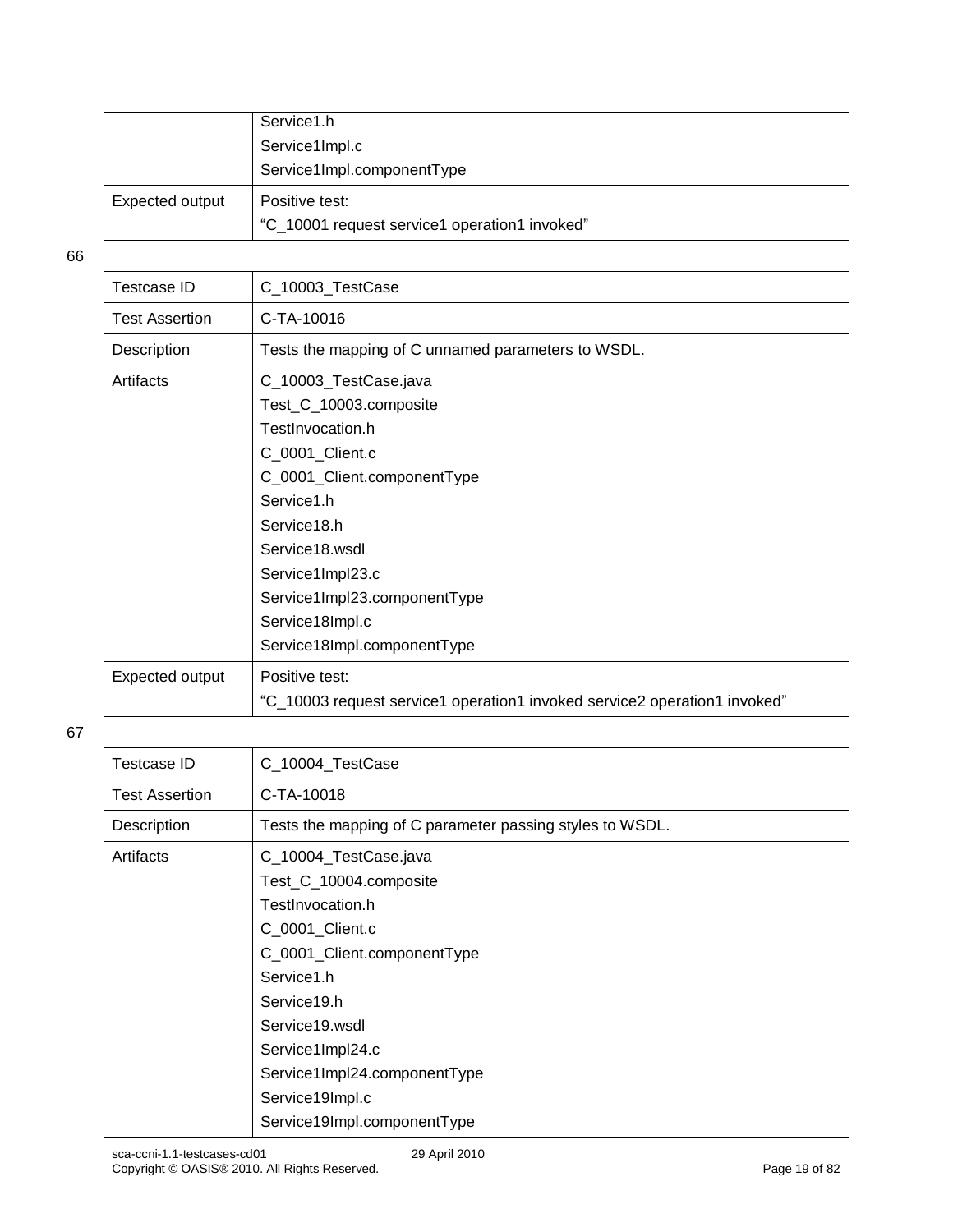| Expected output | Positive test:                                                            |
|-----------------|---------------------------------------------------------------------------|
|                 | "C_10004 request service1 operation1 invoked service2 operation1 invoked" |

| C_10006_TestCase                                                          |
|---------------------------------------------------------------------------|
| C-TA-10023                                                                |
| Tests the mapping of C types to WSDL.                                     |
| C_10006_TestCase.java                                                     |
| Test_C_10006.composite                                                    |
| TestInvocation.h                                                          |
| C_0001_Client.c                                                           |
| C_0001_Client.componentType                                               |
| Service1.h                                                                |
| Service21.h                                                               |
| Service21.wsdl                                                            |
| Service1Impl26.c                                                          |
| Service1Impl26.componentType                                              |
| Service21Impl.c                                                           |
| Service21Impl.componentType                                               |
| Positive test:                                                            |
| "C_10006 request service1 operation1 invoked service2 operation1 invoked" |
|                                                                           |

| <b>Testcase ID</b>    | C_10007_TestCase                                                          |
|-----------------------|---------------------------------------------------------------------------|
| <b>Test Assertion</b> | C-TA-10025                                                                |
| Description           | Tests the mapping of C structs to WSDL.                                   |
| Artifacts             | C_10007_TestCase.java                                                     |
|                       | Test_C_10007.composite                                                    |
|                       | TestInvocation.h                                                          |
|                       | C_0001_Client.c                                                           |
|                       | C_0001_Client.componentType                                               |
|                       | Service1.h                                                                |
|                       | Service <sub>22.h</sub>                                                   |
|                       | Service22.wsdl                                                            |
|                       | Service1Impl27.c                                                          |
|                       | Service1Impl27.componentType                                              |
|                       | Service22Impl.c                                                           |
|                       | Service22Impl.componentType                                               |
| Expected output       | Positive test:                                                            |
|                       | "C_10007 request service1 operation1 invoked service2 operation1 invoked" |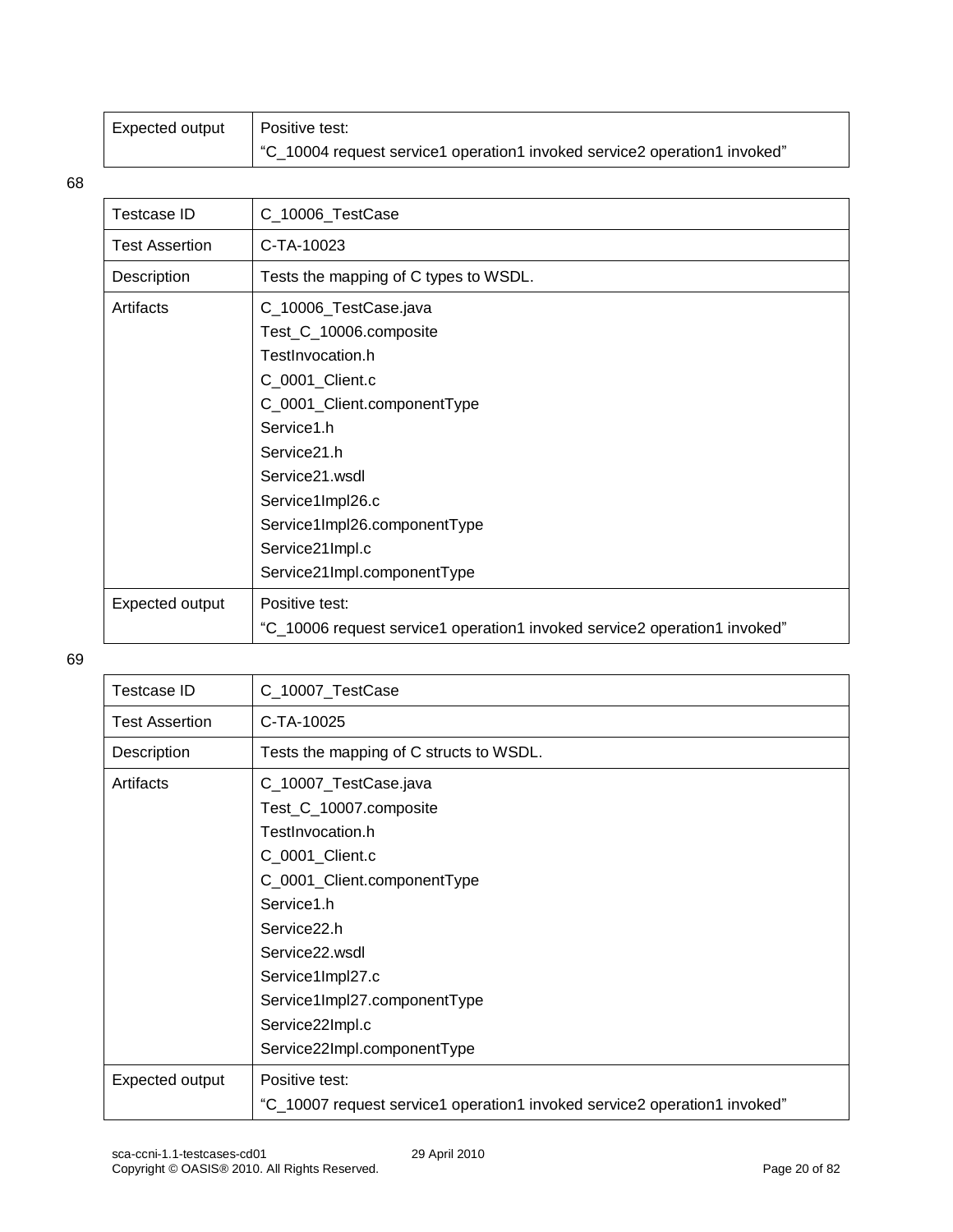| I<br>I<br>×<br>۰. |
|-------------------|

| Testcase ID           | C_10009_TestCase                                                            |
|-----------------------|-----------------------------------------------------------------------------|
| <b>Test Assertion</b> | C-TA-10030                                                                  |
| Description           | Tests the core default mapping of an unannotated header to WSDL is correct. |
| Artifacts             | C_10009_TestCase.java                                                       |
|                       | Test_C_10009.composite                                                      |
|                       | TestInvocation.h                                                            |
|                       | C_0001_ClientNA.c                                                           |
|                       | C_0001_ClientNA.componentType                                               |
|                       | Service1.wsdl                                                               |
|                       | Service1NA.h                                                                |
|                       | Service1Impl.c                                                              |
|                       | Service1ImpINA.componentType                                                |
| Expected output       | Positive test:                                                              |
|                       | "C_10009 request service1 operation1 invoked"                               |

| Testcase ID           | C_10010_TestCase                                                                                                               |
|-----------------------|--------------------------------------------------------------------------------------------------------------------------------|
| <b>Test Assertion</b> | C-TA-10002, C-TA-10006, C-TA-10029, C-TA-F001, C-TA-F002, C-TA-F005, C-TA-<br>F006, C-TA-F007, C-TA-F010, C-TA-F011, C-TA-F018 |
| Description           | Tests that the core default mapping of WSDL to C is correct.                                                                   |
| Artifacts             | C_10010_TestCase.java                                                                                                          |
|                       | Test_C_10010.composite                                                                                                         |
|                       | TestInvocation.h                                                                                                               |
|                       | C 0001 Client.c                                                                                                                |
|                       | C_0001_Client.componentType                                                                                                    |
|                       | Service1.wsdl                                                                                                                  |
|                       | Service1.h (system under test generated)                                                                                       |
|                       | Service1Impl.c                                                                                                                 |
|                       | Service1Impl.componentType                                                                                                     |
| Expected output       | Positive test:                                                                                                                 |
|                       | "C_10010 request service1 operation1 invoked"                                                                                  |
|                       |                                                                                                                                |

| C_10011_TestCase                                                     |
|----------------------------------------------------------------------|
| C-TA-10004, C-TA-F012                                                |
| Tests that the mapping of WSDL unwrapped parameters to C is correct. |
| C_10011_TestCase.java<br>Test_C_10011.composite<br>TestInvocation.h  |
|                                                                      |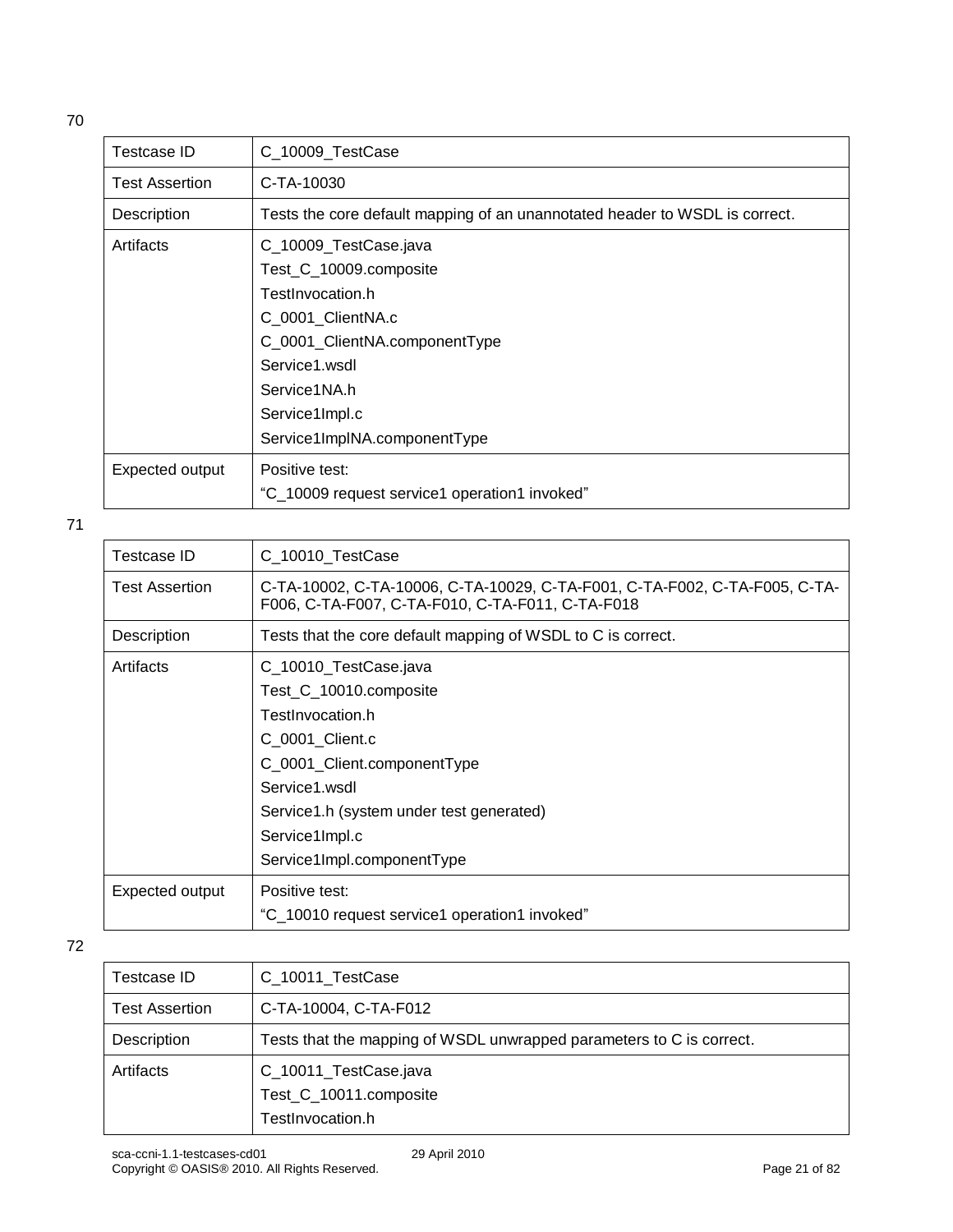|                 | C_0001_Client.c                               |
|-----------------|-----------------------------------------------|
|                 | C_0001_Client.componentType                   |
|                 | Service1U.wsdl                                |
|                 | Service1U.h (system under test generated)     |
|                 | Service1ImplU.c                               |
|                 | Service1ImplU.componentType                   |
| Expected output | Positive test:                                |
|                 | "C_10011 request service1 operation1 invoked" |

| Testcase ID           | C_10012_TestCase                                                          |
|-----------------------|---------------------------------------------------------------------------|
| <b>Test Assertion</b> | C-TA-10010, C-TA-F015                                                     |
| Description           | Tests the mapping of WSDL faults to C.                                    |
| Artifacts             | C_10012_TestCase.java                                                     |
|                       | Test_C_10012.composite                                                    |
|                       | TestInvocation.h                                                          |
|                       | C_0001_Client.c                                                           |
|                       | C_0001_Client.componentType                                               |
|                       | Service1.h (previously system under test generated)                       |
|                       | Service1.wsdl                                                             |
|                       | Service31.h (system under test generated)                                 |
|                       | Service31.wsdl                                                            |
|                       | Service1Impl39.c                                                          |
|                       | Service1Impl39.componentType                                              |
|                       | Service31Impl.c                                                           |
|                       | Service31Impl.componentType                                               |
| Expected output       | Positive test:                                                            |
|                       | "C_10012 request service1 operation1 invoked service2 operation1 invoked" |

| Testcase ID           | C_10013_TestCase                                                              |
|-----------------------|-------------------------------------------------------------------------------|
| <b>Test Assertion</b> | C-TA-10008                                                                    |
| Description           | Tests the default mapping of WSDL operation parameters to C parameter styles. |
| Artifacts             | C_10013_TestCase.java                                                         |
|                       | Test C 10013.composite                                                        |
|                       | TestInvocation.h                                                              |
|                       | C 0001 Client.c                                                               |
|                       | C_0001_Client.componentType                                                   |
|                       | Service1.h (previously system under test generated)                           |
|                       | Service1.wsdl                                                                 |
|                       | Service 19. h (system under test generated)                                   |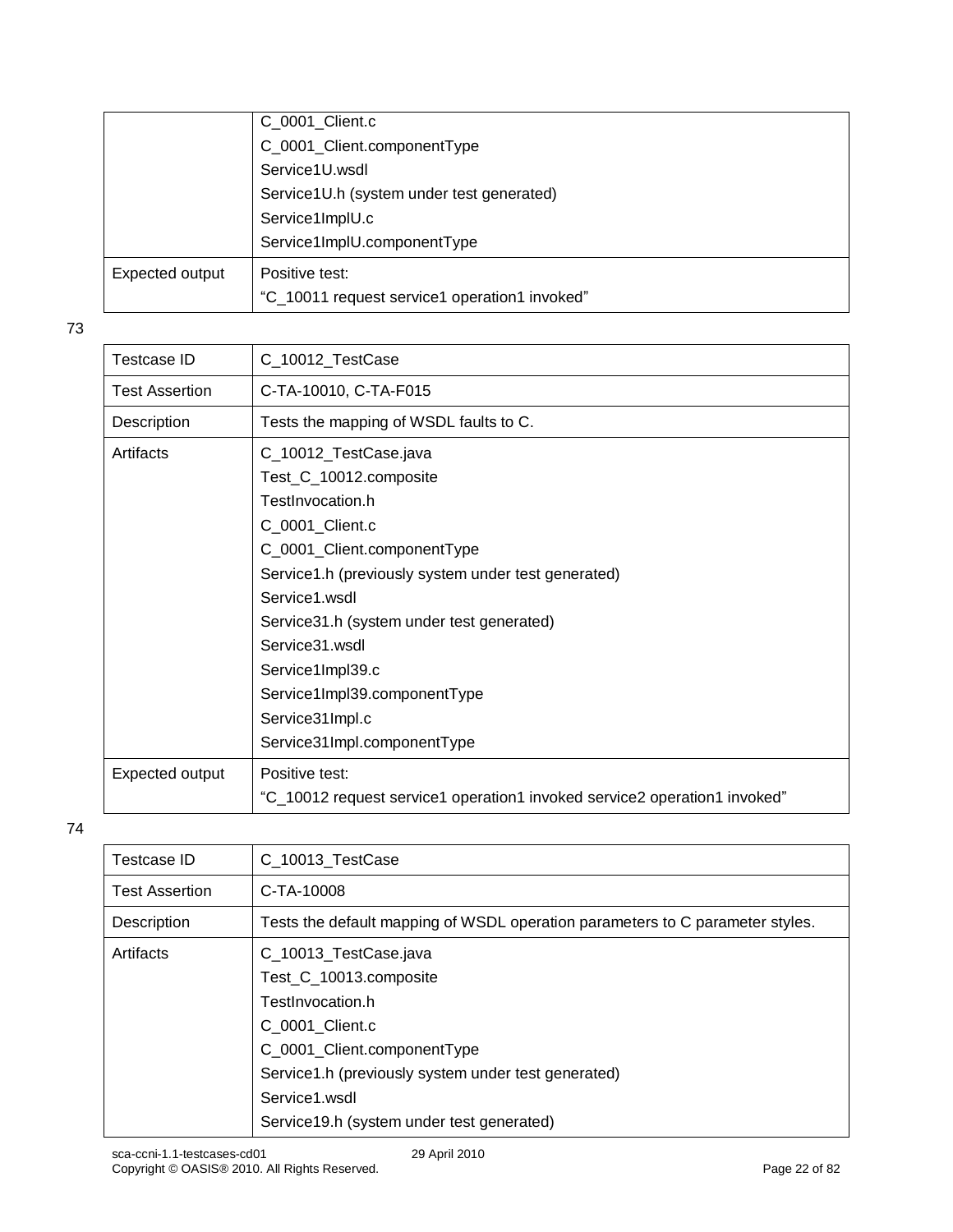|                 | Service19.wsdl                                                            |
|-----------------|---------------------------------------------------------------------------|
|                 | Service1Impl24.c                                                          |
|                 | Service1Impl24.componentType                                              |
|                 | Service19Impl.c                                                           |
|                 | Service19Impl.componentType                                               |
| Expected output | Positive test:                                                            |
|                 | "C_10013 request service1 operation1 invoked service2 operation1 invoked" |

| <b>Testcase ID</b>    | C_10014_TestCase                                                                                                                                                                                                                                                                                                                    |
|-----------------------|-------------------------------------------------------------------------------------------------------------------------------------------------------------------------------------------------------------------------------------------------------------------------------------------------------------------------------------|
| <b>Test Assertion</b> | C-TA-10022, C-TA-10024                                                                                                                                                                                                                                                                                                              |
| Description           | Tests the default mapping of WSDL types to C.                                                                                                                                                                                                                                                                                       |
| Artifacts             | C_10014_TestCase.java<br>Test_C_10014.composite<br>TestInvocation.h<br>C_0001_Client.c<br>C_0001_Client.componentType<br>Service1.h (previously system under test generated)<br>Service1.wsdl<br>Service32.h (system under test generated)<br>Service32 wsdl<br>Service1Impl40.c<br>Service1Impl40.componentType<br>Service32Impl.c |
|                       | Service32Impl.componentType                                                                                                                                                                                                                                                                                                         |
| Expected output       | Positive test:<br>"C_10014 request service1 operation1 invoked service2 operation1 invoked"                                                                                                                                                                                                                                         |

| Testcase ID           | C_10015_TestCase                                      |
|-----------------------|-------------------------------------------------------|
|                       |                                                       |
| <b>Test Assertion</b> | C-TA-10027                                            |
| Description           | Tests the default mapping of WSDL complex types to C. |
| Artifacts             | C_10015_TestCase.java                                 |
|                       | Test_C_10015.composite                                |
|                       | TestInvocation.h                                      |
|                       | C 0001 Client.c                                       |
|                       | C_0001_Client.componentType                           |
|                       | Service1.h (previously system under test generated)   |
|                       | Service1.wsdl                                         |
|                       | Service33.h (system under test generated)             |
|                       | Service33.wsdl                                        |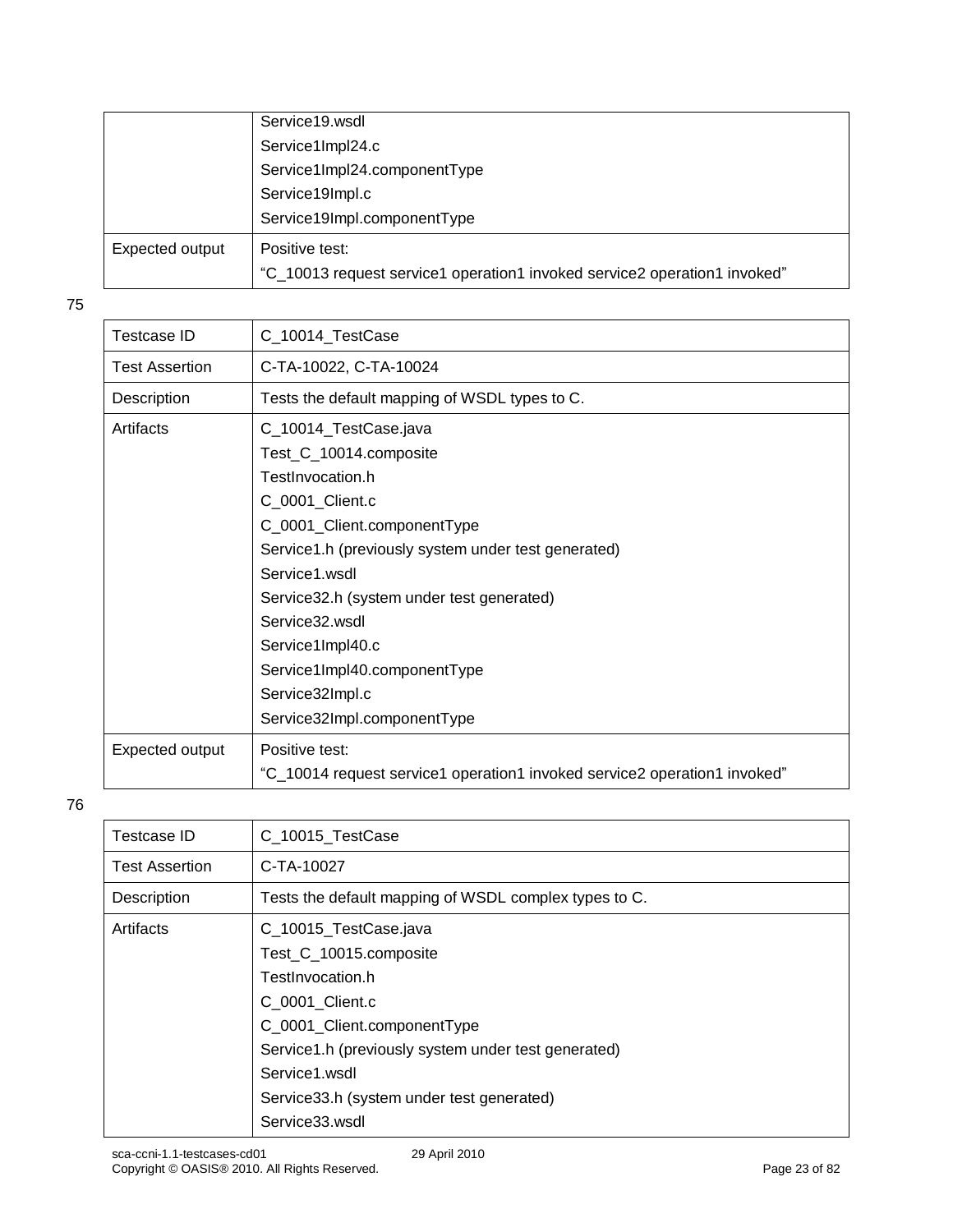|                 | Service1Impl41.c                                                                            |
|-----------------|---------------------------------------------------------------------------------------------|
|                 | Service1Impl41.componentType                                                                |
|                 | Service33Impl.c                                                                             |
|                 | Service33Impl.componentType                                                                 |
| Expected output | Positive test:<br>"C_10015 request service1 operation1 invoked service2 operation1 invoked" |

| <b>Testcase ID</b>    | C_10020_TestCase                                                          |
|-----------------------|---------------------------------------------------------------------------|
| <b>Test Assertion</b> | C-TA-10001, C-TA-10029                                                    |
| Description           | Tests the mapping of multiple portTypes in a WSDL definition.             |
| Artifacts             | C_10020_TestCase.java                                                     |
|                       | Test_C_10020.composite                                                    |
|                       | TestInvocation.h                                                          |
|                       | C_0001_Client.c                                                           |
|                       | C_0001_Client.componentType                                               |
|                       | Service1.h (previously system under test generated)                       |
|                       | Service1.wsdl                                                             |
|                       | Service34.h (system under test generated)                                 |
|                       | Service35.h (system under test generated)                                 |
|                       | Service34_35.wsdl                                                         |
|                       | Service1Impl42.c                                                          |
|                       | Service1Impl42.componentType                                              |
|                       | Service3435Impl.c                                                         |
|                       | Service3435Impl.componentType (system under test generated)               |
| Expected output       | Positive test:                                                            |
|                       | "C_10020 request service1 operation1 invoked service2 operation1 invoked" |
|                       |                                                                           |

# <span id="page-23-0"></span>78 **1.12 Section 10**

| <b>Testcase ID</b>    | C_11001_TestCase                                                              |
|-----------------------|-------------------------------------------------------------------------------|
| <b>Test Assertion</b> | C-TA-11001                                                                    |
| Description           | Tests that a composite containing incorrect interface.c elements is rejected. |
| Artifacts             | C_11001_TestCase.java                                                         |
|                       | Test_C_11001.composite                                                        |
|                       | TestInvocation.h                                                              |
|                       | C 0001 Client.c                                                               |
|                       | C_0001_Client.componentType                                                   |
|                       | Service1.h                                                                    |
|                       | Service11.h                                                                   |
|                       | Service1Impl15.c                                                              |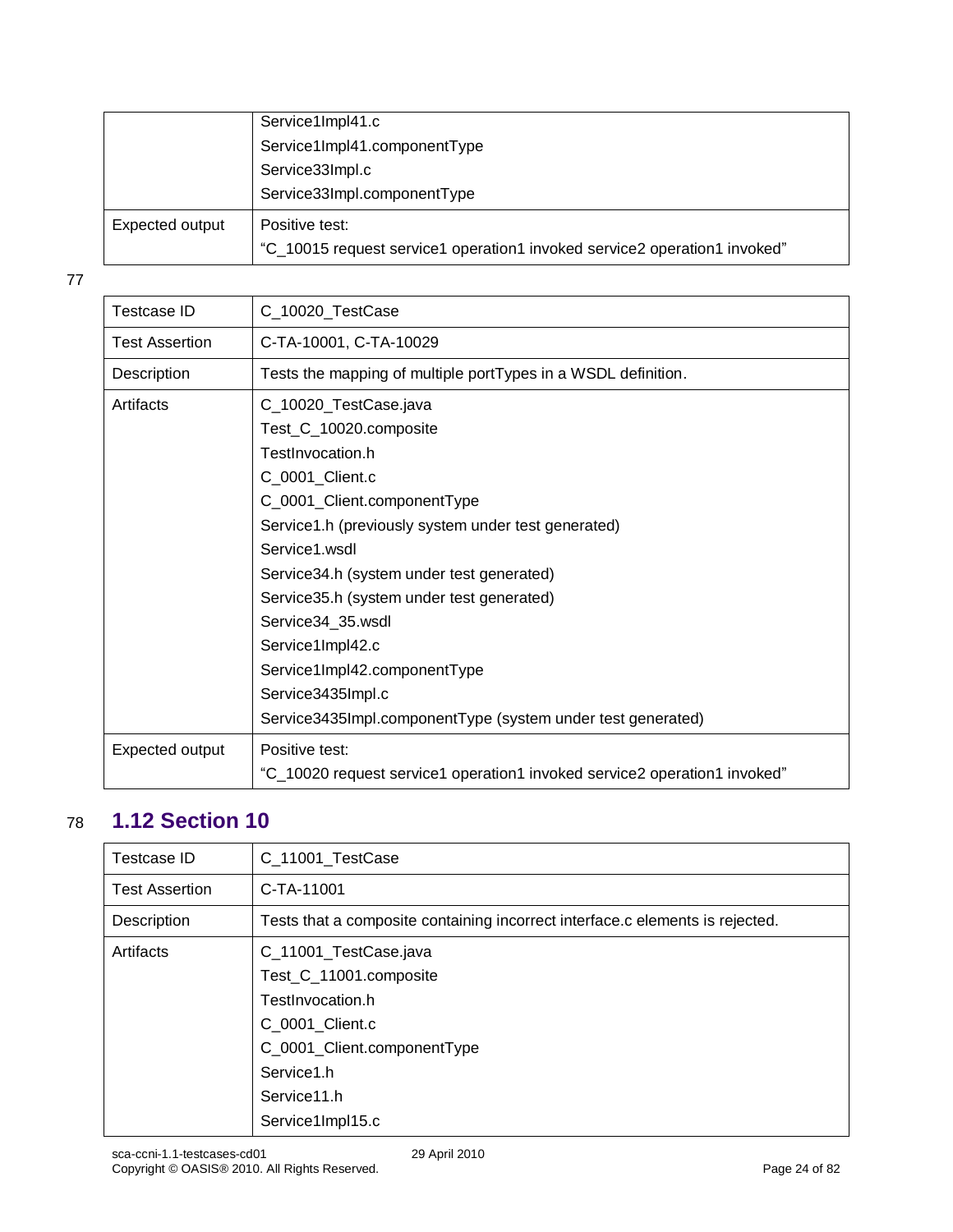|                 | Service1Impl15.componentType  |
|-----------------|-------------------------------|
|                 | Service11Impl.c               |
|                 | Service11Impl.componentType   |
| Expected output | Negative test:<br>"exception" |

| Testcase ID           | C_11002_TestCase                                                                                                                                                                                                                                         |
|-----------------------|----------------------------------------------------------------------------------------------------------------------------------------------------------------------------------------------------------------------------------------------------------|
| <b>Test Assertion</b> | C-TA-11002                                                                                                                                                                                                                                               |
| Description           | Tests that a componentType containing incorrect interface.c elements is rejected.                                                                                                                                                                        |
| Artifacts             | C_11002_TestCase.java<br>Test_C_11002.composite<br>TestInvocation.h<br>C_0001_Client.c<br>C_0001_Client.componentType<br>Service1.h<br>Service11.h<br>Service1Impl15.c<br>Service1Impl15.componentType<br>Service11Impl.c<br>Service11Impl.componentType |
| Expected output       | Negative test:<br>"exception"                                                                                                                                                                                                                            |

| Testcase ID           | C_11003_TestCase                                                                                                                                                                                                                            |
|-----------------------|---------------------------------------------------------------------------------------------------------------------------------------------------------------------------------------------------------------------------------------------|
| <b>Test Assertion</b> | C-TA-11001                                                                                                                                                                                                                                  |
| Description           | Tests that a composite containing incorrect implementation.c attributes is rejected.                                                                                                                                                        |
| Artifacts             | C_11003_TestCase.java<br>Test_C_11003.composite<br>TestInvocation.h<br>C_0001_Client.c<br>C_0001_Client.componentType<br>Service1.h<br>Service1Impl11.c<br>Service1Impl11.componentType<br>Service1Impl12.c<br>Service1Impl12.componentType |
| Expected output       | Negative test:<br>"exception"                                                                                                                                                                                                               |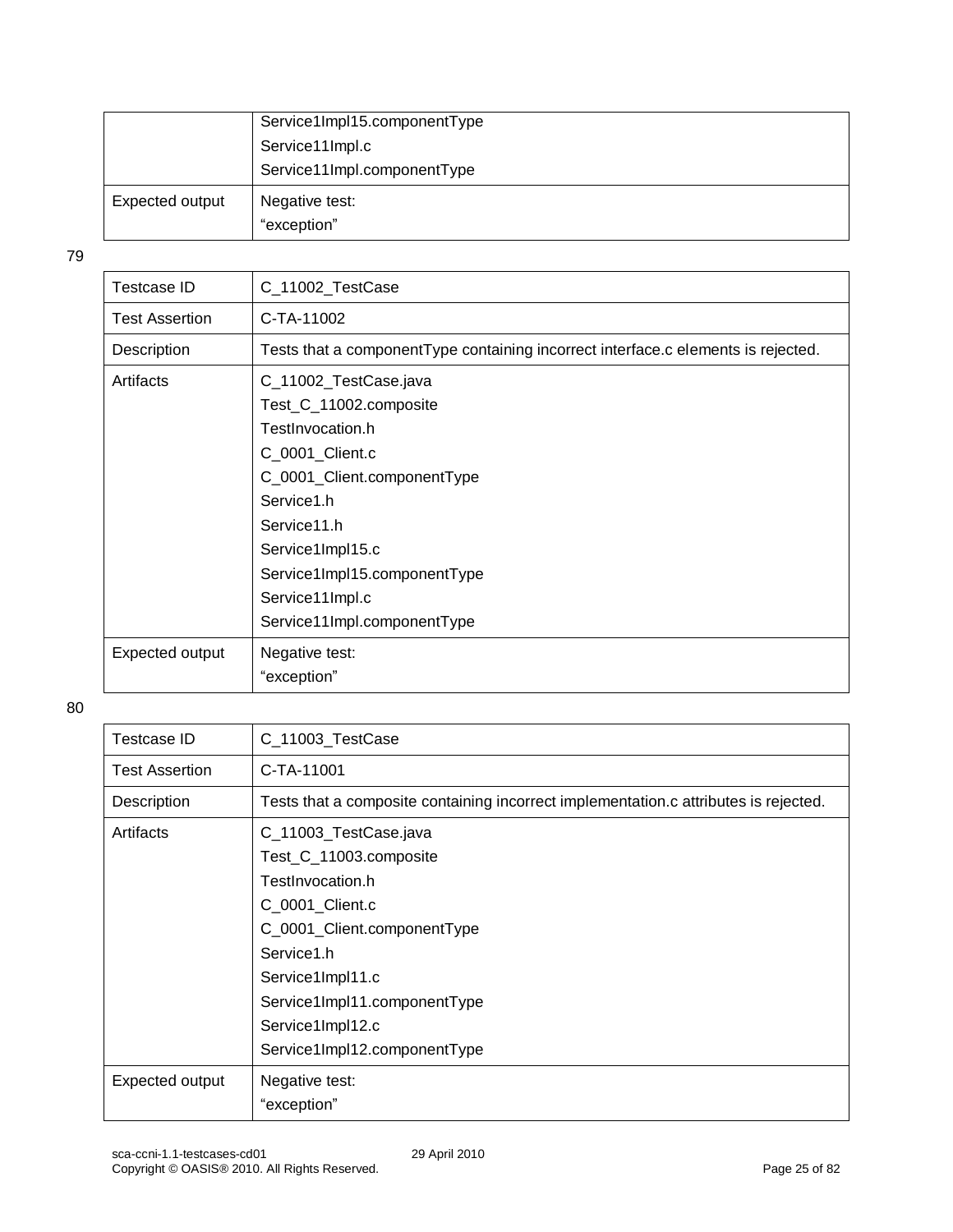| Testcase ID           | C_11004_TestCase                                                                              |
|-----------------------|-----------------------------------------------------------------------------------------------|
| <b>Test Assertion</b> | C-TA-11001                                                                                    |
| Description           | Tests that a composite containing incorrect implementation.c attribute values is<br>rejected. |
| Artifacts             | C_11004_TestCase.java                                                                         |
|                       | Test_C_11004.composite                                                                        |
|                       | TestInvocation.h                                                                              |
|                       | C_0001_Client.c                                                                               |
|                       | C_0001_Client.componentType                                                                   |
|                       | Service1.h                                                                                    |
|                       | Service1Impl11.c                                                                              |
|                       | Service1Impl11.componentType                                                                  |
|                       | Service1Impl12.c                                                                              |
|                       | Service1Impl12.componentType                                                                  |
| Expected output       | Negative test:                                                                                |
|                       | "exception"                                                                                   |

| Testcase ID           | C_11005_TestCase                                                                |
|-----------------------|---------------------------------------------------------------------------------|
| <b>Test Assertion</b> | C-TA-11004                                                                      |
| Description           | Tests that a contribution containing incorrect import.c attributes is rejected. |
| Artifacts             | C_11005_TestCase.java                                                           |
| Expected output       | Negative test:<br>"exception"                                                   |

| <b>Testcase ID</b>    | C_11006_TestCase                                                            |
|-----------------------|-----------------------------------------------------------------------------|
| <b>Test Assertion</b> | C-TA-11005                                                                  |
| Description           | Tests that a WSDL containing incorrect wsdl extension elements is rejected. |
| Artifacts             | C_11006_TestCase.java                                                       |
|                       | Test_C_11006.composite                                                      |
|                       | TestInvocation.h                                                            |
|                       | C_0001_Client.c                                                             |
|                       | C_0001_Client.componentType                                                 |
|                       | Service1.h                                                                  |
|                       | Service18.h                                                                 |
|                       | Service18.wsdl                                                              |
|                       | Service1Impl23.c                                                            |
|                       | Service1Impl23.componentType                                                |
|                       |                                                                             |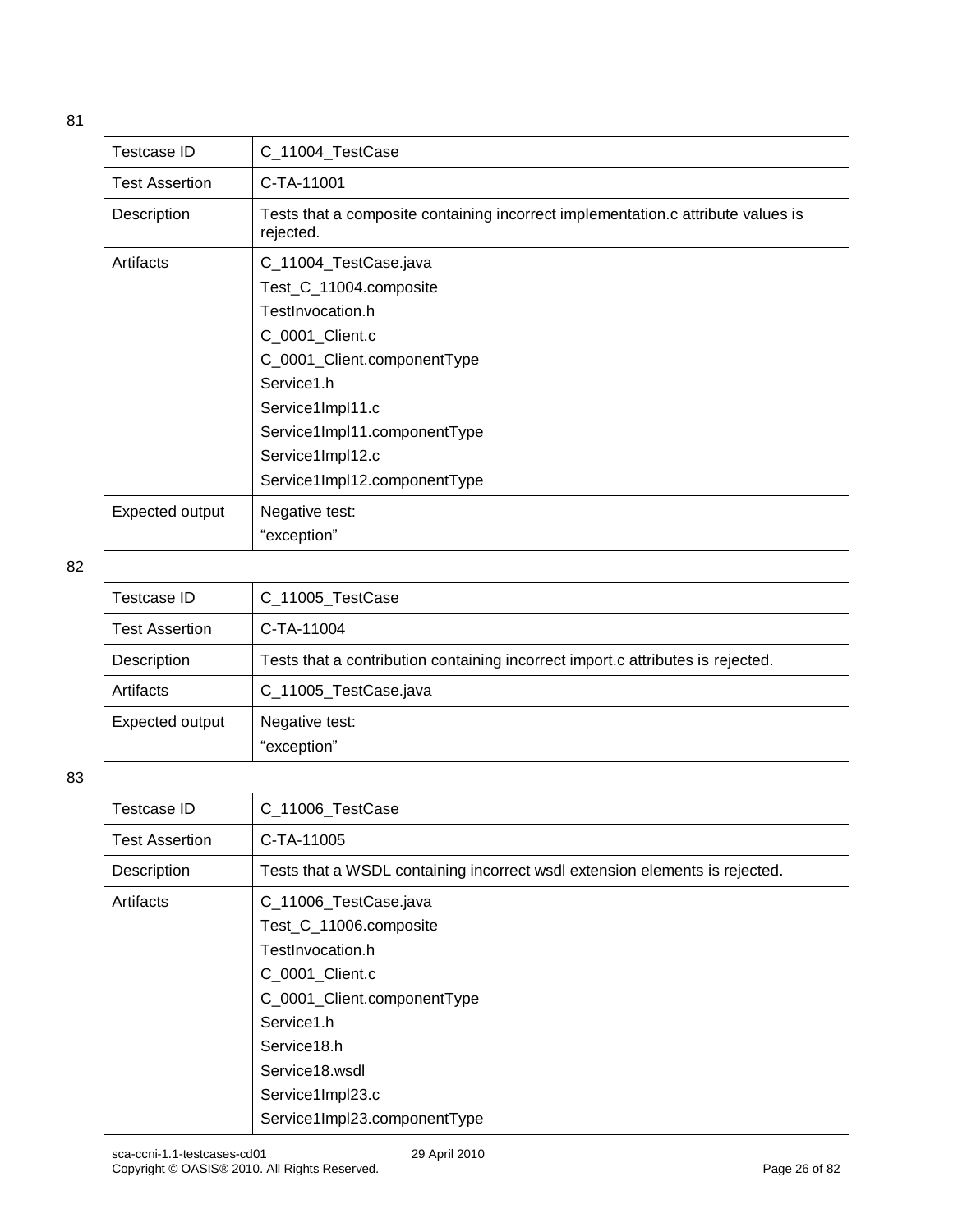|                 | Service18Impl.c               |
|-----------------|-------------------------------|
|                 | Service18Impl.componentType   |
| Expected output | Negative test:<br>"exception" |

# <span id="page-26-0"></span>84 **1.13 Appendix F**

| <b>Testcase ID</b>    | C_F001_TestCase                                                                        |
|-----------------------|----------------------------------------------------------------------------------------|
| <b>Test Assertion</b> | $C-TA-F023$                                                                            |
| Description           | Tests the WSDL mapping of C names containing " $\mathbf{x}$ " and starting with "xml". |
| Artifacts             | C_F001_TestCase.java                                                                   |
|                       | Test_C_F001.composite                                                                  |
|                       | TestInvocation.h                                                                       |
|                       | C_0001_Client.c                                                                        |
|                       | C_0001_Client.componentType                                                            |
|                       | Service1.h                                                                             |
|                       | Service <sub>23.h</sub>                                                                |
|                       | Service23.wsdl                                                                         |
|                       | Service1Impl28.c                                                                       |
|                       | Service1Impl28.componentType                                                           |
|                       | Service23Impl.c                                                                        |
|                       | Service23Impl.componentType                                                            |
| Expected output       | Positive test:                                                                         |
|                       | "C_F001 request service1 operation1 invoked service2 operation1 invoked"               |

| <b>Testcase ID</b>    | C_F002_TestCase                                                                          |
|-----------------------|------------------------------------------------------------------------------------------|
| <b>Test Assertion</b> | C-TA-F025                                                                                |
| Description           | Tests the WSDL mapping of C functions with only in parameters and a void return<br>type. |
| Artifacts             | C_F002_TestCase.java                                                                     |
|                       | Test_C_F002.composite                                                                    |
|                       | TestInvocation.h                                                                         |
|                       | C_0001_Client.c                                                                          |
|                       | C_0001_Client.componentType                                                              |
|                       | Service1.h                                                                               |
|                       | Service24.h                                                                              |
|                       | Service24.wsdl                                                                           |
|                       | Service1Impl29.c                                                                         |
|                       | Service1Impl29.componentType                                                             |
|                       | Service24Impl.c                                                                          |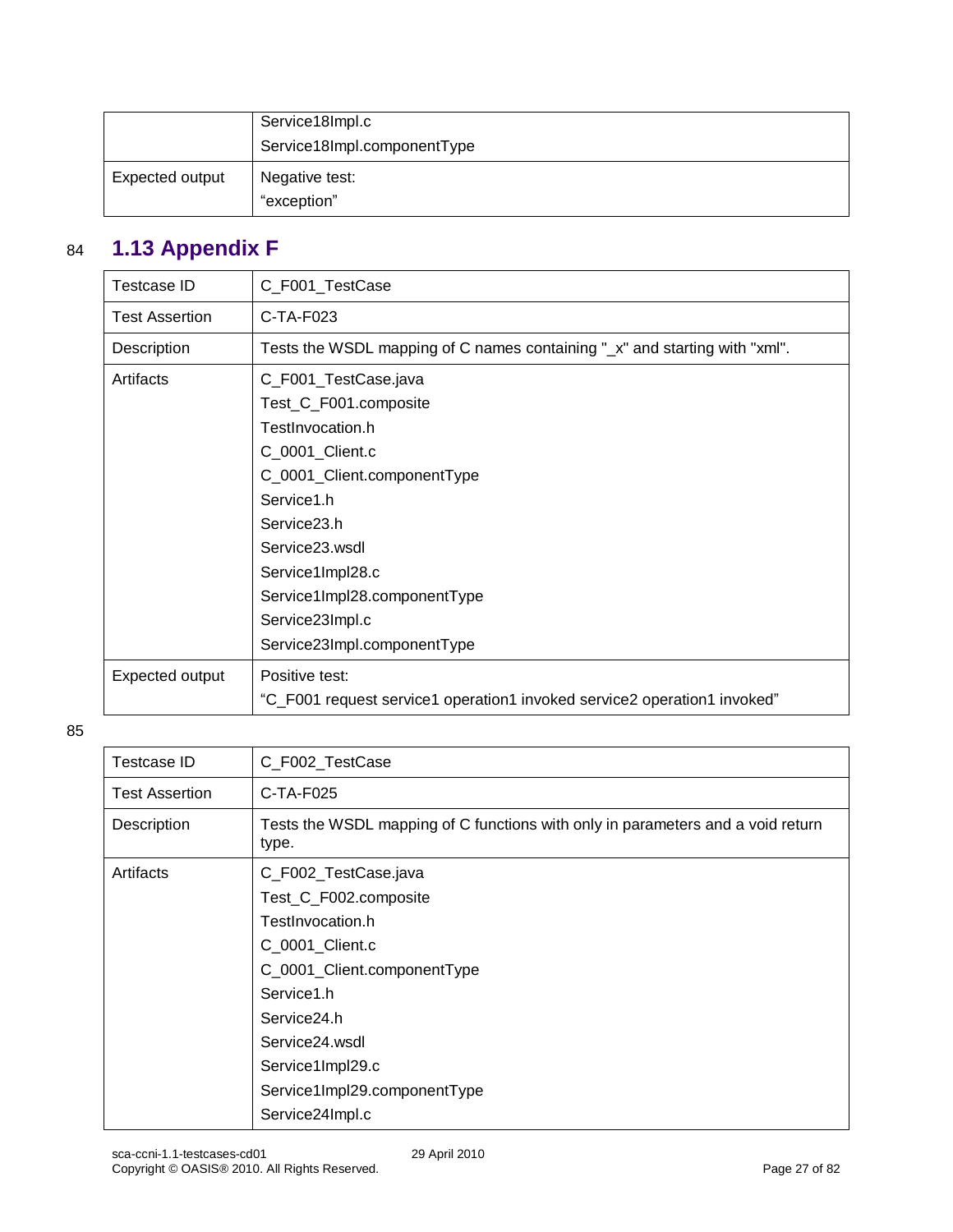|                 | Service24Impl.componentType                                              |
|-----------------|--------------------------------------------------------------------------|
| Expected output | Positive test:                                                           |
|                 | "C_F002 request service1 operation1 invoked service2 operation1 invoked" |

| Testcase ID           | C_F003_TestCase                                                       |
|-----------------------|-----------------------------------------------------------------------|
| <b>Test Assertion</b> | $C-TA-F026$                                                           |
| Description           | Tests that oneWay functions with a non-void return type are detected. |
| Artifacts             | C_F003_TestCase.java                                                  |
|                       | Test_C_F003.composite                                                 |
|                       | TestInvocation.h                                                      |
|                       | C_0001_Client.c                                                       |
|                       | C_0001_Client.componentType                                           |
|                       | Service1.h                                                            |
|                       | Service <sub>23</sub> .h                                              |
|                       | Service23.wsdl                                                        |
|                       | Service1Impl28.c                                                      |
|                       | Service1Impl28.componentType                                          |
|                       | Service23Impl.c                                                       |
|                       | Service23ImpIOW.componentType                                         |
| Expected output       | Negative test:                                                        |
|                       | "exception"                                                           |

| Testcase ID           | C_F005_TestCase                                                                                                                                                                                                                                                                                                                                         |
|-----------------------|---------------------------------------------------------------------------------------------------------------------------------------------------------------------------------------------------------------------------------------------------------------------------------------------------------------------------------------------------------|
| <b>Test Assertion</b> | $C-TA-F008$                                                                                                                                                                                                                                                                                                                                             |
| Description           | Tests the mapping or OneWay WSDL operations to C.                                                                                                                                                                                                                                                                                                       |
| Artifacts             | C_F005_TestCase.java<br>Test_C_F005.composite<br>TestInvocation.h<br>C_0001_Client.c<br>C_0001_Client.componentType<br>Service1.h (previously system under test generated)<br>Service24OW.h (system under test generated)<br>Service24OW.wsdl<br>Service1Impl29OW.c<br>Service1Impl29OW.componentType<br>Service24Impl.c<br>Service24Impl.componentType |
| Expected output       | Positive test:                                                                                                                                                                                                                                                                                                                                          |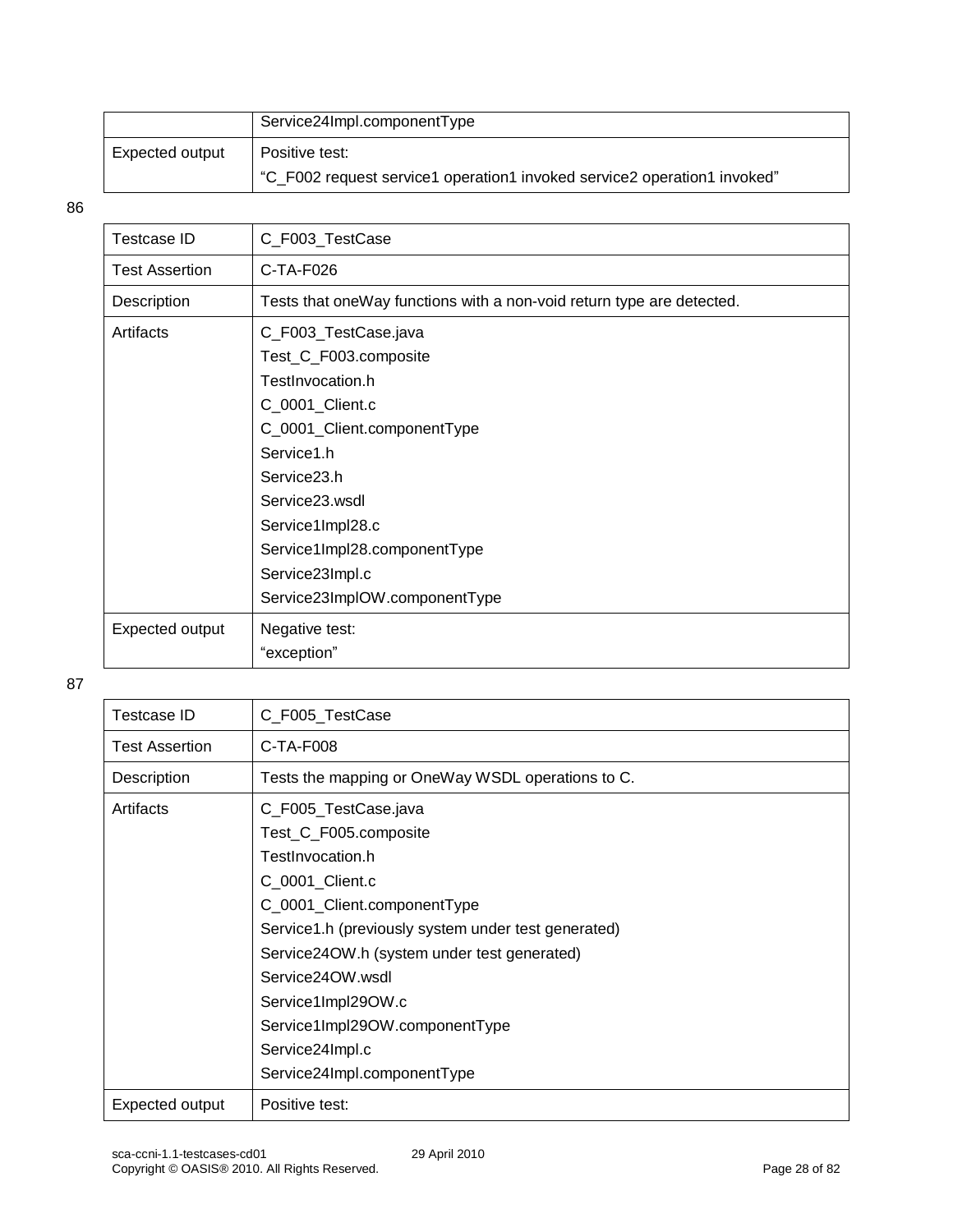"C\_F005 request service1 operation1 invoked service2 operation1 invoked"

88

| <b>Testcase ID</b>    | C_F006_TestCase                                          |
|-----------------------|----------------------------------------------------------|
| <b>Test Assertion</b> | C-TA-F014                                                |
| Description           | Tests that parameter name clashes are detected.          |
| Artifacts             | C_F006_TestCase.java                                     |
|                       | Test_C_F006.composite                                    |
|                       | TestInvocation.h                                         |
|                       | C_0001_Client.c                                          |
|                       | C_0001_Client.componentType                              |
|                       | Service1.h                                               |
|                       | Service 20.h (system under test generated – should fail) |
|                       | Service20.wsdl                                           |
|                       | Service1Impl25.c                                         |
|                       | Service1Impl25.componentType                             |
|                       | Service20Impl.c                                          |
|                       | Service20Impl.componentType                              |
| Expected output       | Negative test:                                           |
|                       | "exception"                                              |

| Testcase ID           | C_F007_TestCase                                                          |
|-----------------------|--------------------------------------------------------------------------|
| <b>Test Assertion</b> | $C-TA-F016$                                                              |
| Description           | Tests the mapping of equivalent WSDL faults to C.                        |
| Artifacts             | C_F007_TestCase.java                                                     |
|                       | Test_C_F007.composite                                                    |
|                       | TestInvocation.h                                                         |
|                       | C_0001_Client.c                                                          |
|                       | C_0001_Client.componentType                                              |
|                       | Service1.h (previously system under test generated)                      |
|                       | Service1 wsdl                                                            |
|                       | Service32F.h (system under test generated)                               |
|                       | Service32F.wsdl                                                          |
|                       | Service1Impl40.c                                                         |
|                       | Service1Impl40F.componentType                                            |
|                       | Service32Impl.c                                                          |
|                       | Service32ImplF.componentType                                             |
| Expected output       | Positive test:                                                           |
|                       | "C_F007 request service1 operation1 invoked service2 operation1 invoked" |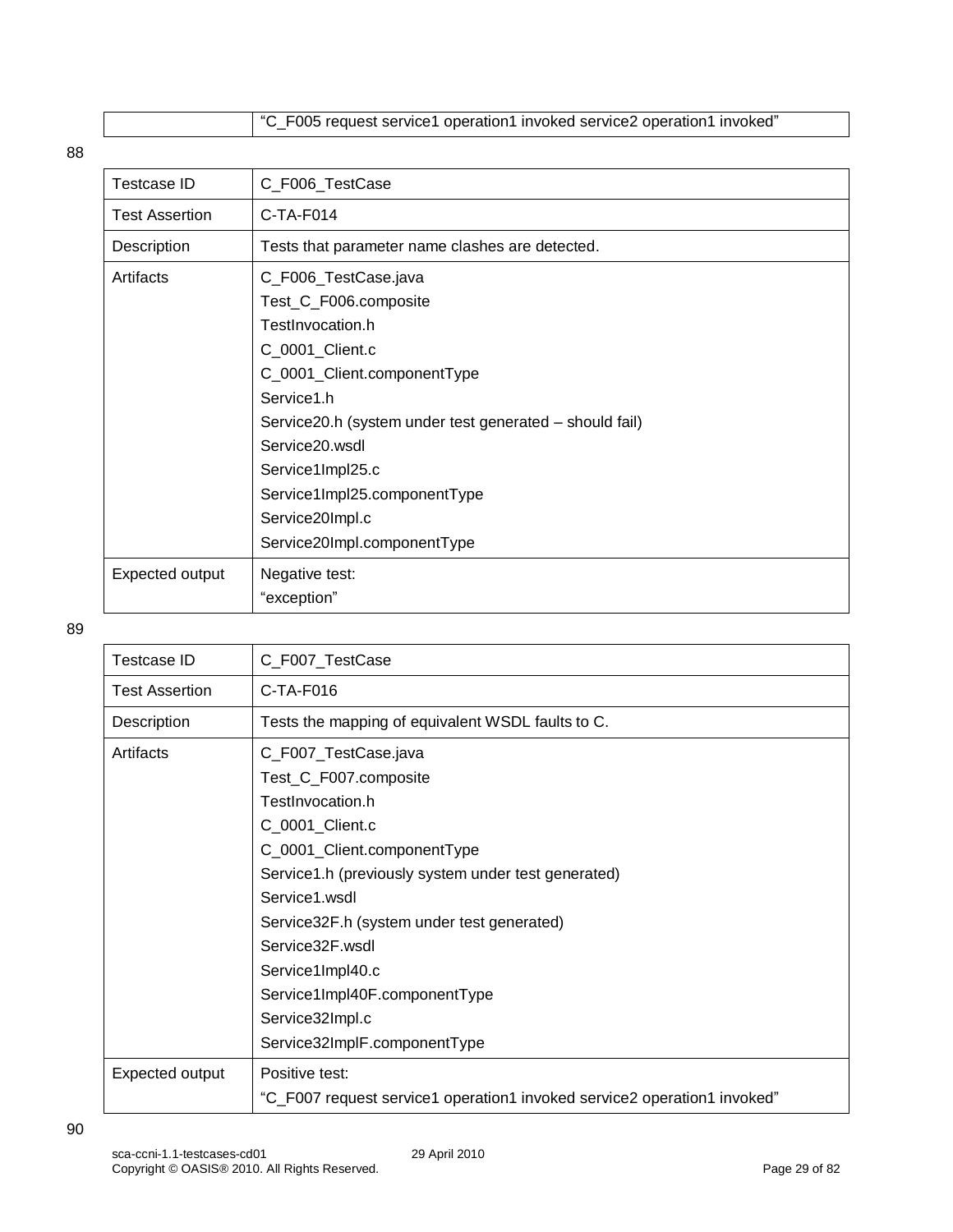| Testcase ID           | C_F008_TestCase                                                          |
|-----------------------|--------------------------------------------------------------------------|
| <b>Test Assertion</b> | C-TA-F009, C-TA-F019                                                     |
| Description           | Tests the mapping of a SOAP binding to C.                                |
| Artifacts             | C_F008_TestCase.java                                                     |
|                       | Test_C_F008.composite                                                    |
|                       | TestInvocation.h                                                         |
|                       | C_0001_Client.c                                                          |
|                       | C_0001_Client.componentType                                              |
|                       | Service1.h (previously system under test generated)                      |
|                       | Service1 wsdl                                                            |
|                       | Service36.h (system under test generated)                                |
|                       | Service36 wsdl                                                           |
|                       | Service1Impl43.c                                                         |
|                       | Service1Impl43.componentType                                             |
|                       | Service36Impl.c                                                          |
|                       | Service36Impl.componentType                                              |
| Expected output       | Positive test:                                                           |
|                       | "C_F008 request service1 operation1 invoked service2 operation1 invoked" |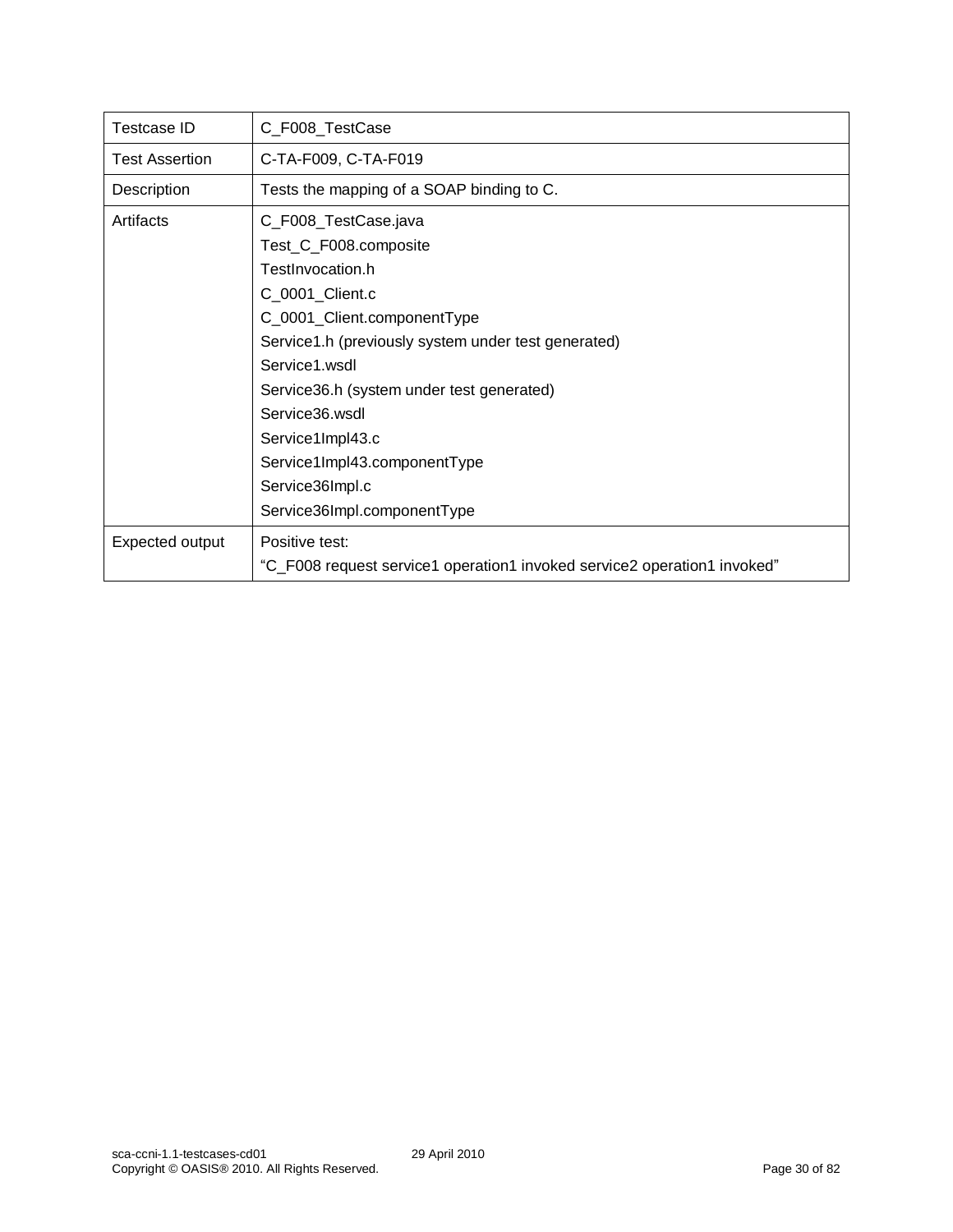# <span id="page-30-0"></span><sup>91</sup> **2 TestCases for Program-Based Component**  <sup>92</sup> **Implementation Support**

### <span id="page-30-1"></span>93 **2.1 Section 2**

| Testcase ID           | C 2010 TestCase                                                                                          |
|-----------------------|----------------------------------------------------------------------------------------------------------|
| <b>Test Assertion</b> | C-TA-2009                                                                                                |
| Description           | Tests that operations excluded from a service interface defined by message formats<br>cannot be invoked. |
| Artifacts             | C_2010_TestCase.java                                                                                     |
|                       | Test_C_2010.composite                                                                                    |
|                       | TestInvocationP.h                                                                                        |
|                       | C 0003 Client.c                                                                                          |
|                       | C_0003_Client.componentType                                                                              |
|                       | Service1P.h                                                                                              |
|                       | Service1ImplP.c                                                                                          |
|                       | Service1ImplP.componentType                                                                              |
| Expected output       | Positive test:                                                                                           |
|                       | "C_2009 request Test service got an error during execution: Incorrect parameter<br>value"                |

| <b>Testcase ID</b>    | C_2011_TestCase                                                                                                                                                                                                                                                               |
|-----------------------|-------------------------------------------------------------------------------------------------------------------------------------------------------------------------------------------------------------------------------------------------------------------------------|
| <b>Test Assertion</b> | $C-TA-2010$                                                                                                                                                                                                                                                                   |
| Description           | Tests that operations excluded from a callback interface defined by message<br>formats cannot be invoked.                                                                                                                                                                     |
| Artifacts             | C_2011_TestCase.java<br>Test_C_2011.composite<br>TestInvocationP.h<br>C_0003_Client.c<br>C_0003_Client.componentType<br>Service1P.h<br>Service1Callback5ImplP.c<br>Service1Callback5ImplP.componentType<br>Service <sub>5</sub> P.h<br>Service5CallbackP.h<br>Service5ImplP.c |
| Expected output       | Service5ImpIP.componentType<br>Positive test:                                                                                                                                                                                                                                 |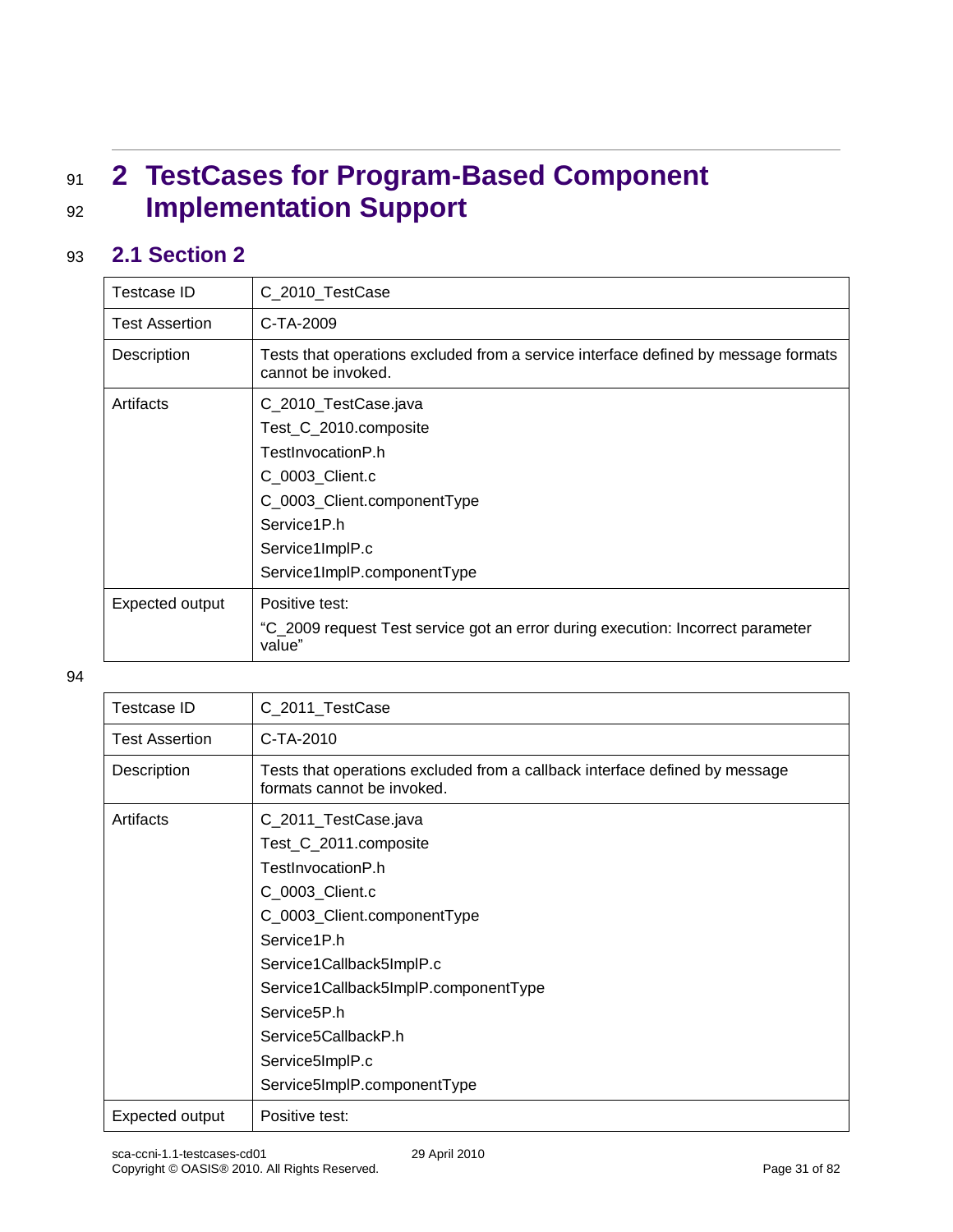<span id="page-31-0"></span>

| C_2006 request service1 operation1 invoked Test service got an error during |
|-----------------------------------------------------------------------------|
| execution: Incorrect parameter value"                                       |

# 95 **2.2 Section 6**

| Testcase ID           | C_6009_TestCase                                                                            |
|-----------------------|--------------------------------------------------------------------------------------------|
| <b>Test Assertion</b> | C-TA-6003, C-TA-10019                                                                      |
| Description           | Tests that operations in a service interface defined by message formats can be<br>invoked. |
| Artifacts             | C_6009_TestCase.java                                                                       |
|                       | Test_C_6009.composite                                                                      |
|                       | TestInvocationP.h                                                                          |
|                       | C 0003 Client.c                                                                            |
|                       | C_0003_Client.componentType                                                                |
|                       | Service1P.h                                                                                |
|                       | Service1ImplP.c                                                                            |
|                       | Service1ImplP.componentType                                                                |
| Expected output       | Positive test:                                                                             |
|                       | "C 6009 request service1 operation1 invoked"                                               |

| Testcase ID           | C_6010_TestCase                                                                                        |
|-----------------------|--------------------------------------------------------------------------------------------------------|
| <b>Test Assertion</b> | C-TA-6003                                                                                              |
| Description           | Tests that operations in a callback interface defined by message formats can be<br>invoked.            |
| Artifacts             | C_6010_TestCase.java                                                                                   |
|                       | Test_C_6010.composite                                                                                  |
|                       | TestInvocationP.h                                                                                      |
|                       | C_0003_Client.c                                                                                        |
|                       | C_0003_Client.componentType                                                                            |
|                       | Service1P.h                                                                                            |
|                       | Service1Callback5ImplP.c                                                                               |
|                       | Service1Callback5ImplP.componentType                                                                   |
|                       | Service <sub>5</sub> P.h                                                                               |
|                       | Service5CallbackP.h                                                                                    |
|                       | Service5ImplP.c                                                                                        |
|                       | Service5ImpIP.componentType                                                                            |
| Expected output       | Positive test:                                                                                         |
|                       | "C_6010 request service1 operation1 invoked service2 operation1 invoked service1<br>callback1 invoked" |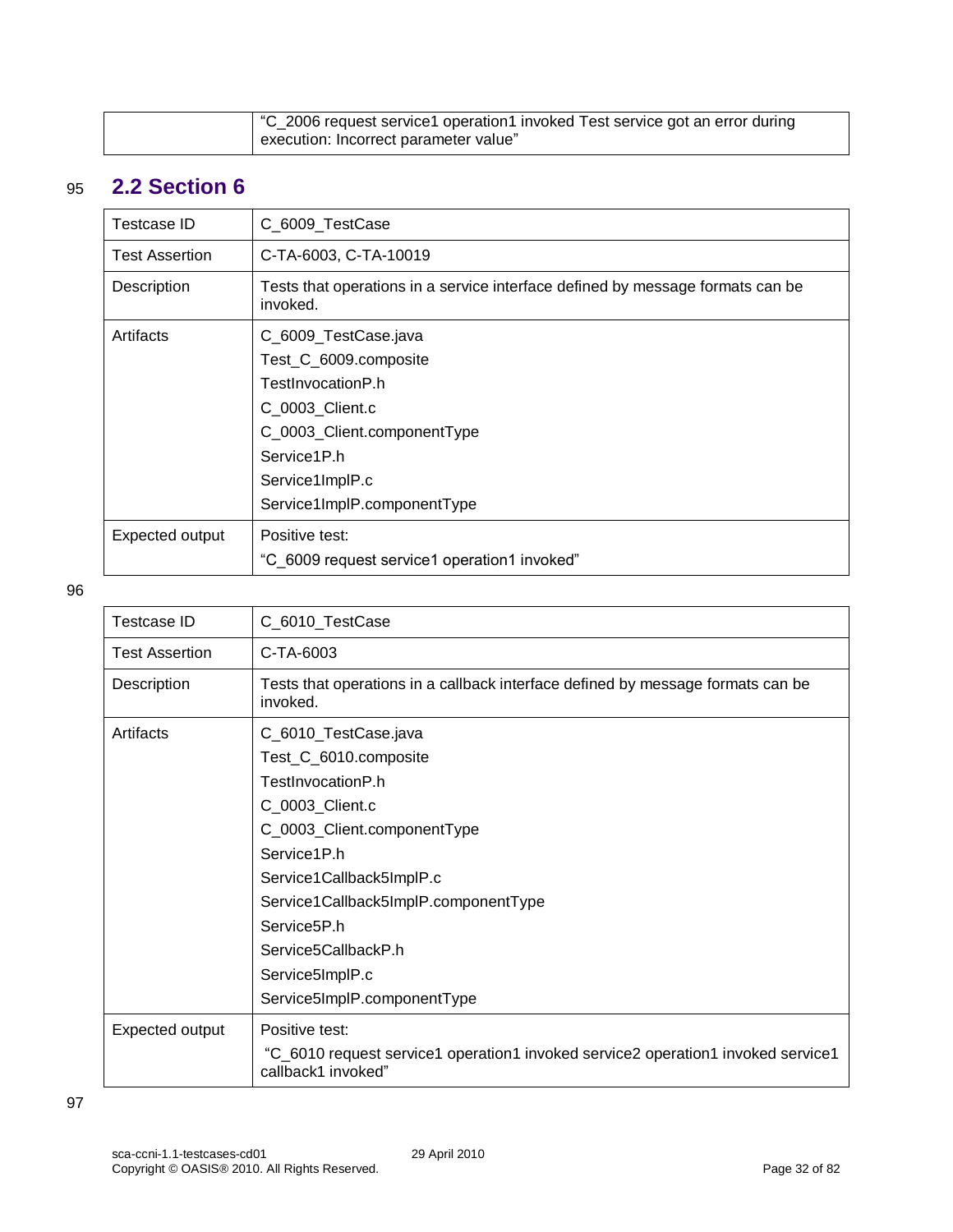| Testcase ID     | C_6011_TestCase                                                                              |
|-----------------|----------------------------------------------------------------------------------------------|
| Test Assertion  | C-TA-6003                                                                                    |
| Description     | Tests that specified input message formats are part of the service interface.                |
| Artifacts       | C_6011_TestCase.java                                                                         |
|                 | Test_C_6011.composite                                                                        |
|                 | TestInvocationP.h                                                                            |
|                 | C_0003_Client.c                                                                              |
|                 | C 0003 Client.componentType                                                                  |
|                 | Service1P.h                                                                                  |
|                 | Service1Impl15P.c                                                                            |
|                 | Service1Impl15P.componentType                                                                |
| Expected output | Positive test:                                                                               |
|                 | "C 6011 request Test service got an error during execution: Other runtime detected<br>error" |

| <b>Testcase ID</b>    | C_6012_TestCase                                                                                                          |
|-----------------------|--------------------------------------------------------------------------------------------------------------------------|
| <b>Test Assertion</b> | C-TA-6003                                                                                                                |
| Description           | Tests that specified input message formats are part of the callback interface.                                           |
| Artifacts             | C_6012_TestCase.java                                                                                                     |
|                       | Test_C_6012.composite                                                                                                    |
|                       | TestInvocationP.h                                                                                                        |
|                       | C_0003_Client.c                                                                                                          |
|                       | C_0003_Client.componentType                                                                                              |
|                       | Service1P.h                                                                                                              |
|                       | Service1Callback12ImplP.c                                                                                                |
|                       | Service1Callback12ImplP.componentType                                                                                    |
|                       | Service12P.h                                                                                                             |
|                       | Service12CallbackP.h                                                                                                     |
|                       | Service12ImplP.c                                                                                                         |
|                       | Service12ImplP.componentType                                                                                             |
| Expected output       | Positive test:                                                                                                           |
|                       | "C_6012 request service1 operation1 invoked Test service got an error during<br>execution: Other runtime detected error" |

| Testcase ID           | C 6013 TestCase                                                                |
|-----------------------|--------------------------------------------------------------------------------|
| <b>Test Assertion</b> | C-TA-6003                                                                      |
| Description           | Tests that specified output message formats are part of the service interface. |
| Artifacts             | C_6013_TestCase.java                                                           |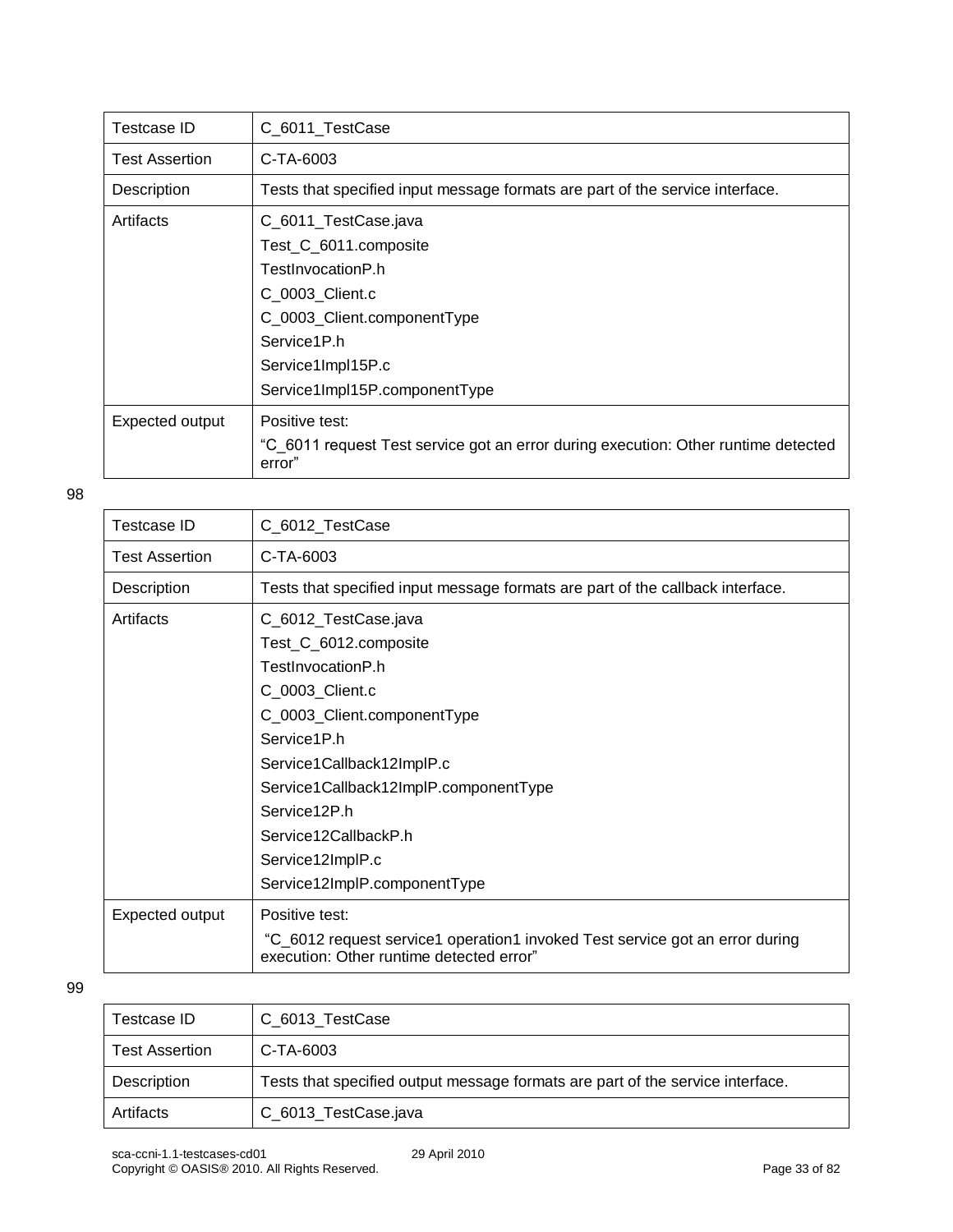|                 | Test_C_6013.composite                                                                        |
|-----------------|----------------------------------------------------------------------------------------------|
|                 | TestInvocationP.h                                                                            |
|                 | C_0003_Client.c                                                                              |
|                 | C_0003_Client.componentType                                                                  |
|                 | Service1P.h                                                                                  |
|                 | Service1ImplP15.c                                                                            |
|                 | Service1ImplP15.componentType                                                                |
| Expected output | Positive test:                                                                               |
|                 | "C 6013 request Test service got an error during execution: Other runtime detected<br>error" |

| Testcase ID           | C_6014_TestCase                                                                                                                                                                                                                                                                                       |
|-----------------------|-------------------------------------------------------------------------------------------------------------------------------------------------------------------------------------------------------------------------------------------------------------------------------------------------------|
| <b>Test Assertion</b> | C-TA-6003                                                                                                                                                                                                                                                                                             |
| Description           | Tests that specified output message formats are part of the callback interface.                                                                                                                                                                                                                       |
| Artifacts             | C_6014_TestCase.java<br>Test_C_6014.composite<br>TestInvocationP.h<br>C_0003_Client.c<br>C_0003_Client.componentType<br>Service1P.h<br>Service1Callback12ImplP.c<br>Service1Callback12ImplP.componentType<br>Service12P.h<br>Service12CallbackP.h<br>Service12ImplP.c<br>Service12ImplP.componentType |
| Expected output       | Positive test:<br>"C_6014 request service1 operation1 invoked Test service got an error during<br>execution: Other runtime detected error"                                                                                                                                                            |

| Testcase ID           | C_6019_TestCase                                                                                                      |
|-----------------------|----------------------------------------------------------------------------------------------------------------------|
| <b>Test Assertion</b> | $N/A - API$ Testing                                                                                                  |
| Description           | Tests that SCAInvokeAsync can be used with an program-based interface marked<br>requires="asynclnvocation".          |
| Artifacts             | C_6019_TestCase.java<br>Test_C_6019.composite<br>TestInvocationP.h<br>C 0003 Client.c<br>C_0003_Client.componentType |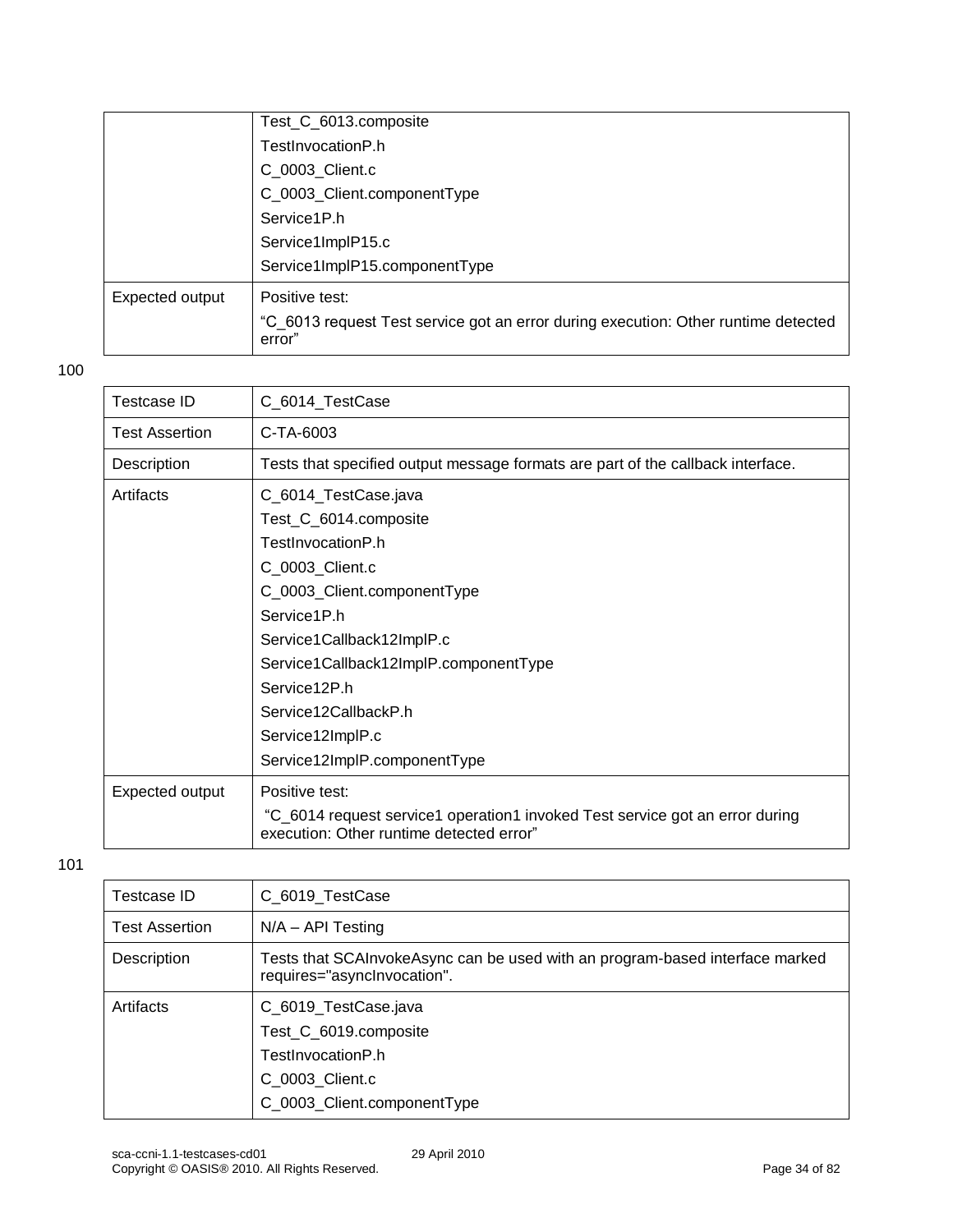|                 | Service1P.h                                                              |
|-----------------|--------------------------------------------------------------------------|
|                 | Service46P.h                                                             |
|                 | Service1Impl53P.c                                                        |
|                 | Service1Impl53P.componentType                                            |
|                 | Service46ImplP.c                                                         |
|                 | Service46ImplP.componentType                                             |
| Expected output | Positive test:                                                           |
|                 | "C_6019 request service1 operation1 invoked service2 operation1 invoked" |

### 102 **2.3 Section 8**

<span id="page-34-0"></span>

| <b>Testcase ID</b>    | C_8004_TestCase                                                                                                                                                                                                                       |
|-----------------------|---------------------------------------------------------------------------------------------------------------------------------------------------------------------------------------------------------------------------------------|
| <b>Test Assertion</b> | C-TA-8003                                                                                                                                                                                                                             |
| Description           | Tests that a header file used to define a service interface contains message format<br>struct declarations.                                                                                                                           |
| Artifacts             | C_8003_TestCase.java<br>Test_C_8003.composite<br>TestInvocationP.h<br>C_0003_Client.c<br>C_0003_Client.componentType<br>Service1P.h<br>Service1Impl15P.c<br>Service1Impl15P.componentType<br>Service13P.c<br>Service13P.componentType |
| Expected output       | Negavive test:                                                                                                                                                                                                                        |
|                       | "exception"                                                                                                                                                                                                                           |

### 103 **2.4 Section 9**

<span id="page-34-1"></span>

| Testcase ID           | C_10002_TestCase                                                                                                                                      |
|-----------------------|-------------------------------------------------------------------------------------------------------------------------------------------------------|
| <b>Test Assertion</b> | C-TA-10014, C-TA-10020                                                                                                                                |
| Description           | Tests the core default mapping of C to WSDL is correct for program component<br>implementations.                                                      |
| Artifacts             | C_10002_TestCase.java<br>Test C 10002.composite<br>TestInvocation.h<br>C 0003 Client.c<br>C_0003_Client.componentType<br>Service1.wsdl<br>Service1P.h |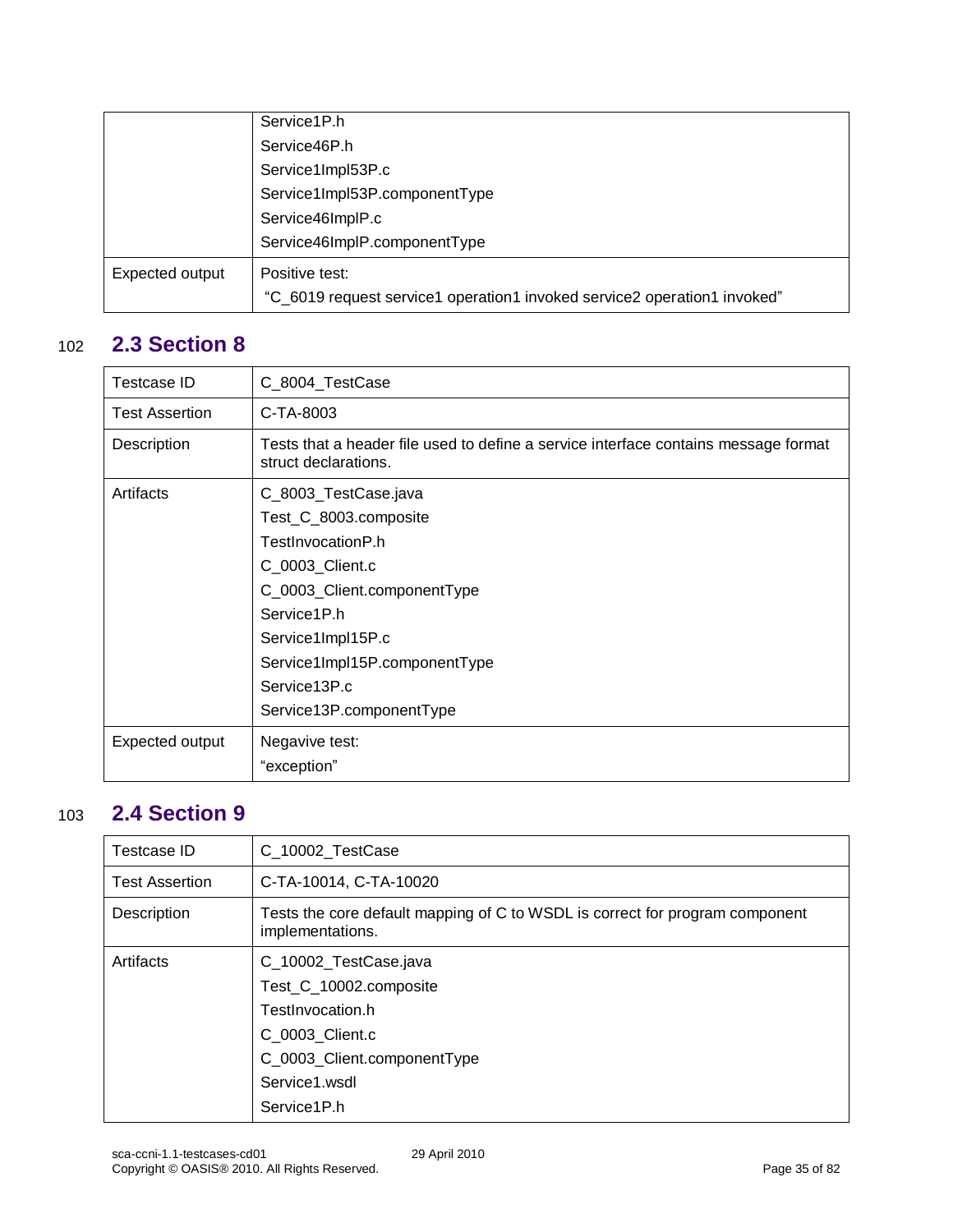|                 | Service1ImplP.c                                                 |
|-----------------|-----------------------------------------------------------------|
|                 | Service1ImplP.componentType                                     |
| Expected output | Positive test:<br>"C_10002 request service1 operation1 invoked" |

| Testcase ID           | C_10005_TestCase                                                                              |
|-----------------------|-----------------------------------------------------------------------------------------------|
| <b>Test Assertion</b> | C-TA-10021                                                                                    |
| Description           | Tests that parameters appearing in both a request and response message have the<br>same type. |
| Artifacts             | C_10005_TestCase.java                                                                         |
|                       | Test_C_10005.composite                                                                        |
|                       | TestInvocation.h                                                                              |
|                       | C_0003_Client.c                                                                               |
|                       | C_0003_Client.componentType                                                                   |
|                       | Service1P.h                                                                                   |
|                       | Service20P.h                                                                                  |
|                       | Service1Impl25P.c                                                                             |
|                       | Service1Impl25P.componentType                                                                 |
|                       | Service20P.c                                                                                  |
|                       | Service20P.componentType                                                                      |
| Expected output       | Negative test:                                                                                |
|                       | "exception"                                                                                   |
|                       |                                                                                               |

| <b>Testcase ID</b>    | C_10008_TestCase                        |
|-----------------------|-----------------------------------------|
| <b>Test Assertion</b> | C-TA-10026                              |
| Description           | Tests the mapping of C structs to WSDL. |
| Artifacts             | C_10008_TestCase.java                   |
|                       | Test_C_10008.composite                  |
|                       | TestInvocation.h                        |
|                       | C_0003_Client.c                         |
|                       | C_0003_Client.componentType             |
|                       | Service1P.h                             |
|                       | Service1.wsdl                           |
|                       | Service22P.h                            |
|                       | Service <sub>22.wsdl</sub>              |
|                       | Service1Impl27P.c                       |
|                       | Service1Impl27P.componentType           |
|                       | Service22ImplP.c                        |
|                       | Service22ImpPl.componentType            |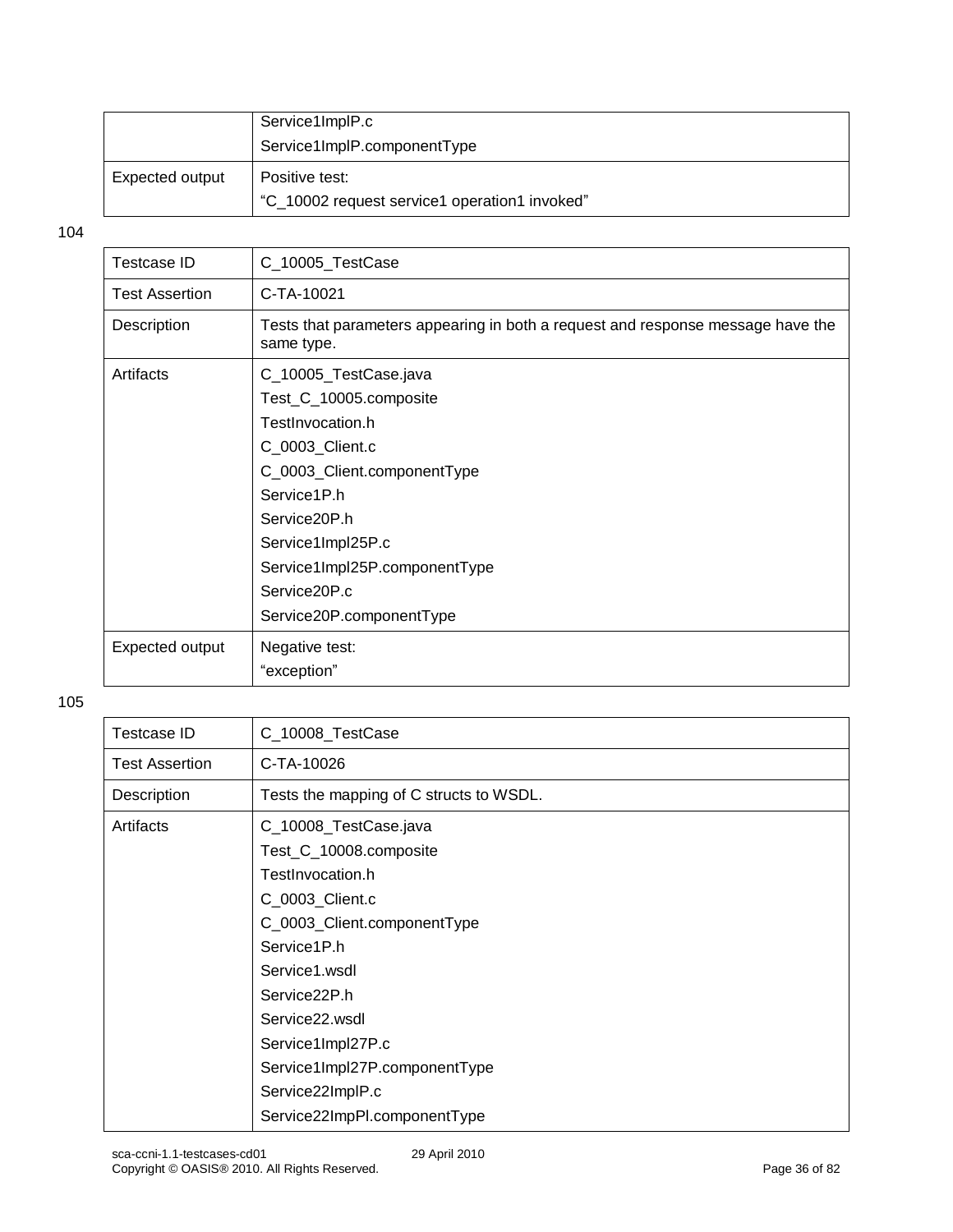| Expected output | Positive test:                                                            |
|-----------------|---------------------------------------------------------------------------|
|                 | "C_10008 request service1 operation1 invoked service2 operation1 invoked" |

| Testcase ID           | C_10016_TestCase                                             |
|-----------------------|--------------------------------------------------------------|
| <b>Test Assertion</b> | C-TA-10003, C-TA-10007                                       |
| Description           | Tests that the core default mapping of WSDL to C is correct. |
| Artifacts             | C_10016_TestCase.java                                        |
|                       | Test_C_10016.composite                                       |
|                       | TestInvocationP.h                                            |
|                       | C_0003_Client.c                                              |
|                       | C_0003_Client.componentType                                  |
|                       | Service1P.wsdl                                               |
|                       | Service1P.h (system under test generated)                    |
|                       | Service1ImplP.c                                              |
|                       | Service1ImplP.componentType                                  |
| Expected output       | Positive test:                                               |
|                       | "C_10016 request service1 operation1 invoked"                |

#### 107

| Testcase ID           | C_10017_TestCase                                                                         |
|-----------------------|------------------------------------------------------------------------------------------|
| <b>Test Assertion</b> | C-TA-10004, C-TA-F012                                                                    |
| Description           | Tests that the mapping of WSDL unwrapped parameters to C for program<br>implementations. |
| Artifacts             | C_10017_TestCase.java                                                                    |
|                       | Test_C_10017.composite                                                                   |
|                       | TestInvocationP.h                                                                        |
|                       | C 0003 Client.c                                                                          |
|                       | C_0003_Client.componentType                                                              |
|                       | Service1UP.wsdl                                                                          |
|                       | Service1UP.h (system under test generated)                                               |
|                       | Service1ImpIUP.c                                                                         |
|                       | Service1ImpIUP.componentType                                                             |
| Expected output       | Positive test:                                                                           |
|                       | "C_10011 request service1 operation1 invoked"                                            |

| Testcase ID           | C 10018 TestCase                                                            |
|-----------------------|-----------------------------------------------------------------------------|
| <b>Test Assertion</b> | C-TA-10009                                                                  |
| Description           | Tests the default mapping of WSDL operation parameters to C struct members. |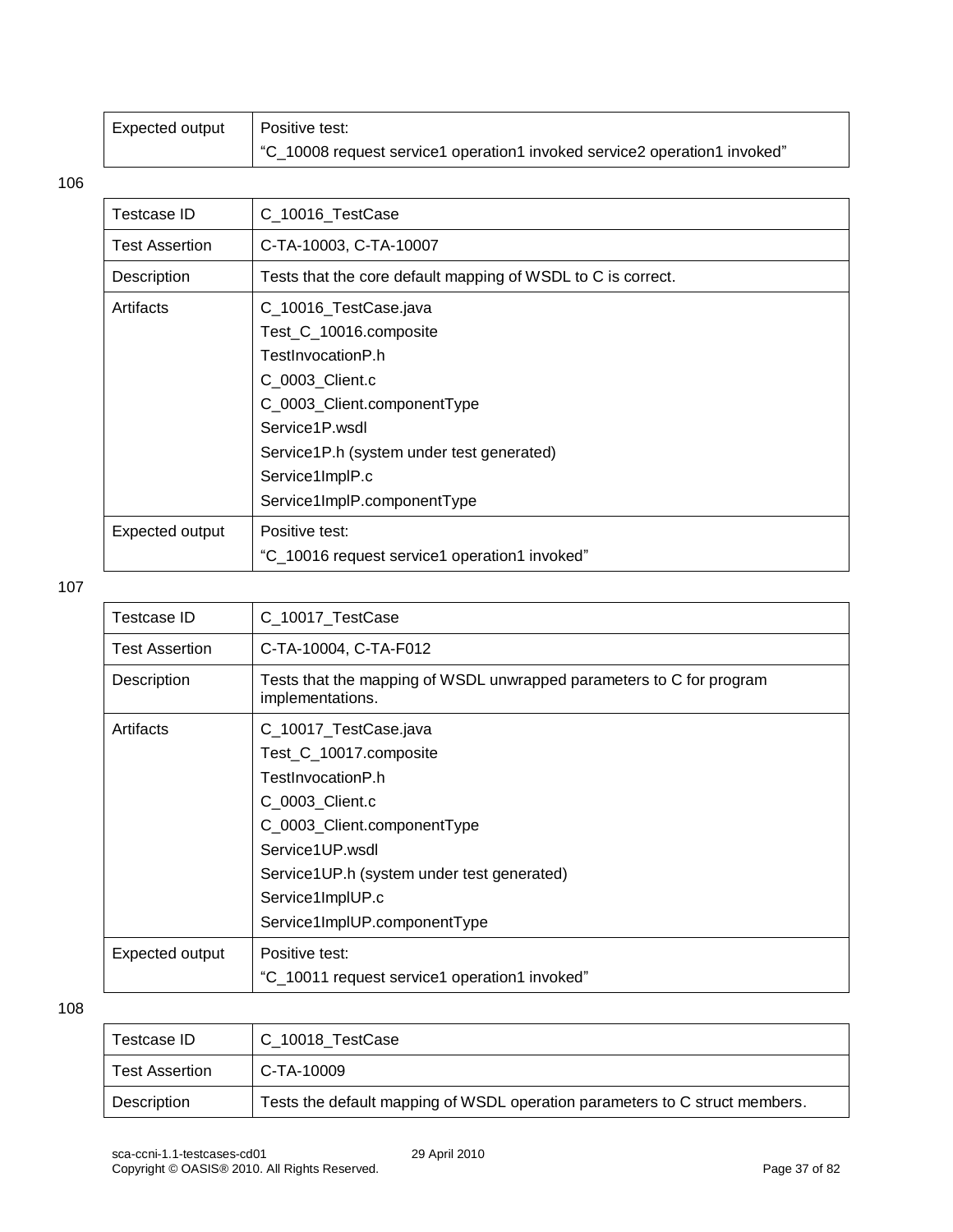| Artifacts       | C_10018_TestCase.java                                                     |
|-----------------|---------------------------------------------------------------------------|
|                 | Test_C_10018.composite                                                    |
|                 | TestInvocationP.h                                                         |
|                 | C 0003 Client.c                                                           |
|                 | C_0003_Client.componentType                                               |
|                 | Service1P.h (previously system under test generated)                      |
|                 | Service1P.wsdl                                                            |
|                 | Service19Ph (system under test generated)                                 |
|                 | Service19Pwsdl                                                            |
|                 | Service1Impl24Pc                                                          |
|                 | Service1Impl24PcomponentType                                              |
|                 | Service19ImplP.c                                                          |
|                 | Service19ImplP.componentType                                              |
| Expected output | Positive test:                                                            |
|                 | "C_10018 request service1 operation1 invoked service2 operation1 invoked" |

| Testcase ID           | C_10019_TestCase                                                                                                                                                                                                                                                                                                                           |
|-----------------------|--------------------------------------------------------------------------------------------------------------------------------------------------------------------------------------------------------------------------------------------------------------------------------------------------------------------------------------------|
| <b>Test Assertion</b> | C-TA-10028                                                                                                                                                                                                                                                                                                                                 |
| Description           | Tests the default mapping of WSDL complex types to C message structs.                                                                                                                                                                                                                                                                      |
| Artifacts             | C_10019_TestCase.java<br>Test_C_10019.composite<br>TestInvocation.h<br>C_0003_Client.c<br>C_0003_Client.componentType<br>Service1P.h (previously system under test generated)<br>Service1P.wsdl<br>Service33P.h (system under test generated)<br>Service33P.wsdl<br>Service1Impl41P.c<br>Service1Impl41P.componentType<br>Service33ImplP.c |
|                       | Service33ImplP.componentType                                                                                                                                                                                                                                                                                                               |
| Expected output       | Positive test:<br>"C_10019 request service1 operation1 invoked service2 operation1 invoked"                                                                                                                                                                                                                                                |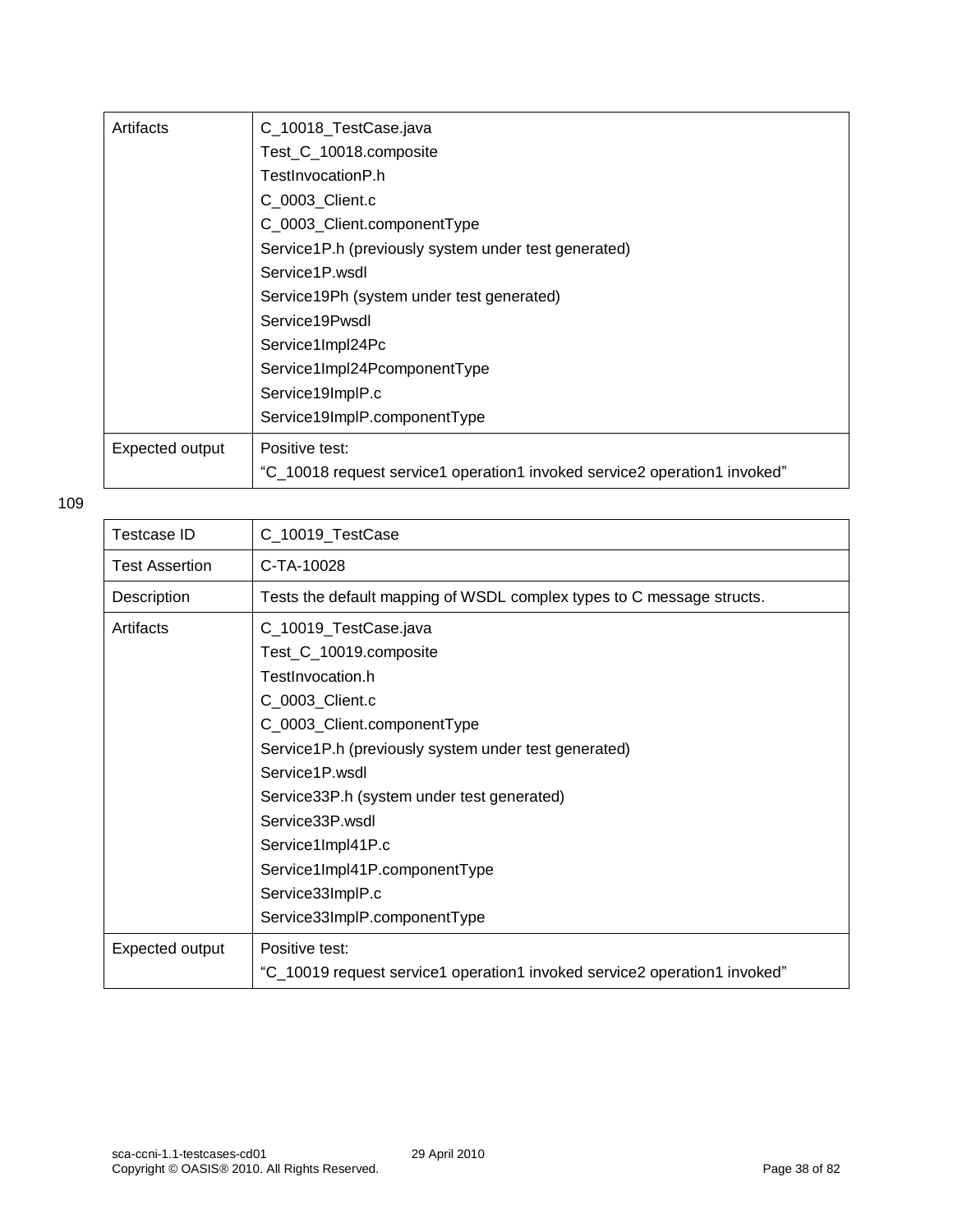# <sup>110</sup> **3 TestCases for Proxy Function Support**

### 111 **3.1 Section 3**

| Testcase ID           | C_3001_TestCase                                                                 |
|-----------------------|---------------------------------------------------------------------------------|
| <b>Test Assertion</b> | C-TA-3001                                                                       |
| Description           | Tests that operations in a service interface can be invoked by proxy functions. |
| Artifacts             | C_3001_TestCase.java                                                            |
|                       | Test_C_3001.composite                                                           |
|                       | TestInvocation.h                                                                |
|                       | C_0001_Client.c                                                                 |
|                       | C_0001_Client.componentType                                                     |
|                       | Service1.h                                                                      |
|                       | Service1Impl.c                                                                  |
|                       | Service1Impl.componentType                                                      |
|                       | Service1Impl2X.c                                                                |
|                       | Service1Impl2X.componentType                                                    |
| Expected output       | Positive test:                                                                  |
|                       | "C_3001 request service1 operation1 invoked service2 operation1 invoked"        |

| <b>Testcase ID</b>    | C_3002_TestCase                                                                                        |
|-----------------------|--------------------------------------------------------------------------------------------------------|
| <b>Test Assertion</b> | C-TA-3002                                                                                              |
| Description           | Tests that operations in a callback interface can be invoked by proxy functions.                       |
| Artifacts             | C_3002_TestCase.java<br>Test_C_3002.composite<br>TestInvocation.h                                      |
|                       | C_0001_Client.c                                                                                        |
|                       | C_0001_Client.componentType                                                                            |
|                       | Service1.h                                                                                             |
|                       | Service1Callback5ImplX.c                                                                               |
|                       | Service1Callback5ImplX.componentType                                                                   |
|                       | Service <sub>5.h</sub>                                                                                 |
|                       | Service5Callback.h                                                                                     |
|                       | Service5ImplX.c                                                                                        |
|                       | Service5ImplX.componentType                                                                            |
| Expected output       | Positive test:                                                                                         |
|                       | "C_3002 request service1 operation1 invoked service2 operation1 invoked service1<br>callback1 invoked" |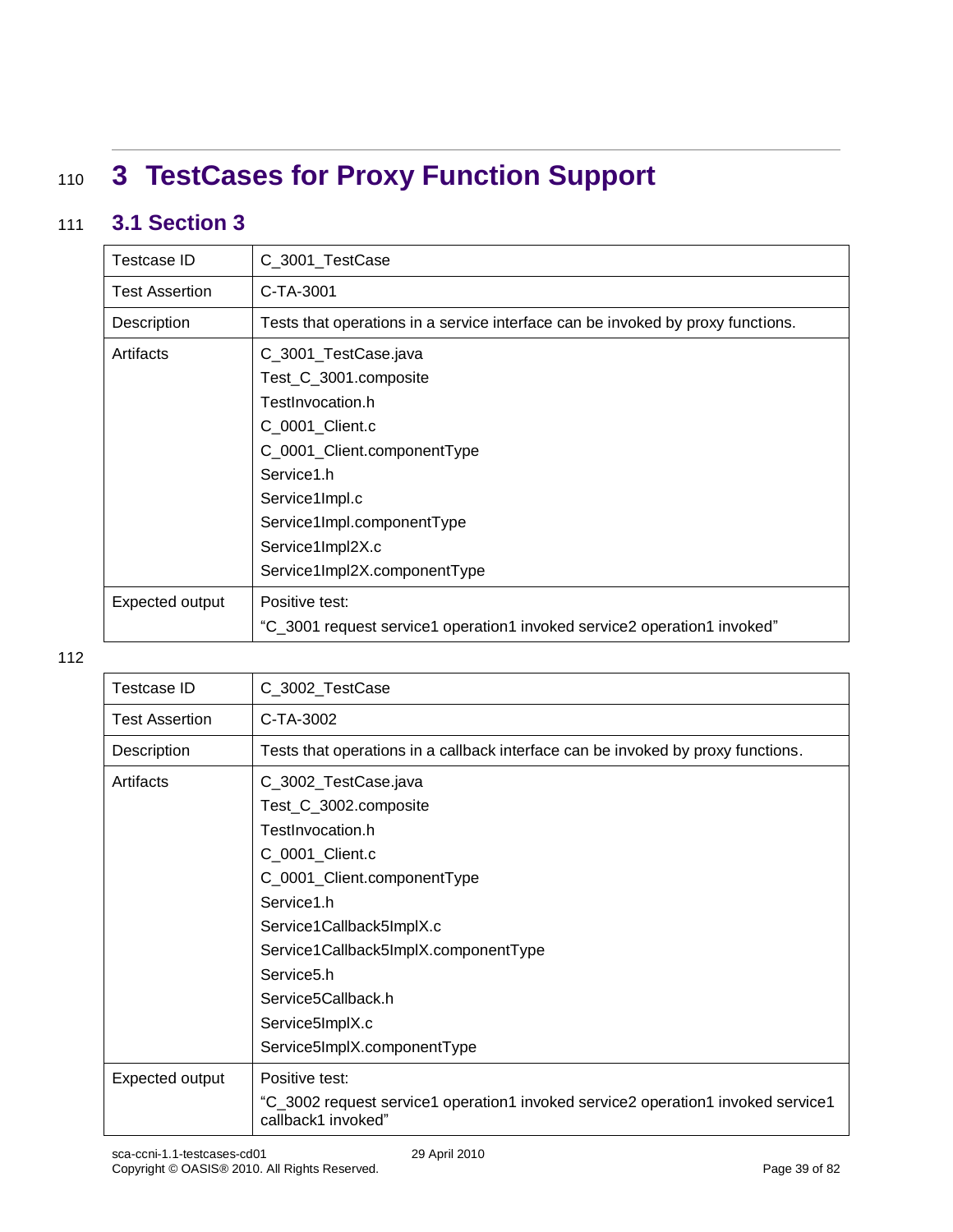| <b>Testcase ID</b>    | C_3003_TestCase                                                                                                   |
|-----------------------|-------------------------------------------------------------------------------------------------------------------|
| <b>Test Assertion</b> | $N/A - API Testing$                                                                                               |
| Description           | Tests that SCA_ <operation>Async can be used with an interface marked<br/>requires="asynclnvocation".</operation> |
| Artifacts             | C_3003_TestCase.java                                                                                              |
|                       | Test_C_3003.composite                                                                                             |
|                       | TestInvocation.h                                                                                                  |
|                       | C_0001_Client.c                                                                                                   |
|                       | C_0001_Client.componentType                                                                                       |
|                       | Service1.h                                                                                                        |
|                       | Service46.h                                                                                                       |
|                       | Service1Impl53X.c                                                                                                 |
|                       | Service1Impl53X.componentType                                                                                     |
|                       | Service46Impl.c                                                                                                   |
|                       | Service46Impl.componentType                                                                                       |
| Expected output       | Positive test:                                                                                                    |
|                       | "C_3003 request service1 operation1 invoked operation2 invoked"                                                   |

| Testcase ID           | C_3004_TestCase                                                                                                  |
|-----------------------|------------------------------------------------------------------------------------------------------------------|
| <b>Test Assertion</b> | $N/A - API$ Testing                                                                                              |
| Description           | Tests that SCA_ <operation>Poll can be used with an interface marked<br/>requires="asynclnvocation".</operation> |
| Artifacts             | C_3004_TestCase.java                                                                                             |
|                       | Test_C_3004.composite                                                                                            |
|                       | TestInvocation.h                                                                                                 |
|                       | C_0001_Client.c                                                                                                  |
|                       | C_0001_Client.componentType                                                                                      |
|                       | Service1.h                                                                                                       |
|                       | Service46.h                                                                                                      |
|                       | Service1Impl54X.c                                                                                                |
|                       | Service1Impl54X.componentType                                                                                    |
|                       | Service46Impl.c                                                                                                  |
|                       | Service46Impl.componentType                                                                                      |
| Expected output       | Positive test:                                                                                                   |
|                       | "C_3004 request service1 operation1 invoked operation2 invoked"                                                  |
|                       |                                                                                                                  |

| Testcase ID           | C_3005_TestCase     |
|-----------------------|---------------------|
| <b>Test Assertion</b> | $N/A - API$ Testing |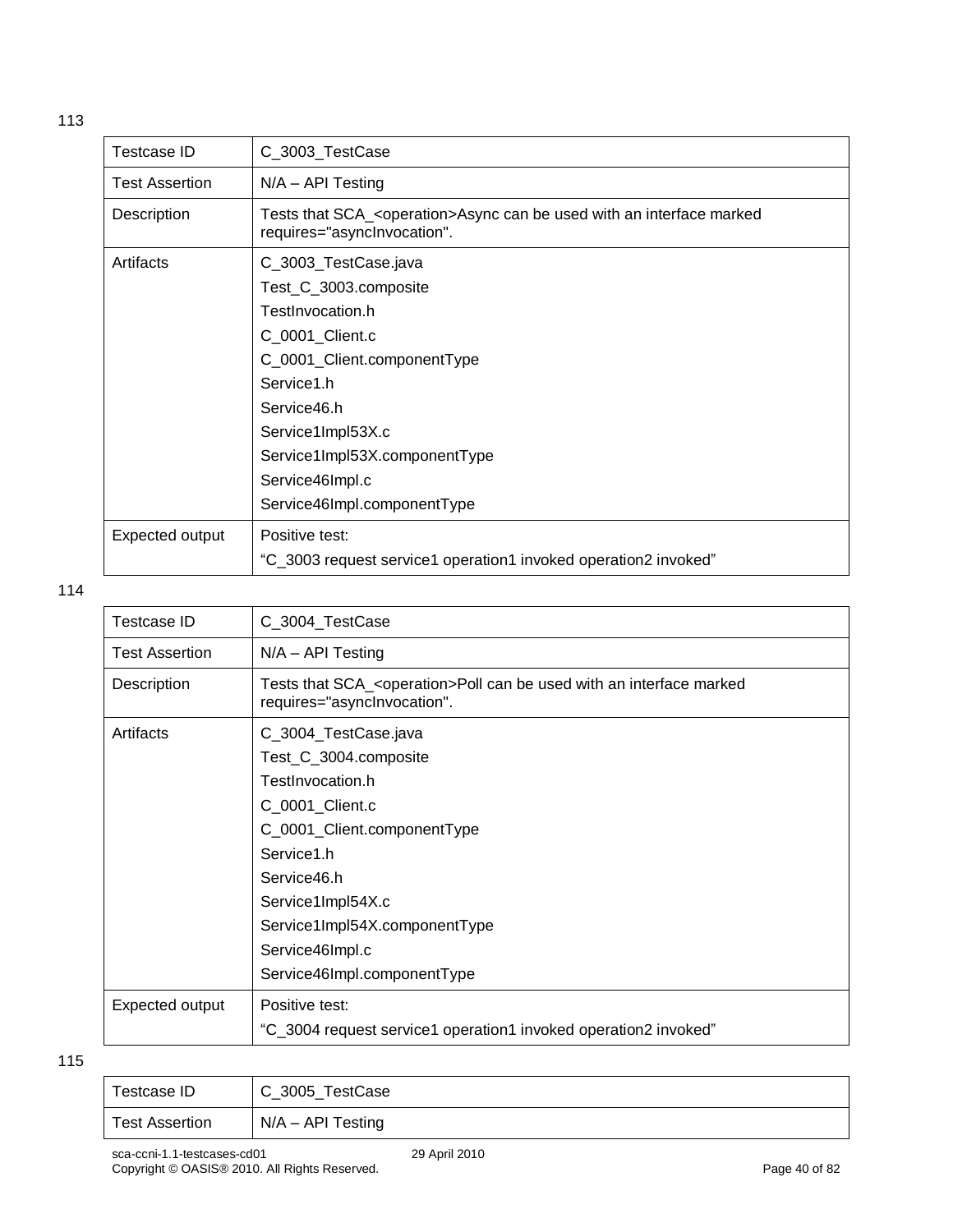| Description     | Tests that operations in a callback interface can be asynchronously invoked by<br>proxy functions.     |
|-----------------|--------------------------------------------------------------------------------------------------------|
| Artifacts       | C_3005_TestCase.java                                                                                   |
|                 | Test_C_3005.composite                                                                                  |
|                 | TestInvocation.h                                                                                       |
|                 | C_0001_Client.c                                                                                        |
|                 | C_0001_Client.componentType                                                                            |
|                 | Service1.h                                                                                             |
|                 | Service1Callback47Impl.c                                                                               |
|                 | Service1Callback47Impl.componentType                                                                   |
|                 | Service47.h                                                                                            |
|                 | Service47Callback.h                                                                                    |
|                 | Service47ImplX.c                                                                                       |
|                 | Service47ImplX.componentType                                                                           |
| Expected output | Positive test:                                                                                         |
|                 | "C_3005 request service1 operation1 invoked service2 operation1 invoked service1<br>callback1 invoked" |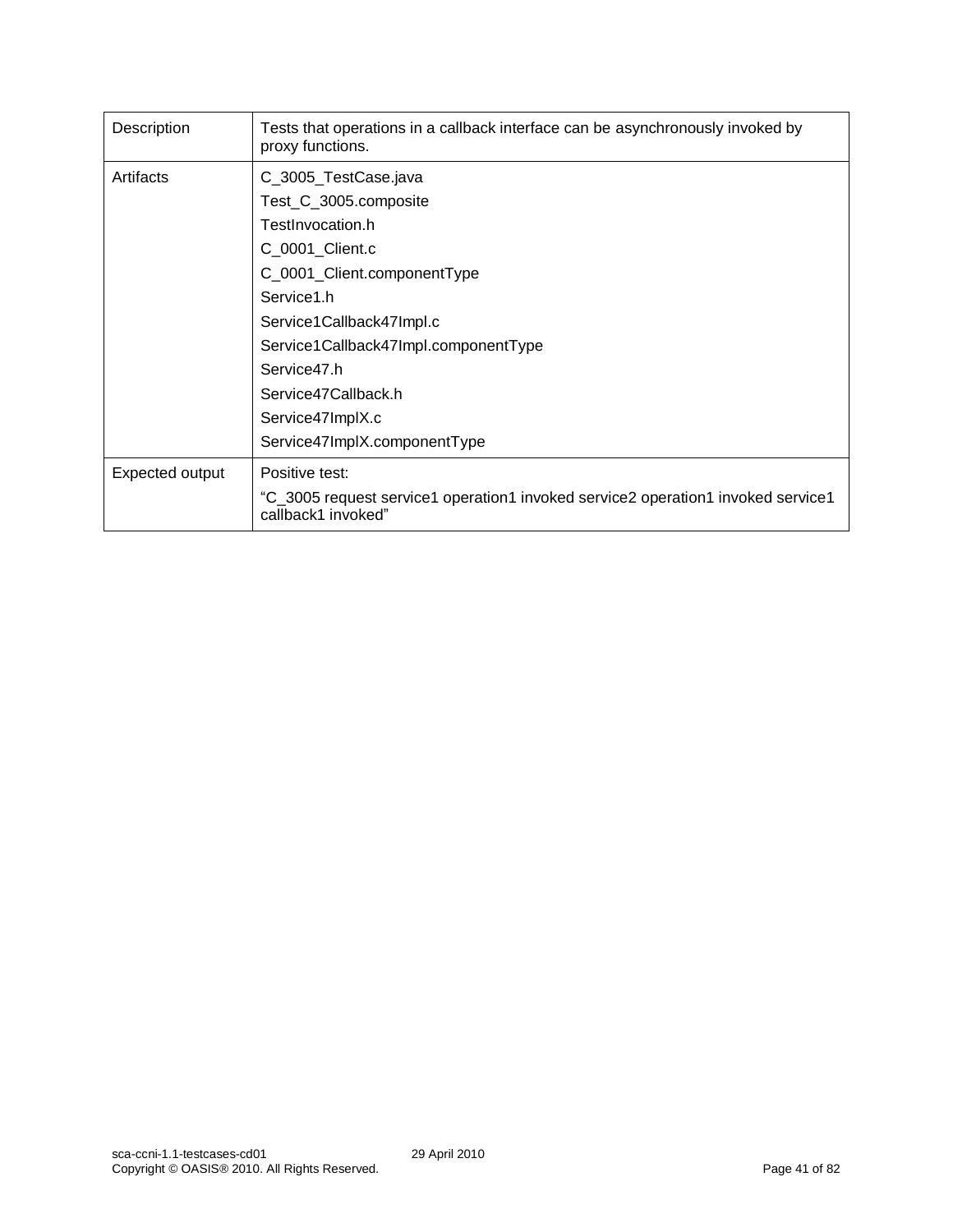# <sup>116</sup> **4 TestCases for Annotation Support**

### 117 **4.1 Appendix A**

| <b>Testcase ID</b>    | C_A001_TestCase                                                           |
|-----------------------|---------------------------------------------------------------------------|
| <b>Test Assertion</b> | C-TA-A001                                                                 |
| Description           | Tests that @Interface, @Service and @Property generate correct SCDL.      |
| Artifacts             | C_A001_TestCase.java                                                      |
|                       | Test_C_A001.composite                                                     |
|                       | TestInvocation.h                                                          |
|                       | C_0001_Client.c                                                           |
|                       | C_0001_Client.componentType                                               |
|                       | Service1.h                                                                |
|                       | Service15Exp.h                                                            |
|                       | Service15A.h                                                              |
|                       | Service1Impl16.c                                                          |
|                       | Service1Impl16.componentType                                              |
|                       | Service15ImplA.c                                                          |
|                       | Service15ImpIA.componentType (system under test generated)                |
| Expected output       | Positive test:                                                            |
|                       | "C_A001 request service1 operation1 invoked service1 operation 1 invoked" |

| Testcase ID           | C_A002_TestCase                                                                                                                                                                                       |
|-----------------------|-------------------------------------------------------------------------------------------------------------------------------------------------------------------------------------------------------|
| <b>Test Assertion</b> | $C-TA-A001$                                                                                                                                                                                           |
| Description           | Tests that @Remotable generates correct SCDL.                                                                                                                                                         |
| Artifacts             | C_A002_TestCase.java<br>Test_C_A002.composite<br>TestInvocation.h<br>C_0001_Client.c<br>C_0001_Client.componentType<br>Service1.h<br>Service1Impl2.c<br>Service1Impl2.componentType<br>Service1Impl.c |
|                       | Service1Impl.componentType (system under test generated)                                                                                                                                              |
| Expected output       | Positive test:<br>"C_A002 request service1 operation1 invoked service2 operation 1 invoked"                                                                                                           |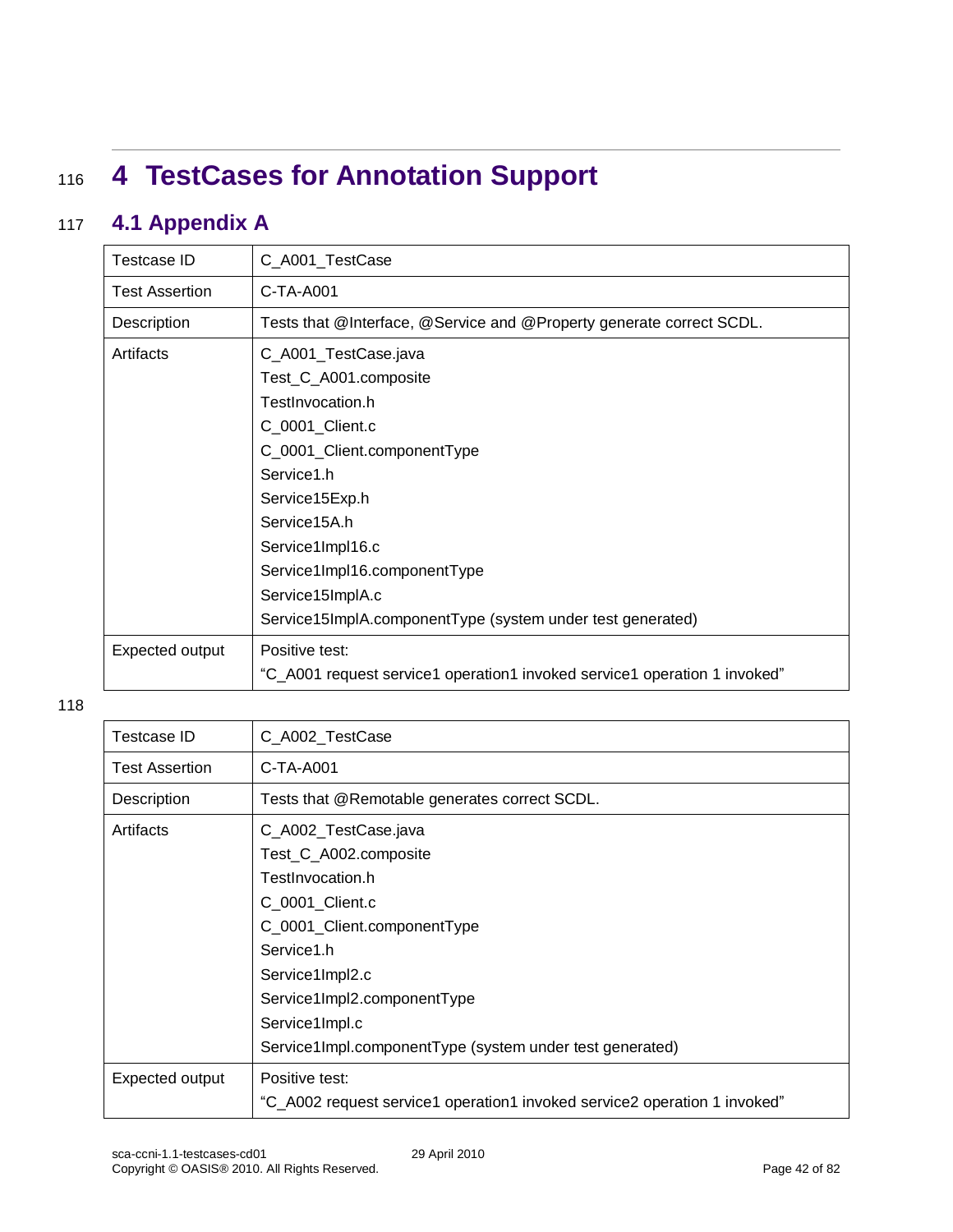| <b>Testcase ID</b>    | C_A003_TestCase                                                                                                                                                                                                                                                                                                                    |
|-----------------------|------------------------------------------------------------------------------------------------------------------------------------------------------------------------------------------------------------------------------------------------------------------------------------------------------------------------------------|
| <b>Test Assertion</b> | $C-TA-A001$                                                                                                                                                                                                                                                                                                                        |
| Description           | Tests that @Callback generates correct SCDL.                                                                                                                                                                                                                                                                                       |
| Artifacts             | C_A003_TestCase.java<br>Test_C_A003.composite<br>TestInvocation.h<br>C_0001_Client.c<br>C_0001_Client.componentType<br>Service1.h<br>Service1Callback5Impl.c<br>Service1Callback5Impl.componentType<br>Service <sub>5</sub> .h<br>Service5Callback.h<br>Service5Impl.c<br>Service5Impl.componentType (system under test generated) |
| Expected output       | Positive test:<br>"C_A003 request service1 operation1 invoked service2 operation1 invoked service1<br>callback1 invoked"                                                                                                                                                                                                           |

| Testcase ID           | C_A004_TestCase                                                          |
|-----------------------|--------------------------------------------------------------------------|
| <b>Test Assertion</b> | C-TA-A001                                                                |
| Description           | Tests that @OneWay generates correct SCDL.                               |
| Artifacts             | C_A004_TestCase.java                                                     |
|                       | Test_C_A004.composite                                                    |
|                       | TestInvocation.h                                                         |
|                       | C_0001_Client.c                                                          |
|                       | C_0001_Client.componentType                                              |
|                       | Service1.h                                                               |
|                       | Service24OW.h                                                            |
|                       | Service24OW wsdl                                                         |
|                       | Service1Impl29OW.c                                                       |
|                       | Service1Impl29OW.componentType                                           |
|                       | Service24Impl.c                                                          |
|                       | Service24ImpIOW.componentType (system under test generated)              |
| Expected output       | Positive test:                                                           |
|                       | "C_A004 request service1 operation1 invoked service2 operation1 invoked" |

| $\overline{\phantom{0}}$ | $\overline{\phantom{a}}$ |
|--------------------------|--------------------------|
| P                        | .ase                     |
| . se                     | $\overline{\phantom{0}}$ |
|                          |                          |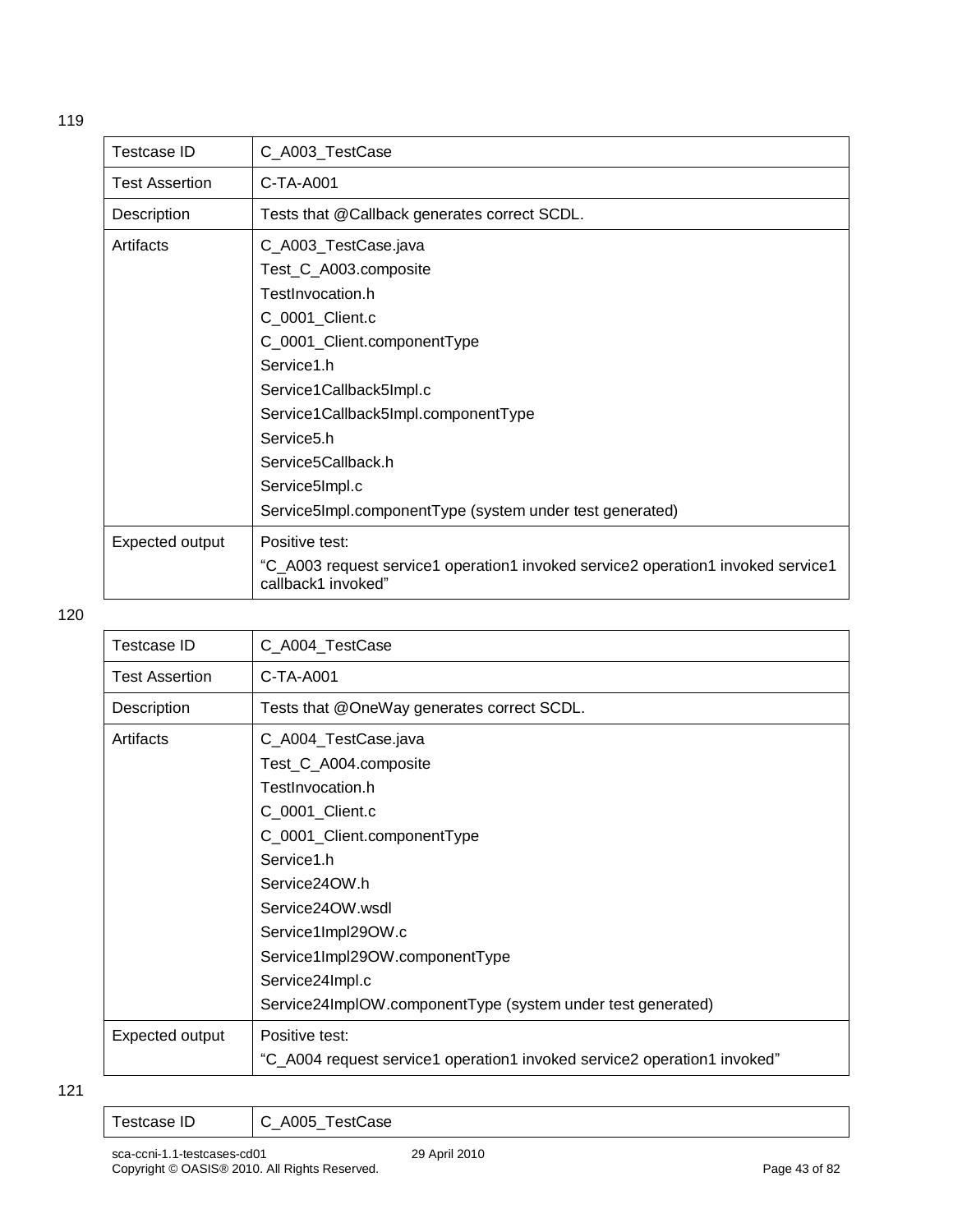| <b>Test Assertion</b> | C-TA-A001                                                                 |
|-----------------------|---------------------------------------------------------------------------|
| Description           | Tests that @Reference generates correct SCDL.                             |
| Artifacts             | C_A005_TestCase.java                                                      |
|                       | Test_C_A005.composite                                                     |
|                       | TestInvocation.h                                                          |
|                       | C 0001 Client.c                                                           |
|                       | C_0001_Client.componentType                                               |
|                       | Service1.h                                                                |
|                       | Service1Impl30.c                                                          |
|                       | Service1Impl30.componentType (system under test generated)                |
|                       | Service1Impl.c                                                            |
|                       | Service1Impl.componentType (system under test generated)                  |
| Expected output       | Positive test:                                                            |
|                       | "C_A005 request service1 operation1 invoked service2 operation 1 invoked" |

| Testcase ID           | C_A007_TestCase                                                                                                                                                                                                                                                                                                                                                                                                                                                                                                                              |
|-----------------------|----------------------------------------------------------------------------------------------------------------------------------------------------------------------------------------------------------------------------------------------------------------------------------------------------------------------------------------------------------------------------------------------------------------------------------------------------------------------------------------------------------------------------------------------|
| <b>Test Assertion</b> | $C-TA-A001$                                                                                                                                                                                                                                                                                                                                                                                                                                                                                                                                  |
| Description           | Tests that lifecycle annotations generate correct SCDL.                                                                                                                                                                                                                                                                                                                                                                                                                                                                                      |
| Artifacts             | C_A007_TestCase.java<br>Test_C_A007.composite<br>TestCompositeC2.composite (system under test generated)<br>Contains 1 component implemented by Service1Impl31<br>$\bullet$<br>Provides 1 service (Service1) which promotes the Service1 of the component<br>Has one property (ServiceName, type string) that sets ServiceName of the<br>component<br>TestInvocation.h<br>C_0001_Client.c<br>C_0001_Client.componentType<br>Service1.h<br>Service1Impl2.c<br>Service1Impl2.componentType<br>Service1Impl31.c<br>Service1Impl31.componentType |
| Expected output       | Positive test:<br>"C_A007 request service1 operation1 invoked service2 operation 1 invoked a"                                                                                                                                                                                                                                                                                                                                                                                                                                                |

| Testcase ID           | C_A008_TestCase |
|-----------------------|-----------------|
| <b>Test Assertion</b> | C-TA-A002       |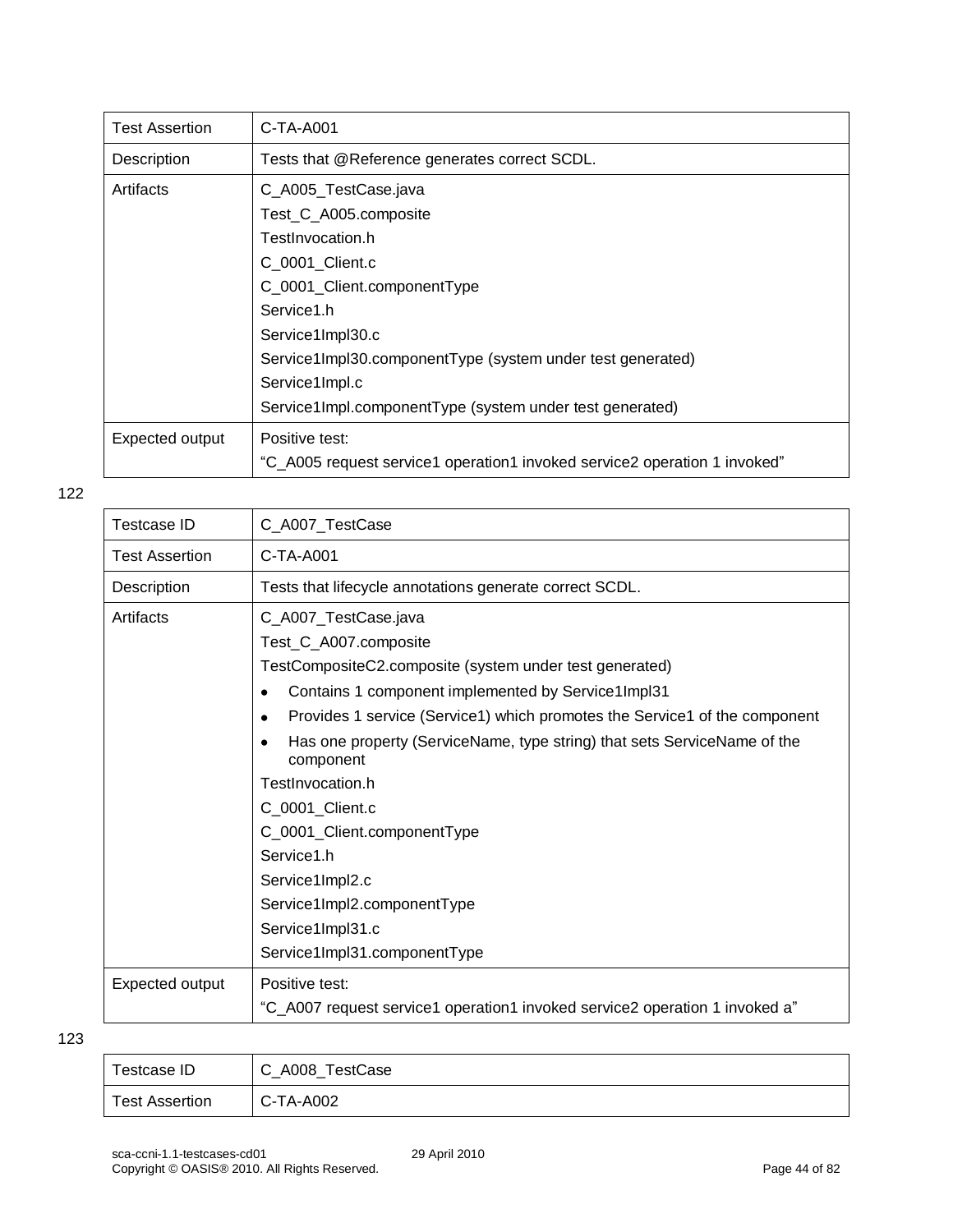| Description     | Tests that annotations are ignored at runtime.                           |
|-----------------|--------------------------------------------------------------------------|
| Artifacts       | C_A008_TestCase.java                                                     |
|                 | Test_C_A008.composite                                                    |
|                 | TestInvocation.h                                                         |
|                 | C_0001_Client.c                                                          |
|                 | C_0001_Client.componentType                                              |
|                 | Service1.h                                                               |
|                 | Service1Impl2.c                                                          |
|                 | Service1Impl2.componentType                                              |
|                 | Service <sub>5.h</sub>                                                   |
|                 | Service1Impl.c                                                           |
|                 | Service5ImpIA.componentType                                              |
| Expected output | Positive test:                                                           |
|                 | "C_A008 request service1 operation1 invoked service2 operation1 invoked" |

| Testcase ID           | C_A009_TestCase                                                                                        |
|-----------------------|--------------------------------------------------------------------------------------------------------|
| <b>Test Assertion</b> | $C-TA-A003$                                                                                            |
| Description           | Tests that annotations in multiple comment blocks are processed correctly.                             |
| Artifacts             | C_A009_TestCase.java                                                                                   |
|                       | Test_C_A009.composite                                                                                  |
|                       | TestInvocation.h                                                                                       |
|                       | C_0001_Client.c                                                                                        |
|                       | C_0001_Client.componentType                                                                            |
|                       | Service1.h                                                                                             |
|                       | Service1Callback5Impl.c                                                                                |
|                       | Service1Callback5Impl.componentType                                                                    |
|                       | Service <sub>5.h</sub>                                                                                 |
|                       | Service5AS.h                                                                                           |
|                       | Service5Callback.h                                                                                     |
|                       | Service5ImpIAS.c                                                                                       |
|                       | Service5ImpIAS.componentType (system under test generated)                                             |
| Expected output       | Positive test:                                                                                         |
|                       | "C_A009 request service1 operation1 invoked service2 operation1 invoked service1<br>callback1 invoked" |

| Testcase ID           | C A010 TestCase                              |
|-----------------------|----------------------------------------------|
| <b>Test Assertion</b> | C-TA-A001, C-TA-C002                         |
| Description           | Tests that @Function generates correct SCDL. |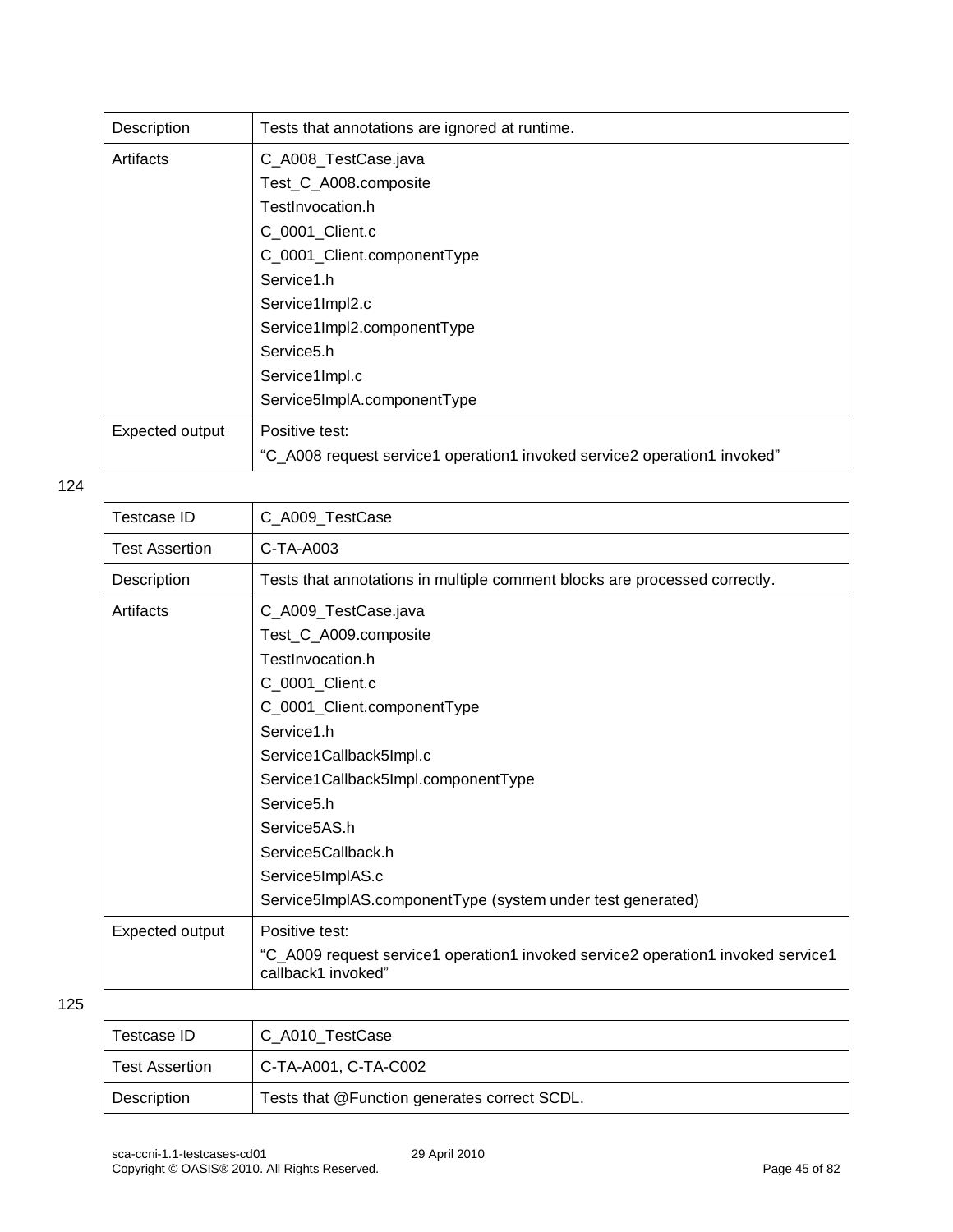| Artifacts       | C_A010_TestCase.java                                                                      |
|-----------------|-------------------------------------------------------------------------------------------|
|                 | Test_C_A010.composite                                                                     |
|                 | TestInvocation.h                                                                          |
|                 | C 0001 Client.c                                                                           |
|                 | C_0001_Client.componentType                                                               |
|                 | Service1.h                                                                                |
|                 | Service11A.h                                                                              |
|                 | Service11W.wsdl                                                                           |
|                 | Service1Impl15A.c                                                                         |
|                 | Service1Impl15A.componentType (system under test generated)                               |
|                 | Service11ImplA.c                                                                          |
|                 | Service11ImplA.componentType (system under test generated)                                |
| Expected output | Positive test:                                                                            |
|                 | "C_A010 request Test service got an error during execution: Incorrect parameter<br>value" |

| Testcase ID     | C_A011_TestCase                                                                                                                                                                                                                                                                                                                            |
|-----------------|--------------------------------------------------------------------------------------------------------------------------------------------------------------------------------------------------------------------------------------------------------------------------------------------------------------------------------------------|
| Test Assertion  | C-TA-A005, C-TA-C005                                                                                                                                                                                                                                                                                                                       |
| Description     | Tests that @WebFunction generates same SCDL as equivalent, but missing<br>@Function.                                                                                                                                                                                                                                                       |
| Artifacts       | C_A011_TestCase.java<br>Test_C_A011.composite<br>TestInvocation.h<br>C_0001_Client.c<br>C_0001_Client.componentType<br>Service1.h<br>Service11W.h<br>Service11W.wsdl<br>Service1Impl15W.c<br>Service1ImpI15W.componentType (system under test generated)<br>Service11ImplW.c<br>Service11ImplW.componentType (system under test generated) |
| Expected output | Positive test:<br>"C_A011 request Test service got an error during execution: Incorrect parameter<br>value"                                                                                                                                                                                                                                |

| Testcase ID           | C A014 TestCase                                                                         |
|-----------------------|-----------------------------------------------------------------------------------------|
| <b>Test Assertion</b> | C-TA-A008                                                                               |
| Description           | Tests that all properties with a given name in an implementation have the same<br>type. |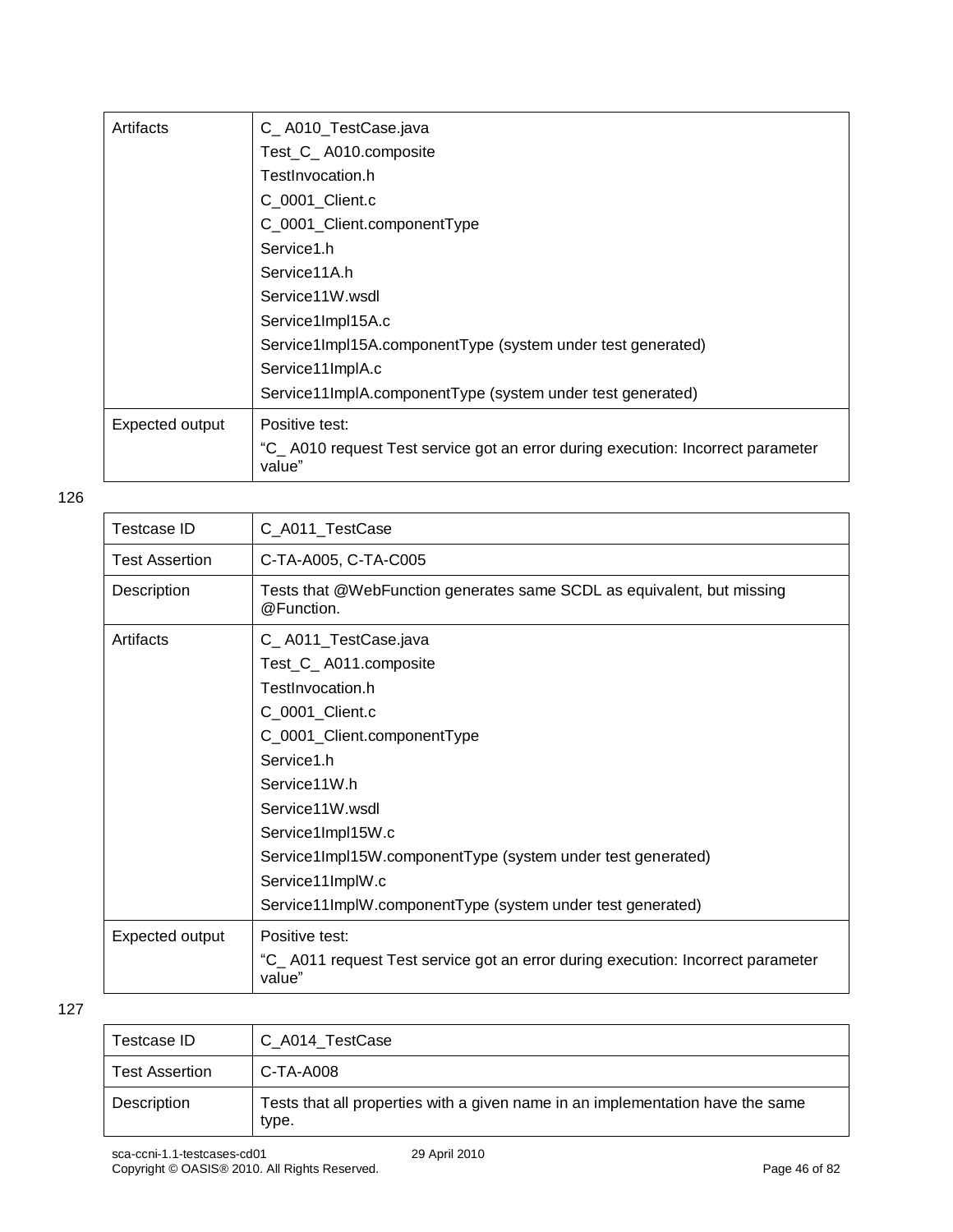| Artifacts       | C_A014_TestCase.java                                     |
|-----------------|----------------------------------------------------------|
|                 | Test_C_A014.composite                                    |
|                 | TestInvocation.h                                         |
|                 | C_0001_Client.c                                          |
|                 | C_0001_Client.componentType                              |
|                 | Service1.h                                               |
|                 | Service44.h                                              |
|                 | Service1Impl51.c                                         |
|                 | Service1Impl51.componentType                             |
|                 | Service44Impl.c                                          |
|                 | Service44Impl.componentType(system under test generated) |
| Expected output | Negative test:                                           |
|                 | "exception"                                              |

| <b>Testcase ID</b>    | C_A015_TestCase                                                                      |
|-----------------------|--------------------------------------------------------------------------------------|
| <b>Test Assertion</b> | C-TA-A004                                                                            |
| Description           | Tests that @WebService generates same SCDL as equivalent, but missing<br>@Remotable. |
| Artifacts             | C_A015_TestCase.java                                                                 |
|                       | Test_C_A015.composite                                                                |
|                       | TestInvocation.h                                                                     |
|                       | C_0001_Client.c                                                                      |
|                       | C_0001_Client.componentType                                                          |
|                       | Service1.h                                                                           |
|                       | Service45.h                                                                          |
|                       | Service1Impl52.c                                                                     |
|                       | Service1Impl52.componentType                                                         |
|                       | Service45Impl.c                                                                      |
|                       | Service45Impl.componentType (system under test generated)                            |
| Expected output       | Positive test:                                                                       |
|                       | "C_A015 request service1 operation1 invoked service2 operation 1 invoked"            |

## 129 **4.2 Appendix B**

| Testcase ID           | C_B001_TestCase                              |
|-----------------------|----------------------------------------------|
| <b>Test Assertion</b> | $C$ -TA-A001                                 |
| Description           | Tests that @Requires generates correct SCDL. |
| Artifacts             | C_B001_TestCase.java                         |
|                       | Test_C_B001.composite                        |
|                       | TestInvocation.h                             |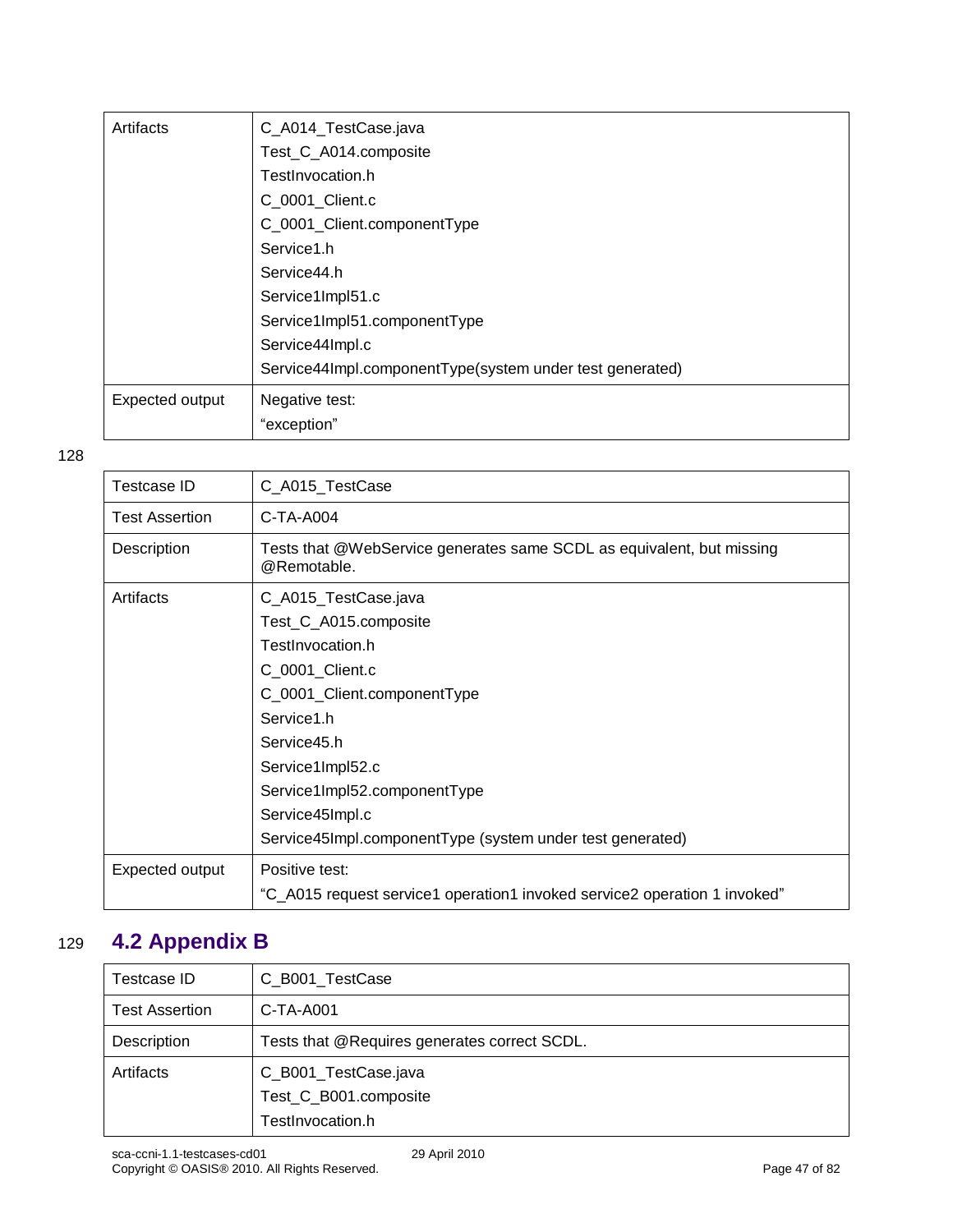|                 | C_0001_Client.c                                                   |
|-----------------|-------------------------------------------------------------------|
|                 | C_0001_Client.componentType                                       |
|                 | Service1.h                                                        |
|                 | Service1_Requires.h                                               |
|                 | Service1Impl2.c                                                   |
|                 | Service1Impl2.componentType                                       |
|                 | Service1Impl.c                                                    |
|                 | Service1Impl_requires.componentType (system under test generated) |
| Expected output | Positive test:                                                    |
|                 | "C_B001 request service1 operation1 invoked service2 operation 1" |
|                 |                                                                   |

| C_B002_TestCase                                                   |
|-------------------------------------------------------------------|
| C-TA-A001                                                         |
| Tests that @ <intent> generates correct SCDL.</intent>            |
| C_B002_TestCase.java                                              |
| Test_C_B002.composite                                             |
| TestInvocation.h                                                  |
| C_0001_Client.c                                                   |
| C_0001_Client.componentType                                       |
| Service1.h                                                        |
| Service1_Intent.h                                                 |
| Service1Impl2.c                                                   |
| Service1Impl2.componentType                                       |
| Service1Impl.c                                                    |
| Service1Impl_Intent.componentType (system under test generated)   |
| Positive test:                                                    |
| "C_B002 request service1 operation1 invoked service2 operation 1" |
|                                                                   |

131

- 132 Additional testcase needed for:
- 133 @PolicySets

## 134 **4.3 Appendix C**

| Testcase ID    | C_C001_TestCase                                                                         |
|----------------|-----------------------------------------------------------------------------------------|
| Test Assertion | C-TA-C005, C-TA-F033                                                                    |
| Description    | Tests that @WebService generates the correct WSDL.                                      |
| Artifacts      | C_C001_TestCase.java<br>Test_C_C001.composite<br>TestInterface.h<br>TestInvocation.wsdl |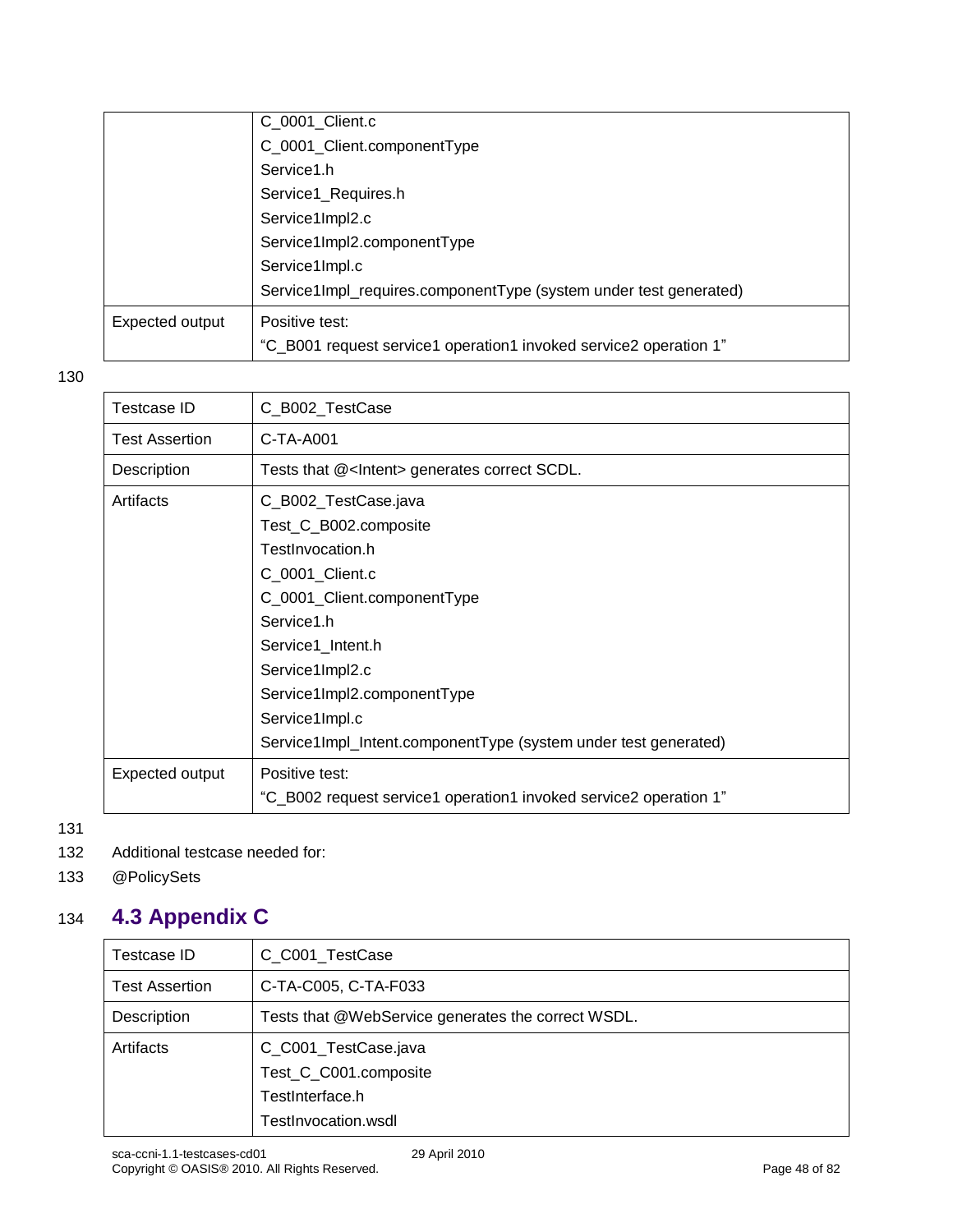|                 | C_0005_Client.c                              |
|-----------------|----------------------------------------------|
|                 | C_0005_Client.componentType                  |
|                 | Service1.h                                   |
|                 | Service1Impl.c                               |
|                 | Service1Impl.componentType                   |
| Expected output | Positive test:                               |
|                 | "C_C001 request service1 operation1 invoked" |

| <b>Testcase ID</b>    | C_C002_TestCase                                                                                                                                                                                                                                          |
|-----------------------|----------------------------------------------------------------------------------------------------------------------------------------------------------------------------------------------------------------------------------------------------------|
| <b>Test Assertion</b> | C-TA-C005                                                                                                                                                                                                                                                |
| Description           | Tests that @WebParam generates the correct WSDL.                                                                                                                                                                                                         |
| Artifacts             | C_C002_TestCase.java<br>Test_C_C002.composite<br>TestInterface.h<br>TestInvocation.wsdl<br>C_0005_Client.c<br>C_0005_Client.componentType<br>Service1.h<br>Service <sub>25.h</sub><br>Service25.wsdl<br>Service1Impl33.c<br>Service1Impl33.componentType |
|                       | Service25Impl.c<br>Service25Impl.componentType                                                                                                                                                                                                           |
|                       |                                                                                                                                                                                                                                                          |
| Expected output       | Positive test:                                                                                                                                                                                                                                           |
|                       | "C_C002 request service1 operation1 invoked service2 operation1 invoked"                                                                                                                                                                                 |
|                       |                                                                                                                                                                                                                                                          |

| Testcase ID           | C_C003_TestCase                                   |
|-----------------------|---------------------------------------------------|
| <b>Test Assertion</b> | C-TA-C005                                         |
| Description           | Tests that @WebResult generates the correct WSDL. |
| Artifacts             | C_C003_TestCase.java                              |
|                       | Test_C_C003.composite                             |
|                       | TestInterface.h                                   |
|                       | TestInvocation.wsdl                               |
|                       | C 0005 Client.c                                   |
|                       | C_0005_Client.componentType                       |
|                       | Service1.h                                        |
|                       | Service26.h                                       |
|                       | Service26.wsdl                                    |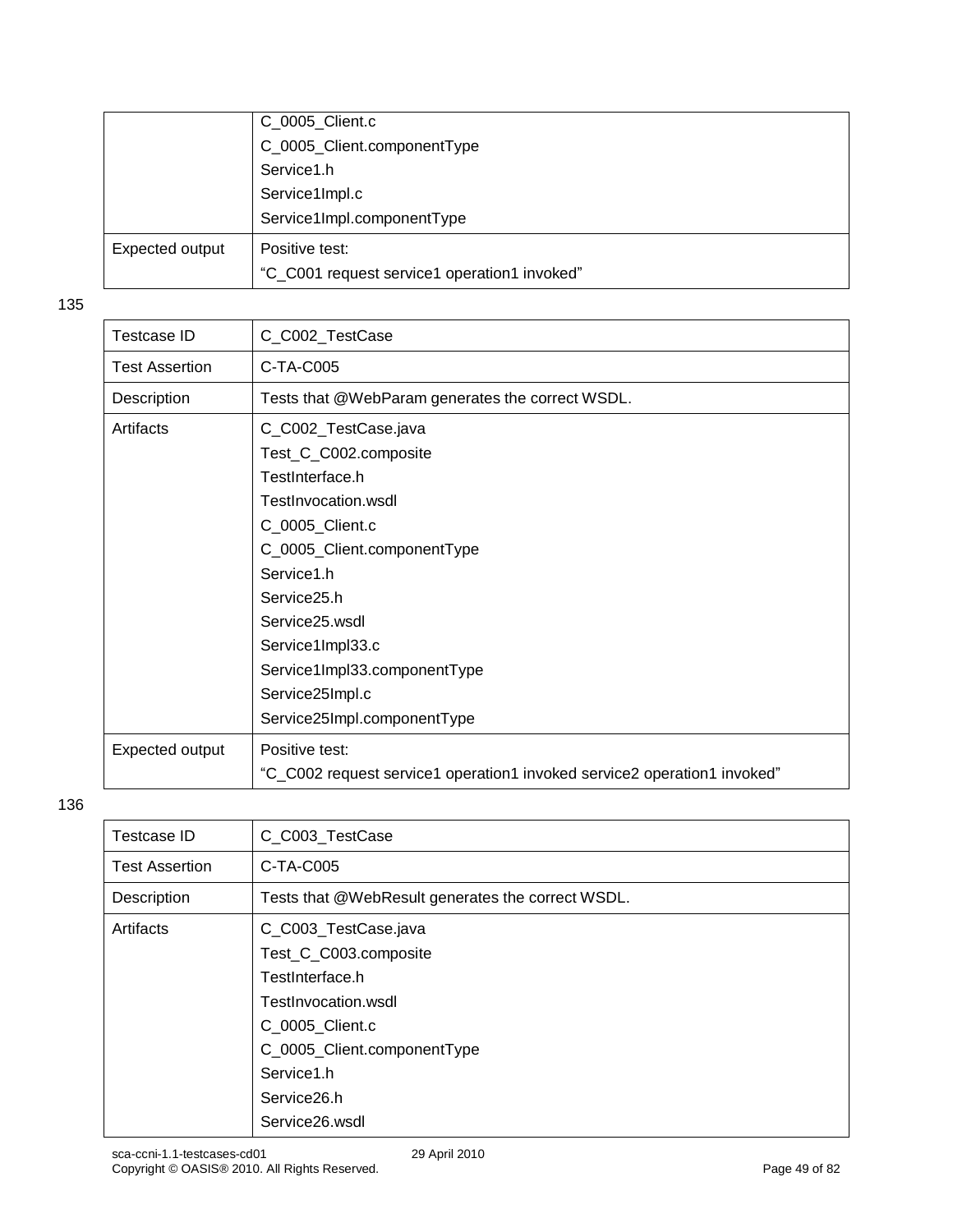|                 | Service1Impl34.c                                                         |
|-----------------|--------------------------------------------------------------------------|
|                 | Service1Impl34.componentType                                             |
|                 | Service26Impl.c                                                          |
|                 | Service26Impl.componentType                                              |
| Expected output | Positive test:                                                           |
|                 | "C_C003 request service1 operation1 invoked service2 operation1 invoked" |

| C_C004_TestCase<br>Testcase ID<br>C-TA-C001<br><b>Test Assertion</b><br>Tests that @WebService results in a remotable SCDL interface definition.<br>Description<br>Artifacts<br>C_C004_TestCase.java<br>Test_C_C004.composite<br>TestInterface.h<br>TestInvocation.wsdl<br>C 0006 Client.c<br>C_0006_Client.componentType (system under test generated)<br>Service1.h<br>Service1Impl.c<br>Service1Impl.componentType<br>Expected output<br>Positive test:<br>"C_C004 request service1 operation1 invoked" |  |
|------------------------------------------------------------------------------------------------------------------------------------------------------------------------------------------------------------------------------------------------------------------------------------------------------------------------------------------------------------------------------------------------------------------------------------------------------------------------------------------------------------|--|
|                                                                                                                                                                                                                                                                                                                                                                                                                                                                                                            |  |
|                                                                                                                                                                                                                                                                                                                                                                                                                                                                                                            |  |
|                                                                                                                                                                                                                                                                                                                                                                                                                                                                                                            |  |
|                                                                                                                                                                                                                                                                                                                                                                                                                                                                                                            |  |
|                                                                                                                                                                                                                                                                                                                                                                                                                                                                                                            |  |
|                                                                                                                                                                                                                                                                                                                                                                                                                                                                                                            |  |
|                                                                                                                                                                                                                                                                                                                                                                                                                                                                                                            |  |
|                                                                                                                                                                                                                                                                                                                                                                                                                                                                                                            |  |
|                                                                                                                                                                                                                                                                                                                                                                                                                                                                                                            |  |
|                                                                                                                                                                                                                                                                                                                                                                                                                                                                                                            |  |
|                                                                                                                                                                                                                                                                                                                                                                                                                                                                                                            |  |
|                                                                                                                                                                                                                                                                                                                                                                                                                                                                                                            |  |
|                                                                                                                                                                                                                                                                                                                                                                                                                                                                                                            |  |
|                                                                                                                                                                                                                                                                                                                                                                                                                                                                                                            |  |

| Testcase ID           | C_C005_TestCase                                                                              |
|-----------------------|----------------------------------------------------------------------------------------------|
| <b>Test Assertion</b> | $C-TA-C004$                                                                                  |
| Description           | Tests that a struct that is listed in a @WebThrows annotation has a @WebFault<br>annotation. |
| Artifacts             | C_C005_TestCase.java                                                                         |
|                       | Test_C_C005.composite                                                                        |
|                       | TestInterface1.h                                                                             |
|                       | TestInvocation.wsdl                                                                          |
|                       | C_0007_Client.c                                                                              |
|                       | C_0007_Client.componentType                                                                  |
|                       | Service1.h                                                                                   |
|                       | Service1Impl.c                                                                               |
|                       | Service1Impl.componentType                                                                   |
| Expected output       | Negative test:                                                                               |
|                       | "exception"                                                                                  |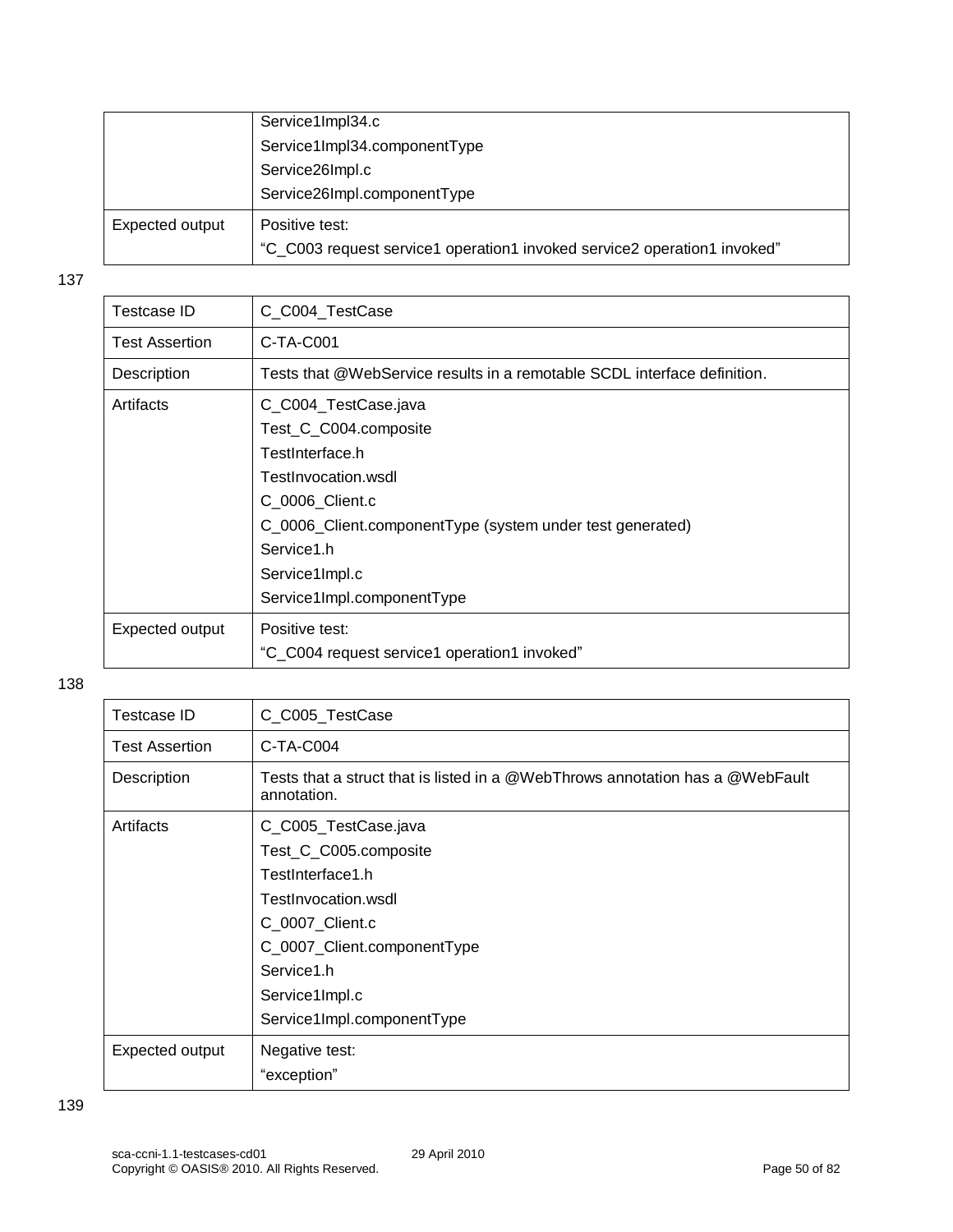| Testcase ID           | C_C006_TestCase                                       |
|-----------------------|-------------------------------------------------------|
| <b>Test Assertion</b> | C-TA-C006                                             |
| Description           | Tests that @WebParam simple type errors are detected. |
| Artifacts             | C_C006_TestCase.java                                  |
|                       | Test_C_C006.composite                                 |
|                       | TestInterface1.h                                      |
|                       | C_0001_Client.c                                       |
|                       | C_0001_Client.componentType                           |
|                       | Service1.h                                            |
|                       | Service <sub>27.h</sub>                               |
|                       | Service1Impl35.c                                      |
|                       | Service1Impl35.componentType                          |
|                       | Service27Impl.c                                       |
|                       | Service27Impl.componentType                           |
| Expected output       | Negative test:                                        |
|                       | "exception"                                           |

| Testcase ID           | C_C007_TestCase                                        |
|-----------------------|--------------------------------------------------------|
| <b>Test Assertion</b> | C-TA-C010                                              |
| Description           | Tests that @WebParam complex type errors are detected. |
| Artifacts             | C_C007_TestCase.java                                   |
|                       | Test_C_C007.composite                                  |
|                       | TestInterface1.h                                       |
|                       | C_0001_Client.c                                        |
|                       | C_0001_Client.componentType                            |
|                       | Service1.h                                             |
|                       | Service28.h                                            |
|                       | Service1Impl36.c                                       |
|                       | Service1Impl36.componentType                           |
|                       | Service28Impl.c                                        |
|                       | Service28Impl.componentType                            |
| Expected output       | Negative test:                                         |
|                       | "exception"                                            |
|                       |                                                        |

| Testcase ID           | C C008 TestCase                                        |
|-----------------------|--------------------------------------------------------|
| <b>Test Assertion</b> | C-TA-C007                                              |
| Description           | Tests that @WebResult simple type errors are detected. |
| Artifacts             | C C008 TestCase.java                                   |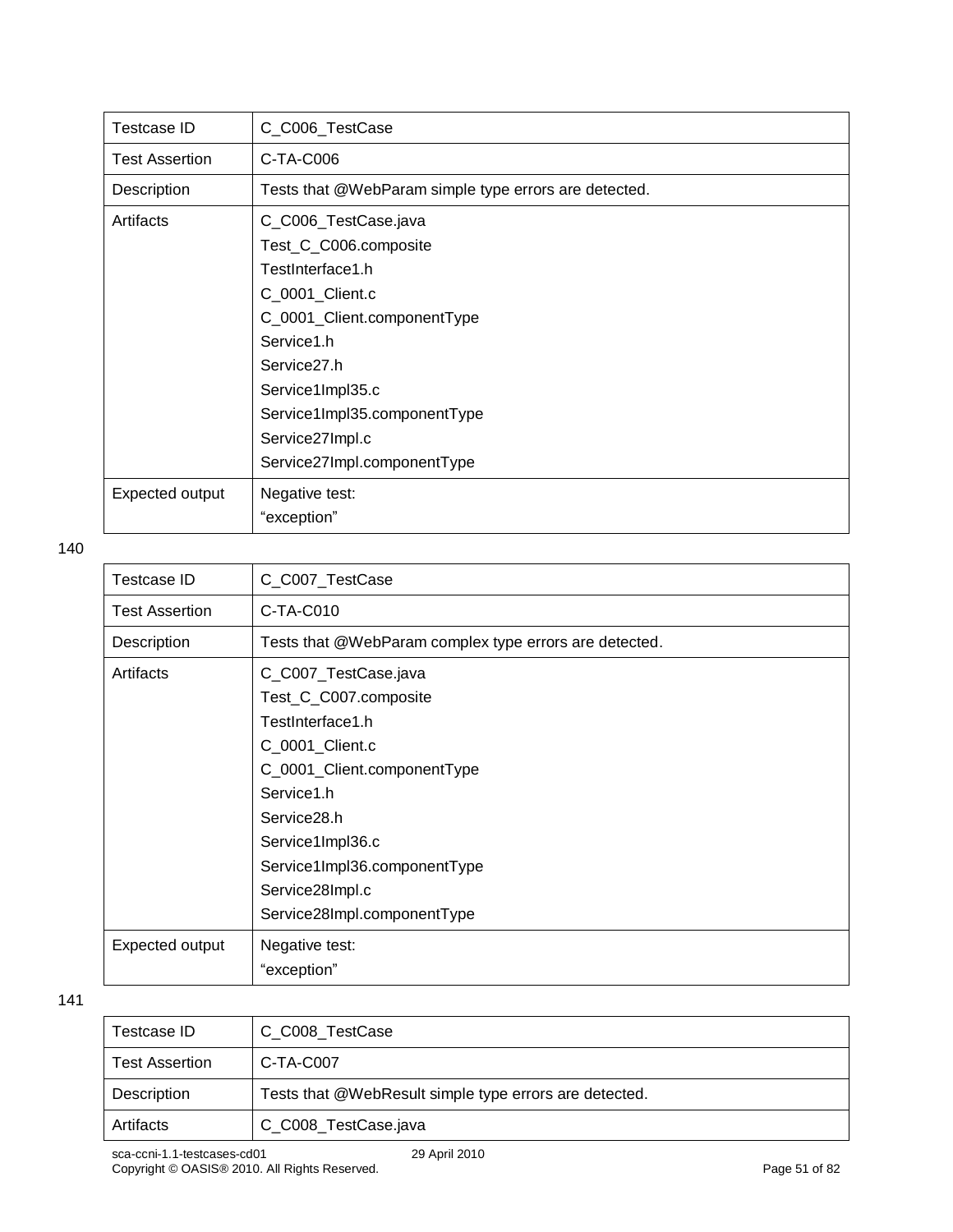|                 | Test_C_C008.composite        |
|-----------------|------------------------------|
|                 | TestInterface1.h             |
|                 | C_0001_Client.c              |
|                 | C_0001_Client.componentType  |
|                 | Service1.h                   |
|                 | Service29.h                  |
|                 | Service1Impl37.c             |
|                 | Service1Impl37.componentType |
|                 | Service29Impl.c              |
|                 | Service29Impl.componentType  |
| Expected output | Negative test:               |
|                 | "exception"                  |

| <b>Testcase ID</b>    | C_C009_TestCase                                 |
|-----------------------|-------------------------------------------------|
| <b>Test Assertion</b> | C-TA-C009                                       |
| Description           | Tests that @WebParam matches a named parameter. |
| Artifacts             | C_C009_TestCase.java                            |
|                       | Test_C_C009.composite                           |
|                       | TestInterface1.h                                |
|                       | C_0001_Client.c                                 |
|                       | C_0001_Client.componentType                     |
|                       | Service1.h                                      |
|                       | Service30.h                                     |
|                       | Service1Impl38.c                                |
|                       | Service1Impl38.componentType                    |
|                       | Service30Impl.c                                 |
|                       | Service30Impl.componentType                     |
| Expected output       | Negative test:                                  |
|                       | "exception"                                     |

| Testcase ID           | C_C010_TestCase                                                                                                     |
|-----------------------|---------------------------------------------------------------------------------------------------------------------|
| <b>Test Assertion</b> | C-TA-C005                                                                                                           |
| Description           | Tests that the OneWay MEP maps correctly to WSDL.                                                                   |
| Artifacts             | C_C010_TestCase.java<br>Test_C_C010.composite<br>TestInvocation.h<br>C 0001 Client.c<br>C_0001_Client.componentType |
|                       | Service1.h                                                                                                          |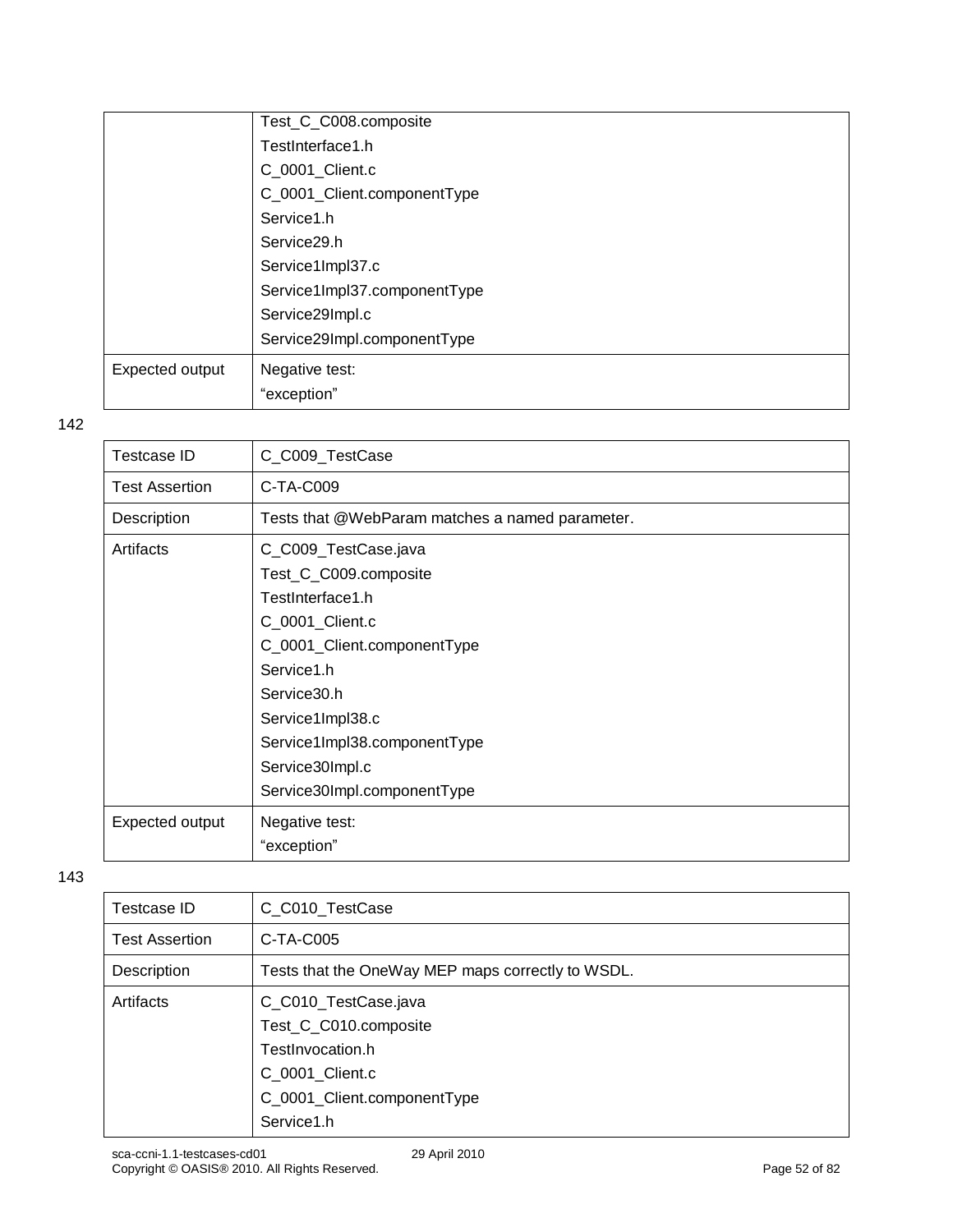|                 | Service24OW.h                                                            |
|-----------------|--------------------------------------------------------------------------|
|                 | Service24OW.wsdl                                                         |
|                 | Service1Impl29OW.c                                                       |
|                 | Service1Impl29OW.componentType                                           |
|                 | Service24Impl.c                                                          |
|                 | Service24ImpIOW.componentType                                            |
| Expected output | Positive test:                                                           |
|                 | "C_C010 request service1 operation1 invoked service2 operation1 invoked" |

## 144 **4.4 Appendix F**

| Testcase ID           | C_F004_TestCase                                                                                                                                                                                                                                                                                         |
|-----------------------|---------------------------------------------------------------------------------------------------------------------------------------------------------------------------------------------------------------------------------------------------------------------------------------------------------|
| <b>Test Assertion</b> | C-TA-F026                                                                                                                                                                                                                                                                                               |
| Description           | Tests that functions with a non-void return type but annotated OneWay are<br>detected.                                                                                                                                                                                                                  |
| Artifacts             | C_F003_TestCase.java<br>Test_C_F003.composite<br>TestInvocation.h<br>C_0001_Client.c<br>C_0001_Client.componentType<br>Service1.h<br>Service <sub>23.h</sub><br>Service230W.h<br>Service23.wsdl<br>Service1Impl28.c<br>Service1Impl28.componentType<br>Service23Impl.c<br>Service23ImpIOW.componentType |
| Expected output       | Negative test:<br>"exception"                                                                                                                                                                                                                                                                           |

## 145 **4.5 Assembly**

| Testcase ID           | C_1001_TestCase                                                                 |
|-----------------------|---------------------------------------------------------------------------------|
| <b>Test Assertion</b> | ASM-TA-8005                                                                     |
| Description           | Tests that the callback interface of a @Remotable interface is also @Remotable. |
| Artifacts             | C_1001_TestCase.java                                                            |
|                       | Test_C_1001.composite                                                           |
|                       | TestInvocation.h                                                                |
|                       | C 0001 Client.c                                                                 |
|                       | C_0001_Client.componentType                                                     |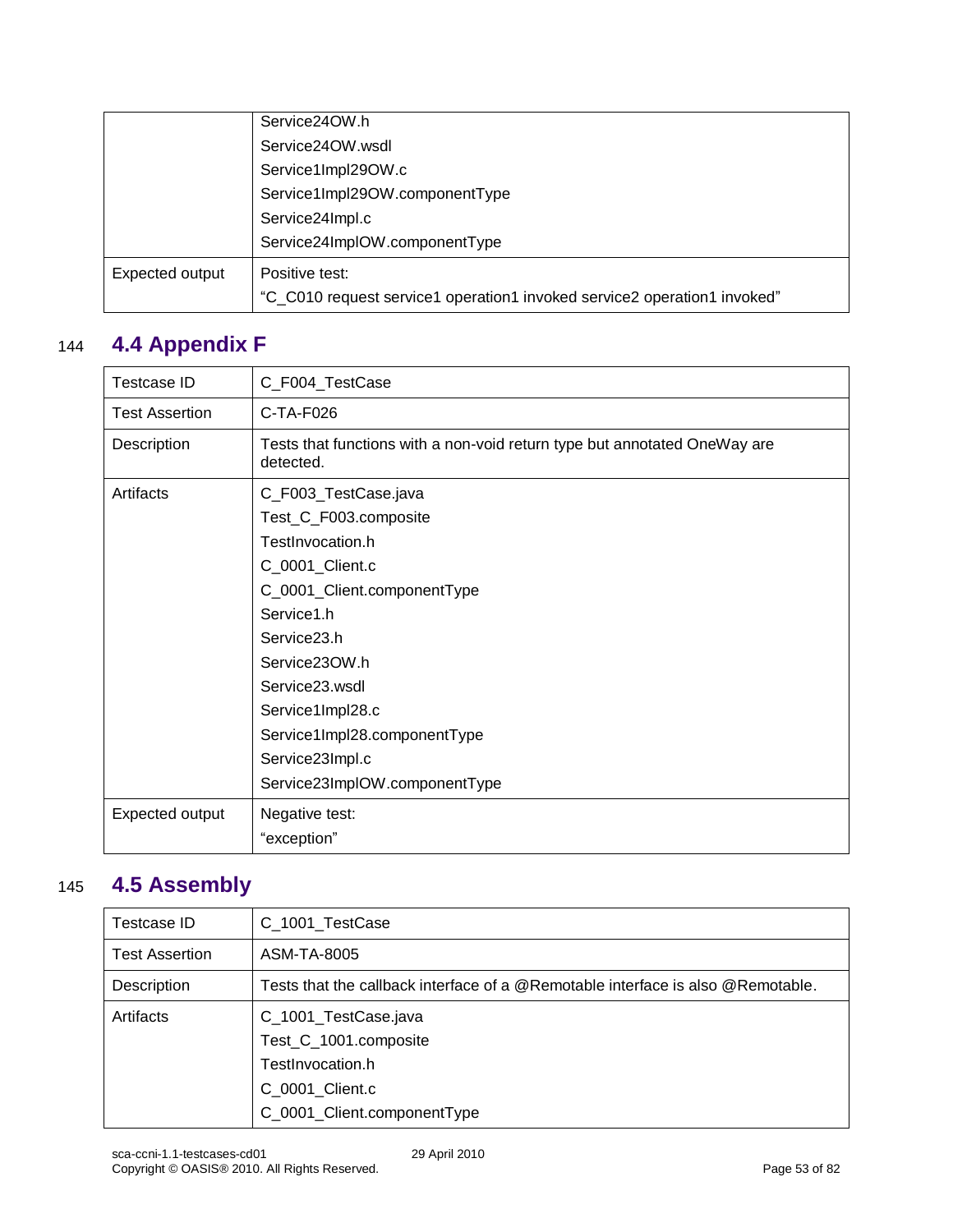|                 | Service1.h                                                        |
|-----------------|-------------------------------------------------------------------|
|                 | Service <sub>6.h</sub>                                            |
|                 | Service6Callback.h                                                |
|                 | Service1Callback6Impl.c                                           |
|                 | Service1Callback6Impl.componentType (system under test generated) |
|                 | Service6Impl.c                                                    |
|                 | Service6Impl.componentType (system under test generated)          |
| Expected output | Negative test:                                                    |
|                 | "exception"                                                       |

| Testcase ID           | C_1002_TestCase                                                           |
|-----------------------|---------------------------------------------------------------------------|
| <b>Test Assertion</b> | ASM-TA-8006                                                               |
| Description           | Tests that the callback interface of a local interface is not @Remotable. |
| Artifacts             | C_1002_TestCase.java                                                      |
|                       | Test_C_1002.composite                                                     |
|                       | TestInvocation.h                                                          |
|                       | C_0001_Client.c                                                           |
|                       | C_0001_Client.componentType                                               |
|                       | Service1.h                                                                |
|                       | Service <sub>7.h</sub>                                                    |
|                       | Service7Callback.h                                                        |
|                       | Service1Callback7Impl.c                                                   |
|                       | Service1Callback7Impl.componentType (system under test generated)         |
|                       | Service7Impl.c                                                            |
|                       | Service7Impl.componentType (system under test generated)                  |
| Expected output       | Negative test:                                                            |
|                       | "exception"                                                               |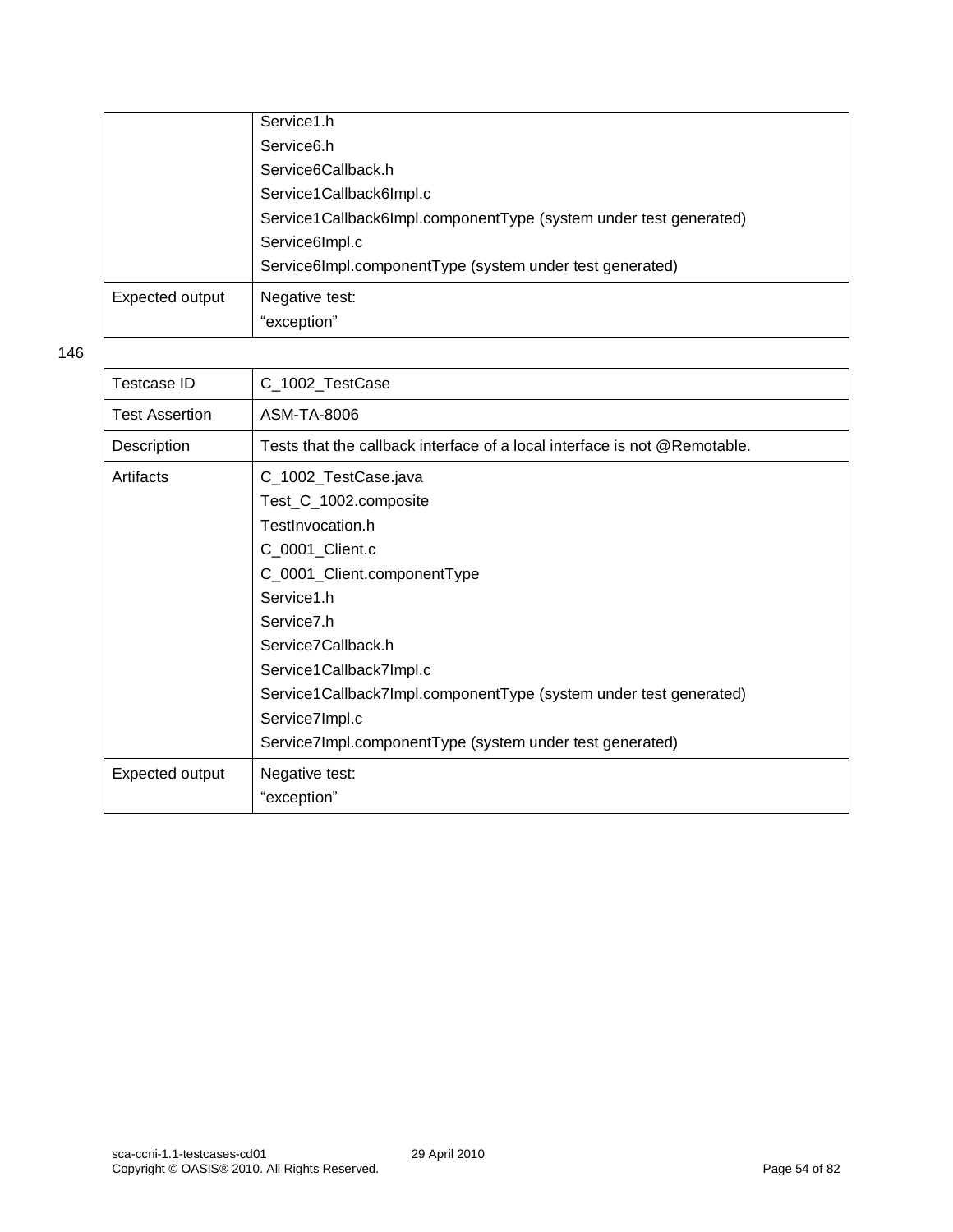## <sup>147</sup> **5 TestCases for Annotations and Program-Based**  <sup>148</sup> **Component Implementation Support**

### 149 **5.1 Appendix A**

| Testcase ID           | C_A012_TestCase                                                                            |
|-----------------------|--------------------------------------------------------------------------------------------|
| <b>Test Assertion</b> | C-TA-A001, C-TA-C003                                                                       |
| Description           | Tests that @Operation generates correct SCDL.                                              |
| Artifacts             | C_A012_TestCase.java                                                                       |
|                       | Test_C_A012.composite                                                                      |
|                       | TestInvocationP.h                                                                          |
|                       | C_0003_Client.c                                                                            |
|                       | C_0003_Client.componentType                                                                |
|                       | Service1P.h                                                                                |
|                       | Service11AP.h                                                                              |
|                       | Service11WP.wsdl                                                                           |
|                       | Service1Impl15AP.c                                                                         |
|                       | Service1ImpI15AP.componentType (system under test generated)                               |
|                       | Service11ImplAP.c                                                                          |
|                       | Service11ImpIAP.componentType (system under test generated)                                |
| Expected output       | Positive test:                                                                             |
|                       | "C_ A012 request Test service got an error during execution: Incorrect parameter<br>value" |

| Testcase ID           | C_A013_TestCase                                                                        |
|-----------------------|----------------------------------------------------------------------------------------|
| <b>Test Assertion</b> | C-TA-A006, C-TA-C005                                                                   |
| Description           | Tests that @WebOperation generates same SCDL as equivalent, but missing<br>@Operation. |
| Artifacts             | C_A013_TestCase.java                                                                   |
|                       | Test_C_A013.composite                                                                  |
|                       | TestInvocationP.h                                                                      |
|                       | C 0003 Client.c                                                                        |
|                       | C_0003_Client.componentType                                                            |
|                       | Service1P.h                                                                            |
|                       | Service11WP.h                                                                          |
|                       | Service11WP.wsdl                                                                       |
|                       | Service1Impl15WP.c                                                                     |
|                       | Service1Impl15WP.componentType (system under test generated)                           |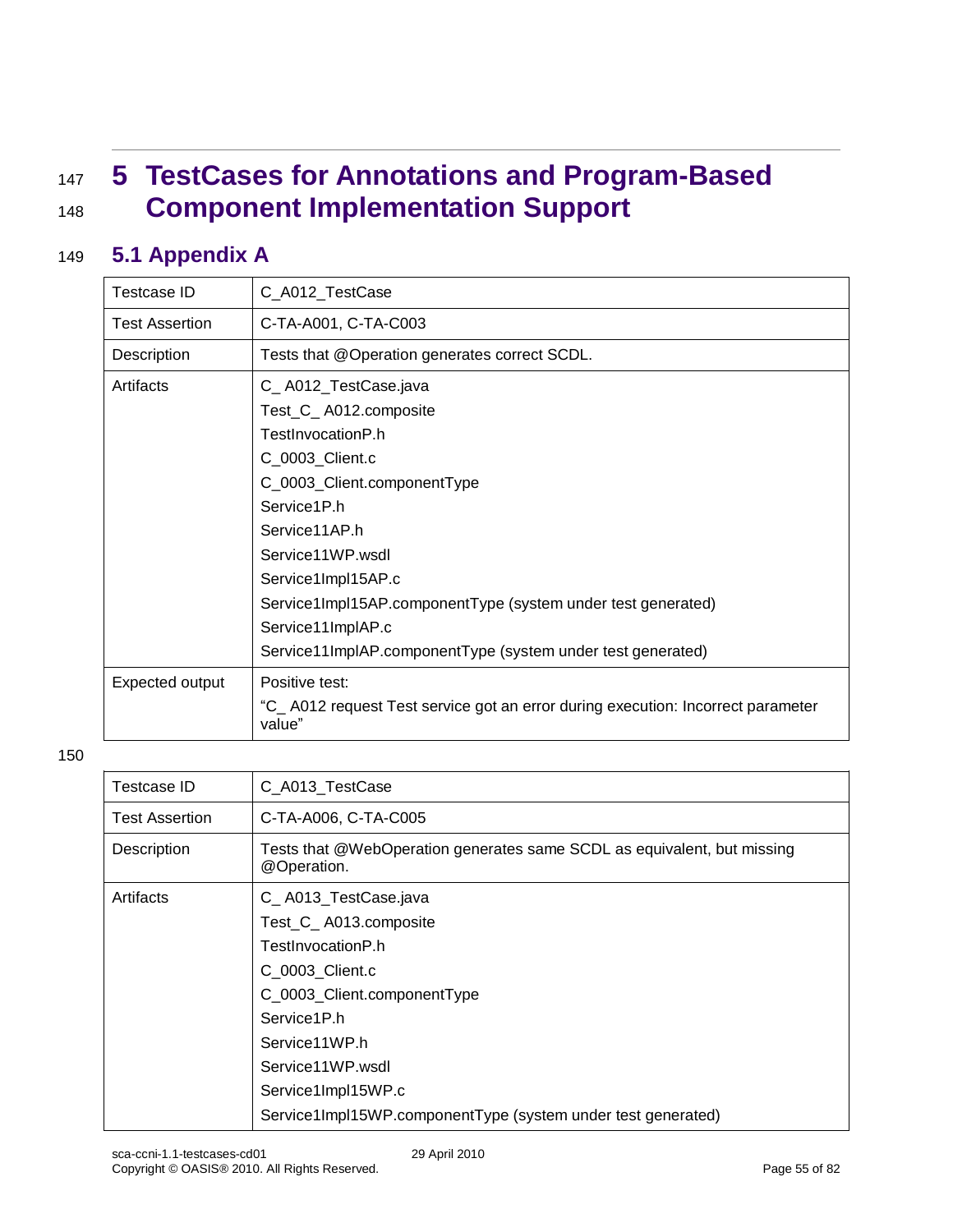|                 | Service11ImplWP.c<br>Service11ImplWP.componentType (system under test generated)                            |
|-----------------|-------------------------------------------------------------------------------------------------------------|
| Expected output | Positive test:<br>"C_A013 request Test service got an error during execution: Incorrect parameter<br>value" |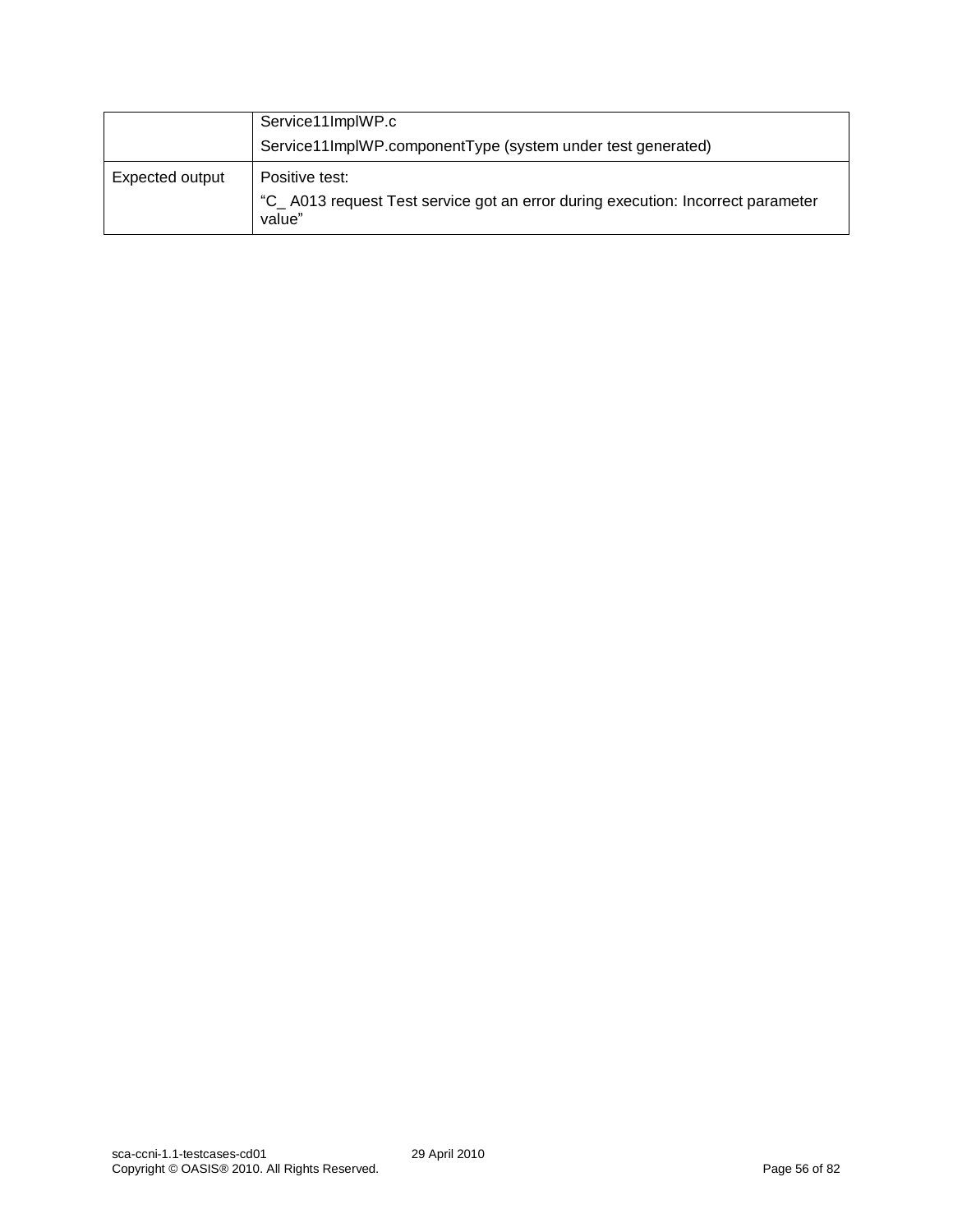# <sup>151</sup> **6 TestCases for WSDL Extension Support**

### 152 **6.1 Appendix D**

| Testcase ID           | C_D001_TestCase                                                          |
|-----------------------|--------------------------------------------------------------------------|
| <b>Test Assertion</b> | C-TA-D001, C-TA-F003                                                     |
| Description           | Tests the mapping of a function WSDL extension.                          |
| Artifacts             | C_D001_TestCase.java                                                     |
|                       | Test_C_D001.composite                                                    |
|                       | TestInvocation.h                                                         |
|                       | C_0001_Client.c                                                          |
|                       | C_0001_Client.componentType                                              |
|                       | Service1.h                                                               |
|                       | Service1.wsdl                                                            |
|                       | Service37.h (system under test generated)                                |
|                       | Service 37 wsdl                                                          |
|                       | Service1Impl44.c                                                         |
|                       | Service1Impl44.componentType                                             |
|                       | Service37Impl.c                                                          |
|                       | Service37Impl.componentType                                              |
| Expected output       | Positive test:                                                           |
|                       | "C_D001 request service1 operation1 invoked service2 operation1 invoked" |

| <b>Testcase ID</b>    | C_D002_TestCase                                  |
|-----------------------|--------------------------------------------------|
| <b>Test Assertion</b> | C-TA-D001, C-TA-F003                             |
| Description           | Tests the mapping of a parameter WSDL extension. |
| Artifacts             | C_D002_TestCase.java                             |
|                       | Test_C_D002.composite                            |
|                       | TestInvocation.h                                 |
|                       | C_0001_Client.c                                  |
|                       | C_0001_Client.componentType                      |
|                       | Service1.h                                       |
|                       | Service1.wsdl                                    |
|                       | Service38.h (system under test generated)        |
|                       | Service38.wsdl                                   |
|                       | Service1Impl45.c                                 |
|                       | Service1Impl45.componentType                     |
|                       | Service38Impl.c                                  |
|                       |                                                  |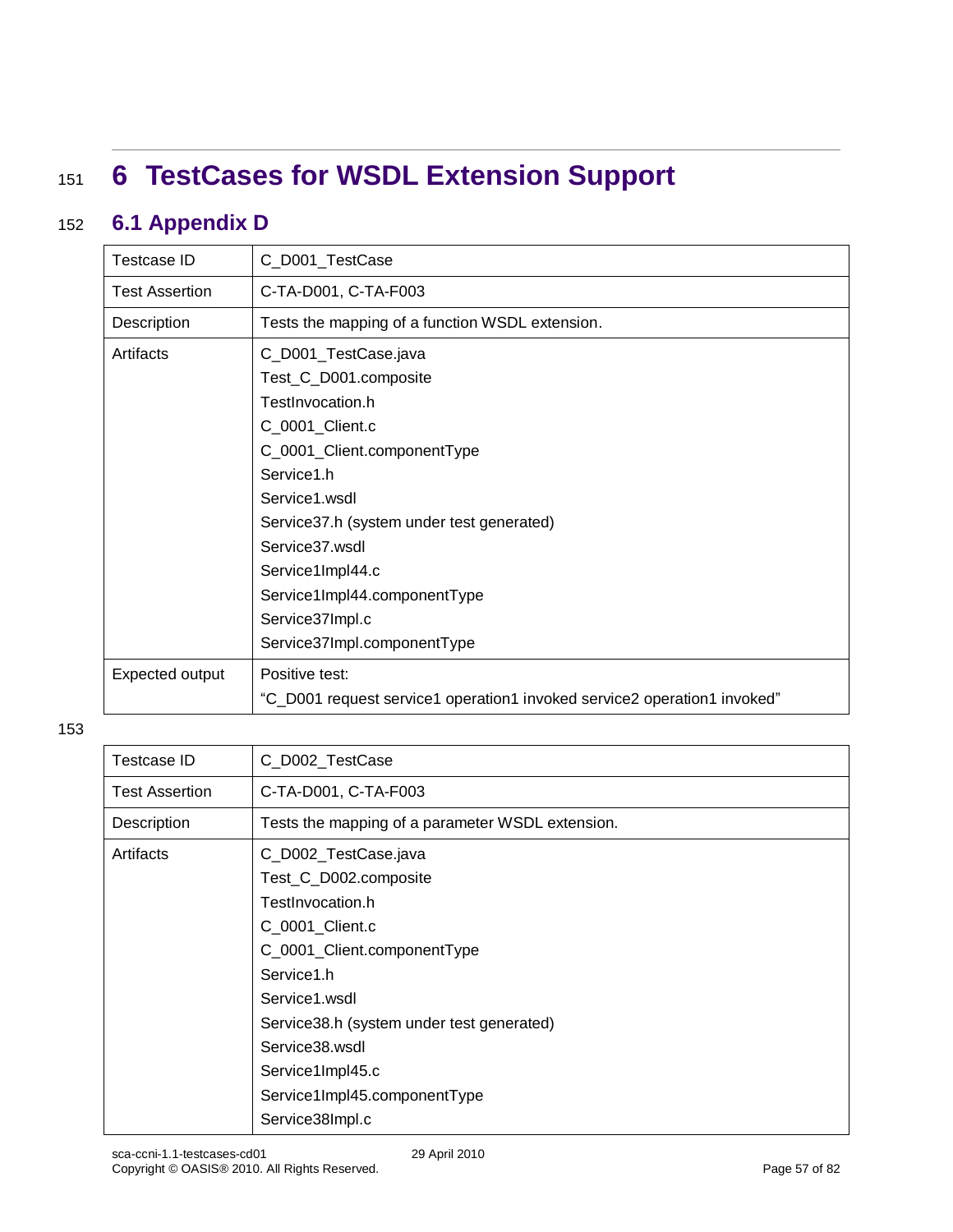|                 | Service38Impl.componentType                                              |
|-----------------|--------------------------------------------------------------------------|
| Expected output | Positive test:                                                           |
|                 | "C_D002 request service1 operation1 invoked service2 operation1 invoked" |

| Testcase ID           | C_D003_TestCase                                                          |
|-----------------------|--------------------------------------------------------------------------|
| <b>Test Assertion</b> | C-TA-D001, C-TA-F003                                                     |
| Description           | Tests the mapping of a struct WSDL extension.                            |
| Artifacts             | C_D003_TestCase.java                                                     |
|                       | Test_C_D003.composite                                                    |
|                       | TestInvocation.h                                                         |
|                       | C_0001_Client.c                                                          |
|                       | C_0001_Client.componentType                                              |
|                       | Service1.h                                                               |
|                       | Service1.wsdl                                                            |
|                       | Service39.h (system under test generated)                                |
|                       | Service39.wsdl                                                           |
|                       | Service1Impl46.c                                                         |
|                       | Service1Impl46.componentType                                             |
|                       | Service39Impl.c                                                          |
|                       | Service39Impl.componentType                                              |
| Expected output       | Positive test:                                                           |
|                       | "C_D003 request service1 operation1 invoked service2 operation1 invoked" |

| C_D004_TestCase                                            |
|------------------------------------------------------------|
| C-TA-D001, C-TA-F003, C-TA-F013                            |
| Tests the mapping of an enableWrapperStyle WSDL extension. |
| C_D004_TestCase.java                                       |
| Test_C_D004.composite                                      |
| TestInvocation.h                                           |
| C_0001_Client.c                                            |
| C_0001_Client.componentType                                |
| Service1.h                                                 |
| Service1.wsdl                                              |
| Service40.h (system under test generated)                  |
| Service40.wsdl                                             |
| Service1Impl47.c                                           |
| Service1Impl47.componentType                               |
| Service40Impl.c                                            |
| Service40Impl.componentType                                |
|                                                            |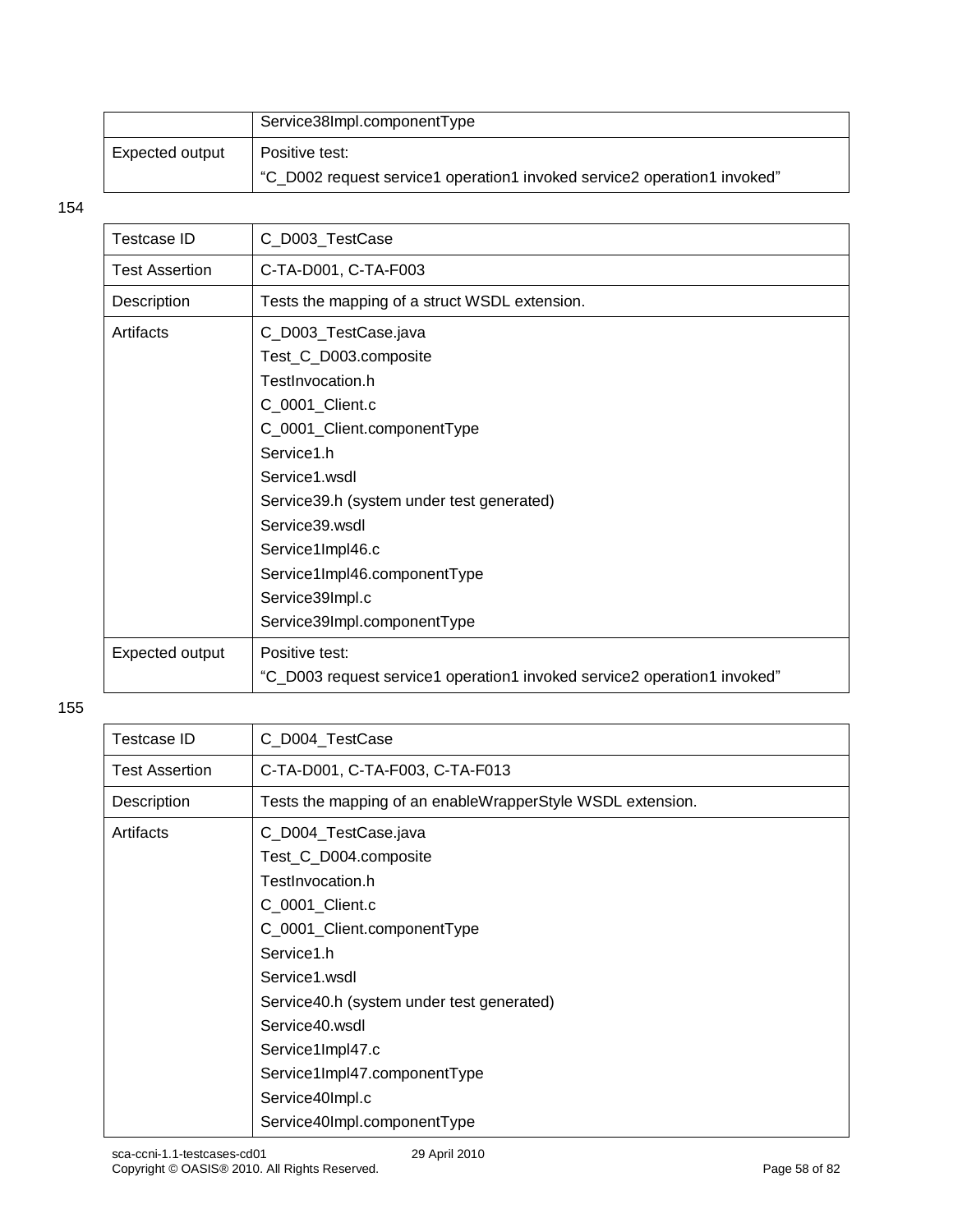| Expected output | Positive test:                                                           |
|-----------------|--------------------------------------------------------------------------|
|                 | "C D004 request service1 operation1 invoked service2 operation1 invoked" |

| Testcase ID           | C_D005_TestCase                                                                                                                                                                                                                                                                                                         |
|-----------------------|-------------------------------------------------------------------------------------------------------------------------------------------------------------------------------------------------------------------------------------------------------------------------------------------------------------------------|
| <b>Test Assertion</b> | C-TA-D001, C-TA-F003                                                                                                                                                                                                                                                                                                    |
| Description           | Tests the mapping of a prefix WSDL extension.                                                                                                                                                                                                                                                                           |
| Artifacts             | C_D005_TestCase.java<br>Test_C_D005.composite<br>TestInvocation.h<br>C_0001_Client.c<br>C_0001_Client.componentType<br>Service1.h<br>Service1.wsdl<br>Service41.h (system under test generated)<br>Service41.wsdl<br>Service1Impl48.c<br>Service1Impl48.componentType<br>Service41Impl.c<br>Service41Impl.componentType |
| Expected output       | Positive test:<br>"C_D005 request service1 operation1 invoked service2 operation1 invoked"                                                                                                                                                                                                                              |

| Testcase ID           | C_D006_TestCase                                                         |
|-----------------------|-------------------------------------------------------------------------|
| <b>Test Assertion</b> | C-TA-D005                                                               |
| Description           | Tests that a second function WSDL extension in one binding is detected. |
| Artifacts             | C_D006_TestCase.java                                                    |
|                       | Test_C_D006.composite                                                   |
|                       | TestInvocation.h                                                        |
|                       | C_0001_Client.c                                                         |
|                       | C_0001_Client.componentType                                             |
|                       | Service1.h                                                              |
|                       | Service1.wsdl                                                           |
|                       | Service 37.h (previously system under test generated)                   |
|                       | Service37Bad.wsdl                                                       |
|                       | Service1Impl44.c                                                        |
|                       | Service1Impl44.componentType                                            |
|                       | Service37Impl.c                                                         |
|                       | Service37mpl.componentType                                              |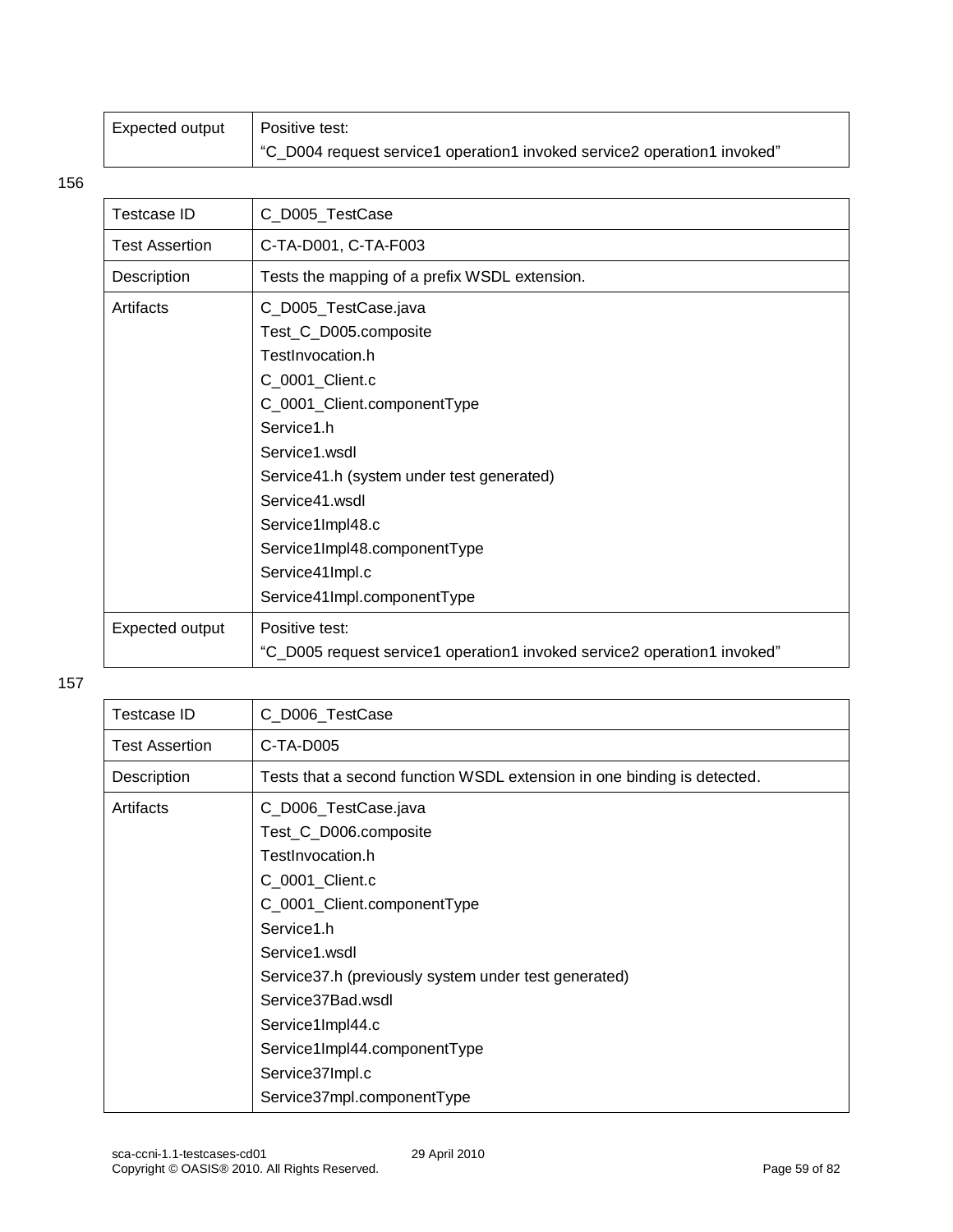| Expected output | Negative test: |
|-----------------|----------------|
|                 | "exception"    |

| <b>Testcase ID</b> | C_D007_TestCase                                                          |  |
|--------------------|--------------------------------------------------------------------------|--|
| Test Assertion     | $C-TA-DOO2$                                                              |  |
| Description        | Tests the mapping of a parameter WSDL extension with a simple type.      |  |
| Artifacts          | C_D007_TestCase.java                                                     |  |
|                    | Test_C_D007.composite                                                    |  |
|                    | TestInvocation.h                                                         |  |
|                    | C_0001_Client.c                                                          |  |
|                    | C_0001_Client.componentType                                              |  |
| Service1.h         |                                                                          |  |
|                    | Service1.wsdl                                                            |  |
|                    | Service42.h (system under test generated)                                |  |
| Service42.wsdl     |                                                                          |  |
|                    | Service1Impl49.c                                                         |  |
|                    | Service1Impl49.componentType                                             |  |
|                    | Service42Impl.c                                                          |  |
|                    | Service42Impl.componentType                                              |  |
| Expected output    | Positive test:                                                           |  |
|                    | "C_D007 request service1 operation1 invoked service2 operation1 invoked" |  |

| Testcase ID           | C_D008_TestCase                                                      |
|-----------------------|----------------------------------------------------------------------|
| <b>Test Assertion</b> | C-TA-D002                                                            |
| Description           | Tests the mapping of a parameter WSDL extension with a complex type. |
| Artifacts             | C_D008_TestCase.java                                                 |
|                       | Test_C_D008.composite                                                |
|                       | TestInvocation.h                                                     |
|                       | C_0001_Client.c                                                      |
|                       | C_0001_Client.componentType                                          |
|                       | Service1.h                                                           |
|                       | Service1.wsdl                                                        |
|                       | Service43.h (system under test generated)                            |
|                       | Service43.wsdl                                                       |
|                       | Service1Impl50.c                                                     |
|                       | Service1Impl50.componentType                                         |
|                       | Service43Impl.c                                                      |
|                       | Service43Impl.componentType                                          |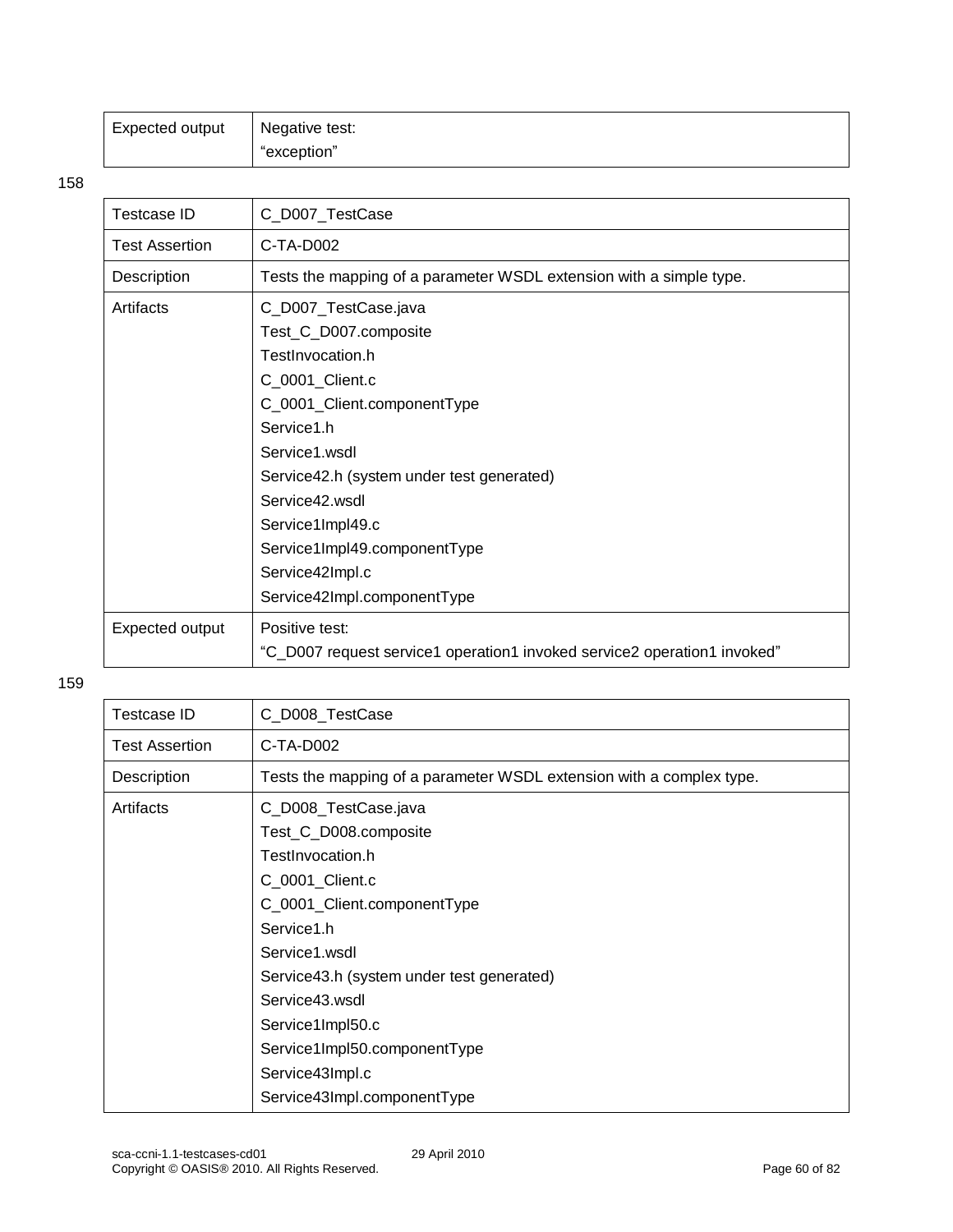| Expected output | Positive test:                                                           |  |
|-----------------|--------------------------------------------------------------------------|--|
|                 | "C_D008 request service1 operation1 invoked service2 operation1 invoked" |  |

| <b>Testcase ID</b>    | C_D009_TestCase                                                                                                                                                                                                                                                                                                                       |
|-----------------------|---------------------------------------------------------------------------------------------------------------------------------------------------------------------------------------------------------------------------------------------------------------------------------------------------------------------------------------|
| <b>Test Assertion</b> | C-TA-D006                                                                                                                                                                                                                                                                                                                             |
| Description           | Tests that a second struct WSDL extension in one binding is detected.                                                                                                                                                                                                                                                                 |
| Artifacts             | C_D009_TestCase.java<br>Test_C_D009.composite<br>TestInvocation.h<br>C_0001_Client.c<br>C_0001_Client.componentType<br>Service1.h<br>Service1.wsdl<br>Service 39.h (previously system under test generated)<br>Service39Bad.wsdl<br>Service1Impl46.c<br>Service1Impl46.componentType<br>Service39Impl.c<br>Service39mpl.componentType |
| Expected output       | Negative test:<br>"exception"                                                                                                                                                                                                                                                                                                         |

| <b>Testcase ID</b>    | C_D010_TestCase                                                                      |
|-----------------------|--------------------------------------------------------------------------------------|
| <b>Test Assertion</b> | C-TA-D004                                                                            |
| Description           | Tests that a second enableWrapperStyle WSDL extension in one binding is<br>detected. |
| Artifacts             | C_D010_TestCase.java                                                                 |
|                       | Test_C_D010.composite                                                                |
|                       | TestInvocation.h                                                                     |
|                       | C_0001_Client.c                                                                      |
|                       | C_0001_Client.componentType                                                          |
|                       | Service1.h                                                                           |
|                       | Service1.wsdl                                                                        |
|                       | Service40.h (previously system under test generated)                                 |
|                       | Service40Bad.wsdl                                                                    |
|                       | Service1Impl47.c                                                                     |
|                       | Service1Impl47.componentType                                                         |
|                       | Service40Impl.c                                                                      |
|                       | Service40mpl.componentType                                                           |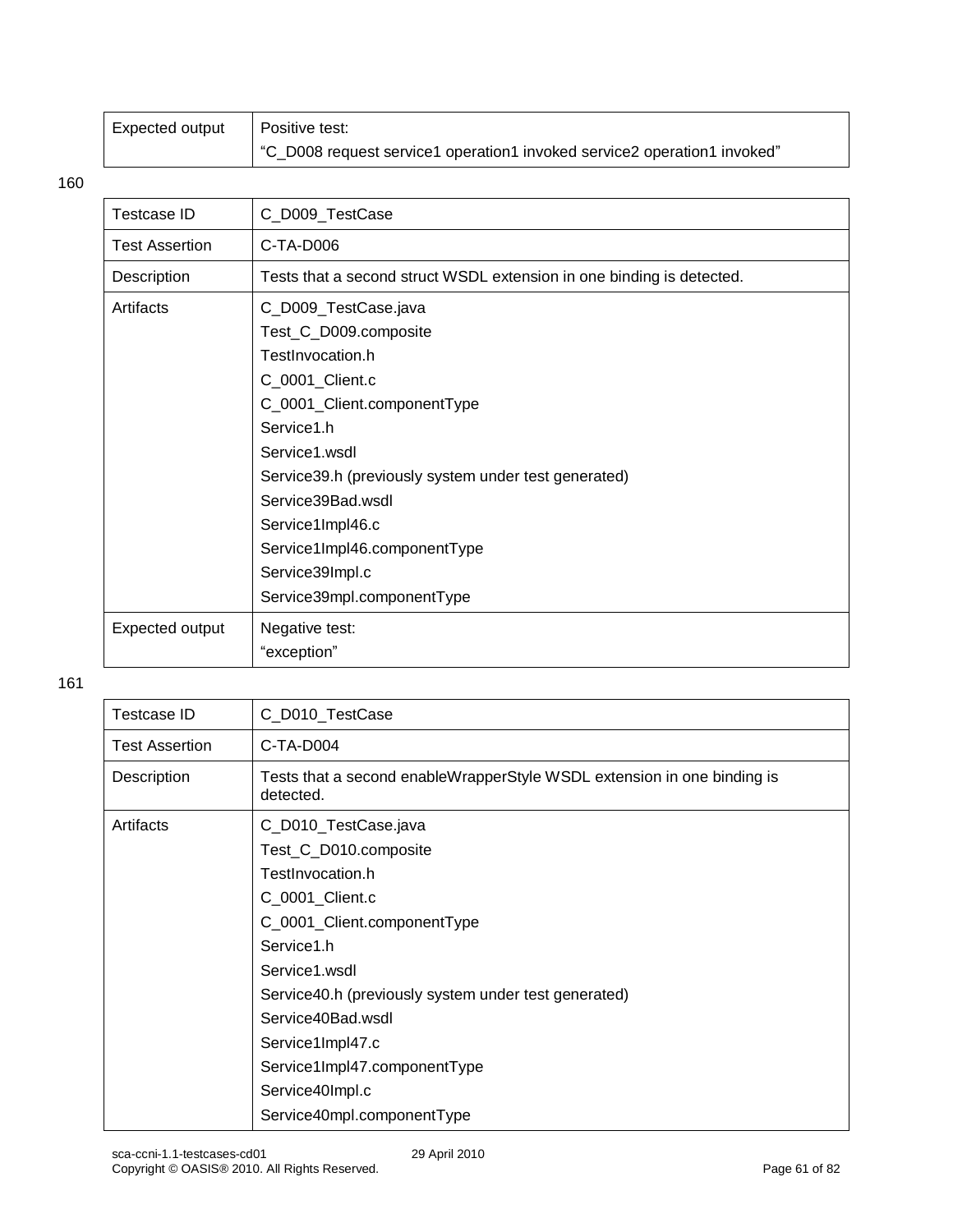| Expected output | Negative test: |
|-----------------|----------------|
|                 | "exception"    |

| <b>Testcase ID</b>                                   | C_D011_TestCase                                                       |  |
|------------------------------------------------------|-----------------------------------------------------------------------|--|
| <b>Test Assertion</b>                                | C-TA-D003                                                             |  |
| Description                                          | Tests that a second prefix WSDL extension in one binding is detected. |  |
| Artifacts                                            | C_D011_TestCase.java                                                  |  |
|                                                      | Test_C_D011.composite                                                 |  |
|                                                      | TestInvocation.h                                                      |  |
|                                                      | C_0001_Client.c                                                       |  |
|                                                      | C_0001_Client.componentType                                           |  |
| Service1.h                                           |                                                                       |  |
|                                                      | Service1.wsdl                                                         |  |
| Service41.h (previously system under test generated) |                                                                       |  |
|                                                      | Service41Bad.wsdl                                                     |  |
|                                                      | Service1Impl48.c                                                      |  |
|                                                      | Service1Impl48.componentType                                          |  |
| Service41Impl.c                                      |                                                                       |  |
|                                                      | Service41mpl.componentType                                            |  |
| Expected output                                      | Negative test:                                                        |  |
|                                                      | "exception"                                                           |  |

| Testcase ID           | C_D012_TestCase                                       |
|-----------------------|-------------------------------------------------------|
| <b>Test Assertion</b> | C-TA-D007                                             |
| Description           | Tests the mapping of a JAX-WS WSDL extension.         |
| Artifacts             | C_D012_TestCase.java                                  |
|                       | Test_C_D0012.composite                                |
|                       | TestInvocation.h                                      |
|                       | C_0001_Client.c                                       |
|                       | C_0001_Client.componentType                           |
|                       | Service1.h                                            |
|                       | Service1.wsdl                                         |
|                       | Service 37.h (previously system under test generated) |
|                       | Service37J.wsdl                                       |
|                       | Service1Impl44.c                                      |
|                       | Service1Impl44.componentType                          |
|                       | Service37Impl.c                                       |
|                       | Service37Impl.componentType                           |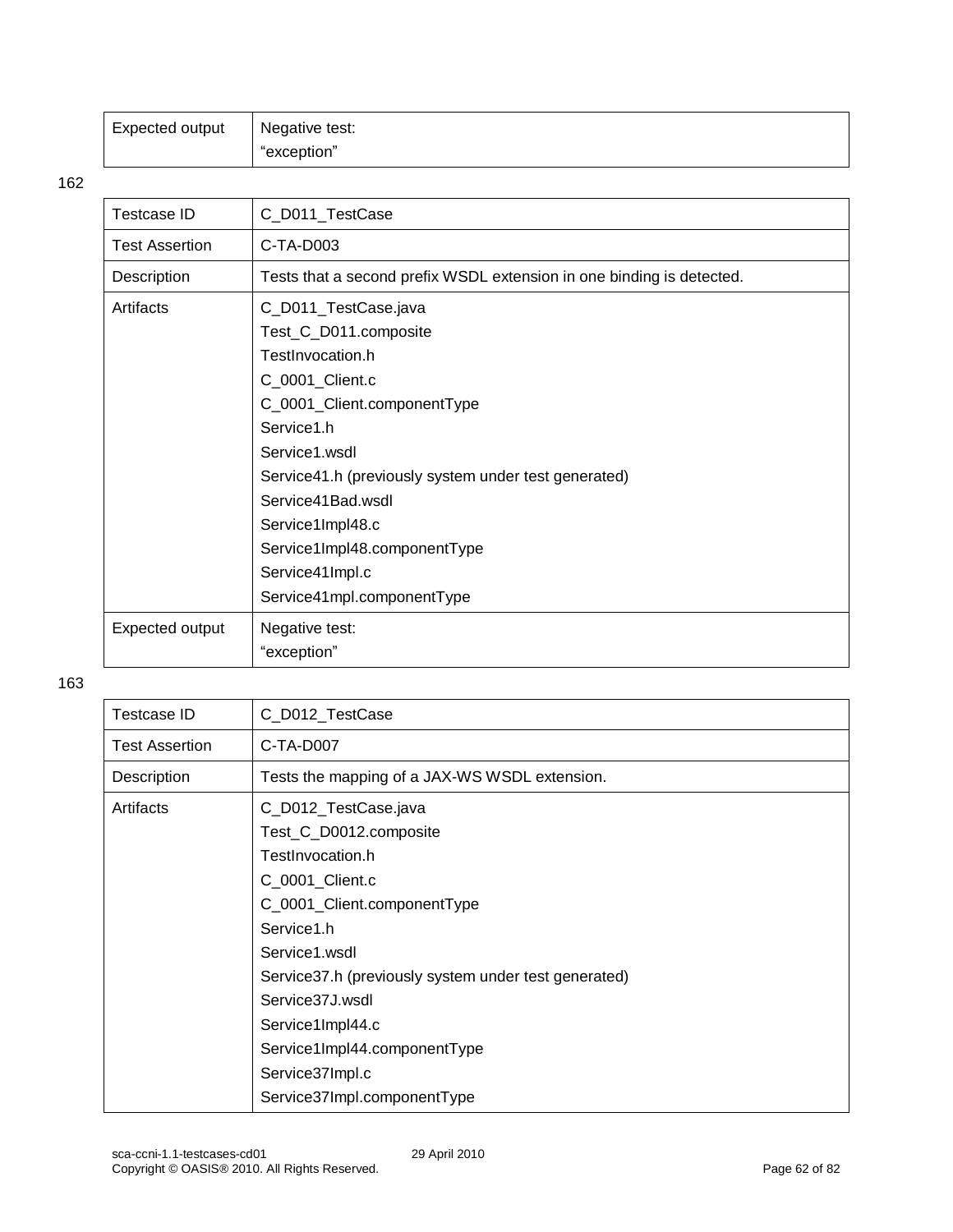| Expected output | Positive test:                                                           |  |
|-----------------|--------------------------------------------------------------------------|--|
|                 | "C_D012 request service1 operation1 invoked service2 operation1 invoked" |  |

| <b>Testcase ID</b>    | C_D013_TestCase                                                                                                                                                                                                      |  |
|-----------------------|----------------------------------------------------------------------------------------------------------------------------------------------------------------------------------------------------------------------|--|
| <b>Test Assertion</b> | C-TA-D008                                                                                                                                                                                                            |  |
| Description           | Tests that a C WSDL extension overrides a JAX-WS WSDL extension.                                                                                                                                                     |  |
| Artifacts             | C_D013_TestCase.java<br>Test_C_D0013.composite<br>TestInvocation.h<br>C_0001_Client.c<br>C_0001_Client.componentType<br>Service1.h<br>Service1.wsdl<br>Service37.h (system under test generated)<br>Service37JC.wsdl |  |
|                       | Service1Impl44.c<br>Service1Impl44.componentType<br>Service37Impl.c<br>Service37Impl.componentType                                                                                                                   |  |
| Expected output       | Positive test:<br>"C_D013 request service1 operation1 invoked service2 operation1 invoked"                                                                                                                           |  |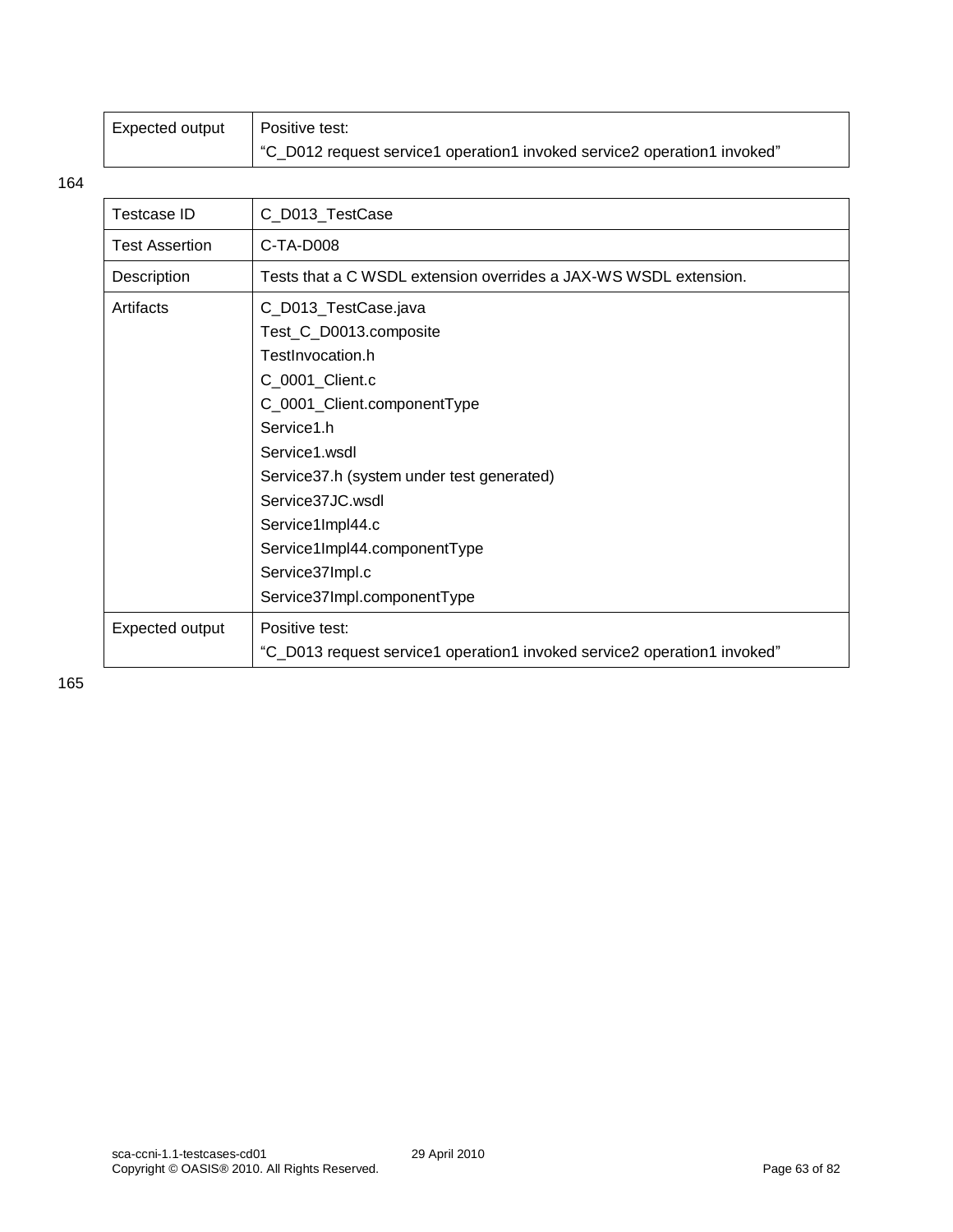## <sup>166</sup> **7 Cross Mapping of Test Assertions to TestCases**

| <b>Test Assertion</b> | <b>Test Cases</b> |
|-----------------------|-------------------|
| ASM-TA-8001           | N/A for C         |
| ASM-TA-8005           | C_1001_TestCase   |
| ASM-TA-8006           | C_1002_TestCase   |

167

| <b>Test Assertion</b> | <b>Test Cases</b>     |
|-----------------------|-----------------------|
| C-TA-2001             | C_2001_TestCase       |
| C-TA-2003             | C_2004_TestCase       |
| C-TA-2006             | C_2014_TestCase       |
| C-TA-2007             | C_2005_TestCase       |
| C-TA-2008             | C_2006_TestCase       |
| C-TA-2009             | C_2010_TestCase       |
| C-TA-2010             | C_2011_TestCase       |
| C-TA-2011             | C_2007_TestCase       |
| C-TA-2012             | C_2008_TestCase       |
| C-TA-2017             | C_2009_TestCase       |
| C-TA-2018             | Optional - Not Tested |
| C-TA-2019             | C_2012_TestCase       |
|                       | C_2013_TestCase       |

168

| <b>Test Assertion</b> | <b>Test Cases</b> |
|-----------------------|-------------------|
| C-TA-3001             | C_3001_TestCase   |
| $C-TA-3002$           | C_3002_TestCase   |

169

| <b>Test Assertion</b> | <b>Test Cases</b> |
|-----------------------|-------------------|
| C-TA-4001             | C 4001 TestCase   |

170

| <b>Test Assertion</b> | <b>Test Cases</b> |
|-----------------------|-------------------|
| C-TA-5001             | Untestable        |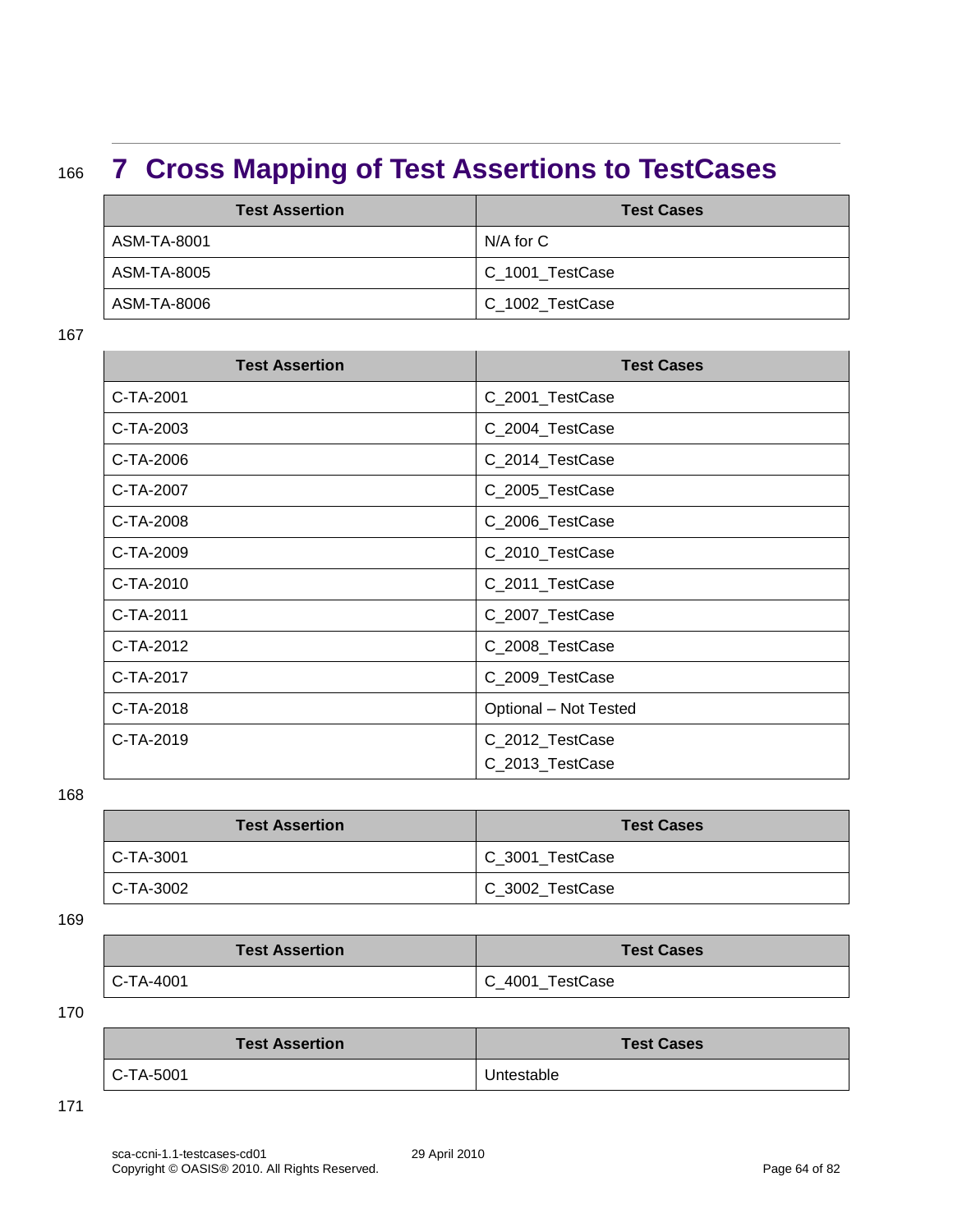| <b>Test Assertion</b> | <b>Test Cases</b>              |
|-----------------------|--------------------------------|
| C-TA-6002             | Optional - Not tested          |
|                       | Requires an SDO Implementation |
| C-TA-6003             | C_6009_TestCase                |
|                       | C_6010_TestCase                |
|                       | C_6011_TestCase                |
|                       | C_6012_TestCase                |
|                       | C_6013_TestCase                |
|                       | C 6014 TestCase                |

| <b>Test Assertion</b> | <b>Test Cases</b> |
|-----------------------|-------------------|
| C-TA-7001             | C_7001_TestCase   |
| C-TA-7002             | C_7002_TestCase   |

173

| <b>Test Assertion</b> | <b>Test Cases</b> |
|-----------------------|-------------------|
| C-TA-8001             | C_8001_TestCase   |
| C-TA-8002             | C_8002_TestCase   |
| C-TA-8003             | C_8003_TestCase   |
|                       | C 8004 TestCase   |

| <b>Test Assertion</b> | <b>Test Cases</b>                   |
|-----------------------|-------------------------------------|
| C-TA-10001            | C_10020_TestCase                    |
| C-TA-10002            | C_10010_TestCase                    |
| C-TA-10003            | C_10016_TestCase                    |
| C-TA-10004            | C_10011_TestCase                    |
| C-TA-10005            | C_10017_TestCase                    |
| C-TA-10006            | C_10010_TestCase                    |
| C-TA-10007            | C_10016_TestCase                    |
| C-TA-10008            | C_10013_TestCase                    |
| C-TA-10009            | C_10018_TestCase                    |
| C-TA-10010            | C_10012_TestCase                    |
| C-TA-10011            | Untestable - Not a runtime behavior |
| C-TA-10012            | C_10001_TestCase                    |
| C-TA-10013            | C_10001_TestCase                    |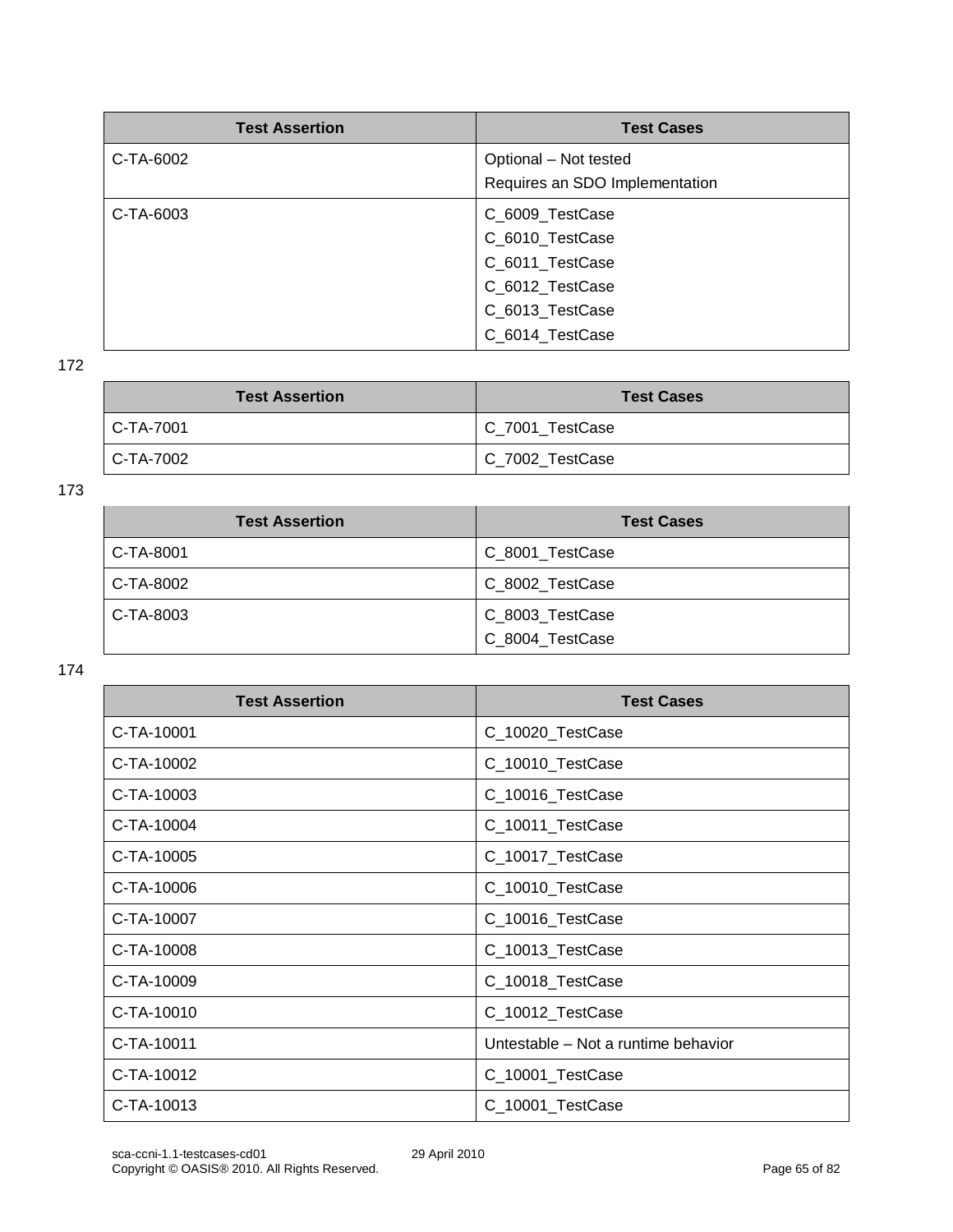| C-TA-10014 | C_10002_TestCase |
|------------|------------------|
| C-TA-10015 | C_10001_TestCase |
| C-TA-10016 | C_10003_TestCase |
| C-TA-10017 | C_10001_TestCase |
| C-TA-10018 | C_10004_TestCase |
| C-TA-10019 | C_6009_TestCase  |
| C-TA-10020 | C_10002_TestCase |
| C-TA-10021 | C_10005_TestCase |
| C-TA-10022 | C_10014_TestCase |
| C-TA-10023 | C_10006_TestCase |
| C-TA-10024 | C_10014_TestCase |
| C-TA-10025 | C_10007_TestCase |
| C-TA-10026 | C_10008_TestCase |
| C-TA-10027 | C_10015_TestCase |
| C-TA-10028 | C_10019_TestCase |
| C-TA-10029 | C_10010_TestCase |
| C-TA-10030 | C_10009_TestCase |

| <b>Test Assertion</b> | <b>Test Cases</b> |
|-----------------------|-------------------|
| C-TA-11001            | C_11001_TestCase  |
|                       | C_11003_TestCase  |
|                       | C_11004_TestCase  |
| C-TA-11002            | C_11002_TestCase  |
| C-TA-11004            | C_11005_TestCase  |
| C-TA-11005            | C_11006_TestCase  |

| <b>Test Assertion</b> | <b>Test Cases</b> |
|-----------------------|-------------------|
| C-TA-A001             | C_A001_TestCase   |
|                       | C_A002_TestCase   |
|                       | C_A003_TestCase   |
|                       | C_A004_TestCase   |
|                       | C_A005_TestCase   |
|                       | C_A007_TestCase   |
|                       | C_A010_TestCase   |
|                       | C_A012_TestCase   |
|                       |                   |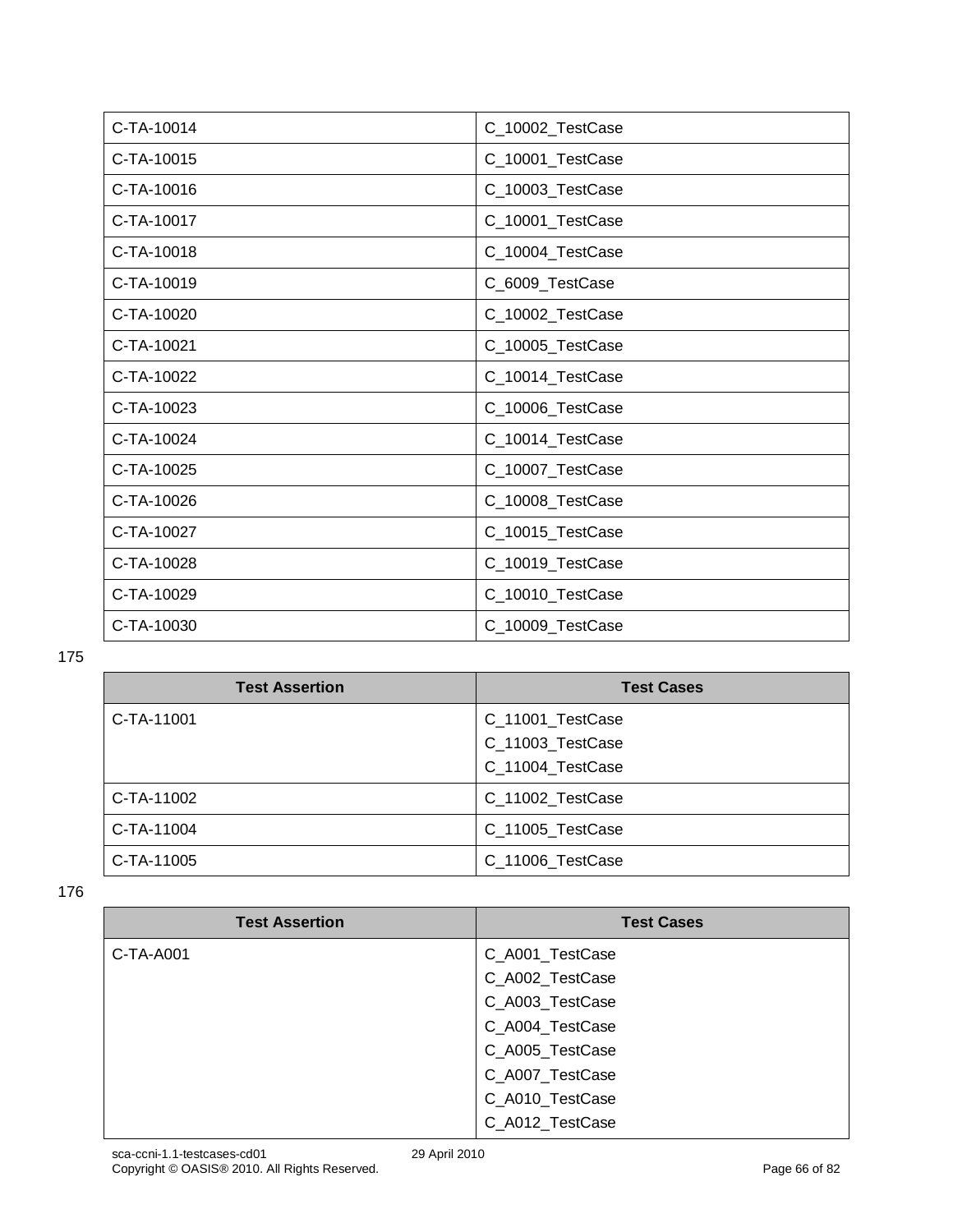|             | C_B001_TestCase       |
|-------------|-----------------------|
|             | C_B002_TestCase       |
| C-TA-A002   | C_A008_TestCase       |
| C-TA-A003   | C_A009_TestCase       |
| C-TA-A004   | C_A015_TestCase       |
| $C-TA-A005$ | C_A011_TestCase       |
| C-TA-A006   | C_A013_TestCase       |
| C-TA-A007   | Optional - Not tested |
| C-TA-A008   | C_A014_TestCase       |

| <b>Test Assertion</b> | <b>Test Cases</b> |
|-----------------------|-------------------|
| C-TA-C001             | C_C004_TestCase   |
| C-TA-C002             | C_A010_TestCase   |
| C-TA-C003             | C_A012_TestCase   |
| C-TA-C004             | C_C005_TestCase   |
| C-TA-C005             | C_10001_TestCase  |
|                       | C_A004_TestCase   |
|                       | C_C001_TestCase   |
|                       | C_C002_TestCase   |
|                       | C_C003_TestCase   |
|                       | C_C010_TestCase   |
|                       | C_A011_TestCase   |
|                       | C_A013_TestCase   |
| C-TA-C006             | C_C006_TestCase   |
| C-TA-C007             | C_C008_TestCase   |
| C-TA-C009             | C_C009_TestCase   |
| C-TA-C010             | C_C007_TestCase   |

| <b>Test Assertion</b> | <b>Test Cases</b> |
|-----------------------|-------------------|
| $C-TA-D001$           | C_D001_TestCase   |
|                       | C_D002_TestCase   |
|                       | C_D003_TestCase   |
|                       | C_D004_TestCase   |
|                       | C_D005_TestCase   |
| $C-TA-DOO2$           | C_D007_TestCase   |
|                       | C_D008_TestCase   |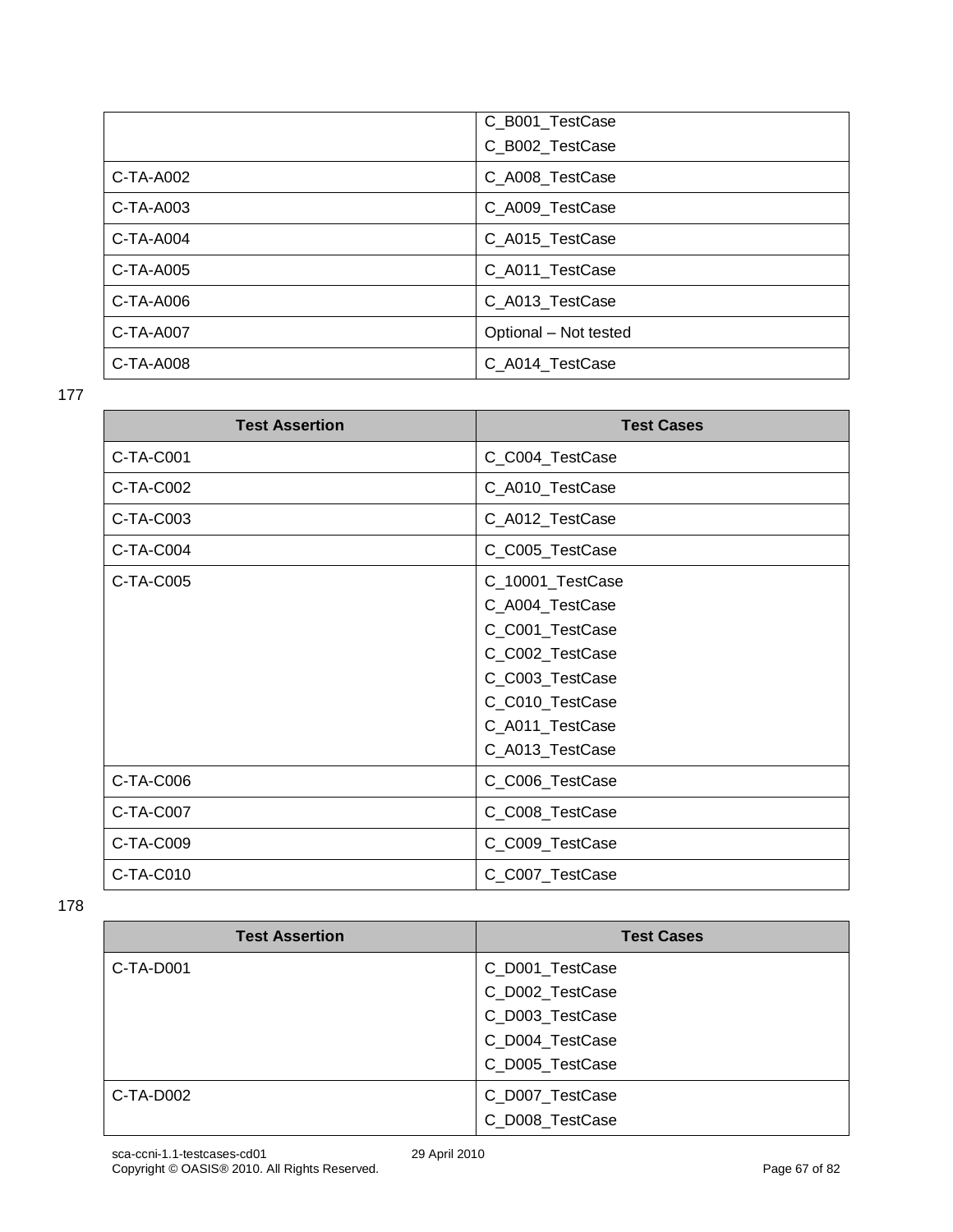| C-TA-D003 | C D011 TestCase |
|-----------|-----------------|
| C-TA-D004 | C_D010_TestCase |
| C-TA-D005 | C_D006_TestCase |
| C-TA-D006 | C_D009_TestCase |
| C-TA-D007 | C_D012_TestCase |
| C-TA-D008 | C_D013_TestCase |

| <b>Test Assertion</b> | <b>Test Cases</b>                                                                           |
|-----------------------|---------------------------------------------------------------------------------------------|
| $C-TA-F001$           | C_10010_TestCase                                                                            |
| C-TA-F002             | C_10010_TestCase                                                                            |
| C-TA-F003             | C_D001_TestCase<br>C_D002_TestCase<br>C_D003_TestCase<br>C_D004_TestCase<br>C_D005_TestCase |
| C-TA-F004             | Not tested - this is base WSDL handling, not SCA<br>specific.                               |
| C-TA-F005             | C_10010_TestCase                                                                            |
| $C-TA-F006$           | C_10010_TestCase                                                                            |
| C-TA-F007             | C_10010_TestCase                                                                            |
| C-TA-F008             | C_F005_TestCase                                                                             |
| C-TA-F009             | C_F008_TestCase                                                                             |
| C-TA-F010             | C_10010_TestCase                                                                            |
| C-TA-F011             | C_10010_TestCase                                                                            |
| C-TA-F012             | C_10011_TestCase                                                                            |
| C-TA-F013             | C_D004_TestCase                                                                             |
| C-TA-F014             | C_F006_TestCase                                                                             |
| C-TA-F015             | C_10012_TestCase                                                                            |
| C-TA-F016             | C_F007_TestCase                                                                             |
| $C-TA-F018$           | C_10010_TestCase                                                                            |
| C-TA-F019             | C F008 TestCase                                                                             |
| C-TA-F020             | Not tested - This is an assertion about the web<br>services binding behavior                |
| C-TA-F021             | Not tested - not all platforms allow application<br>access to header content                |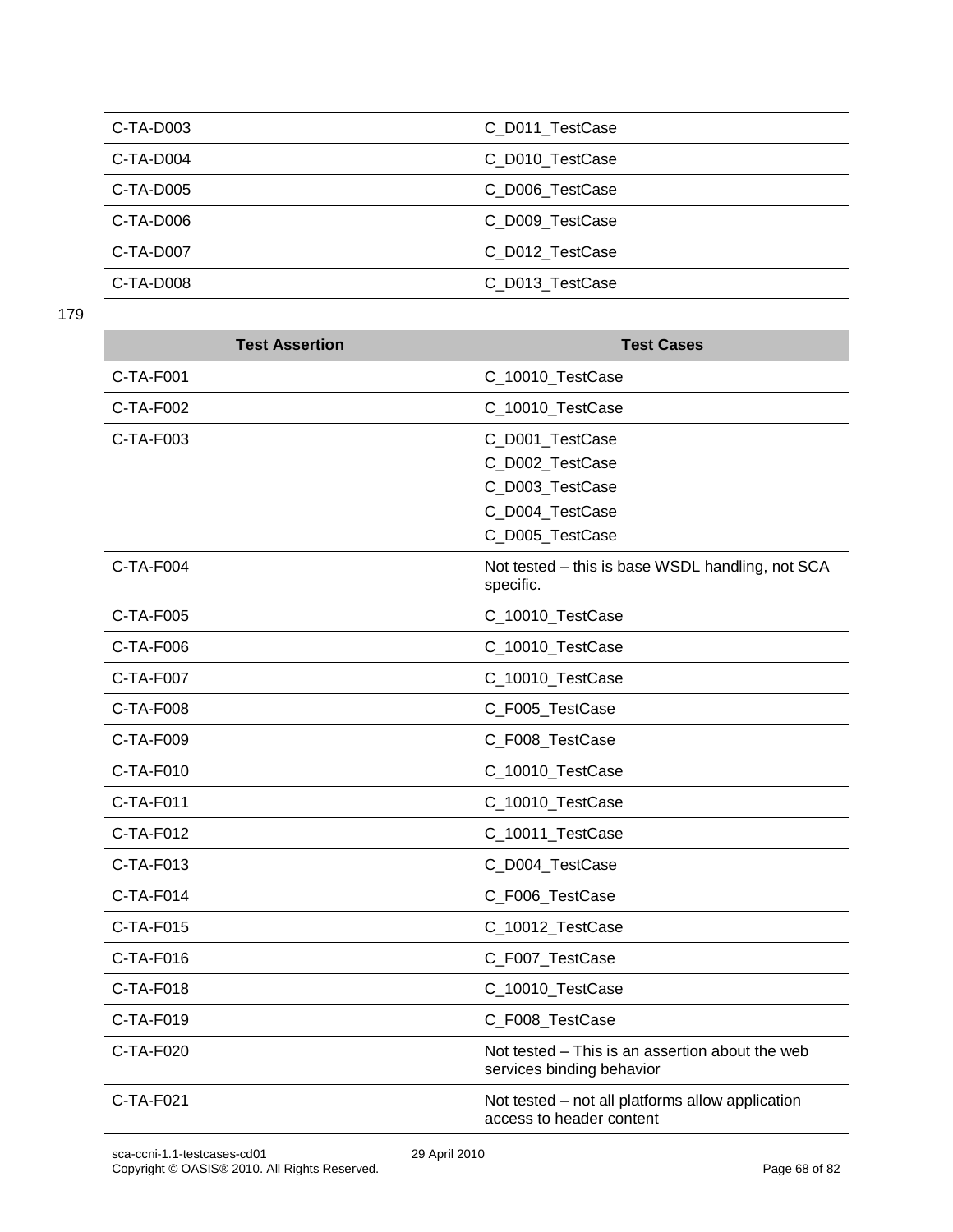| $C-TA-F022$ | C_10001_TestCase                                                             |
|-------------|------------------------------------------------------------------------------|
| $C-TA-F023$ | C_F001_TestCase                                                              |
| $C-TA-F024$ | Not Tested                                                                   |
| $C-TA-F025$ | C_F002_TestCase                                                              |
| $C-TA-F026$ | C_F003_TestCase<br>C_F004_TestCase                                           |
| $C-TA-F027$ | Not tested – not all platforms allow application<br>access to header content |
| $C-TA-F028$ | Not tested – not all platforms allow application<br>access to header content |
| C-TA-F029   | Not tested – This is an assertion about the web<br>services binding behavior |
| $C-TA-F030$ | C_10001_TestCase                                                             |
| C-TA-F031   | C_10001_TestCase                                                             |
| $C-TA-F032$ | C_10001_TestCase                                                             |
| $C-TA-F033$ | C_C001_TestCase                                                              |
| C-TA-F034   | Not tested – This is an assertion about the web<br>services binding behavior |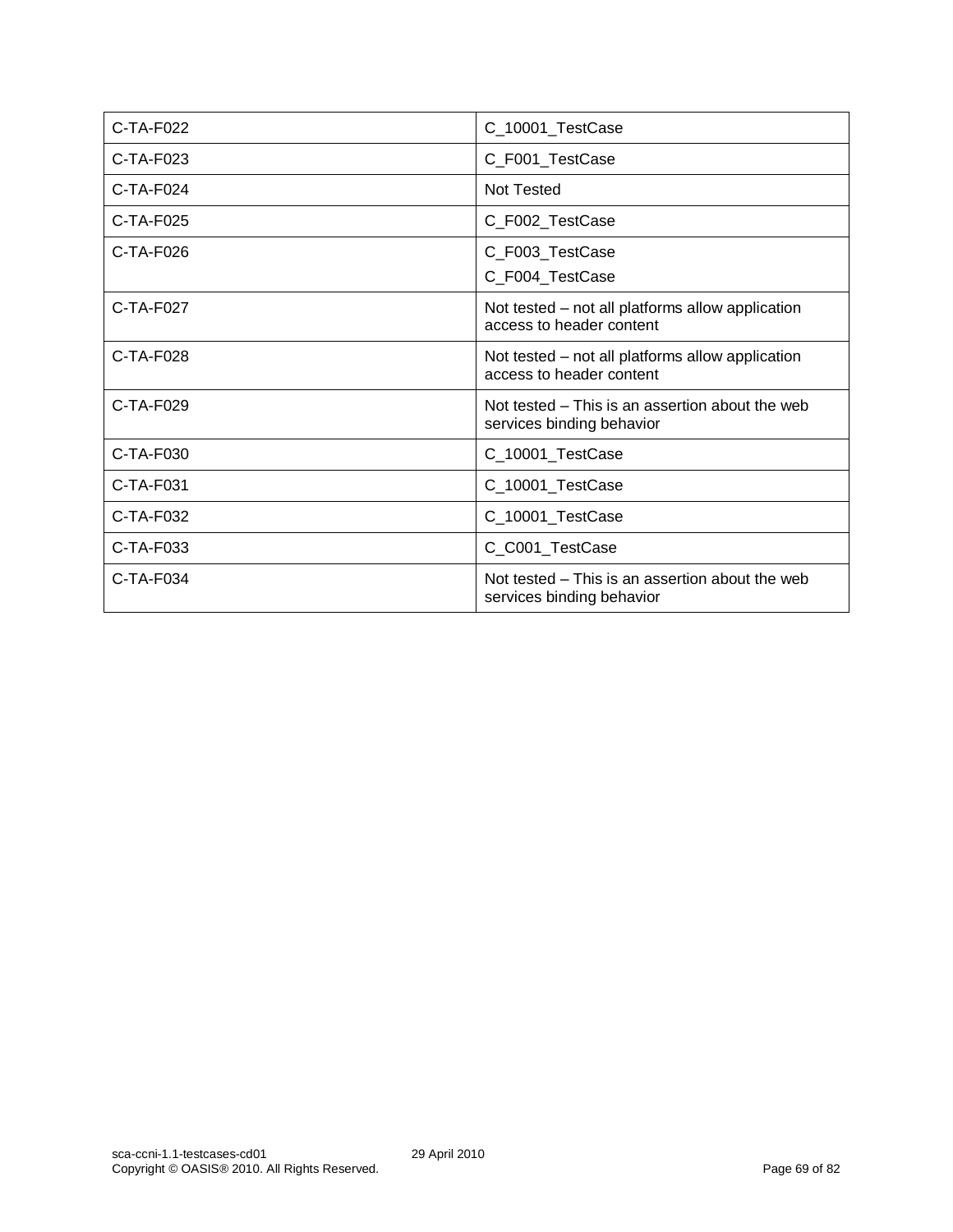## <sup>180</sup> **8 Catalog of Test Artifacts**

### 181 **8.1 C Interfaces**

| <b>Name</b>              | <b>Description</b>                                                                                                          |
|--------------------------|-----------------------------------------------------------------------------------------------------------------------------|
| Service1.h               | Remotable service interface                                                                                                 |
|                          | 1 operation with 1 input, 1 output parameter                                                                                |
| Service1P.h              | Same for a program implementation                                                                                           |
| Service1Superset.h       | Remotable service interface which is a superset of<br>Service1 interface                                                    |
|                          | 2 operations with 1 input, 1 output parameter                                                                               |
| Service4.h               | Remotable service interface                                                                                                 |
|                          | 1 operation with 1 input, 1 output parameter                                                                                |
|                          | - Input parameter is not const                                                                                              |
| Service5.h               | Remotable service interface with a Callback<br>interface (Service5Callback)                                                 |
|                          | 1 operation with 1 input, 1 output parameter                                                                                |
|                          |                                                                                                                             |
| Service <sub>5</sub> P.h | Same for a program implementation                                                                                           |
| Service5Callback.h       | Remotable callback interface for Service5                                                                                   |
|                          | 1 operation with 1 input, 1 output parameter                                                                                |
| Service5CallbackP.h      | Same for a program implementation                                                                                           |
| Service <sub>6.h</sub>   | Remotable service interface with a local Callback                                                                           |
|                          | interface (Service6Callback)                                                                                                |
|                          | 1 operation with 1 input, 1 output parameter                                                                                |
| Service6Callback.h       | local callback interface for Service6                                                                                       |
|                          | 1 operation with 1 input, 1 output parameter                                                                                |
| Service7.h               | Local service interface with a remotable Callback<br>interface (Service7Callback)                                           |
|                          | 1 operation with 1 input, 1 output parameter                                                                                |
| Service7Callback.h       | Remotable callback interface for 7                                                                                          |
|                          | 1 operation with 1 input, 1 output parameter                                                                                |
| Service11.h              | Remotable interface with a function in the file that is<br>not part of the interface - it is also a superset of<br>Service1 |
| Service11P.h             | Same for a program implementation                                                                                           |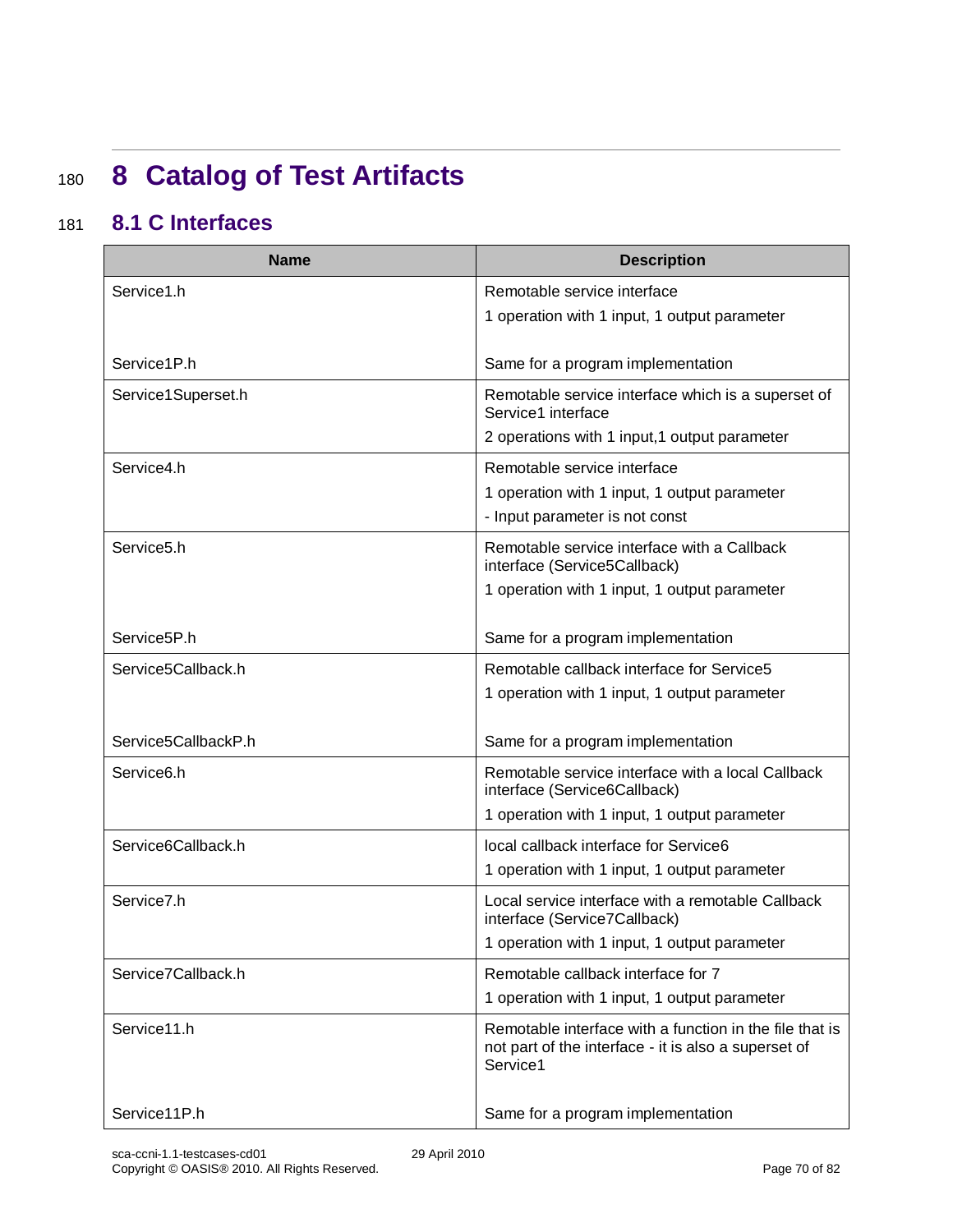| Service12.h          | Remotable service interface with a Callback<br>interface (Service12Callback)                                                                                                   |
|----------------------|--------------------------------------------------------------------------------------------------------------------------------------------------------------------------------|
|                      | 1 operation with 1 input, 1 output parameter                                                                                                                                   |
| Service12P.h         | Same for a program implementation                                                                                                                                              |
| Service12Callback.h  | Remotable callback interface for Service12 with a<br>function in the file that is not part of the callback<br>interface,                                                       |
|                      | 1 operation with 1 input, 1 output parameter                                                                                                                                   |
| Service12CallbackP.h | Same for a program implementation                                                                                                                                              |
| Service13.h          | Remotable interface containing no function<br>declarations                                                                                                                     |
| Service13P.h         | Remotable program implementation interface<br>containing no struct declarations                                                                                                |
| Service15.h          | Local service interface with a macro and a typedef<br>used in the declaration.                                                                                                 |
| Service15Exp.h       | Same interface with macro and typedef expanded                                                                                                                                 |
| Service16.h          | Remotable service interface with a union parameter                                                                                                                             |
| Service17.h          | Remotable service interface with a defined fault                                                                                                                               |
| Service18.h          | Remotable service interface with an unnamed<br>parameter                                                                                                                       |
| Service19.h          | Remotable service interface with a function with<br>multiple parameter passing styles                                                                                          |
| Service20P.h         | Remotable service interface for program<br>implementation with a function with request and<br>response message structs having a member of the<br>same name but different types |
| Service21.h          | Remotable service interface with functions with<br>multiple parameter and return types                                                                                         |
| Service22.h          | Remotable service interface with a function with<br>parameter that is a struct                                                                                                 |
| Service22P.h         | Same for a program implementation (parameter is<br>in the request message struct)                                                                                              |
| Service23.h          | Remotable service interface with a function with<br>parameters names a x and xml                                                                                               |
| Service230W.h        | Remotable service interface with a function with on<br>non-void return type that is annotated OneWay                                                                           |
| Service24.h          | Remotable service interface with a function with<br>only an in parameter and a void return type                                                                                |
| Service24OW.h        | Remotable service interface with a function with                                                                                                                               |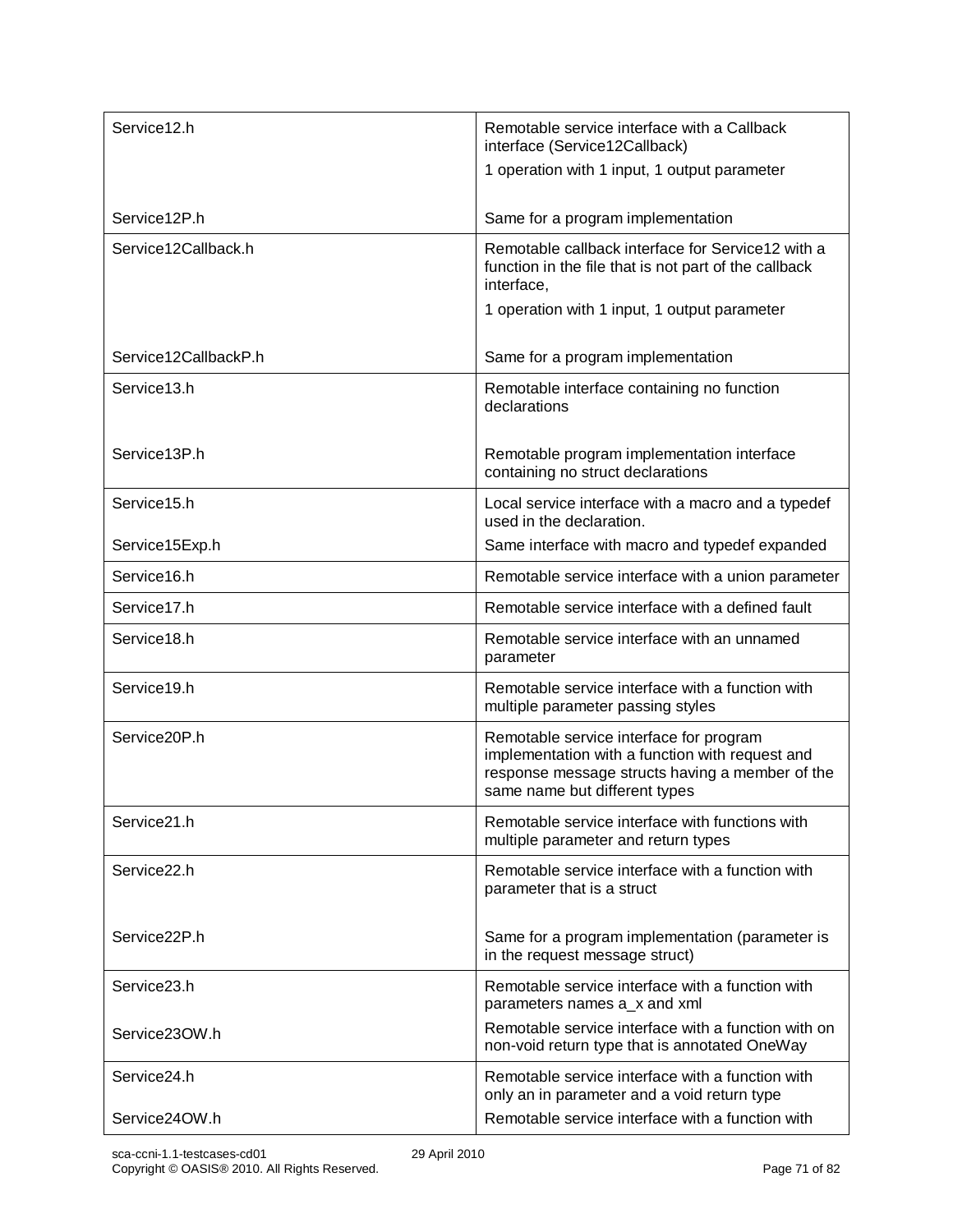|                                                                     | only an in parameter and a void return type<br>designated oneWay                                          |
|---------------------------------------------------------------------|-----------------------------------------------------------------------------------------------------------|
| Service25.h                                                         | Remotable service interface with function<br>annotated with @WebParam                                     |
| Service26.h                                                         | Remotable service interface with function<br>annotated with @WebResult                                    |
| Service27.h                                                         | Remotable service interface with function<br>annotated with @WebParam but incorrect simple<br>type value  |
| Service28.h                                                         | Remotable service interface with function<br>annotated with @WebParam but incorrect complex<br>type value |
| Service29.h                                                         | Remotable service interface with function<br>annotated with @WebResult but incorrect simple<br>type value |
| Service30.h                                                         | Remotable service interface with function<br>annotated with @WebParam parameter is<br>unnamed             |
| Service31.h (system under test generated from<br>Service31.wsdl)    | Remotable service interface with a function that<br>can throw a fault.                                    |
| Service32.h (system under test generated from<br>Service32.wsdl)    | Remotable service interface with functions with<br>multiple parameter and return types                    |
| Service32.Fh (system under test generated from<br>Service32F.wsdl)  | Same but two functions that throw a fault                                                                 |
| Service33.h (system under test generated from<br>Service33.wsdl)    | Remotable service interface with function with<br>parameter that is a struct                              |
| Service34.h (system under test generated from<br>Service34_35.wsdl) | Remotable service interface                                                                               |
| Service34.h (system under test generated from<br>Service34_35.wsdl) | Remotable service interface                                                                               |
| Service36.h (system under test generated from<br>Service36.wsdl)    | Remotable service interface                                                                               |
| Service37.h (system under test generated from<br>Service37.wsdl)    | Remotable service interface based on WSDL with a<br>function extension                                    |
| Service38.h (system under test generated from<br>Service38.wsdl)    | Remotable service interface based on WSDL with a<br>parameter extension                                   |
| Service39.h (system under test generated from<br>Service39.wsdl)    | Remotable service interface based on WSDL with a<br>struct extension                                      |
| Service40.h (system under test generated from<br>Service40.wsdl)    | Remotable service interface based on WSDL with<br>an enableWrapperStyle extension                         |
| Service41.h (system under test generated from<br>Service41.wsdl)    | Remotable service interface based on WSDL with a<br>prefix extension                                      |
| Service42.h (system under test generated from                       | Remotable service interface based on WSDL with a                                                          |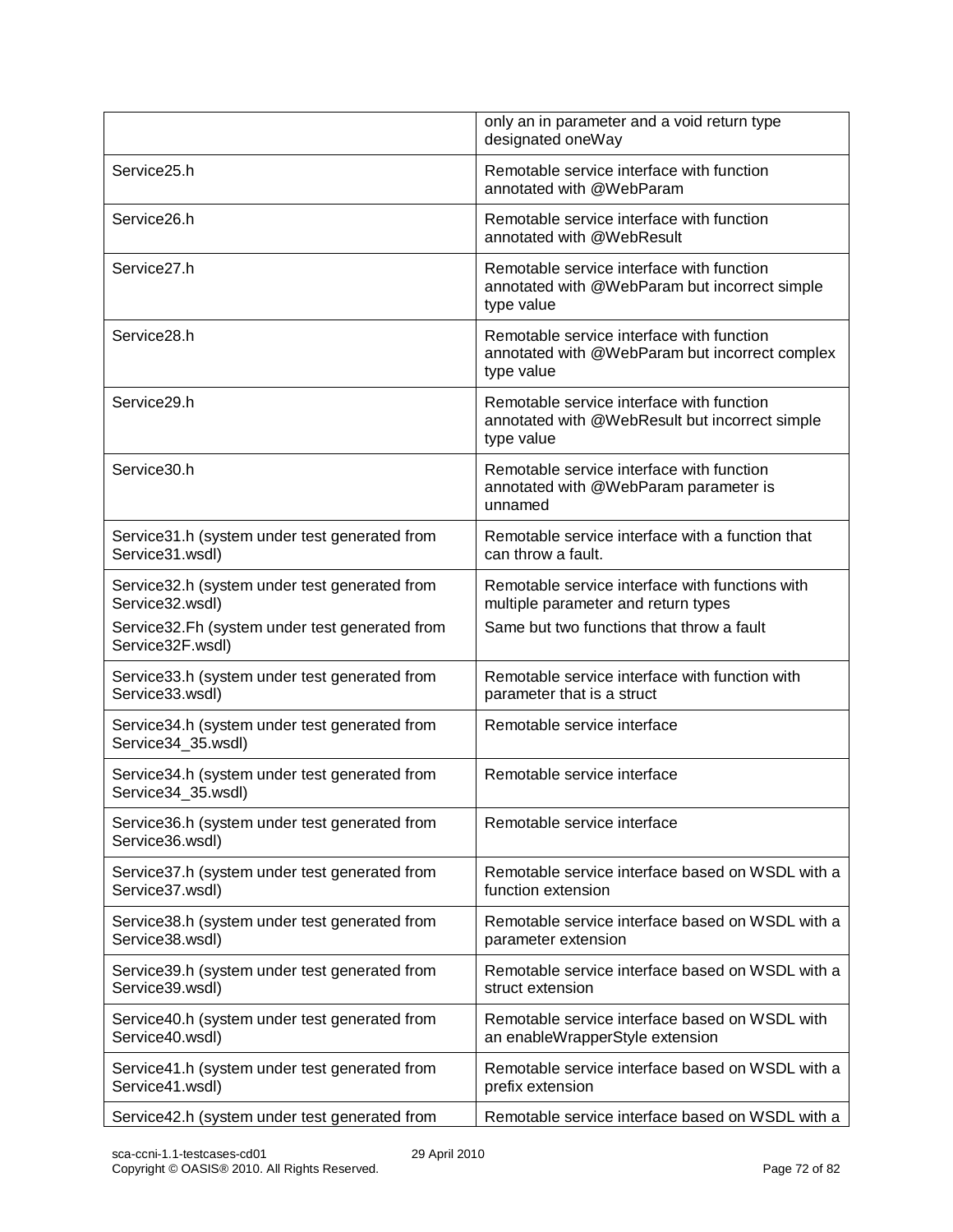| Service42.wsdl)                                                  | parameter extension with a simple type                                                      |
|------------------------------------------------------------------|---------------------------------------------------------------------------------------------|
| Service43.h (system under test generated from<br>Service43.wsdl) | Remotable service interface based on WSDL with a<br>parameter extension with a complex type |
| Service44.h                                                      | Remotable service interface with multiple functions                                         |
| Service45.h                                                      | Service interface annotated with @WebService                                                |
| Service46.h                                                      | Remotable service with operation1 that sleeps<br>before returning                           |
| Service46P.h                                                     | Same for a program implementation                                                           |
| Service47.h                                                      | Remotable service interface with a Callback<br>interface (Service47Callback)                |
| Service47Callback.h                                              | Remotable callback interface for Service47 with<br>callback1 that sleeps before returning   |

<sup>182</sup>

## 183 **8.2 C Implementations**

| <b>Name</b>                                                                                                          | <b>Description</b>                                                           |
|----------------------------------------------------------------------------------------------------------------------|------------------------------------------------------------------------------|
| Implementations xxxP.c are program-based and<br>use yyyP.h interfaces. Implementations zzzX.c<br>use proxy functions | Services and References use interface Service1<br>unless described otherwise |
| Service1Impl.c                                                                                                       | 1 service                                                                    |
| Service1Impl.componentType                                                                                           | 0 references                                                                 |
| Service1ImplP.c                                                                                                      |                                                                              |
| Service1ImplP.componentType                                                                                          |                                                                              |
| Service1Impl2X.c                                                                                                     | 1 service                                                                    |
| Service1Impl2X.componentType                                                                                         | 1 reference                                                                  |
| Service1Impl3.c                                                                                                      | 1 service                                                                    |
| Service1Impl3.componentType                                                                                          | 1 reference (1n)                                                             |
| Service1Impl7.c                                                                                                      | 1 service                                                                    |
| Service1Impl7.componentType                                                                                          | 1 reference (11) with interface Service 4                                    |
| Service1Impl14.c                                                                                                     | 1 service                                                                    |
| Service1Impl14.componentType                                                                                         | 0 references                                                                 |
|                                                                                                                      | Init function                                                                |
| Service1Impl15.c                                                                                                     | 1 service                                                                    |
| Service1Impl15.componentType                                                                                         | 1 reference (11) with interface Service11(P)                                 |
| Service1Impl15P.c                                                                                                    | Incorrect operation invoked                                                  |
| Service1Impl15P.componentType                                                                                        |                                                                              |
| Service1Impl16.c                                                                                                     | 1 service                                                                    |
| Service1Impl16.componentType                                                                                         | 1 reference (11) with interface Service15Exp                                 |
| Service1Impl17.c                                                                                                     | 1 service                                                                    |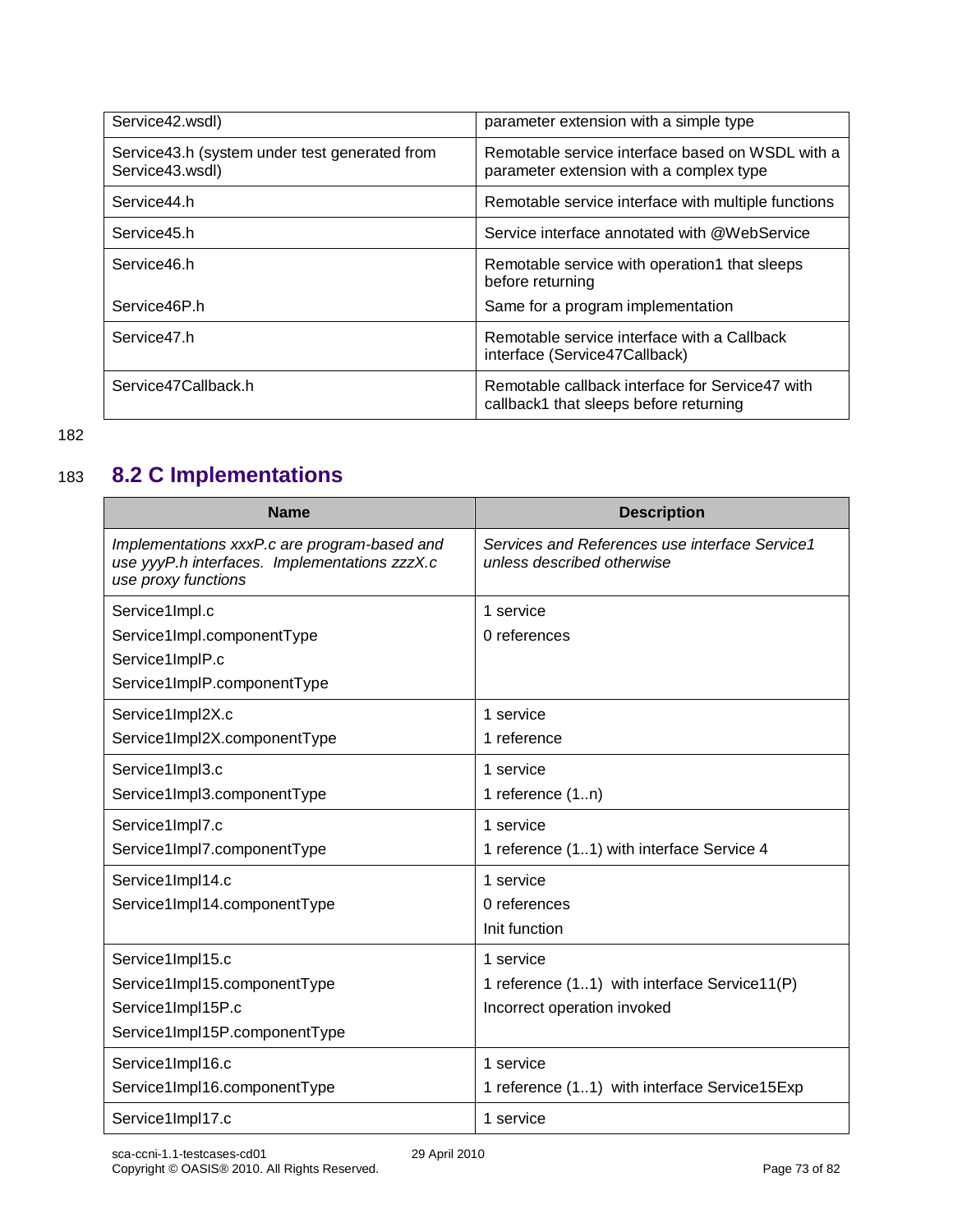| Service1Impl17.componentType   | 1 reference (11) with interface Service16     |
|--------------------------------|-----------------------------------------------|
| Service1Impl18.c               | 1 service                                     |
| Service1Impl18.componentType   | 0 references<br>5 integral properties         |
| Service1Impl19.c               | 1 service                                     |
| Service1Impl19.componentType   | 0 references                                  |
|                                | 1 boolean and 2 floating-point properties     |
| Service1Impl20.c               | 1 service                                     |
| Service1Impl20.componentType   | 0 references                                  |
|                                | 5 string/character properties                 |
| Service1Impl21.c               | 1 service                                     |
| Service1Impl21.componentType   | 0 references                                  |
|                                | 1 complex type property                       |
| Service1Impl22.c               | 1 service                                     |
| Service1Impl22.componentType   | 1 reference                                   |
|                                | Initial response buffer too small             |
| Service1Impl23.c               | 1 service                                     |
| Service1Impl23.componentType   | 1 reference (11) with interface Service18     |
| Service1Impl24.c               | 1 service                                     |
| Service1Impl24.componentType   | 1 reference (11) with interface Service19(P)  |
| Service1Impl24P.c              |                                               |
| Service1Impl24P.componentType  |                                               |
| Service1Impl25P.c              | 1 service                                     |
| Service1Impl25P.componentType  | 1 reference (11) with interface Service20P    |
| Service1Impl26.c               | 1 service                                     |
| Service1Impl26.componentType   | 1 reference (11) with interface Service21     |
| Service1Impl27.c               | 1 service                                     |
| Service1Impl27.componentType   | 1 reference (11) with interface Service22(P)  |
| Service1Impl27P.c              |                                               |
| Service1Impl27P.componentType  |                                               |
| Service1Impl28.c               | 1 service                                     |
| Service1Impl28.componentType   | 1 reference (11) with interface Service23(OW) |
| Service1Impl28OW.c             |                                               |
| Service1Impl28OW.componentType |                                               |
| Service1Impl29.c               | 1 service                                     |
| Service1Impl29.componentType   | 1 reference (11) with interface Service24(OW) |
| Service1Impl29OW.c             |                                               |
| Service1Impl29OW.componentType |                                               |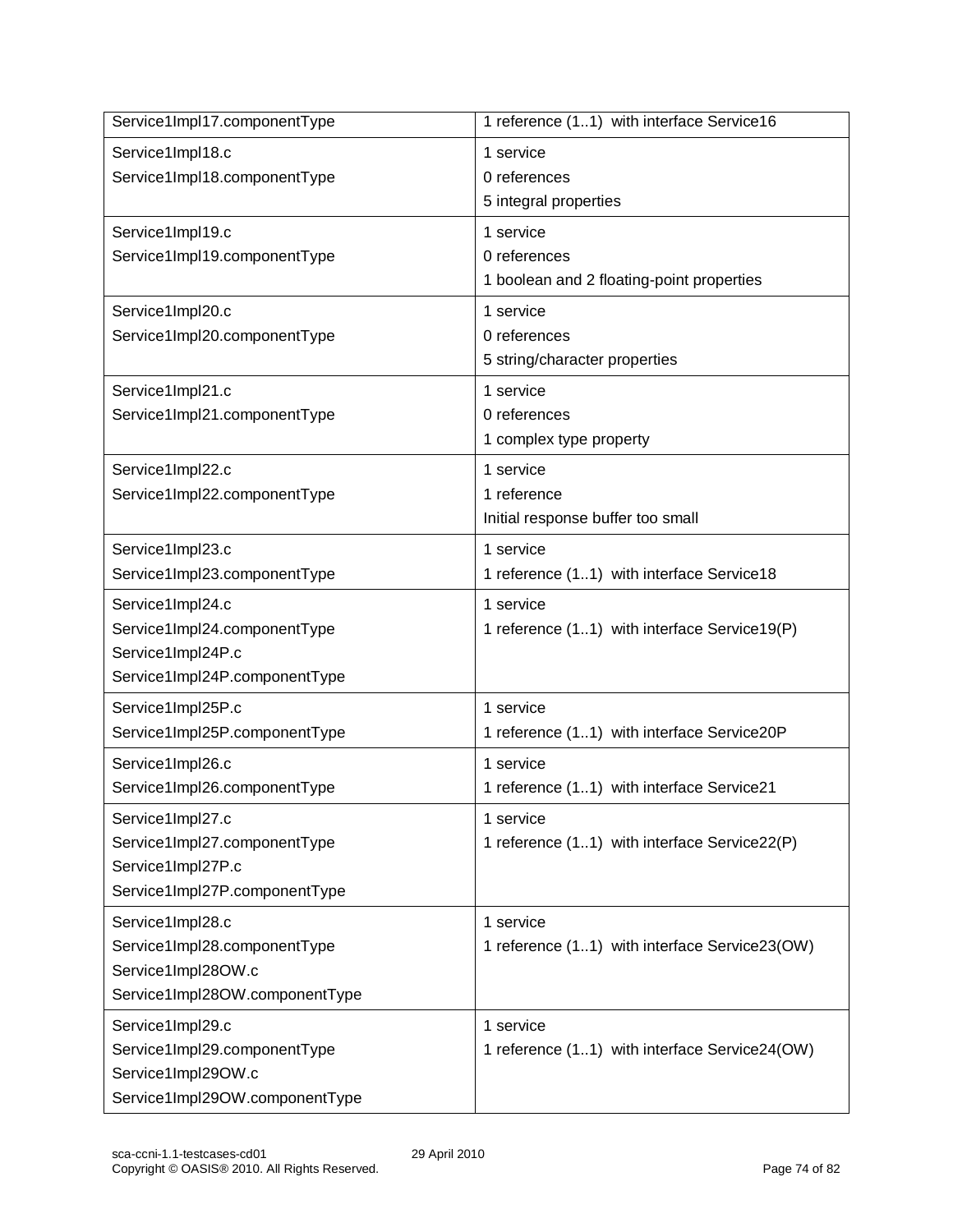| Service1Impl30.c                                                                                       | 1 service<br>1 reference                                                               |
|--------------------------------------------------------------------------------------------------------|----------------------------------------------------------------------------------------|
| Service1Impl31.c<br>Service1Impl31.componentType                                                       | 1 service<br>0 references<br>Composite scope with static variable and Init<br>function |
| Service1Impl32.c<br>Service1Impl32.componentType                                                       | 1 service<br>0 references<br>1 multi-valued integral property                          |
| Service1Impl33.c                                                                                       | 1 service                                                                              |
| Service1Impl33.componentType                                                                           | 1 reference (11) with interface Service25                                              |
| Service1Impl34.c                                                                                       | 1 service                                                                              |
| Service1Impl34.componentType                                                                           | 1 reference (11) with interface Service26                                              |
| Service1Impl35.c                                                                                       | 1 service                                                                              |
| Service1Impl35.componentType                                                                           | 1 reference (11) with interface Service27                                              |
| Service1Impl36.c                                                                                       | 1 service                                                                              |
| Service1Impl36.componentType                                                                           | 1 reference (11) with interface Service28                                              |
| Service1Impl37.c                                                                                       | 1 service                                                                              |
| Service1Impl37.componentType                                                                           | 1 reference (11) with interface Service29                                              |
| Service1Impl38.c                                                                                       | 1 service                                                                              |
| Service1Impl38.componentType                                                                           | 1 reference (11) with interface Service30                                              |
| Service1Impl39.c                                                                                       | 1 service                                                                              |
| Service1Impl39.componentType                                                                           | 1 reference (11) with interface Service31                                              |
| Service1Impl40.c                                                                                       | 1 service                                                                              |
| Service1Impl40.componentType                                                                           | 1 reference (11) with interface Service32                                              |
| Service1Impl40F.componentType                                                                          | with interface Service32F                                                              |
| Service1Impl41.c<br>Service1Impl41.componentType<br>Service1Impl41P.c<br>Service1Impl41P.componentType | 1 service<br>1 reference (11) with interface Service33(P)                              |
| Service1Impl42.c                                                                                       | 1 service                                                                              |
| Service1Impl42.componentType                                                                           | 1 reference (11) with interface Service34                                              |
| Service1Impl43.c                                                                                       | 1 service                                                                              |
| Service1Impl43.componentType                                                                           | 1 reference (11) with interface Service36                                              |
| Service1Impl44.c                                                                                       | 1 service                                                                              |
| Service1Impl44.componentType                                                                           | 1 reference (11) with interface Service37                                              |
| Service1Impl45.c                                                                                       | 1 service                                                                              |
| Service1Impl45.componentType                                                                           | 1 reference (11) with interface Service38                                              |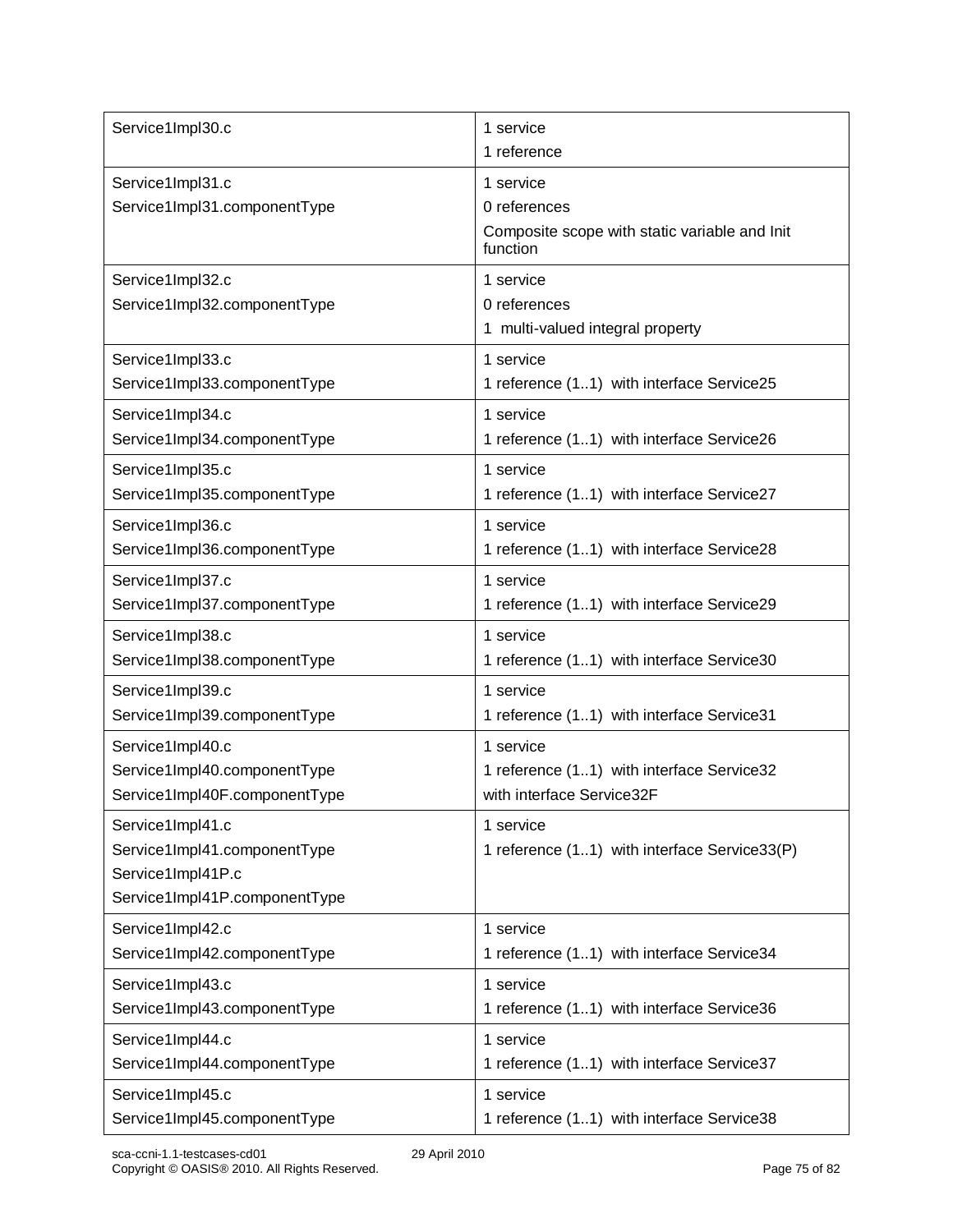| Service1Impl46.c<br>Service1Impl46.componentType | 1 service<br>1 reference (11) with interface Service39     |
|--------------------------------------------------|------------------------------------------------------------|
| Service1Impl47.c                                 | 1 service                                                  |
| Service1Impl47.componentType                     | 1 reference (11) with interface Service40                  |
| Service1Impl48.c                                 | 1 service                                                  |
| Service1Impl48.componentType                     | 1 reference (11) with interface Service41                  |
| Service1Impl49.c                                 | 1 service                                                  |
| Service1Impl49.componentType                     | 1 reference (11) with interface Service42                  |
| Service1Impl50.c                                 | 1 service                                                  |
| Service1Impl50.componentType                     | 1 reference (11) with interface Service43                  |
| Service1Impl51.c                                 | 1 service                                                  |
| Service1Impl51.componentType                     | 1 reference (11) with interface Service44                  |
| Service1Impl52.c                                 | 1 service                                                  |
| Service1Impl52.componentType                     | 1 reference (11) with interface Service45                  |
| Service1Impl53.c                                 | 1 service                                                  |
| Service1Impl53.componentType                     | 1 reference (11) with interface Service46(P)               |
| Service1Impl53P.c                                | SCAInvokeAsync used                                        |
| Service1Impl53P.componentType                    |                                                            |
| Service1Impl53X.c                                |                                                            |
| Service1Impl53X.componentType                    |                                                            |
| Service1Impl54.c                                 | 1 service                                                  |
| Service1Impl54.componentType                     | 1 reference (11) with interface Service46                  |
| Service1Impl54X.c                                | <b>SCAInvokePoll used</b>                                  |
| Service1Impl54X.componentType                    |                                                            |
| Service1Impl55.c                                 | 1 service                                                  |
| Service1Impl55.componentType                     | 1 reference (11) with interface Service46                  |
|                                                  | SCAICancelAsync used                                       |
| Service1Impl56.c                                 | 1 service                                                  |
| Service1Impl56.componentType                     | 1 reference $(11)$                                         |
|                                                  | Two threads created each invokes operation on<br>reference |
| Service1Impl57.c                                 | 1 service                                                  |
| Service1Impl57.componentType                     | 0 references                                               |
|                                                  | Uses a global variable                                     |
| Service1Callback5Impl.c                          | 1 service                                                  |
| Service1Callback5Impl.componentType              | 1 reference with Service5(P)/Service5Callback(P)           |
| Service1Callback5ImplP.c                         | interfaces                                                 |
| Service1Callback5ImplP.componentType             |                                                            |
| Service1Callback5ImplX.c                         |                                                            |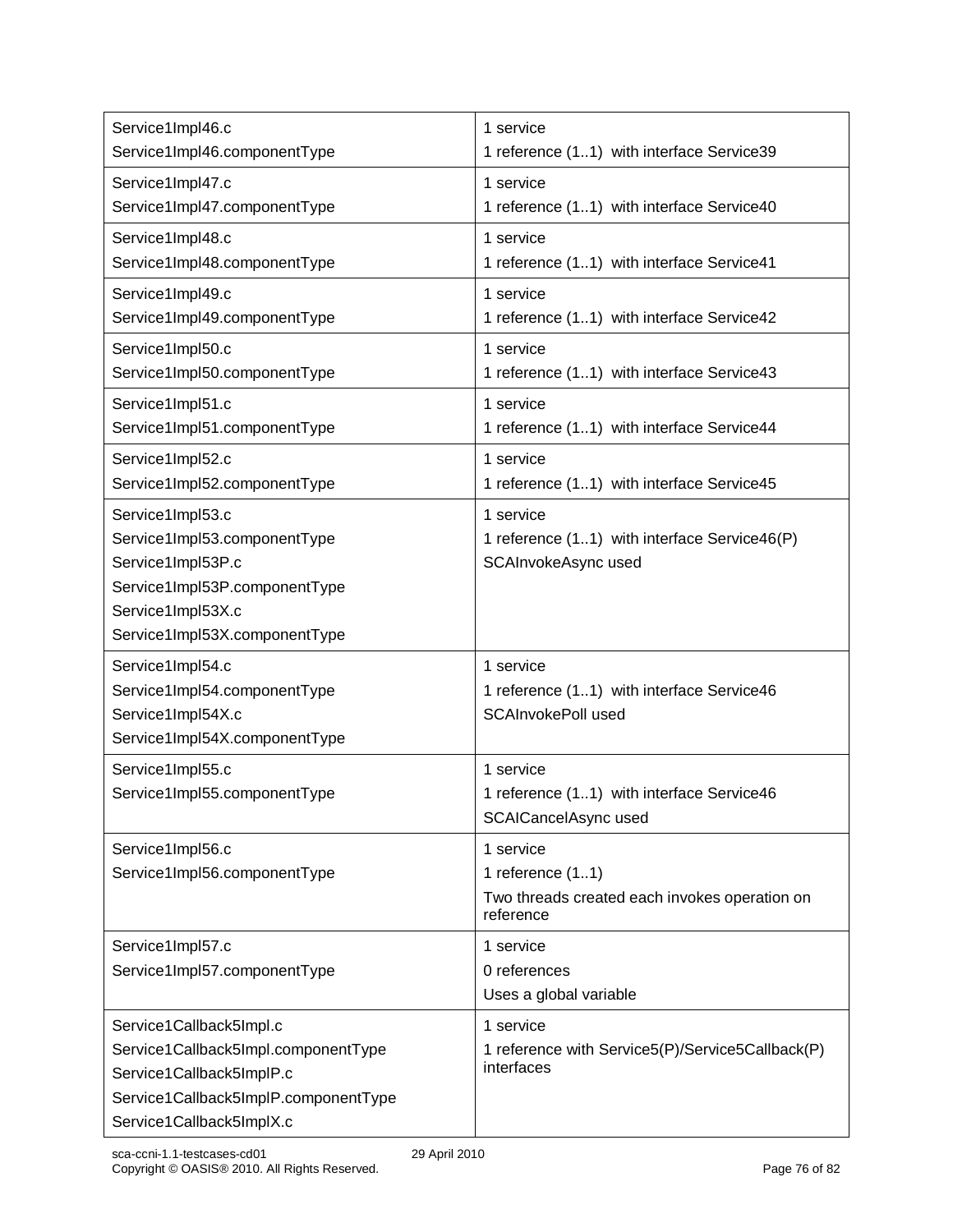| Service1Callback5ImplX.componentType  |                                                                             |
|---------------------------------------|-----------------------------------------------------------------------------|
| Service1Callback6Impl.c               | 1 service                                                                   |
| Service1Callback6Impl.componentType   | 1 reference with Service6/Service6Callback<br>interfaces                    |
| Service1Callback7Impl.c               | 1 service                                                                   |
| Service1Callback7Impl.componentType   | 1 reference with Service7/Service7Callback<br>interfaces                    |
| Service1Callback12Impl.c              | 1 service                                                                   |
| Service1Callback12Impl.componentType  | 1 reference with Service12/Service12Callback                                |
| Service1Callback12ImplP.c             | interfaces<br>Incorrect operation invoked                                   |
| Service1Callback12ImplP.componentType |                                                                             |
| Service1Callback47Impl.c              | 1 service                                                                   |
| Service1Callback47Impl.componentType  | 1 reference with Service47/Service47Callback<br>interfaces                  |
| Service1Callback47ImplX.c             |                                                                             |
| Service1Callback47ImplX.componentType |                                                                             |
| Service1I_16mpl.c                     | 2 services, one with interface Service1 and one<br>with interface Service16 |
| Service1_16Impl.componentType         | 0 references                                                                |
|                                       | - Operation of service1 invokes operation of service                        |
|                                       | 16                                                                          |
| Service1SupersetImpl2.c               | 1 service with interface Service1Superset                                   |
| Service1SupersetImpl2.componentType   |                                                                             |
| Service4Impl.c                        | 1 service with interface Service4                                           |
| Service4Impl.componentType            |                                                                             |
| Service5ImplP.c                       | 1 service with interface Service5P                                          |
| Service5ImplP.componentType           |                                                                             |
| Service5ImplX.c                       |                                                                             |
| Service5ImplX.componentType           |                                                                             |
| Service6Impl.c                        | 1 service with interface Service6                                           |
| Service6Impl.componentType            |                                                                             |
| Service7Impl.c                        | 1 service with interface Service6                                           |
| Service7Impl.componentType            |                                                                             |
| Service11Impl.c                       | 1 service with interface Service11                                          |
| Service11Impl.componentType           |                                                                             |
| Service11ImplP.c                      |                                                                             |
| Service11ImplP.componentType          |                                                                             |
| Service12Impl.c                       | 1 service with interface Service12(P)                                       |
| Service12Impl.componentType           |                                                                             |
| Service12ImplP.c                      |                                                                             |
| Service12ImplP.componentType          |                                                                             |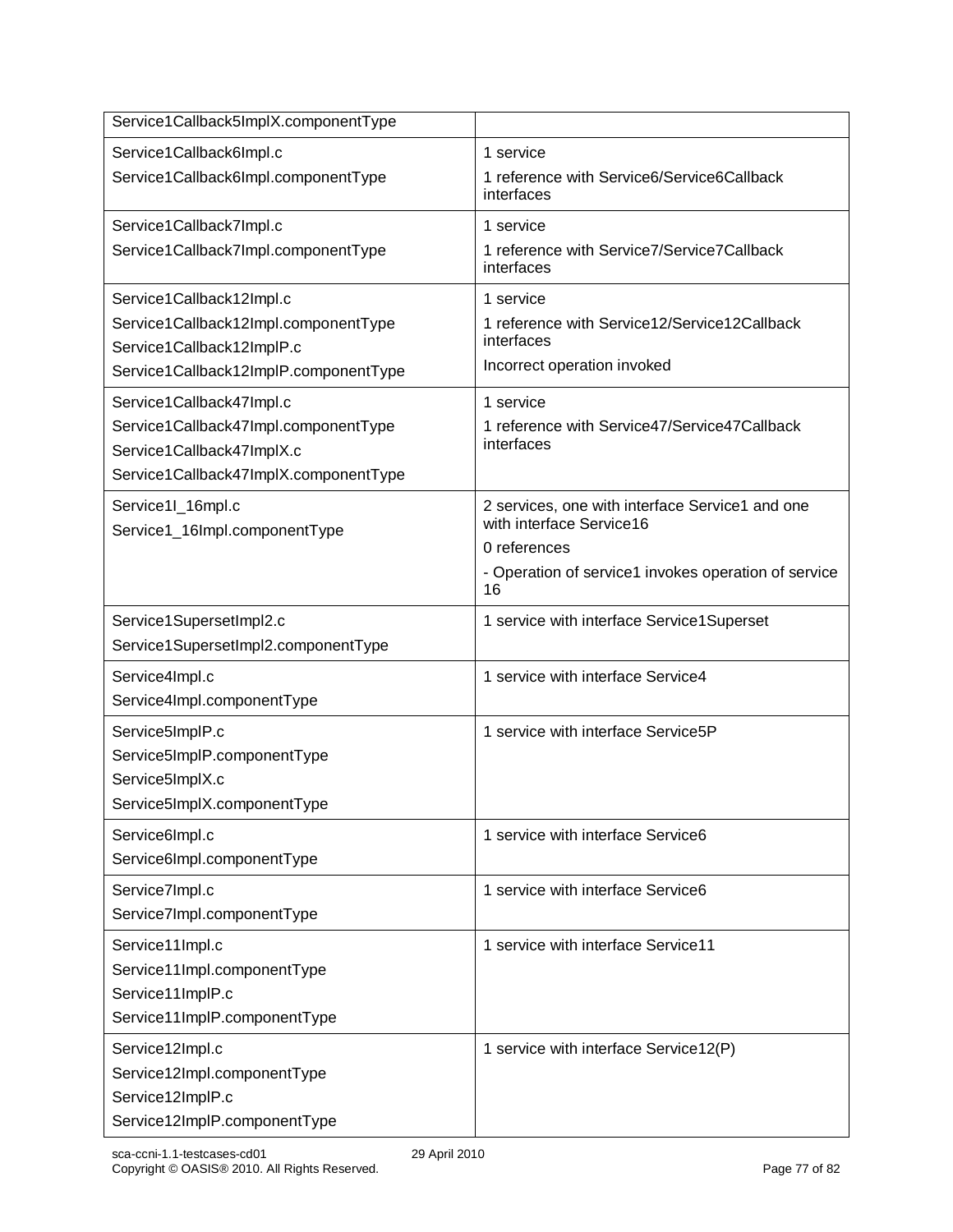| Service15Impl.c<br>Service15Impl.componentType                                                                                      | 1 service with interface Service15                                  |
|-------------------------------------------------------------------------------------------------------------------------------------|---------------------------------------------------------------------|
| Service16Impl.c<br>Service16Impl.componentType                                                                                      | 1 service with interface Service16                                  |
| Service17Impl.c<br>Service17Impl.componentType                                                                                      | 1 service with interface Service17                                  |
| Service18Impl.c<br>Service18Impl.componentType                                                                                      | 1 service with interface Service18                                  |
| Service19Impl.c<br>Service19Impl.componentType<br>Service19ImpPI.c<br>Service19ImplP.componentType                                  | 1 service with interface Service19(P)                               |
| Service20ImplP.c<br>Service20ImplP.componentType                                                                                    | 1 service with interface Service20P                                 |
| Service21Impl.c<br>Service21Impl.componentType                                                                                      | 1 service with interface Service21                                  |
| Service22Impl.c<br>Service22Impl.componentType<br>Service22ImplP.c<br>Service22ImplP.componentType                                  | 1 service with interface Service22(P)                               |
| Service23Impl.c<br>Service23Impl.componentType<br>Service23ImpIOW.componentType                                                     | 1 service with interface Service23<br>One function marked oneWay    |
| Service24Impl.c<br>Service24Impl.componentType<br>Service24ImplP.c<br>Service24ImplP.componentType<br>Service24ImpIOW.componentType | 1 service with interface Service24(P)<br>One function marked oneWay |
| Service25Impl.c<br>Service25Impl.componentType                                                                                      | 1 service with interface Service25                                  |
| Service26Impl.c<br>Service26Impl.componentType                                                                                      | 1 service with interface Service26                                  |
| Service27Impl.c<br>Service27Impl.componentType                                                                                      | 1 service with interface Service27                                  |
| Service28Impl.c<br>Service28Impl.componentType                                                                                      | 1 service with interface Service28                                  |
| Service29Impl.c<br>Service29Impl.componentType                                                                                      | 1 service with interface Service29                                  |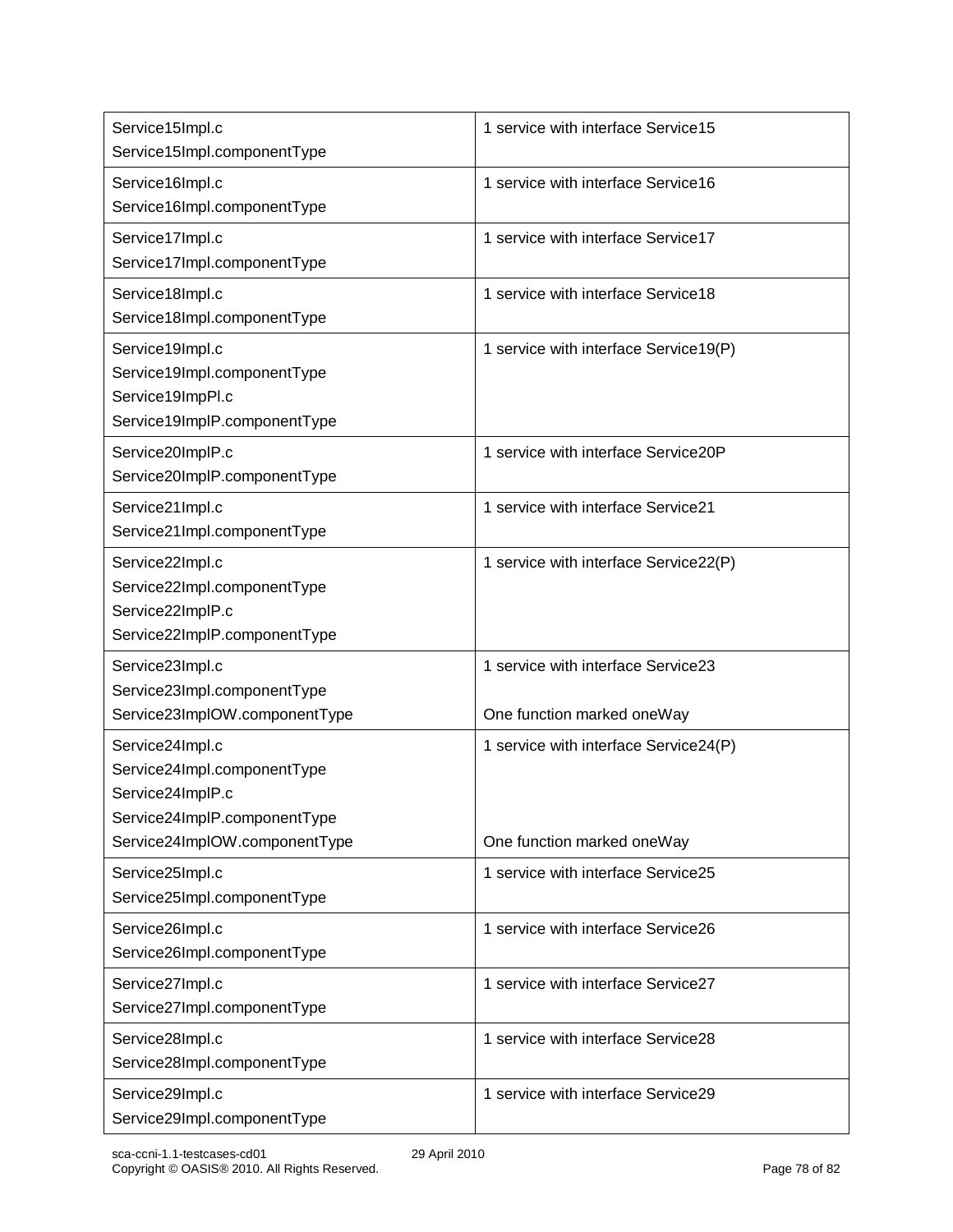| Service30Impl.c<br>Service30Impl.componentType                                                     | 1 service with interface Service30                                       |
|----------------------------------------------------------------------------------------------------|--------------------------------------------------------------------------|
| Service31Impl.c<br>Service31Impl.componentType                                                     | 1 service with interface Service31                                       |
| Service32Impl.c<br>Service32Impl.componentType<br>Service32ImplF.componentType                     | 1 service with interface Service32<br>with interface Service32F          |
| Service33Impl.c<br>Service33Impl.componentType<br>Service33ImplP.c<br>Service33ImplP.componentType | 1 service with interface Service33(P)                                    |
| Service3435Impl.c<br>Service3435Impl.componentType                                                 | 1 service with interface Service34<br>1 service with interface Service35 |
| Service36Impl.c<br>Service36Impl.componentType                                                     | 1 service with interface Service36                                       |
| Service37Impl.c<br>Service37Impl.componentType                                                     | 1 service with interface Service37                                       |
| Service38Impl.c<br>Service38Impl.componentType                                                     | 1 service with interface Service38                                       |
| Service39Impl.c<br>Service39Impl.componentType                                                     | 1 service with interface Service39                                       |
| Service40Impl.c<br>Service40Impl.componentType                                                     | 1 service with interface Service40                                       |
| Service41Impl.c<br>Service41Impl.componentType                                                     | 1 service with interface Service41                                       |
| Service42Impl.c<br>Service42Impl.componentType                                                     | 1 service with interface Service42                                       |
| Service43Impl.c<br>Service43Impl.componentType                                                     | 1 service with interface Service43                                       |
| Service44Impl.c<br>Service44Impl.componentType                                                     | 1 service with interface Service44                                       |
| Service45Impl.c<br>Service45Impl.componentType                                                     | 1 service with interface Service45                                       |
| Service46Impl.c<br>Service46Impl.componentType<br>Service46ImplP.c<br>Service46ImplP.componentType | 1 service with interface Service46(P)                                    |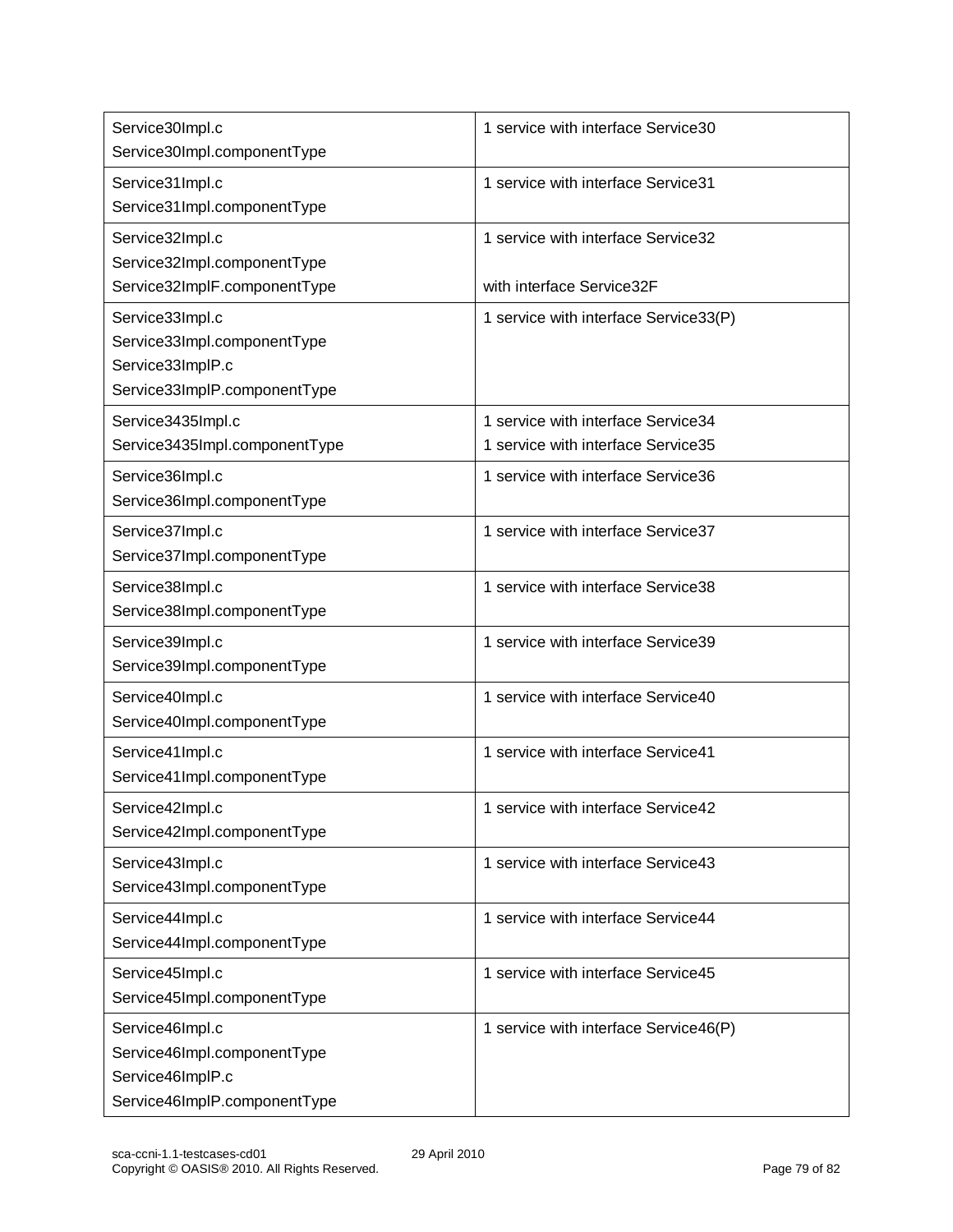| Service47Impl.c              | 1 service with interface Service47 |
|------------------------------|------------------------------------|
| Service47Impl.componentType  |                                    |
| Service47ImplX.c             |                                    |
| Service47ImplX.componentType |                                    |

184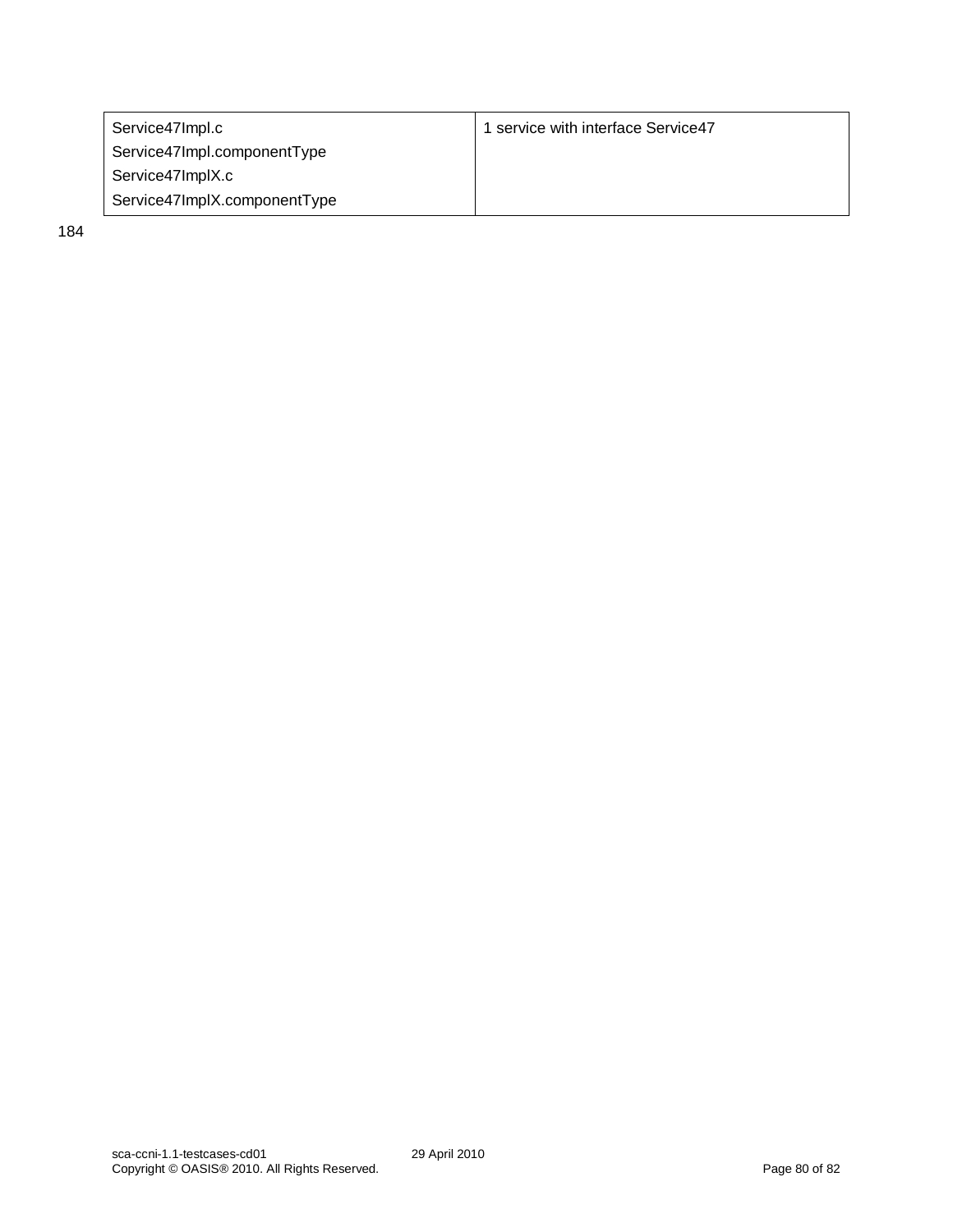## <sup>185</sup> **9 Conformance**

186 There are no conformance statements relating to the TestCases.